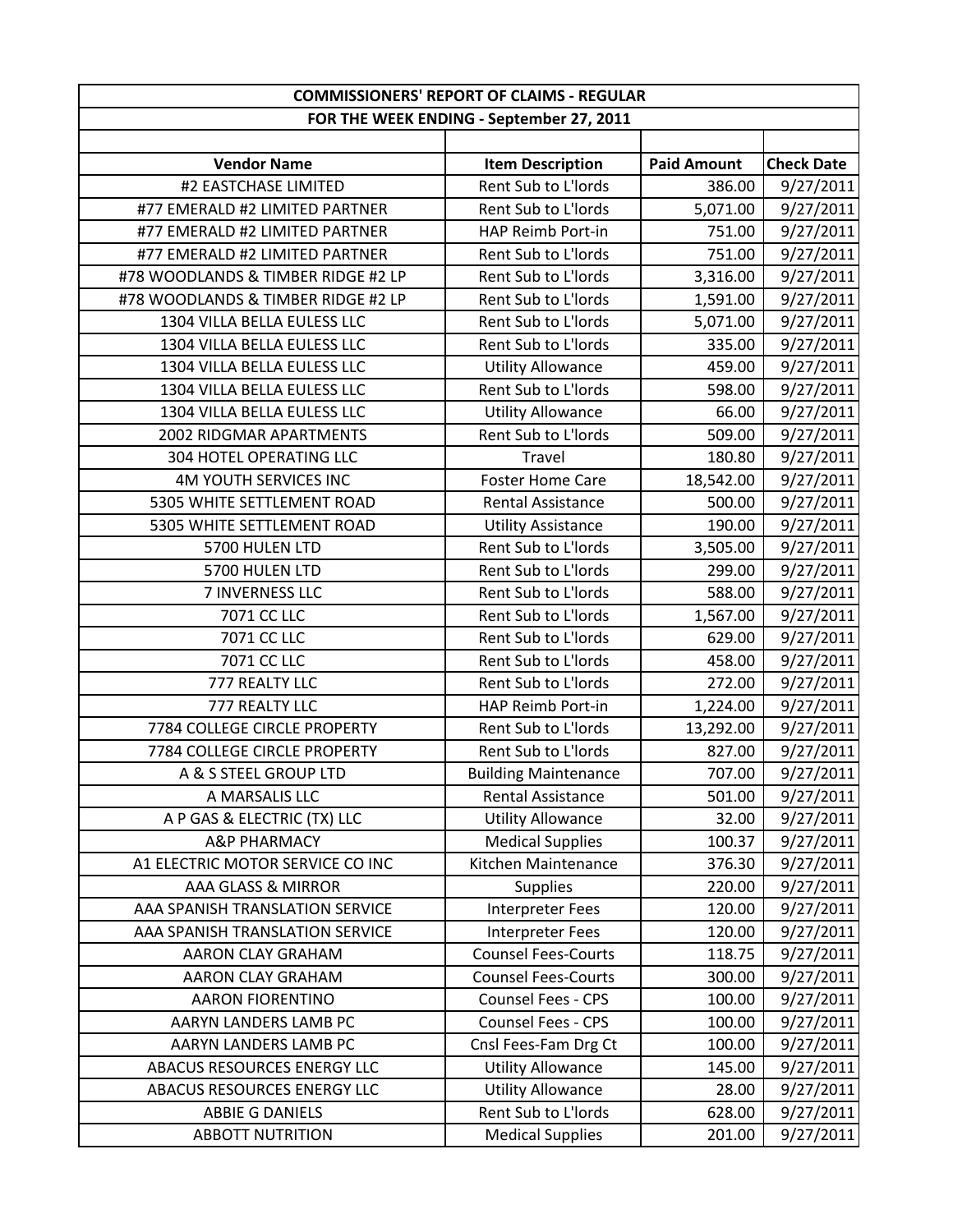| <b>ABC WRECKER SERVICE</b>           | <b>Wrecker Service</b>      | 45.00     | 9/27/2011 |
|--------------------------------------|-----------------------------|-----------|-----------|
| <b>ABC WRECKER SERVICE</b>           | <b>Wrecker Service</b>      | 270.00    | 9/27/2011 |
| ABC WRECKER SERVICE                  | Central Garage Inv          | 135.00    | 9/27/2011 |
| <b>ABDUL R VAYANI</b>                | Rent Sub to L'Iords         | 893.00    | 9/27/2011 |
| <b>ABELARDO GAETA</b>                | Rent Sub to L'Iords         | 555.00    | 9/27/2011 |
| <b>ABILITY RESOURCES INC</b>         | Rent Sub to L'Iords         | 1,223.00  | 9/27/2011 |
| <b>ABILITY RESOURCES INC</b>         | Rent Sub to L'Iords         | 3,094.00  | 9/27/2011 |
| <b>ABILITY RESOURCES INC</b>         | HAP Reimb Port-in           | 414.00    | 9/27/2011 |
| ABLE COMMUNICATIONS INC              | <b>Professional Service</b> | 3,493.44  | 9/27/2011 |
| ABLE COMMUNICATIONS INC              | Non-Track Equipment         | 3,298.66  | 9/27/2011 |
| <b>ABRAHAM NIMEH</b>                 | Rent Sub to L'Iords         | 808.00    | 9/27/2011 |
| ABREICO CO INC                       | Rent Sub to L'Iords         | 578.00    | 9/27/2011 |
| <b>ACACIA ENERGY LLC</b>             | <b>Utility Allowance</b>    | 56.00     | 9/27/2011 |
| <b>ACCESS LANGUAGE CENTER LLC</b>    | Education                   | 195.00    | 9/27/2011 |
| ACCUCARE MORTUARY SERVICE INC        | Transportation              | 6,390.00  | 9/27/2011 |
| ACCUCARE MORTUARY SERVICE INC        | Transportation              | 7,929.75  | 9/27/2011 |
| ACCURATE EVIDENCE LEGAL VIDEO AND    | Investigative               | 1,291.95  | 9/27/2011 |
| <b>ACCURATE FORMS &amp; SUPPLIES</b> | Supplies                    | 466.02    | 9/27/2011 |
| <b>ADAM HAHN</b>                     | <b>Counsel Fees-Probate</b> | 2,200.00  | 9/27/2011 |
| <b>ADDI ABUELSHAR</b>                | HAP Reimb Port-in           | 808.00    | 9/27/2011 |
| <b>ADELL MURPHY</b>                  | Rent Sub to L'Iords         | 547.00    | 9/27/2011 |
| ADVANCED INTERACTIVE SYSTEMS INC     | <b>Equipment Maint</b>      | 219.64    | 9/27/2011 |
| ADVANTAGE CAPITAL INVESTMENTS LP     | Rent Sub to L'Iords         | 925.00    | 9/27/2011 |
| <b>ADW CORPORATION</b>               | <b>Building Maintenance</b> | 50.00     | 9/27/2011 |
| AFFORDABLE ATTRACTIVE REALITY        | Rent Sub to L'Iords         | 462.00    | 9/27/2011 |
| AFFORDABLE POWER LP                  | <b>Utility Allowance</b>    | 479.00    | 9/27/2011 |
| AFFORDABLE POWER LP                  | HAP Reimb Port-in           | 85.00     | 9/27/2011 |
| <b>AG VANTAGE</b>                    | HAP Reimb Port-in           | 790.00    | 9/27/2011 |
| <b>AG VANTAGE</b>                    | Rent Sub to L'Iords         | 741.00    | 9/27/2011 |
| <b>AGR FUNDING INC</b>               | <b>Contract Labor</b>       | 780.80    | 9/27/2011 |
| AHC BRECKENRIDGE ASSOC LLC           | Rent Sub to L'Iords         | 2,954.00  | 9/27/2011 |
| AHC BRECKENRIDGE ASSOC LLC           | Rent Sub to L'Iords         | 937.00    | 9/27/2011 |
| AHF-HILLCREST LLC                    | Rent Sub to L'Iords         | 2,266.00  | 9/27/2011 |
| AHF-HURST MANOR COMMUNITY DEV LLC    | Rent Sub to L'Iords         | 3,215.00  | 9/27/2011 |
| AHF-HURST MANOR COMMUNITY DEV LLC    | HAP Reimb Port-in           | 684.00    | 9/27/2011 |
| AHF-QUAIL RIDGE LLC                  | Rent Sub to L'Iords         | 524.00    | 9/27/2011 |
| <b>AHMAD RABIE</b>                   | Rent Sub to L'Iords         | 697.00    | 9/27/2011 |
| AHMED BANDAR                         | Rent Sub to L'Iords         | 959.00    | 9/27/2011 |
| <b>AIDS OUTREACH CENTER</b>          | <b>Subrecipient Service</b> | 45,622.02 | 9/27/2011 |
| <b>AIDS OUTREACH CENTER</b>          | <b>Subrecipient Service</b> | 12,131.75 | 9/27/2011 |
| AIDS OUTREACH CENTER                 | <b>Subrecipient Service</b> | 5,751.51  | 9/27/2011 |
| <b>AIDS OUTREACH CENTER</b>          | <b>Subrecipient Service</b> | 1,203.23  | 9/27/2011 |
| AIDS OUTREACH CENTER                 | <b>Subrecipient Service</b> | 23,502.80 | 9/27/2011 |
| AIDS RESOURCES OF RURAL TEXAS        | <b>Subrecipient Service</b> | 4,070.16  | 9/27/2011 |
| AIDS RESOURCES OF RURAL TEXAS        | <b>Subrecipient Service</b> | 685.73    | 9/27/2011 |
| AIDS RESOURCES OF RURAL TEXAS        | <b>Subrecipient Service</b> | 1,779.80  | 9/27/2011 |
| AIDS RESOURCES OF RURAL TEXAS        | <b>Subrecipient Service</b> | 117.68    | 9/27/2011 |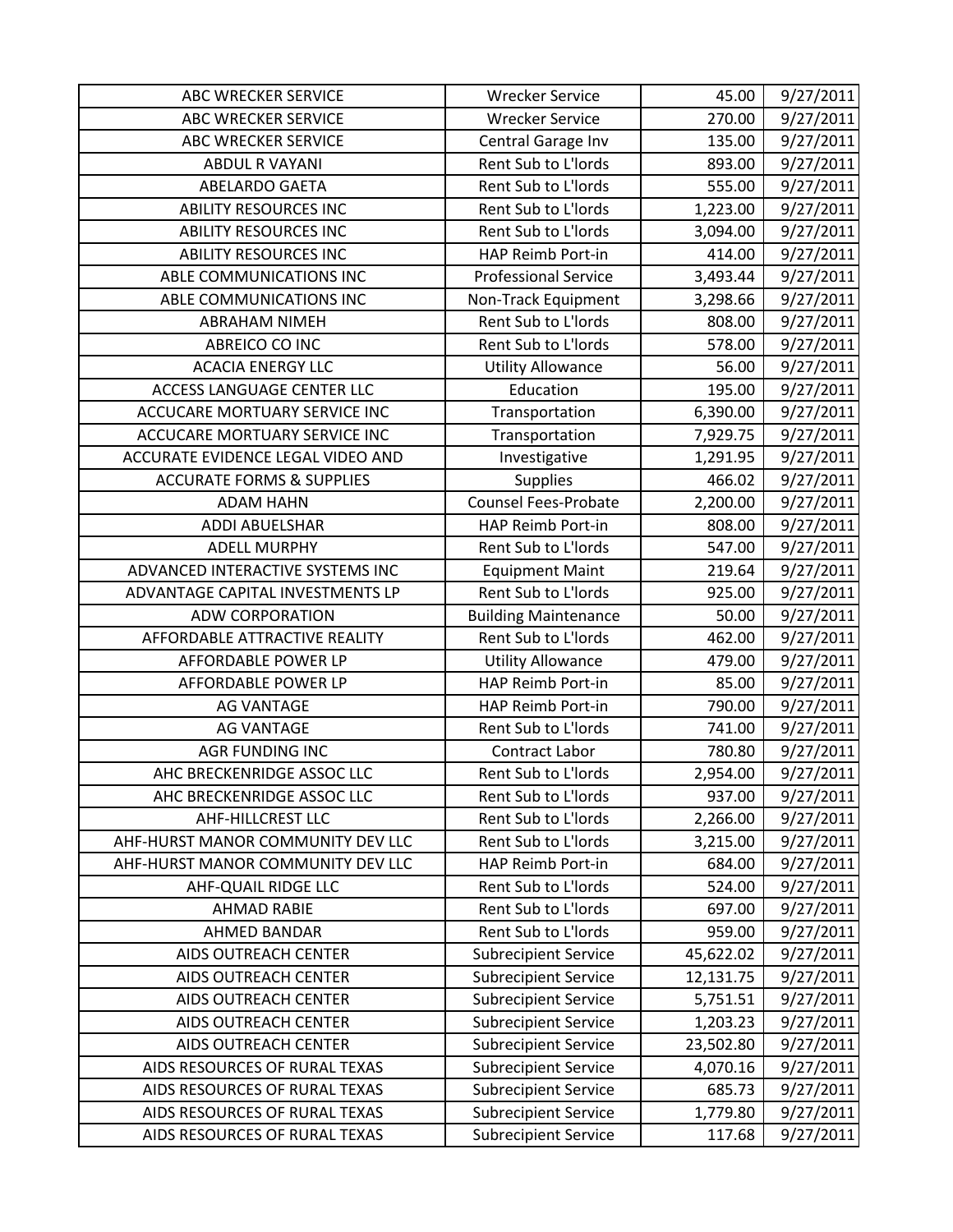| AIDS RESOURCES OF RURAL TEXAS | <b>Subrecipient Service</b> | 1,269.27  | 9/27/2011 |
|-------------------------------|-----------------------------|-----------|-----------|
| AIR BALANCING COMPANY INC     | <b>Professional Service</b> | 11,940.00 | 9/27/2011 |
| <b>AIRGAS</b>                 | <b>Equipment Maint</b>      | 8.24      | 9/27/2011 |
| AJAX GLASS CO                 | <b>Building Maintenance</b> | 2,951.00  | 9/27/2011 |
| AL Z LAZARUS ATTORNEY AT LAW  | <b>Counsel Fees-Courts</b>  | 450.00    | 9/27/2011 |
| AL Z LAZARUS ATTORNEY AT LAW  | <b>Counsel Fees-Courts</b>  | 815.00    | 9/27/2011 |
| <b>ALAN WHEELOCK</b>          | Rent Sub to L'Iords         | 315.00    | 9/27/2011 |
| ALARM SECURITY GROUP LLC      | <b>Burglar Systems</b>      | 14.50     | 9/27/2011 |
| ALARM SECURITY GROUP LLC      | <b>Burglar Systems</b>      | 14.50     | 9/27/2011 |
| ALARM SECURITY GROUP LLC      | <b>Building Maintenance</b> | 14.50     | 9/27/2011 |
| ALARM SECURITY GROUP LLC      | <b>Building Maintenance</b> | 14.50     | 9/27/2011 |
| ALARM SECURITY GROUP LLC      | <b>Building Maintenance</b> | 29.00     | 9/27/2011 |
| ALARM SECURITY GROUP LLC      | <b>Burglar Systems</b>      | 220.00    | 9/27/2011 |
| <b>ALBERT MARTINEZ</b>        | Rent Sub to L'Iords         | 825.00    | 9/27/2011 |
| <b>ALBERT P O'CONNOR</b>      | Rent Sub to L'Iords         | 11,648.00 | 9/27/2011 |
| <b>ALBERT P O'CONNOR</b>      | Rent Sub to L'Iords         | 709.00    | 9/27/2011 |
| <b>ALBIN SLOVACEK</b>         | Rent Sub to L'Iords         | 725.00    | 9/27/2011 |
| <b>ALBIN SLOVACEK</b>         | HAP Reimb Port-in           | 474.00    | 9/27/2011 |
| ALEMEDA VILLAS LP             | Rent Sub to L'Iords         | 5,316.00  | 9/27/2011 |
| ALEMEDA VILLAS LP             | HAP Reimb Port-in           | 1,468.00  | 9/27/2011 |
| ALEMEDA VILLAS LP             | Rent Sub to L'Iords         | 699.00    | 9/27/2011 |
| ALEX JAY CLAUNCH              | Rent Sub to L'Iords         | 1,077.00  | 9/27/2011 |
| <b>ALFRED DAVIS II</b>        | Rent Sub to L'Iords         | 445.00    | 9/27/2011 |
| <b>ALI OLIVER HASSIBI</b>     | <b>Counsel Fees-Courts</b>  | 350.00    | 9/27/2011 |
| <b>ALICIA R JOHNSON</b>       | <b>Counsel Fees-Courts</b>  | 650.00    | 9/27/2011 |
| Alisha M Herrick              | Education                   | 120.00    | 9/27/2011 |
| ALL CITIES SERVICE            | <b>Building Maintenance</b> | 1,041.76  | 9/27/2011 |
| ALL CITIES SERVICE            | <b>Building Maintenance</b> | 124.00    | 9/27/2011 |
| <b>ALL CITIES SERVICE</b>     | Kitchen Maintenance         | 1,127.21  | 9/27/2011 |
| ALL CITIES SERVICE            | Capital Outlay Low V        | 6,496.00  | 9/27/2011 |
| ALLEGIANCE SECURITY GROUP LLC | <b>Security Contract</b>    | 74.31     | 9/27/2011 |
| ALLEGIANCE SECURITY GROUP LLC | <b>Professional Service</b> | 3,081.54  | 9/27/2011 |
| <b>ALLEN FULSOM</b>           | Rent Sub to L'Iords         | 342.00    | 9/27/2011 |
| ALNA PROPERTIES LLC           | Rent Sub to L'Iords         | 890.00    | 9/27/2011 |
| <b>ALVIN T CAIN</b>           | State Right of Way          | 32,105.07 | 9/27/2011 |
| <b>AMBIT ENERGY LLC</b>       | <b>Utility Allowance</b>    | 1,576.00  | 9/27/2011 |
| <b>AMBIT ENERGY LLC</b>       | HAP Reimb Port-in           | 159.00    | 9/27/2011 |
| <b>AMBIT ENERGY LLC</b>       | <b>Utility Allowance</b>    | 222.00    | 9/27/2011 |
| <b>AMBIT ENERGY LP</b>        | <b>Utility Assistance</b>   | 137.53    | 9/27/2011 |
| AMBIT TEXAS LLC               | <b>Utility Assistance</b>   | 194.00    | 9/27/2011 |
| AMERASOUTH XVII LTD           | Rent Sub to L'Iords         | 2,583.00  | 9/27/2011 |
| AMERASOUTH XVII LTD           | Rent Sub to L'Iords         | 977.00    | 9/27/2011 |
| AMERASOUTH XVII LTD           | Rent Sub to L'Iords         | 3,178.00  | 9/27/2011 |
| AMERICAN HYDRAULICS           | Parts and Supplies          | 425.00    | 9/27/2011 |
| AMERICAN RED CROSS FT WORTH   | Education                   | 627.00    | 9/27/2011 |
| AMERIPLEX REALTORS INC        | Rent Sub to L'Iords         | 650.00    | 9/27/2011 |
| <b>AMERISOUTH XXVI</b>        | Rent Sub to L'Iords         | 819.00    | 9/27/2011 |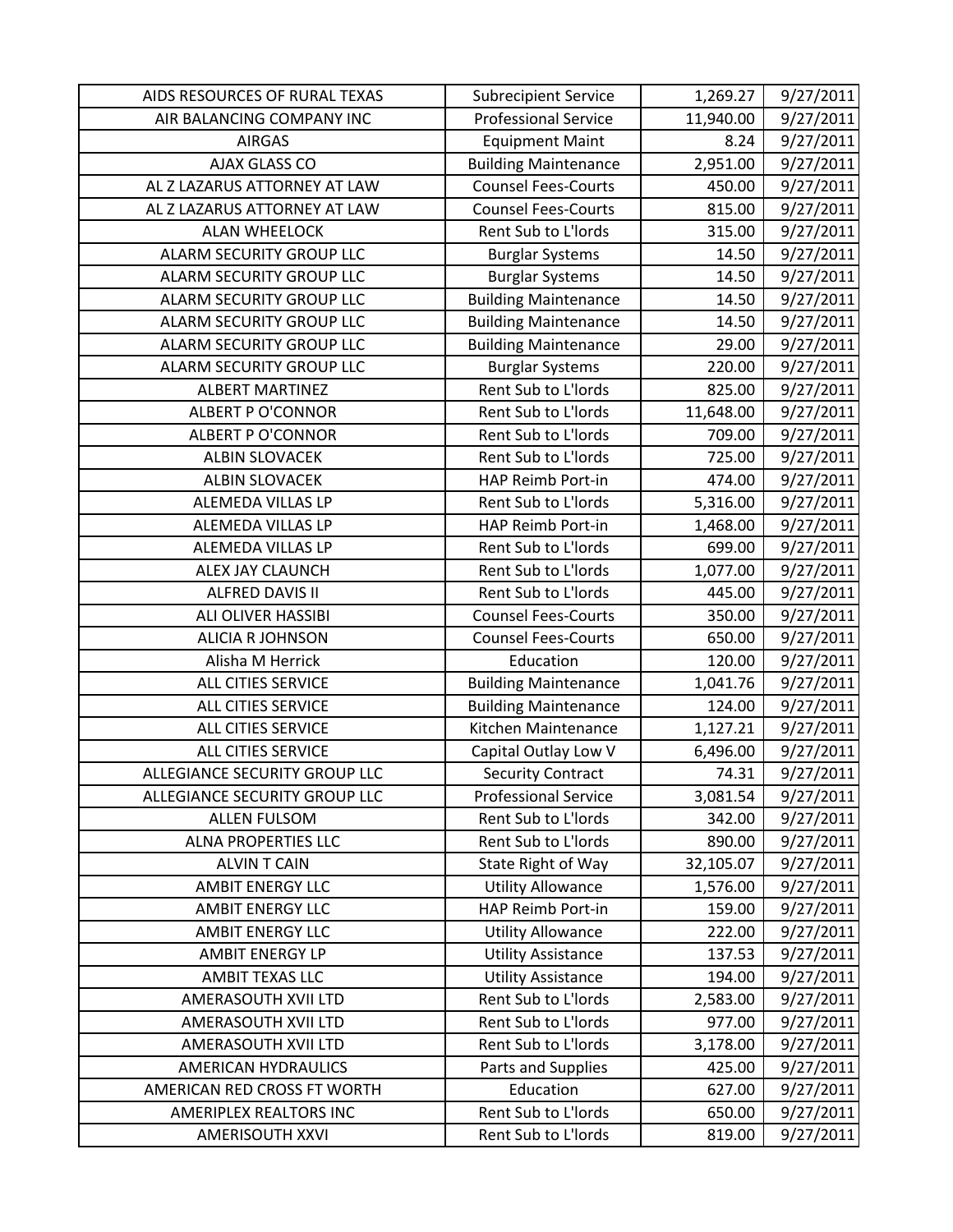| AMERISOUTH XXXI LTD              | Rent Sub to L'Iords         | 621.00     | 9/27/2011 |
|----------------------------------|-----------------------------|------------|-----------|
| AMERISOUTH XXXI LTD              | Rent Sub to L'Iords         | 590.00     | 9/27/2011 |
| <b>AMIN A ABBASHER</b>           | HAP Reimb Port-in           | 981.00     | 9/27/2011 |
| <b>AMY HUNG</b>                  | HAP Reimb Port-in           | 1,100.00   | 9/27/2011 |
| <b>ANAND KUMAR</b>               | Rent Sub to L'Iords         | 19.00      | 9/27/2011 |
| <b>ANDELER CORPORATION</b>       | <b>Utility Allowance</b>    | 221.00     | 9/27/2011 |
| ANDRE LANDRUM                    | Rent Sub to L'Iords         | 2,520.00   | 9/27/2011 |
| ANDREW OPPONG-BAWUAH             | Rent Sub to L'Iords         | 555.00     | 9/27/2011 |
| ANGEL JOHNSON                    | HAP Reimb Port-in           | 580.00     | 9/27/2011 |
| ANGELA CAUDURO                   | Rent Sub to L'Iords         | 383.00     | 9/27/2011 |
| ANH LAN LY                       | Rent Sub to L'Iords         | 672.00     | 9/27/2011 |
| <b>ANKUR CHAWLA</b>              | Rent Sub to L'Iords         | 587.00     | 9/27/2011 |
| <b>ANN KESSEL</b>                | Rent Sub to L'Iords         | 415.00     | 9/27/2011 |
| <b>ANNA CURLING</b>              | Clothing                    | 155.09     | 9/27/2011 |
| <b>ANNA JOHNSON</b>              | Rent Sub to L'Iords         | 1,159.00   | 9/27/2011 |
| ANNETTE ZWERNGMAN                | Clothing                    | 314.74     | 9/27/2011 |
| <b>ANQUY TONG</b>                | Rent Sub to L'Iords         | 784.00     | 9/27/2011 |
| <b>ANQUY TONG</b>                | Rent Sub to L'Iords         | 475.00     | 9/27/2011 |
| ANSHU ASSOCIATES INC             | Rent Sub to L'Iords         | 675.00     | 9/27/2011 |
| <b>ANTHONY AMOAKO ADDAE</b>      | Rent Sub to L'Iords         | 800.00     | 9/27/2011 |
| <b>ANTHONY GREEN</b>             | Counsel Fees-Juv            | 200.00     | 9/27/2011 |
| <b>ANTHONY GREEN</b>             | Counsel Fees - CPS          | 100.00     | 9/27/2011 |
| <b>ANTHONY LAMAR BROWN</b>       | Rent Sub to L'Iords         | 932.00     | 9/27/2011 |
| <b>ANTHONY PEREIRA</b>           | Rent Sub to L'Iords         | 475.00     | 9/27/2011 |
| <b>APAC TEXAS INC</b>            | Asphalt-Rock/Hot Mix        | 128,632.95 | 9/27/2011 |
| <b>APANIS REALTY LLC</b>         | Rent Sub to L'Iords         | 1,160.00   | 9/27/2011 |
| APEX POINT REALTY LLC            | Rent Sub to L'Iords         | 934.00     | 9/27/2011 |
| <b>APPLIED BIOSYSTEMS</b>        | Lab Equip Mainten           | 255.59     | 9/27/2011 |
| APPROVED HOUSING SOLUTIONS LTD   | Rent Sub to L'Iords         | 1,808.00   | 9/27/2011 |
| APPROVED PROPERTY MANAGEMENT INC | Rent Sub to L'Iords         | 1,317.00   | 9/27/2011 |
| <b>AQUA-REC INC</b>              | Pool Maintenance            | 165.00     | 9/27/2011 |
| <b>AQUA-REC INC</b>              | Pool Maintenance            | 430.00     | 9/27/2011 |
| ARAMARK UNIFORM SERVICES INC     | <b>Graphics Inventory</b>   | 6.00       | 9/27/2011 |
| ARAMARK UNIFORM SERVICES INC     | <b>Custodian Services</b>   | 31.25      | 9/27/2011 |
| ARAMARK UNIFORM SERVICES INC     | <b>Custodian Services</b>   | 71.50      | 9/27/2011 |
| ARAMARK UNIFORM SERVICES INC     | <b>Custodian Services</b>   |            | 9/27/2011 |
| ARAMARK UNIFORM SERVICES INC     | <b>Custodian Services</b>   | 33.30      | 9/27/2011 |
| ARAMARK UNIFORM SERVICES INC     | <b>Custodian Services</b>   | 36.50      | 9/27/2011 |
| ARAMARK UNIFORM SERVICES INC     | <b>Custodian Services</b>   | 8.00       | 9/27/2011 |
| ARAMARK UNIFORM SERVICES INC     | <b>Custodian Services</b>   | 21.00      | 9/27/2011 |
| ARAMARK UNIFORM SERVICES INC     | <b>Custodian Services</b>   | 4.50       | 9/27/2011 |
| ARAMARK UNIFORM SERVICES INC     | <b>Equipment Rentals</b>    | 153.80     | 9/27/2011 |
| ARAMARK UNIFORM SERVICES INC     | <b>Building Maintenance</b> | 22.75      | 9/27/2011 |
| ARAMARK UNIFORM SERVICES INC     | <b>Building Maintenance</b> | 20.95      | 9/27/2011 |
| ARAMARK UNIFORM SERVICES INC     | <b>Custodian Services</b>   | 2.75       | 9/27/2011 |
| ARAMARK UNIFORM SERVICES INC     | <b>Laundry Services</b>     |            | 9/27/2011 |
| ARAMARK UNIFORM SERVICES INC     | <b>Graphics Inventory</b>   | 6.00       | 9/27/2011 |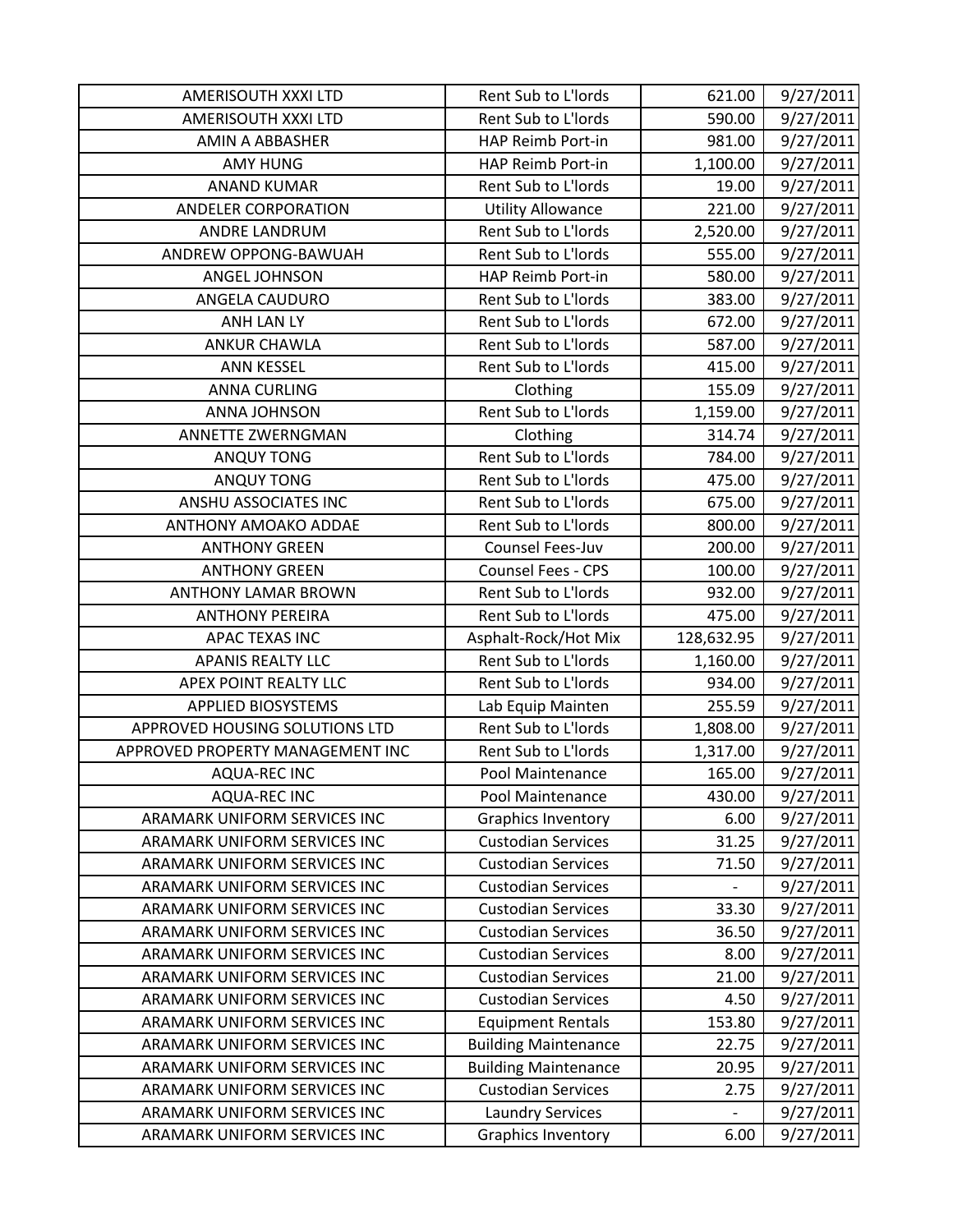| ARBOR CP ASSOCIATES LP             | Rent Sub to L'Iords         | 812.00     | 9/27/2011 |
|------------------------------------|-----------------------------|------------|-----------|
| ARC/ AUSTIN RIBBON & COMPUTER      | LV Computers (Mod)          | 21,049.80  | 9/27/2011 |
| ARC/ AUSTIN RIBBON & COMPUTER      | LV Computers (Mod)          | 350,842.50 | 9/27/2011 |
| ARC/ AUSTIN RIBBON & COMPUTER      | LV Computers (Mod)          | 130,127.76 | 9/27/2011 |
| ARC/ AUSTIN RIBBON & COMPUTER      | LV Computers (Mod)          | 3,859.63   | 9/27/2011 |
| ARC/ AUSTIN RIBBON & COMPUTER      | <b>Computer Supplies</b>    | 498.78     | 9/27/2011 |
| ARC/ AUSTIN RIBBON & COMPUTER      | <b>Computer Supplies</b>    | 8.79       | 9/27/2011 |
| ARC/ AUSTIN RIBBON & COMPUTER      | <b>Computer Supplies</b>    | 151.57     | 9/27/2011 |
| ARC/ AUSTIN RIBBON & COMPUTER      | Capital Outlay-Low V        | 549.44     | 9/27/2011 |
| ARC/ AUSTIN RIBBON & COMPUTER      | Capital Outlay-Compu        | 26,471.85  | 9/27/2011 |
| ARC/ AUSTIN RIBBON & COMPUTER      | Capital Outlay-Low V        | 884.59     | 9/27/2011 |
| ARC/ AUSTIN RIBBON & COMPUTER      | Non-Track Equipment         | 12,023.80  | 9/27/2011 |
| ARC/ AUSTIN RIBBON & COMPUTER      | LV Computers (Mod)          | 57,538.17  | 9/27/2011 |
| ARC/ AUSTIN RIBBON & COMPUTER      | LV Computers (Mod)          | 30,874.14  | 9/27/2011 |
| ARC/ AUSTIN RIBBON & COMPUTER      | <b>Computer Supplies</b>    | 93.34      | 9/27/2011 |
| <b>ARIZPE PROPERTIES</b>           | Rent Sub to L'Iords         | 800.00     | 9/27/2011 |
| ARLINGTON HOUSING AUTHORITY        | Port HAP Port-out           | 4,269.00   | 9/27/2011 |
| <b>ARLINGTON HOUSING AUTHORITY</b> | Port Admin Fee Expen        | 385.83     | 9/27/2011 |
| ARLINGTON POLICE DEPT.             | <b>Drug Seizures</b>        | 126.50     | 9/27/2011 |
| ARLINGTON POLICE DEPT.             | Drug Seizure Int            | 1.13       | 9/27/2011 |
| ARLINGTON POLICE DEPT.             | <b>Drug Seizures</b>        | 3,065.00   | 9/27/2011 |
| ARLINGTON POLICE DEPT.             | Drug Seizure Int            | 16.87      | 9/27/2011 |
| ARROW BOLT & SUPPLY CO             | Parts and Supplies          | 633.06     | 9/27/2011 |
| ARROW BOLT & SUPPLY CO             | Parts and Supplies          | 53.10      | 9/27/2011 |
| ARTEX AIR COMPANY INC              | Rent Sub to L'Iords         | 1,807.00   | 9/27/2011 |
| ASHBAUGH'S TRADE SECRETS LLC       | <b>Educational Material</b> | 3,132.11   | 9/27/2011 |
| <b>ASHRAF ISHAK</b>                | Rent Sub to L'Iords         | 943.00     | 9/27/2011 |
| ASMARA AFFORDABLE HOUSING INC      | Rent Sub to L'Iords         | 1,615.00   | 9/27/2011 |
| <b>AT&amp;T MOBILITY</b>           | <b>Wireless Data Access</b> | 60.93      | 9/27/2011 |
| <b>AT&amp;T MOBILITY</b>           | <b>Wireless Data Access</b> | 393.70     | 9/27/2011 |
| <b>AT&amp;T MOBILITY</b>           | <b>Wireless Data Access</b> | 2,769.66   | 9/27/2011 |
| <b>AT&amp;T MOBILITY</b>           | <b>Wireless Data Access</b> | 266.53     | 9/27/2011 |
| <b>AT&amp;T MOBILITY</b>           | <b>Wireless Data Access</b> | 266.53     | 9/27/2011 |
| <b>AT&amp;T MOBILITY</b>           | <b>Wireless Data Access</b> | 266.33     | 9/27/2011 |
| <b>AT&amp;T MOBILITY</b>           | Wireless Data Access        | 190.15     | 9/27/2011 |
| <b>AT&amp;T MOBILITY</b>           | <b>Wireless Data Access</b> | 190.35     | 9/27/2011 |
| <b>AT&amp;T MOBILITY</b>           | <b>Wireless Data Access</b> | 229.54     | 9/27/2011 |
| <b>AT&amp;T MOBILITY</b>           | <b>Wireless Data Access</b> | 342.31     | 9/27/2011 |
| <b>AT&amp;T MOBILITY</b>           | <b>Wireless Data Access</b> | 228.14     | 9/27/2011 |
| <b>AT&amp;T MOBILITY</b>           | <b>Wireless Data Access</b> | 158.76     | 9/27/2011 |
| <b>AT&amp;T MOBILITY</b>           | Pager / Blackberry          | 29.60      | 9/27/2011 |
| <b>AT&amp;T MOBILITY</b>           | Telephone - Mobile          | 60.93      | 9/27/2011 |
| <b>AT&amp;T MOBILITY</b>           | Telephone - Mobile          | 146.11     | 9/27/2011 |
| <b>AT&amp;T MOBILITY</b>           | Telephone - Mobile          | 226.02     | 9/27/2011 |
| <b>AT&amp;T MOBILITY</b>           | Pager / Blackberry          | 38.40      | 9/27/2011 |
| <b>ATMOS ENERGY CORP</b>           | Gas                         | 32.99      | 9/27/2011 |
| <b>ATMOS ENERGY CORP</b>           | Gas                         | 26.69      | 9/27/2011 |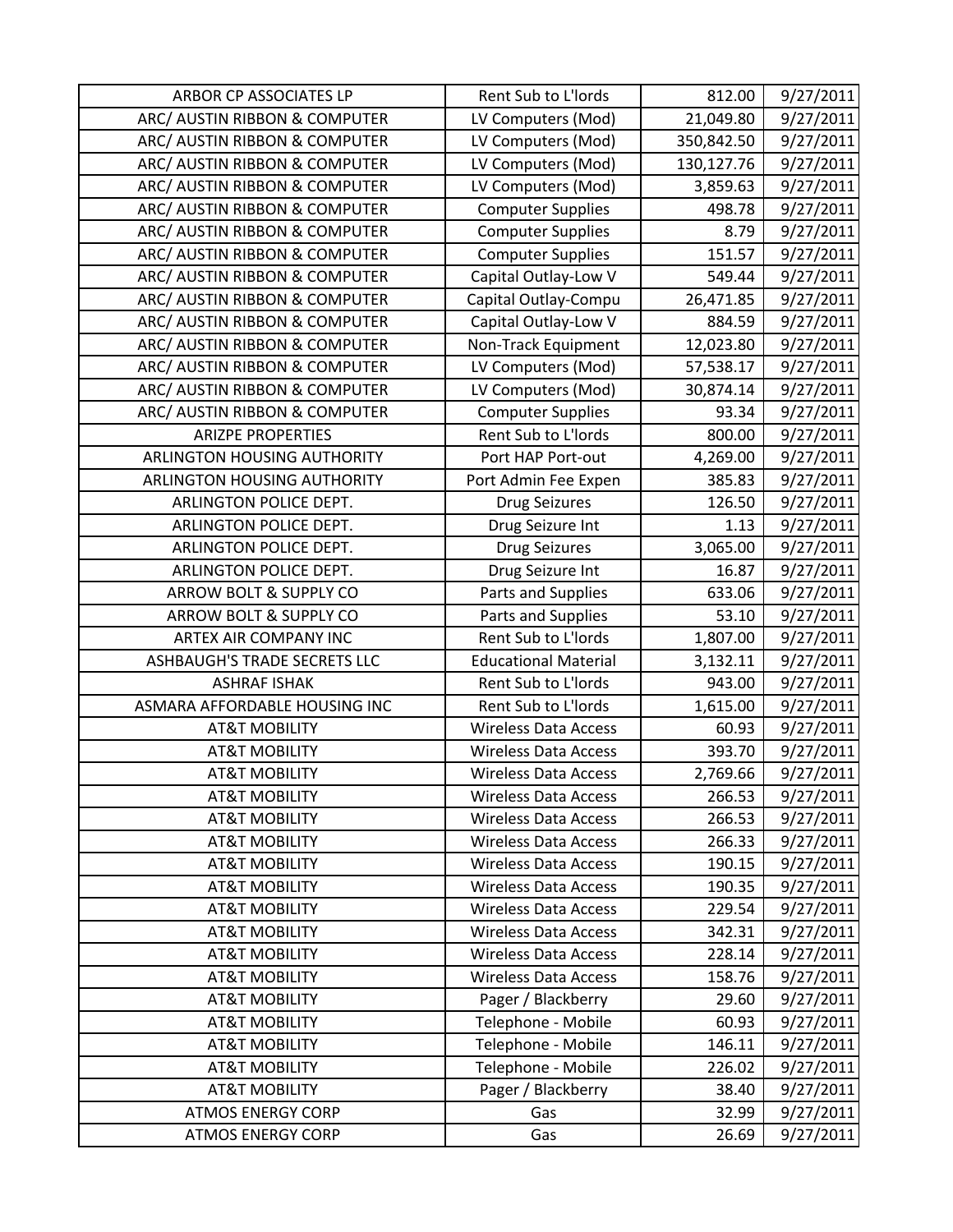| <b>ATMOS ENERGY CORP</b>                 | Gas                         | 15.04     | 9/27/2011 |
|------------------------------------------|-----------------------------|-----------|-----------|
| <b>ATMOS ENERGY CORP</b>                 | Gas                         | 15.04     | 9/27/2011 |
| <b>ATMOS ENERGY CORP</b>                 | Gas                         | 100.82    | 9/27/2011 |
| <b>ATMOS ENERGY CORP</b>                 | Gas                         | 15.02     | 9/27/2011 |
| <b>ATMOS ENERGY CORP</b>                 | Gas                         | 15.02     | 9/27/2011 |
| <b>ATMOS ENERGY CORP</b>                 | Gas                         | 6,463.21  | 9/27/2011 |
| <b>ATMOS ENERGY CORP</b>                 | Gas                         | 856.82    | 9/27/2011 |
| <b>ATMOS ENERGY CORP</b>                 | Gas                         | 15.04     | 9/27/2011 |
| <b>ATMOS ENERGY CORP</b>                 | Gas                         | 15.04     | 9/27/2011 |
| <b>ATMOS ENERGY CORP</b>                 | Gas                         | 42.23     | 9/27/2011 |
| <b>ATMOS ENERGY CORP</b>                 | Gas                         | 2,208.44  | 9/27/2011 |
| <b>ATMOS ENERGY CORP</b>                 | <b>Utility Assistance</b>   | 61.92     | 9/27/2011 |
| <b>AUBURN MANCHESTER LTD</b>             | Rent Sub to L'Iords         | 2,550.00  | 9/27/2011 |
| <b>AUBURN MANCHESTER LTD</b>             | HAP Reimb Port-in           | 607.00    | 9/27/2011 |
| AUTO DAMAGE APPRAISERS OF TEXAS          | <b>Professional Service</b> | 220.00    | 9/27/2011 |
| <b>AUTOMATIC SPRINKLER OF TEXAS</b>      | <b>Building Maintenance</b> | 1,018.75  | 9/27/2011 |
| <b>AUTONATION FORT WORTH MOTORS</b>      | Central Garage Inv          | 455.61    | 9/27/2011 |
| AV POLO RUN                              | Rent Sub to L'Iords         | 685.00    | 9/27/2011 |
| AV WATERS LANDING ASSOC LTD              | <b>Utility Assistance</b>   | 27.62     | 9/27/2011 |
| AVENTINE TARRANT PARKWAY APTS LP         | Rent Sub to L'Iords         | 10,980.00 | 9/27/2011 |
| AVENTINE TARRANT PARKWAY APTS LP         | Rent Sub to L'Iords         | 446.00    | 9/27/2011 |
| AVENTINE TARRANT PARKWAY APTS LP         | Rent Sub to L'Iords         | 1,616.00  | 9/27/2011 |
| AVENTINE TARRANT PARKWAY APTS LP         | HAP Reimb Port-in           | 2,387.00  | 9/27/2011 |
| <b>AVTAR S HAILER</b>                    | Rent Sub to L'Iords         | 600.00    | 9/27/2011 |
| AZLE OAKS APARTMENTS PARTNERSHIP         | Rent Sub to L'Iords         | 351.00    | 9/27/2011 |
| AZLE OAKS APARTMENTS PARTNERSHIP         | Rent Sub to L'Iords         | 271.00    | 9/27/2011 |
| AZLE OAKS APARTMENTS PARTNERSHIP         | Rent Sub to L'Iords         | 255.00    | 9/27/2011 |
| <b>B &amp; H PHOTO VIDEO</b>             | <b>Supplies</b>             | 379.99    | 9/27/2011 |
| <b>B &amp; H PHOTO VIDEO</b>             | Lab Supplies                | 158.00    | 9/27/2011 |
| <b>BAILEY &amp; GALYEN</b>               | <b>Counsel Fees-Courts</b>  | 200.00    | 9/27/2011 |
| <b>BAILEY &amp; GALYEN</b>               | <b>Counsel Fees-Courts</b>  | 600.00    | 9/27/2011 |
| BAKER AND DAMERON LLC                    | <b>Counsel Fees-Courts</b>  | 100.00    | 9/27/2011 |
| BAKER AND DAMERON LLC                    | <b>Counsel Fees-Courts</b>  | 125.00    | 9/27/2011 |
| <b>BAKER FUNERAL HOME</b>                | <b>County Burials</b>       | 1,030.00  | 9/27/2011 |
| <b>BALANCE FORENSIC &amp; GENERAL</b>    | Psych Exam/Testimony        | 1,850.00  | 9/27/2011 |
| <b>BALL &amp; HASE PC</b>                | <b>Counsel Fees-Courts</b>  | 150.00    | 9/27/2011 |
| <b>BALL &amp; HASE PC</b>                | <b>Counsel Fees-Courts</b>  | 1,000.00  | 9/27/2011 |
| <b>BALL &amp; HASE PC</b>                | <b>Counsel Fees-Courts</b>  | 300.00    | 9/27/2011 |
| <b>BALL &amp; HASE PC</b>                | Cnsl Fees-Crim Appls        | 1,250.00  | 9/27/2011 |
| <b>BANE MACHINERY INC</b>                | <b>Equipment Rentals</b>    | 11,600.00 | 9/27/2011 |
| <b>BANKSTON FORD OF SOUTH FORT WORTH</b> | Central Garage Inv          | 34.58     | 9/27/2011 |
| <b>BANKSTON FORD OF SOUTH FORT WORTH</b> | Central Garage Inv          | 120.38    | 9/27/2011 |
| <b>BANKSTON FORD OF SOUTH FORT WORTH</b> | Parts and Supplies          | 190.13    | 9/27/2011 |
| <b>BANKSTON FORD OF SOUTH FORT WORTH</b> | Parts and Supplies          | 76.14     | 9/27/2011 |
| <b>BARBARA BUSH</b>                      | Relative Assistance         | 300.00    | 9/27/2011 |
| BARBARA SLOAN NON-GST EXEMPT             | Rent Sub to L'Iords         | 4,199.00  | 9/27/2011 |
| BARBARA SLOAN NON-GST EXEMPT             | Rent Sub to L'Iords         | 1,129.00  | 9/27/2011 |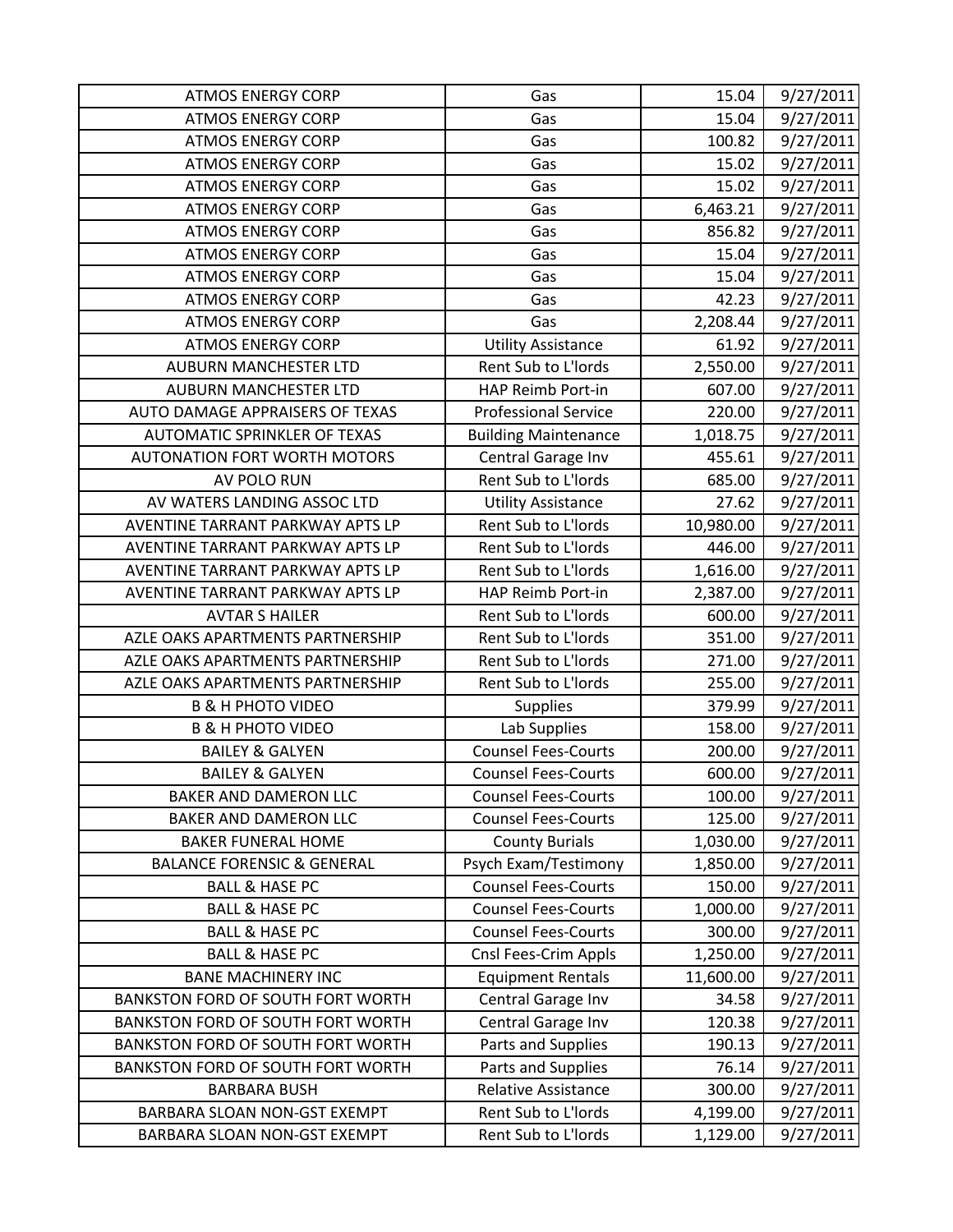| BARBARA SLOAN NON-GST EXEMPT        | HAP Reimb Port-in           | 1,102.00  | 9/27/2011 |
|-------------------------------------|-----------------------------|-----------|-----------|
| BARBARA SLOAN NON-GST EXEMPT        | Rent Sub to L'Iords         | 1,300.00  | 9/27/2011 |
| <b>BARBRA COLEMAN</b>               | Rent Sub to L'Iords         | 835.00    | 9/27/2011 |
| <b>BARNES AND NOBLE BOOKSELLERS</b> | <b>Educational Material</b> | 447.26    | 9/27/2011 |
| <b>BARNES PROX LAW PLLC</b>         | Counsel Fees - CPS          | 100.00    | 9/27/2011 |
| BARNEY HOLLAND OIL COMPANY          | Fuel                        | 1,107.01  | 9/27/2011 |
| <b>BARRY YOUNG</b>                  | Rent Sub to L'Iords         | 167.00    | 9/27/2011 |
| <b>BARRY YOUNG</b>                  | Rent Sub to L'Iords         | 363.00    | 9/27/2011 |
| <b>BASECOM INC</b>                  | <b>Building Maintenance</b> | 756.97    | 9/27/2011 |
| <b>BASECOM INC</b>                  | <b>Building Maintenance</b> | 1,340.80  | 9/27/2011 |
| <b>BASECOM INC</b>                  | Non-Track Equipment         | 23,428.62 | 9/27/2011 |
| <b>BASECOM INC</b>                  | <b>Building Maintenance</b> | 56.23     | 9/27/2011 |
| <b>BASECOM INC</b>                  | <b>Building Maintenance</b> | 1,187.06  | 9/27/2011 |
| <b>BASECOM INC</b>                  | <b>Building Maintenance</b> | 655.50    | 9/27/2011 |
| <b>BASECOM INC</b>                  | <b>Building Maintenance</b> | 168.69    | 9/27/2011 |
| BEARDEN INVESTIGATIVE AGENCY        | Investigative               | 500.00    | 9/27/2011 |
| BEARDEN INVESTIGATIVE AGENCY        | Investigative               | 346.50    | 9/27/2011 |
| <b>BEAUTIFUL PROPERTIES INC</b>     | Rent Sub to L'Iords         | 5,505.00  | 9/27/2011 |
| <b>BEAUTIFUL PROPERTIES INC</b>     | HAP Reimb Port-in           | 410.00    | 9/27/2011 |
| <b>BEN LEONARD PLLC</b>             | <b>Counsel Fees-Courts</b>  | 500.00    | 9/27/2011 |
| <b>BEN LEONARD PLLC</b>             | <b>Counsel Fees-Courts</b>  | 1,255.00  | 9/27/2011 |
| <b>BEN LEONARD PLLC</b>             | <b>Counsel Fees-Courts</b>  | 545.00    | 9/27/2011 |
| <b>BEN LEONARD PLLC</b>             | <b>Counsel Fees-Courts</b>  | 825.00    | 9/27/2011 |
| <b>BEN LEONARD PLLC</b>             | <b>Counsel Fees-Courts</b>  | 625.00    | 9/27/2011 |
| <b>BENJAMIN SIGALA</b>              | <b>Witness Travel</b>       | 23.56     | 9/27/2011 |
| <b>BENNY JOHNSON</b>                | Rent Sub to L'Iords         | 237.00    | 9/27/2011 |
| BENTLEY SQUARE APARTMENTS           | Rent Sub to L'Iords         | 5,647.00  | 9/27/2011 |
| <b>BERLEY E TRENTHAM JR</b>         | Rent Sub to L'Iords         | 538.00    | 9/27/2011 |
| <b>BERNICE WYNELL HATCHETT</b>      | Rent Sub to L'Iords         | 564.00    | 9/27/2011 |
| <b>BEST BUY GOV LLC</b>             | <b>Supplies</b>             | 34.99     | 9/27/2011 |
| <b>BEST BUY GOV LLC</b>             | <b>Computer Supplies</b>    | 6.42      | 9/27/2011 |
| <b>BEST BUY GOV LLC</b>             | Non-Track Equipment         | 931.02    | 9/27/2011 |
| <b>BETSY GLASS</b>                  | Rent Sub to L'Iords         | 151.00    | 9/27/2011 |
| BETTER HOMES REAL ESTATE LLC        | Rent Sub to L'Iords         | 342.00    | 9/27/2011 |
| <b>BETTY HUMPHRIES</b>              | Rent Sub to L'Iords         | 132.00    | 9/27/2011 |
| <b>BETTY HUMPHRIES</b>              | Rent Sub to L'Iords         | 900.00    | 9/27/2011 |
| <b>BETTY JEAN FREEMAN</b>           | <b>Relative Assistance</b>  | 300.00    | 9/27/2011 |
| <b>BETTY LYNN CADE</b>              | <b>Professional Service</b> | 340.56    | 9/27/2011 |
| <b>BIG COUNTRY AIDS RESOURCES</b>   | <b>Subrecipient Service</b> | 8,770.05  | 9/27/2011 |
| <b>BIG COUNTRY AIDS RESOURCES</b>   | <b>Subrecipient Service</b> | 9,819.10  | 9/27/2011 |
| <b>BIG COUNTRY SUPPLY</b>           | Parts and Supplies          | 586.94    | 9/27/2011 |
| <b>BIG COUNTRY SUPPLY</b>           | Non-Track Equipment         | 1,128.93  | 9/27/2011 |
| <b>BIG WINDMILL TERRACE LLC</b>     | Rent Sub to L'Iords         | 469.00    | 9/27/2011 |
| <b>BILL MCKELVEY</b>                | Clothing                    | 225.00    | 9/27/2011 |
| <b>BILLY R SCOTT</b>                | Rent Sub to L'Iords         | 1,149.00  | 9/27/2011 |
| <b>BILLY RAY MARCOM</b>             | Rent Sub to L'Iords         | 986.00    | 9/27/2011 |
| <b>BILLY TUCKER</b>                 | Clothing                    | 300.00    | 9/27/2011 |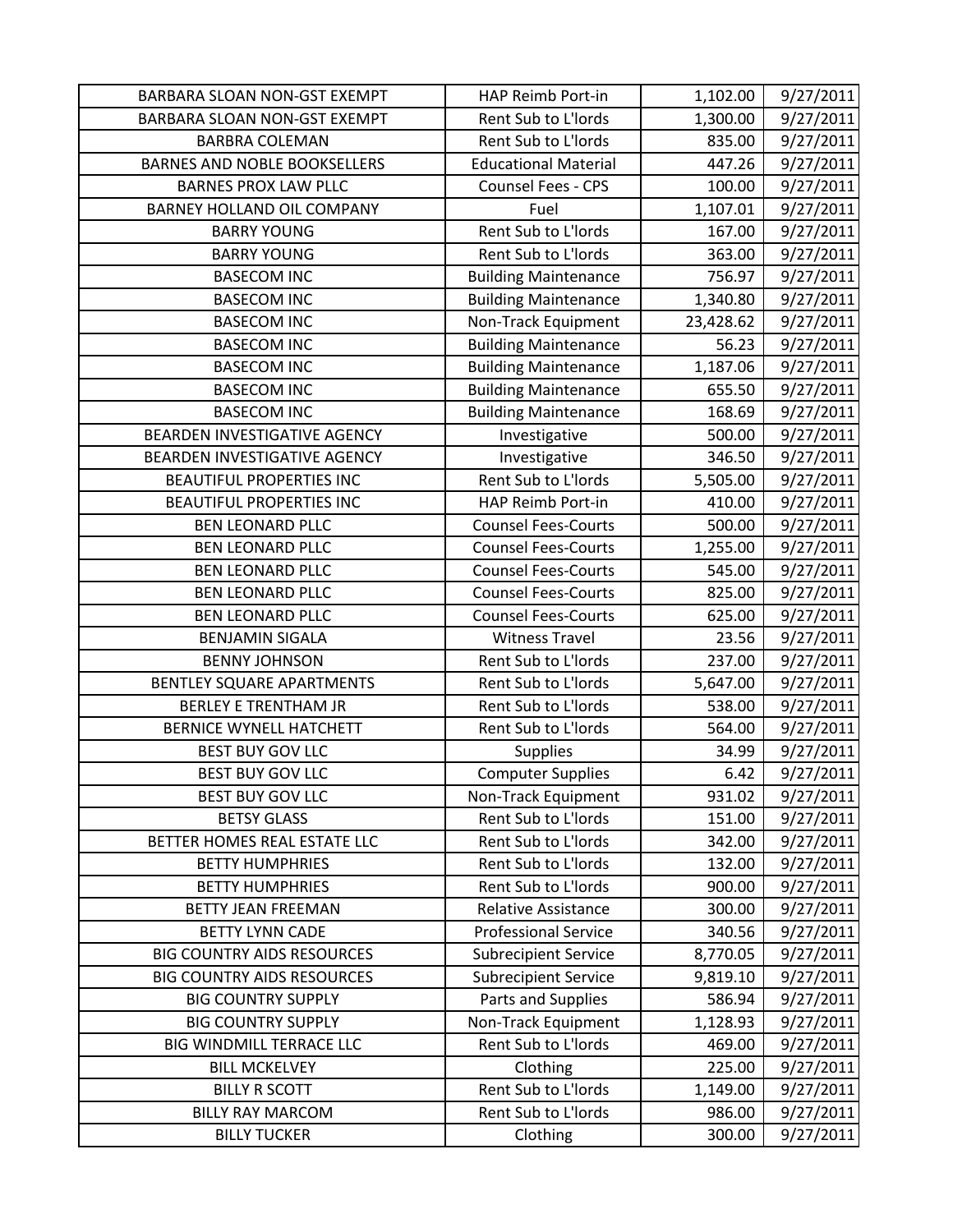| <b>BINSWANGER GLASS</b>             | <b>Building Maintenance</b> | 2,211.27  | 9/27/2011 |
|-------------------------------------|-----------------------------|-----------|-----------|
| <b>BLAGG TIRE AND SERVICE</b>       | <b>Tires and Tubes</b>      | 10,048.22 | 9/27/2011 |
| <b>BLAKE BURNS</b>                  | <b>Counsel Fees-Courts</b>  | 230.00    | 9/27/2011 |
| BLUE CROWN INVESTMENTS LLC          | Rent Sub to L'Iords         | 895.00    | 9/27/2011 |
| <b>BLUE LAKES AT MARINE CREEK</b>   | Rent Sub to L'Iords         | 4,111.00  | 9/27/2011 |
| BLUE LAKES AT MARINE CREEK          | HAP Reimb Port-in           | 925.00    | 9/27/2011 |
| <b>BLUE PLAID INVESTMENTS LLC</b>   | Rent Sub to L'Iords         | 281.00    | 9/27/2011 |
| <b>BOB BARKER</b>                   | Sheriff Inventory           | 1,591.26  | 9/27/2011 |
| <b>BOB BARKER</b>                   | Sheriff Inventory           | 4,088.00  | 9/27/2011 |
| <b>BOB BARKER</b>                   | <b>Shrff Commissary Inv</b> | 2,482.25  | 9/27/2011 |
| <b>BOB VAN HOOSE</b>                | Rent Sub to L'Iords         | 795.00    | 9/27/2011 |
| <b>BONNIE C WELLS</b>               | Investigative               | 347.75    | 9/27/2011 |
| <b>BOUNCE ENERGY INC</b>            | <b>Utility Allowance</b>    | 146.00    | 9/27/2011 |
| <b>BOUNCE ENERGY INC</b>            | HAP Reimb Port-in           | 13.00     | 9/27/2011 |
| <b>BOUND TREE MEDICAL LLC</b>       | <b>Medical Supplies</b>     | 275.20    | 9/27/2011 |
| <b>BRADFORD SHAW</b>                | Counsel Fees-Juv            | 200.00    | 9/27/2011 |
| <b>BRADFORD SHAW</b>                | Counsel Fees - CPS          | 100.00    | 9/27/2011 |
| <b>BRADFORD SHAW</b>                | Counsel Fees - CPS          | 100.00    | 9/27/2011 |
| <b>BRADFORD W MCCURRY</b>           | Rent Sub to L'Iords         | 520.00    | 9/27/2011 |
| BRAMA WEST POINTE PINES LTD         | Rent Sub to L'Iords         | 4,746.00  | 9/27/2011 |
| <b>BRANDON HUGHES</b>               | Rent Sub to L'Iords         | 644.00    | 9/27/2011 |
| <b>BRANDON LEE MCGEE</b>            | <b>Counsel Fees-Courts</b>  | 200.00    | 9/27/2011 |
| BRECKENRIDGE APARTMENT INVESTORS LP | Rental Assistance           | 1,637.00  | 9/27/2011 |
| BRECKENRIDGE APARTMENT INVESTORS LP | <b>Utility Assistance</b>   | 85.15     | 9/27/2011 |
| <b>BRENDA HANSEN</b>                | Counsel Fees-Juv            | 200.00    | 9/27/2011 |
| <b>BRENDA R VONJOE</b>              | <b>Counsel Fees-Courts</b>  | 750.00    | 9/27/2011 |
| <b>BRENDA R VONJOE</b>              | <b>Counsel Fees-Courts</b>  | 550.00    | 9/27/2011 |
| <b>BRENDA R VONJOE</b>              | <b>Counsel Fees-Courts</b>  | 200.00    | 9/27/2011 |
| <b>BRENDA R VONJOE</b>              | <b>Counsel Fees-Courts</b>  | 100.00    | 9/27/2011 |
| <b>BRENT JENKINS</b>                | HAP Reimb Port-in           | 576.00    | 9/27/2011 |
| <b>BRENT L HOCK</b>                 | Rent Sub to L'Iords         | 700.00    | 9/27/2011 |
| BRENTWOOD MULTI FAMILY LLC          | Rent Sub to L'Iords         | 1,561.00  | 9/27/2011 |
| <b>BRETT BOONE</b>                  | <b>Counsel Fees-Courts</b>  | 580.00    | 9/27/2011 |
| <b>BRIAN J NEWMAN</b>               | <b>Counsel Fees-Courts</b>  | 690.00    | 9/27/2011 |
| <b>BRIAN J WILLETT</b>              | Counsel Fees-Juv            | 100.00    | 9/27/2011 |
| <b>BRIAN K WALKER</b>               | <b>Counsel Fees-Courts</b>  | 550.00    | 9/27/2011 |
| <b>BRIAN P VENEZIA</b>              | <b>Professional Service</b> | 1,594.50  | 9/27/2011 |
| <b>BRIAN SALVANT</b>                | <b>Counsel Fees-Courts</b>  | 800.00    | 9/27/2011 |
| <b>BRIAN SALVANT</b>                | <b>Counsel Fees-Courts</b>  | 200.00    | 9/27/2011 |
| <b>BRIAN SALVANT</b>                | <b>Counsel Fees-Courts</b>  | 1,200.00  | 9/27/2011 |
| <b>BRIAN ZWICK</b>                  | Rent Sub to L'Iords         | 575.00    | 9/27/2011 |
| <b>BRISBEN MERIDIAN LP</b>          | Rent Sub to L'Iords         | 3,437.00  | 9/27/2011 |
| <b>BRISBEN MERIDIAN LP</b>          | HAP Reimb Port-in           | 250.00    | 9/27/2011 |
| <b>BRISBEN MERIDIAN LP</b>          | Rent Sub to L'Iords         | 731.00    | 9/27/2011 |
| <b>BRITTANY TARBET</b>              | <b>Restitution Payable</b>  | 38.00     | 9/27/2011 |
| <b>BROCK REALTORS LLC</b>           | Rent Sub to L'Iords         | 6,323.00  | 9/27/2011 |
| <b>BROOKE BAKER</b>                 | Counsel Fees - CPS          | 100.00    | 9/27/2011 |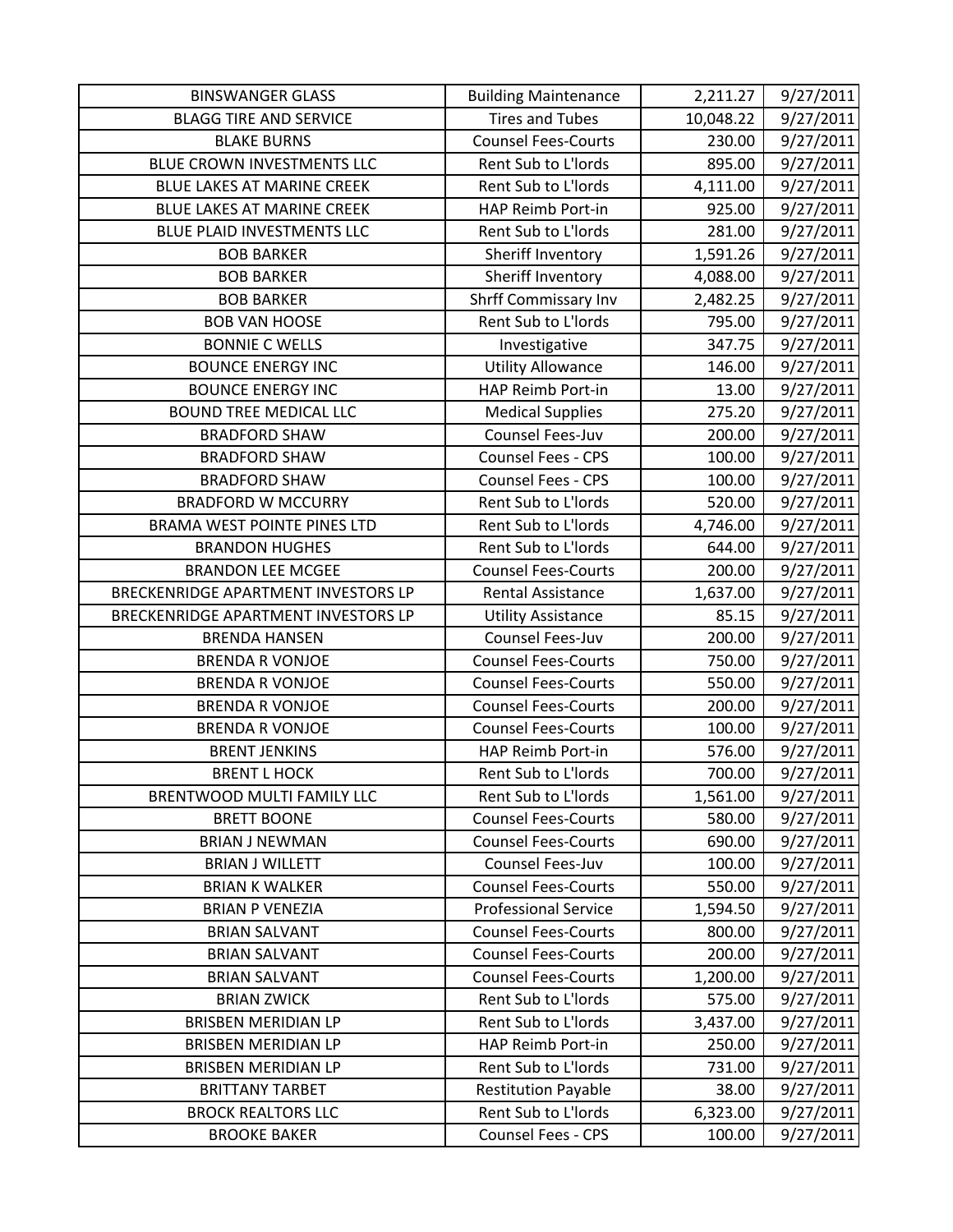| <b>BROWN PROPERTIES LLC</b>           | Rent Sub to L'Iords         | 700.00   | 9/27/2011 |
|---------------------------------------|-----------------------------|----------|-----------|
| <b>BRYAN L GRAHAM</b>                 | <b>Rental Assistance</b>    | 595.00   | 9/27/2011 |
| <b>BUD STARNES AND ASSOCIATES INC</b> | Rent Sub to L'Iords         | 790.00   | 9/27/2011 |
| <b>BUILDING SPECIALITIES INC</b>      | <b>Building Maintenance</b> | 1,249.20 | 9/27/2011 |
| <b>BUILDING SPECIALITIES INC</b>      | <b>Building Maintenance</b> | 505.16   | 9/27/2011 |
| <b>BULLER FIXTURE COMPANY</b>         | Kitchen Supplies            | 561.40   | 9/27/2011 |
| <b>BURLESON ARB LTD</b>               | Rent Sub to L'Iords         | 466.00   | 9/27/2011 |
| <b>BURLESON ARB LTD</b>               | Rent Sub to L'Iords         | 430.00   | 9/27/2011 |
| <b>BUSH RUDNICKI SHELTON PC</b>       | <b>Counsel Fees-Courts</b>  | 1,030.00 | 9/27/2011 |
| <b>BUSH RUDNICKI SHELTON PC</b>       | <b>Counsel Fees-Courts</b>  | 800.00   | 9/27/2011 |
| <b>BUSHMASTER FIREARMS</b>            | Safety/Tact Supplies        | 115.30   | 9/27/2011 |
| C & J MULTI #1 LP                     | HAP Reimb Port-in           | 625.00   | 9/27/2011 |
| C P CONTINENTAL LP                    | Rent Sub to L'Iords         | 1,205.00 | 9/27/2011 |
| C P CONTINENTAL LP                    | Rent Sub to L'Iords         | 1,825.00 | 9/27/2011 |
| C RICHARD DAVIS JR                    | Rent Sub to L'Iords         | 485.00   | 9/27/2011 |
| C.D. HARTNETT CO                      | Food                        | 633.78   | 9/27/2011 |
| C.D. HARTNETT CO                      | <b>Entertainment Exp</b>    | 733.04   | 9/27/2011 |
| <b>C.R.'S AUTO REPAIR</b>             | Parts and Supplies          | 29.00    | 9/27/2011 |
| <b>CALEB I MOORE</b>                  | Cnsl Fees-Fam Drg Ct        | 100.00   | 9/27/2011 |
| <b>CAMERON CREEK</b>                  | Rent Sub to L'Iords         | 2,644.00 | 9/27/2011 |
| <b>CAMINO REAL HOTEL</b>              | Prepaid - Travel            | 203.28   | 9/27/2011 |
| <b>CAMINO REAL HOTEL</b>              | Education                   | 304.92   | 9/27/2011 |
| <b>CANAS &amp; FLORES</b>             | <b>Counsel Fees-Courts</b>  | 650.00   | 9/27/2011 |
| <b>CANAS &amp; FLORES</b>             | <b>Counsel Fees-Courts</b>  | 300.00   | 9/27/2011 |
| <b>CANAS &amp; FLORES</b>             | <b>Counsel Fees-Courts</b>  | 700.00   | 9/27/2011 |
| <b>CANAS &amp; FLORES</b>             | <b>Counsel Fees-Courts</b>  | 100.00   | 9/27/2011 |
| <b>CANAS &amp; FLORES</b>             | <b>Counsel Fees-Courts</b>  | 300.00   | 9/27/2011 |
| Candace J Parker                      | Education                   | 32.00    | 9/27/2011 |
| <b>CANTEY HANGER LLP</b>              | <b>Counsel Fees-Courts</b>  | 820.00   | 9/27/2011 |
| <b>CANTEY HANGER LLP</b>              | <b>Litigation Expense</b>   | 8.00     | 9/27/2011 |
| <b>CAREY WALKER</b>                   | <b>Counsel Fees-Courts</b>  | 600.00   | 9/27/2011 |
| <b>CARGOPAK CORP</b>                  | <b>Supplies</b>             | 500.00   | 9/27/2011 |
| <b>CARGOPAK CORP</b>                  | Transportation              | 200.00   | 9/27/2011 |
| CARL A JOHNSON JR                     | Rent Sub to L'Iords         | 818.00   | 9/27/2011 |
| <b>CARLOS ANIBAL ARCHILA</b>          | Rent Sub to L'Iords         | 388.00   | 9/27/2011 |
| <b>CARLOS GUILLERMO GALLIANI</b>      | Counsel Fees - CPS          | 100.00   | 9/27/2011 |
| <b>CARLSON INVESTMENTS INC</b>        | Rent Sub to L'Iords         | 1,052.00 | 9/27/2011 |
| <b>CARLSON INVESTMENTS INC</b>        | Rent Sub to L'Iords         | 280.00   | 9/27/2011 |
| <b>CARLTON DEAN YOUNG</b>             | Rent Sub to L'Iords         | 920.00   | 9/27/2011 |
| <b>CAROL A BIRDWELL</b>               | Counsel Fees - CPS          | 200.00   | 9/27/2011 |
| <b>CAROLE KERR</b>                    | <b>Counsel Fees-Courts</b>  | 700.00   | 9/27/2011 |
| <b>CAROLE KERR</b>                    | <b>Counsel Fees-Courts</b>  | 100.00   | 9/27/2011 |
| <b>CAROLE KERR</b>                    | <b>Counsel Fees-Courts</b>  | 500.00   | 9/27/2011 |
| <b>CAROLINE ELAD TABE</b>             | Rent Sub to L'Iords         | 1,550.00 | 9/27/2011 |
| <b>CAROLINE ELAD TABE</b>             | Rent Sub to L'Iords         | 484.00   | 9/27/2011 |
| <b>CAROLINE ELAD TABE</b>             | Rent Sub to L'Iords         | 975.00   | 9/27/2011 |
| <b>CAROLYN A CROSS</b>                | Rent Sub to L'Iords         | 697.00   | 9/27/2011 |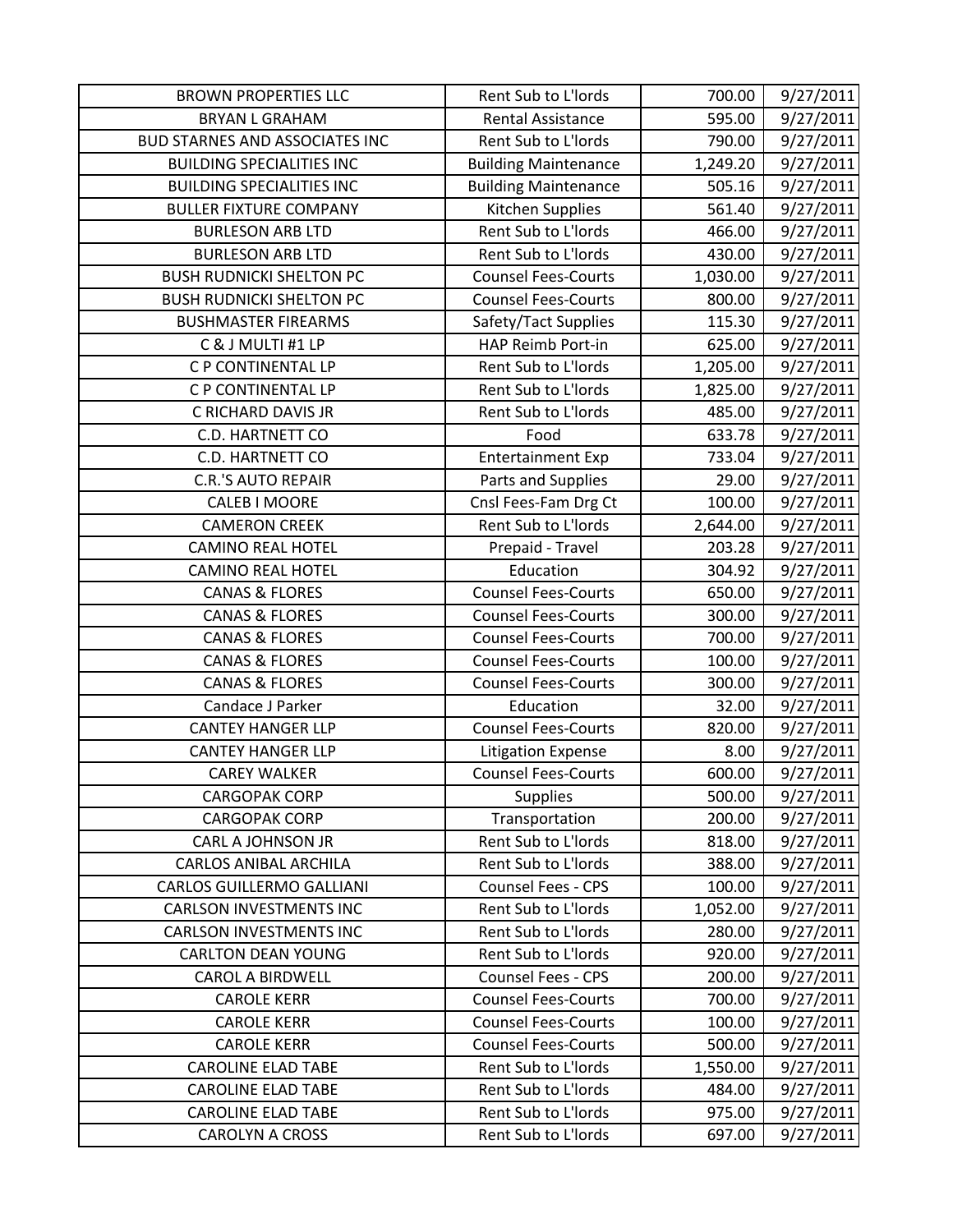| <b>CARRIE R MURPHY</b>              | Rent Sub to L'Iords         | 524.00    | 9/27/2011 |
|-------------------------------------|-----------------------------|-----------|-----------|
| <b>CARSCO ENT LLC</b>               | Rent Sub to L'Iords         | 874.00    | 9/27/2011 |
| CASA ROYALE APARTMENTS, LTD.        | Rent Sub to L'Iords         | 1,027.00  | 9/27/2011 |
| CASA ROYALE APARTMENTS, LTD.        | Rent Sub to L'Iords         | 321.00    | 9/27/2011 |
| <b>CASEY COLE</b>                   | <b>Counsel Fees-Courts</b>  | 700.00    | 9/27/2011 |
| <b>CASEY COLE</b>                   | <b>Counsel Fees-Courts</b>  | 125.00    | 9/27/2011 |
| <b>CASS COUNTY SHERIFF'S DEPT</b>   | <b>Court Costs</b>          | 60.00     | 9/27/2011 |
| <b>CASS ROBERT CALLAWAY</b>         | <b>Counsel Fees-Courts</b>  | 175.00    | 9/27/2011 |
| <b>CASS ROBERT CALLAWAY</b>         | <b>Counsel Fees-Courts</b>  | 250.00    | 9/27/2011 |
| <b>CASTERS OF FT WORTH INC</b>      | Kitchen Maintenance         | 156.00    | 9/27/2011 |
| <b>CATHERINE A WATERS</b>           | Rent Sub to L'Iords         | 1,229.00  | 9/27/2011 |
| <b>CATHERINE DUNNAVANT</b>          | <b>Counsel Fees-Courts</b>  | 100.00    | 9/27/2011 |
| CATHOLIC CHARITIES DIOCESE OF FTW   | <b>Interpreter Fees</b>     | 2,262.50  | 9/27/2011 |
| CATHOLIC CHARITIES DIOCESE OF FTW   | <b>Interpreter Fees</b>     | 120.00    | 9/27/2011 |
| CATHOLIC CHARITIES DIOCESE OF FTW   | Interpreter Fees            | 520.00    | 9/27/2011 |
| CATHOLIC CHARITIES DIOCESE OF FTW   | <b>Interpreter Fees</b>     | 800.00    | 9/27/2011 |
| CATS EYE INTELLIGENCE SERVICE       | Investigative               | 842.75    | 9/27/2011 |
| <b>CDJ HOLDINGS LLC</b>             | Rent Sub to L'Iords         | 926.00    | 9/27/2011 |
| <b>CDW GOVERNMENT INC</b>           | <b>Supplies</b>             | 34.65     | 9/27/2011 |
| <b>CDW GOVERNMENT INC</b>           | <b>Supplies</b>             | 90.20     | 9/27/2011 |
| <b>CDW GOVERNMENT INC</b>           | <b>Computer Supplies</b>    | 167.28    | 9/27/2011 |
| <b>CDW GOVERNMENT INC</b>           | Capital Outlay-Compu        | 6,299.23  | 9/27/2011 |
| <b>CDW GOVERNMENT INC</b>           | Capital Outlay-Low V        | 1,516.92  | 9/27/2011 |
| <b>CDW GOVERNMENT INC</b>           | <b>Computer Supplies</b>    | 341.38    | 9/27/2011 |
| <b>CEDAR POINT APTS LP</b>          | Rent Sub to L'Iords         | 15,732.00 | 9/27/2011 |
| <b>CEDAR POINT APTS LP</b>          | HAP Reimb Port-in           | 2,939.00  | 9/27/2011 |
| <b>CEDAR POINT APTS LP</b>          | Rent Sub to L'Iords         | 801.00    | 9/27/2011 |
| <b>CELIA GARCIA</b>                 | Rent Sub to L'Iords         | 800.00    | 9/27/2011 |
| <b>CELIA J THORNTON</b>             | Rent Sub to L'Iords         | 650.00    | 9/27/2011 |
| <b>CELLEBRITE USA CORP</b>          | <b>Computer Supplies</b>    | 999.00    | 9/27/2011 |
| <b>CENTAURUS GF TERRACE LLC</b>     | Rent Sub to L'Iords         | 1,275.00  | 9/27/2011 |
| CENTER FOR THERAPEUTIC CHANGE LTD   | Psych Exam/Testimony        | 1,250.00  | 9/27/2011 |
| CENTER FOR THERAPEUTIC CHANGE LTD   | O/P Group Counseling        | 7,848.00  | 9/27/2011 |
| CENTER FOR THERAPEUTIC CHANGE LTD   | O/P Group Counseling        | 3,577.50  | 9/27/2011 |
| <b>CENTERLINE SUPPLY</b>            | Posts                       | 922.00    | 9/27/2011 |
| CEN-TEX UNIFORM SALES INC           | Clothing                    | 29.15     | 9/27/2011 |
| CEN-TEX UNIFORM SALES INC           | Clothing                    | 90.70     | 9/27/2011 |
| CEN-TEX UNIFORM SALES INC           | Clothing                    | 54.00     | 9/27/2011 |
| <b>CHAD LEE</b>                     | Counsel Fees-Juv            | 200.00    | 9/27/2011 |
| <b>CHAD TRIBBLE</b>                 | Rent Sub to L'Iords         | 762.00    | 9/27/2011 |
| <b>CHADWELL GROUP LP</b>            | <b>Professional Service</b> | 1,141.09  | 9/27/2011 |
| <b>CHADWELL GROUP LP</b>            | <b>Professional Service</b> | 2,106.83  | 9/27/2011 |
| <b>CHAMPION ENERGY SERVICES LLC</b> | <b>Utility Allowance</b>    | 214.00    | 9/27/2011 |
| <b>CHARLES BURGESS</b>              | <b>Counsel Fees-Courts</b>  | 300.00    | 9/27/2011 |
| <b>CHARLES E WILLIAMS</b>           | <b>County Burials</b>       | 700.00    | 9/27/2011 |
| <b>CHARLES MESNARD</b>              | <b>Restitution Payable</b>  | 74.24     | 9/27/2011 |
| <b>CHARLES ROACH</b>                | <b>Counsel Fees-Courts</b>  | 1,200.00  | 9/27/2011 |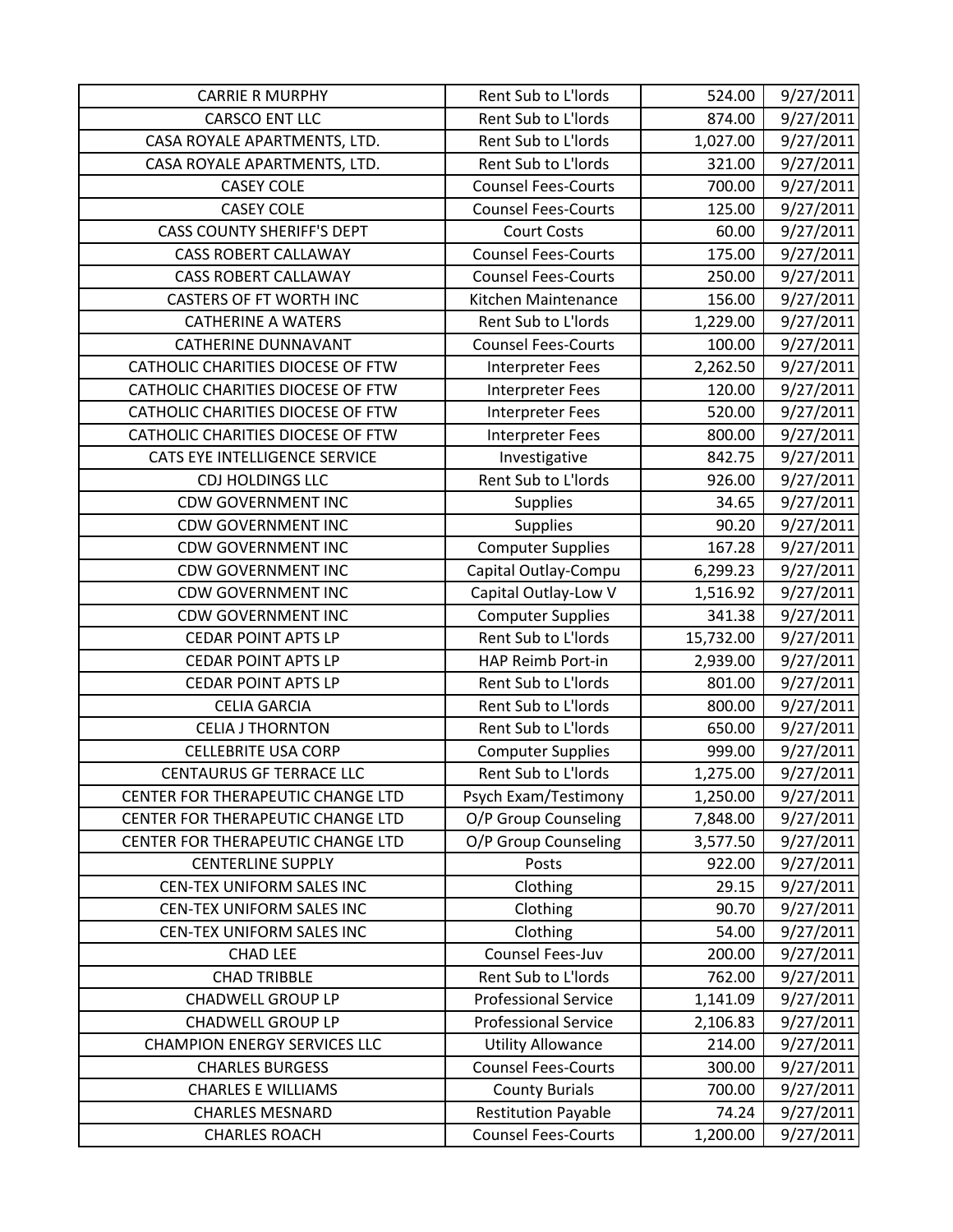| <b>CHARLES ROACH</b>                  | <b>Counsel Fees-Courts</b>  | 300.00     | 9/27/2011 |
|---------------------------------------|-----------------------------|------------|-----------|
| <b>CHARLES WADE PARRISH</b>           | Rent Sub to L'Iords         | 730.00     | 9/27/2011 |
| <b>CHARLIE NICKERSON</b>              | <b>Rent Sub to L'Iords</b>  | 1,933.00   | 9/27/2011 |
| <b>CHEM AQUA</b>                      | A/C Maint Contract          | 133.00     | 9/27/2011 |
| <b>CHEMICAL LIME LTD</b>              | <b>Base Stab Materials</b>  | 2,604.02   | 9/27/2011 |
| <b>CHICAGO PROPERTIES INC</b>         | Rent Sub to L'Iords         | 522.00     | 9/27/2011 |
| <b>CHRIS MINTEER</b>                  | Rent Sub to L'Iords         | 989.00     | 9/27/2011 |
| <b>CHRIS SAUNDERS</b>                 | Rent Sub to L'Iords         | 717.00     | 9/27/2011 |
| <b>CHRIS'S TRIM SHOP</b>              | Parts and Supplies          | 160.00     | 9/27/2011 |
| <b>CHRISTI AGUILAR</b>                | Clothing                    | 450.00     | 9/27/2011 |
| <b>CHRISTINA BARRON</b>               | Petit Jury Services         | 406.00     | 9/27/2011 |
| <b>CHRISTINA GARZA</b>                | <b>Restitution Payable</b>  | 25.00      | 9/27/2011 |
| <b>CHRISTINE CHAFFIN</b>              | Rent Sub to L'Iords         | 184.00     | 9/27/2011 |
| <b>CHRISTOPHER BARRETT CAMPBELL</b>   | <b>Counsel Fees-Probate</b> | 500.00     | 9/27/2011 |
| <b>CHRISTOPHER D BURDEN SR</b>        | Rent Sub to L'Iords         | 782.00     | 9/27/2011 |
| <b>CHRISTOPHER LEO CASTANON</b>       | <b>Counsel Fees-Courts</b>  | 2,550.00   | 9/27/2011 |
| <b>CHRISTOPHER LEO CASTANON</b>       | <b>Counsel Fees-Courts</b>  | 400.00     | 9/27/2011 |
| <b>CHRISTY BRANDT</b>                 | Rent Sub to L'Iords         | 1,429.00   | 9/27/2011 |
| <b>CINDY LE</b>                       | Rent Sub to L'Iords         | 830.00     | 9/27/2011 |
| <b>CINTAS FIRST AID &amp; SAFETY</b>  | <b>Supplies</b>             | 117.77     | 9/27/2011 |
| <b>CIRRO ENERGY</b>                   | <b>Utility Allowance</b>    | 945.00     | 9/27/2011 |
| <b>CITIBANK</b>                       | Education                   | 295.39     | 9/27/2011 |
| <b>CITIBANK</b>                       | <b>Witness Travel</b>       | 1,364.47   | 9/27/2011 |
| <b>CITY HOUSE INC</b>                 | <b>Foster Home Care</b>     | 461.76     | 9/27/2011 |
| <b>CITY OF ARLINGTON</b>              | Fuel                        | 2,998.01   | 9/27/2011 |
| <b>CITY OF ARLINGTON TEXAS</b>        | <b>Building Maintenance</b> | 105.00     | 9/27/2011 |
| <b>CITY OF BEDFORD</b>                | Water                       | 296.92     | 9/27/2011 |
| <b>CITY OF BEDFORD</b>                | Water                       | 360.35     | 9/27/2011 |
| <b>CITY OF KELLER</b>                 | <b>County Projects</b>      | 217,194.27 | 9/27/2011 |
| CITY OF NORTH RICHLAND HILLS          | Field Equip&Supplies        | 48.00      | 9/27/2011 |
| CITY OF NORTH RICHLAND HILLS          | Water                       | 1,200.31   | 9/27/2011 |
| <b>CITY OF NORTH RICHLAND HILLS</b>   | <b>Utility Assistance</b>   | 110.00     | 9/27/2011 |
| <b>CITY OF WICHITA FALLS</b>          | <b>Subrecipient Service</b> | 4,450.86   | 9/27/2011 |
| <b>CITY OF WICHITA FALLS</b>          | <b>Subrecipient Service</b> | 11,684.52  | 9/27/2011 |
| <b>CITYVIEW CARWASH LTD</b>           | Vehicle Maintenance         | 23.98      | 9/27/2011 |
| <b>CITYVIEW CARWASH LTD</b>           | Vehicle Maintenance         | 11.99      | 9/27/2011 |
| <b>CITYWIDE BUILDING SERVICES INC</b> | <b>Custodian Services</b>   | 2,300.00   | 9/27/2011 |
| <b>CLARK PANNIER</b>                  | Rent Sub to L'Iords         | 854.00     | 9/27/2011 |
| <b>CLASSIC LOCATORS INC</b>           | Rent Sub to L'Iords         | 4,889.00   | 9/27/2011 |
| <b>CLAUDIE C LOFTON JR</b>            | Rent Sub to L'Iords         | 929.00     | 9/27/2011 |
| <b>CLEAVER ELECTRIC INC</b>           | <b>Building Maintenance</b> | 269.83     | 9/27/2011 |
| <b>CLEAVER ELECTRIC INC</b>           | <b>Electrical Maint</b>     | 857.86     | 9/27/2011 |
| <b>CLEMENTE DE LA CRUZ</b>            | <b>Counsel Fees-Courts</b>  | 460.00     | 9/27/2011 |
| <b>CLIFF ELLIOTT</b>                  | <b>Restitution Payable</b>  | 30.84      | 9/27/2011 |
| <b>CLIFFORD GINN</b>                  | Investigative               | 964.77     | 9/27/2011 |
| <b>CLOVIS PARTNERS LP</b>             | Rent Sub to L'Iords         | 1,152.00   | 9/27/2011 |
| <b>COBB PARK TOWNHOMES II LP</b>      | Rent Sub to L'Iords         | 599.00     | 9/27/2011 |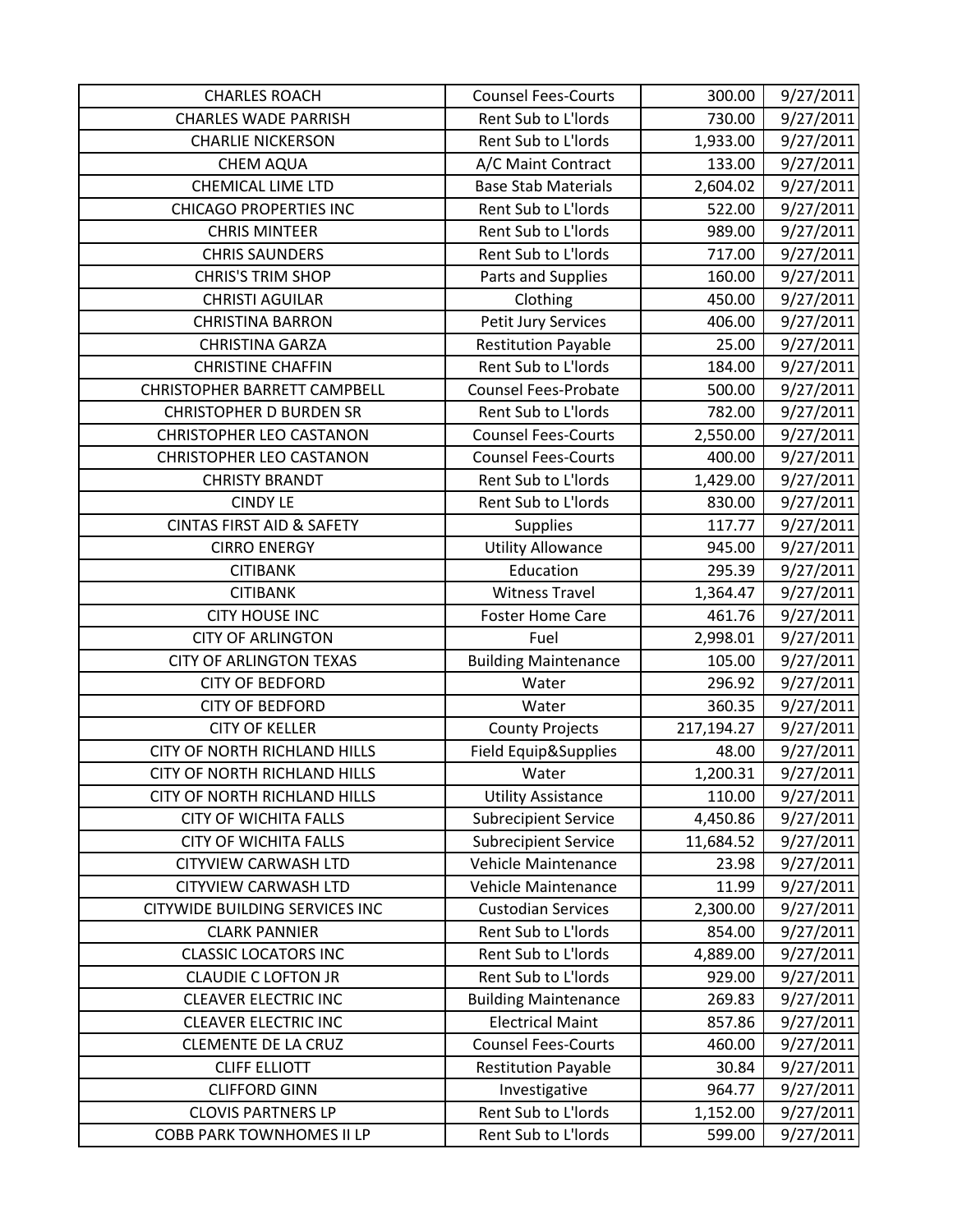| <b>COBB PARK TOWNHOMES II LP</b>    | Rent Sub to L'Iords         | 9,266.00  | 9/27/2011 |
|-------------------------------------|-----------------------------|-----------|-----------|
| <b>COBB PARK TOWNHOMES II LP</b>    | Rent Sub to L'Iords         | 986.00    | 9/27/2011 |
| <b>COBB PARK TOWNHOMES II LP</b>    | HAP Reimb Port-in           | 129.00    | 9/27/2011 |
| <b>CODY L COFER</b>                 | <b>Counsel Fees-Courts</b>  | 225.00    | 9/27/2011 |
| <b>COLE JENNINGS BRYAN</b>          | <b>Counsel Fees-Courts</b>  | 550.00    | 9/27/2011 |
| <b>COLE JENNINGS BRYAN</b>          | <b>Counsel Fees-Courts</b>  | 400.00    | 9/27/2011 |
| <b>COLE JENNINGS BRYAN</b>          | <b>Counsel Fees-Courts</b>  | 200.00    | 9/27/2011 |
| COLUMBIA MEDICAL CENTER OF PLANO LP | Health Promo Pgrm           | 78,180.00 | 9/27/2011 |
| <b>COMMERCIAL RECORDER</b>          | Advertis/Leg Notice         | 11.50     | 9/27/2011 |
| <b>COMMERCIAL RECORDER</b>          | Advertis/Leg Notice         | 4.00      | 9/27/2011 |
| <b>COMMERCIAL RECORDER</b>          | Advertis/Leg Notice         | 339.00    | 9/27/2011 |
| <b>COMMERCIAL RECORDER</b>          | Advertis/Leg Notice         | 270.00    | 9/27/2011 |
| <b>COMMUNICATION CONCEPTS</b>       | <b>Voting Supplies</b>      | 1,569.00  | 9/27/2011 |
| <b>COMMUNITY ENRICHMENT CENTER</b>  | Rent Sub to L'Iords         | 4,808.00  | 9/27/2011 |
| <b>COMMUNITY ENRICHMENT CENTER</b>  | Rent Sub to L'Iords         | 812.00    | 9/27/2011 |
| <b>COMMUNITY ENRICHMENT CENTER</b>  | Rent Sub to L'Iords         | 585.00    | 9/27/2011 |
| <b>COMMUNITY ENRICHMENT CENTER</b>  | HAP Reimb Port-in           | 402.00    | 9/27/2011 |
| COMMUNITY MORTUARY SERVICES LLC     | <b>County Burials</b>       | 825.00    | 9/27/2011 |
| <b>CONCHO SUPPLY INC</b>            | Central Garage Inv          | 820.95    | 9/27/2011 |
| <b>CONCHO SUPPLY INC</b>            | Central Garage Inv          | 1,054.84  | 9/27/2011 |
| CONCIERGE ASSET MANAGEMENT LLC      | Rent Sub to L'Iords         | 320.00    | 9/27/2011 |
| CONCORD SUMMIT LTD.                 | HAP Reimb Port-in           | 467.00    | 9/27/2011 |
| CONCORD SUMMIT LTD.                 | Rent Sub to L'Iords         | 550.00    | 9/27/2011 |
| CONCORD SUMMIT LTD.                 | <b>Utility Allowance</b>    | 14.00     | 9/27/2011 |
| CONLEY LOTT NICHOLS OF TEXAS INC    | Parts and Supplies          | 68.36     | 9/27/2011 |
| <b>CONNIE HARRIS GILFEATHER</b>     | <b>Professional Service</b> | 681.12    | 9/27/2011 |
| <b>CONNIE PYATT-DRYDEN</b>          | <b>Counsel Fees-Courts</b>  | 300.00    | 9/27/2011 |
| <b>CONNIE TRUONG</b>                | Rent Sub to L'Iords         | 658.00    | 9/27/2011 |
| <b>CONTINENTAL VILLA</b>            | <b>Rental Assistance</b>    | 520.00    | 9/27/2011 |
| COOK CHILDRENS MEDICAL CENTER       | <b>Subrecipient Service</b> | 5,732.01  | 9/27/2011 |
| COOK CHILDRENS MEDICAL CENTER       | <b>Subrecipient Service</b> | 1,006.63  | 9/27/2011 |
| COOK CHILDRENS MEDICAL CENTER       | <b>SAE Sexual Assault</b>   | 680.00    | 9/27/2011 |
| COOK CHILDRENS MEDICAL CENTER       | <b>SAE Sexual Assault</b>   | 680.00    | 9/27/2011 |
| COOK CHILDRENS MEDICAL CENTER       | <b>SAE Sexual Assault</b>   | 680.00    | 9/27/2011 |
| COOK CHILDRENS MEDICAL CENTER       | <b>SAE Sexual Assault</b>   | 680.00    | 9/27/2011 |
| COOK CHILDRENS MEDICAL CENTER       | <b>SAE Sexual Assault</b>   | 680.00    | 9/27/2011 |
| COOK CHILDRENS MEDICAL CENTER       | <b>SAE Sexual Assault</b>   | 680.00    | 9/27/2011 |
| COOK CHILDRENS MEDICAL CENTER       | <b>SAE Sexual Assault</b>   | 680.00    | 9/27/2011 |
| COOK CHILDRENS MEDICAL CENTER       | <b>SAE Sexual Assault</b>   | 680.00    | 9/27/2011 |
| COOK CHILDRENS MEDICAL CENTER       | <b>SAE Sexual Assault</b>   | 680.00    | 9/27/2011 |
| COOK CHILDRENS MEDICAL CENTER       | <b>SAE Sexual Assault</b>   | 680.00    | 9/27/2011 |
| COOK CHILDRENS MEDICAL CENTER       | <b>SAE Sexual Assault</b>   | 680.00    | 9/27/2011 |
| COOK CHILDRENS MEDICAL CENTER       | <b>SAE Sexual Assault</b>   | 680.00    | 9/27/2011 |
| COOK CHILDRENS MEDICAL CENTER       | <b>SAE Sexual Assault</b>   | 680.00    | 9/27/2011 |
| COOK CHILDRENS MEDICAL CENTER       | <b>SAE Sexual Assault</b>   | 680.00    | 9/27/2011 |
| COOK CHILDRENS MEDICAL CENTER       | <b>SAE Sexual Assault</b>   | 680.00    | 9/27/2011 |
| COOK CHILDRENS MEDICAL CENTER       | <b>SAE Sexual Assault</b>   | 680.00    | 9/27/2011 |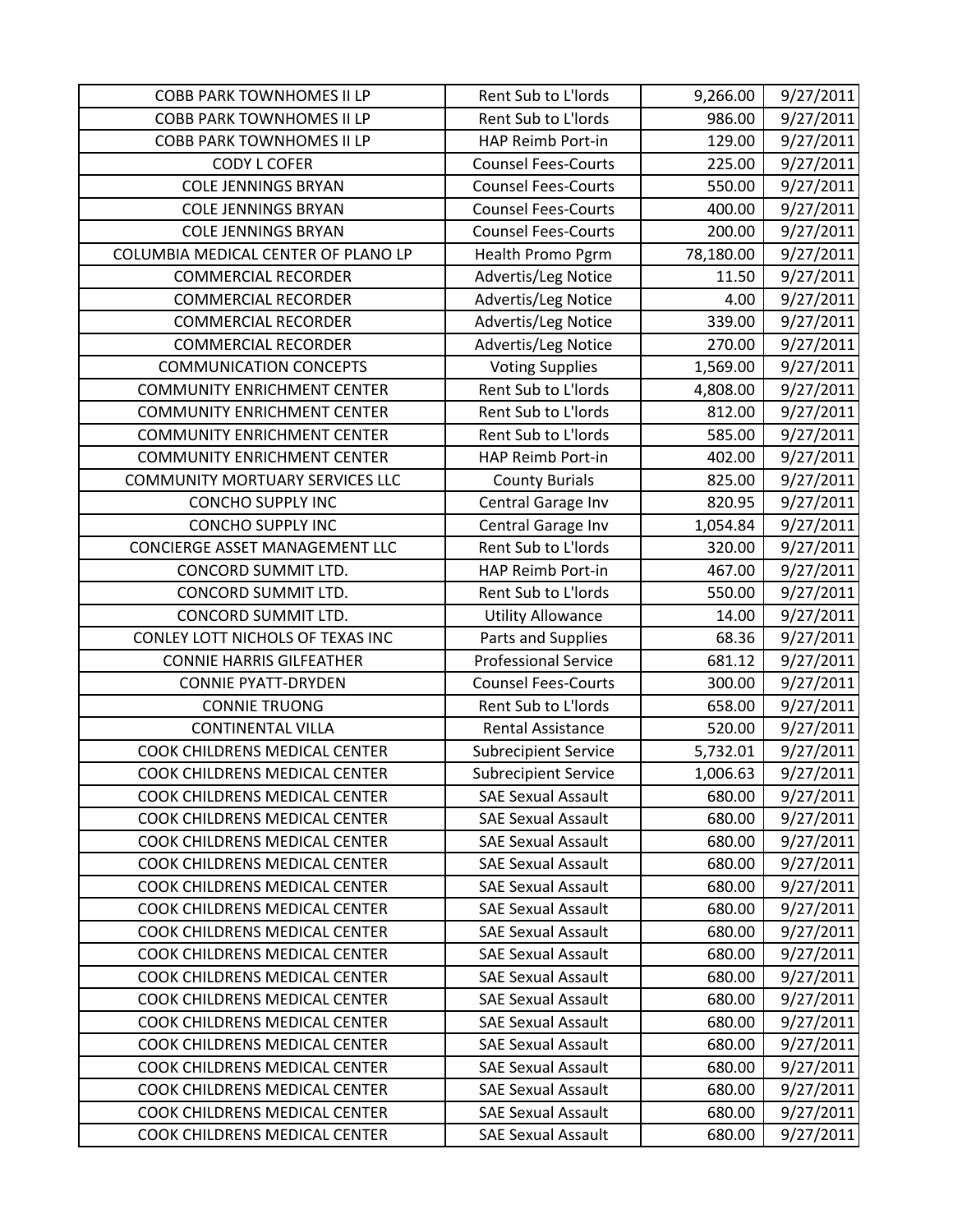| COOK CHILDRENS MEDICAL CENTER      | <b>SAE Sexual Assault</b> | 680.00   | 9/27/2011 |
|------------------------------------|---------------------------|----------|-----------|
| COOK CHILDRENS MEDICAL CENTER      | <b>SAE Sexual Assault</b> | 680.00   | 9/27/2011 |
| COOK CHILDRENS MEDICAL CENTER      | <b>SAE Sexual Assault</b> | 680.00   | 9/27/2011 |
| COOK CHILDRENS MEDICAL CENTER      | <b>SAE Sexual Assault</b> | 680.00   | 9/27/2011 |
| COOK CHILDRENS MEDICAL CENTER      | <b>SAE Sexual Assault</b> | 680.00   | 9/27/2011 |
| COOK CHILDRENS MEDICAL CENTER      | <b>SAE Sexual Assault</b> | 680.00   | 9/27/2011 |
| COOK CHILDRENS MEDICAL CENTER      | <b>SAE Sexual Assault</b> | 680.00   | 9/27/2011 |
| COOK CHILDRENS MEDICAL CENTER      | <b>SAE Sexual Assault</b> | 680.00   | 9/27/2011 |
| COOK CHILDRENS MEDICAL CENTER      | <b>SAE Sexual Assault</b> | 680.00   | 9/27/2011 |
| COOK CHILDRENS MEDICAL CENTER      | <b>SAE Sexual Assault</b> | 680.00   | 9/27/2011 |
| COOK CHILDRENS MEDICAL CENTER      | <b>SAE Sexual Assault</b> | 680.00   | 9/27/2011 |
| COOK CHILDRENS MEDICAL CENTER      | <b>SAE Sexual Assault</b> | 680.00   | 9/27/2011 |
| COOK CHILDRENS MEDICAL CENTER      | <b>SAE Sexual Assault</b> | 680.00   | 9/27/2011 |
| COOK CHILDRENS MEDICAL CENTER      | <b>SAE Sexual Assault</b> | 680.00   | 9/27/2011 |
| COOK CHILDRENS MEDICAL CENTER      | <b>SAE Sexual Assault</b> | 680.00   | 9/27/2011 |
| COOK CHILDRENS MEDICAL CENTER      | <b>SAE Sexual Assault</b> | 680.00   | 9/27/2011 |
| COOK CHILDRENS MEDICAL CENTER      | <b>SAE Sexual Assault</b> | 680.00   | 9/27/2011 |
| COOK CHILDRENS MEDICAL CENTER      | <b>SAE Sexual Assault</b> | 680.00   | 9/27/2011 |
| COOK CHILDRENS MEDICAL CENTER      | <b>SAE Sexual Assault</b> | 680.00   | 9/27/2011 |
| COOK CHILDRENS MEDICAL CENTER      | <b>SAE Sexual Assault</b> | 680.00   | 9/27/2011 |
| COOK CHILDRENS MEDICAL CENTER      | <b>SAE Sexual Assault</b> | 680.00   | 9/27/2011 |
| COOK CHILDRENS MEDICAL CENTER      | <b>SAE Sexual Assault</b> | 680.00   | 9/27/2011 |
| COOK CHILDRENS MEDICAL CENTER      | <b>SAE Sexual Assault</b> | 680.00   | 9/27/2011 |
| COOK CHILDRENS MEDICAL CENTER      | <b>SAE Sexual Assault</b> | 680.00   | 9/27/2011 |
| COOK CHILDRENS MEDICAL CENTER      | <b>SAE Sexual Assault</b> | 680.00   | 9/27/2011 |
| COOK CHILDRENS MEDICAL CENTER      | <b>SAE Sexual Assault</b> | 680.00   | 9/27/2011 |
| COOK CHILDRENS MEDICAL CENTER      | <b>SAE Sexual Assault</b> | 680.00   | 9/27/2011 |
| COOK CHILDRENS MEDICAL CENTER      | <b>SAE Sexual Assault</b> | 680.00   | 9/27/2011 |
| COOK CHILDRENS MEDICAL CENTER      | <b>SAE Sexual Assault</b> | 680.00   | 9/27/2011 |
| COOK CHILDRENS MEDICAL CENTER      | <b>SAE Sexual Assault</b> | 680.00   | 9/27/2011 |
| COOK CHILDRENS MEDICAL CENTER      | <b>SAE Sexual Assault</b> | 680.00   | 9/27/2011 |
| COOK CHILDRENS MEDICAL CENTER      | <b>SAE Sexual Assault</b> | 680.00   | 9/27/2011 |
| COOK CHILDRENS MEDICAL CENTER      | <b>SAE Sexual Assault</b> | 680.00   | 9/27/2011 |
| COOK CHILDRENS MEDICAL CENTER      | <b>SAE Sexual Assault</b> | 680.00   | 9/27/2011 |
| COOK CHILDRENS MEDICAL CENTER      | <b>SAE Sexual Assault</b> | 680.00   | 9/27/2011 |
| COOK CHILDRENS MEDICAL CENTER      | <b>SAE Sexual Assault</b> | 680.00   | 9/27/2011 |
| COOK CHILDRENS MEDICAL CENTER      | <b>SAE Sexual Assault</b> | 680.00   | 9/27/2011 |
| COOK CHILDRENS MEDICAL CENTER      | <b>SAE Sexual Assault</b> | 680.00   | 9/27/2011 |
| COOK CHILDRENS MEDICAL CENTER      | <b>SAE Sexual Assault</b> | 680.00   | 9/27/2011 |
| COOK CHILDRENS MEDICAL CENTER      | <b>SAE Sexual Assault</b> | 680.00   | 9/27/2011 |
| COOK CHILDRENS MEDICAL CENTER      | <b>SAE Sexual Assault</b> | 680.00   | 9/27/2011 |
| COOK CHILDRENS MEDICAL CENTER      | <b>SAE Sexual Assault</b> | 680.00   | 9/27/2011 |
| COOK CHILDREN'S PHYSICIAN NETWORK  | <b>Medical Services</b>   | 131.00   | 9/27/2011 |
| <b>COOK'S CORRECTIONAL KITCHEN</b> | Sheriff Inventory         | 2,120.00 | 9/27/2011 |
| <b>COOK'S CORRECTIONAL KITCHEN</b> | Kitchen Supplies          | 39.45    | 9/27/2011 |
| <b>COREY NEUNER</b>                | Rent Sub to L'Iords       | 843.00   | 9/27/2011 |
| <b>COTTONWOOD HAMMER LP</b>        | Rent Sub to L'Iords       | 7,687.00 | 9/27/2011 |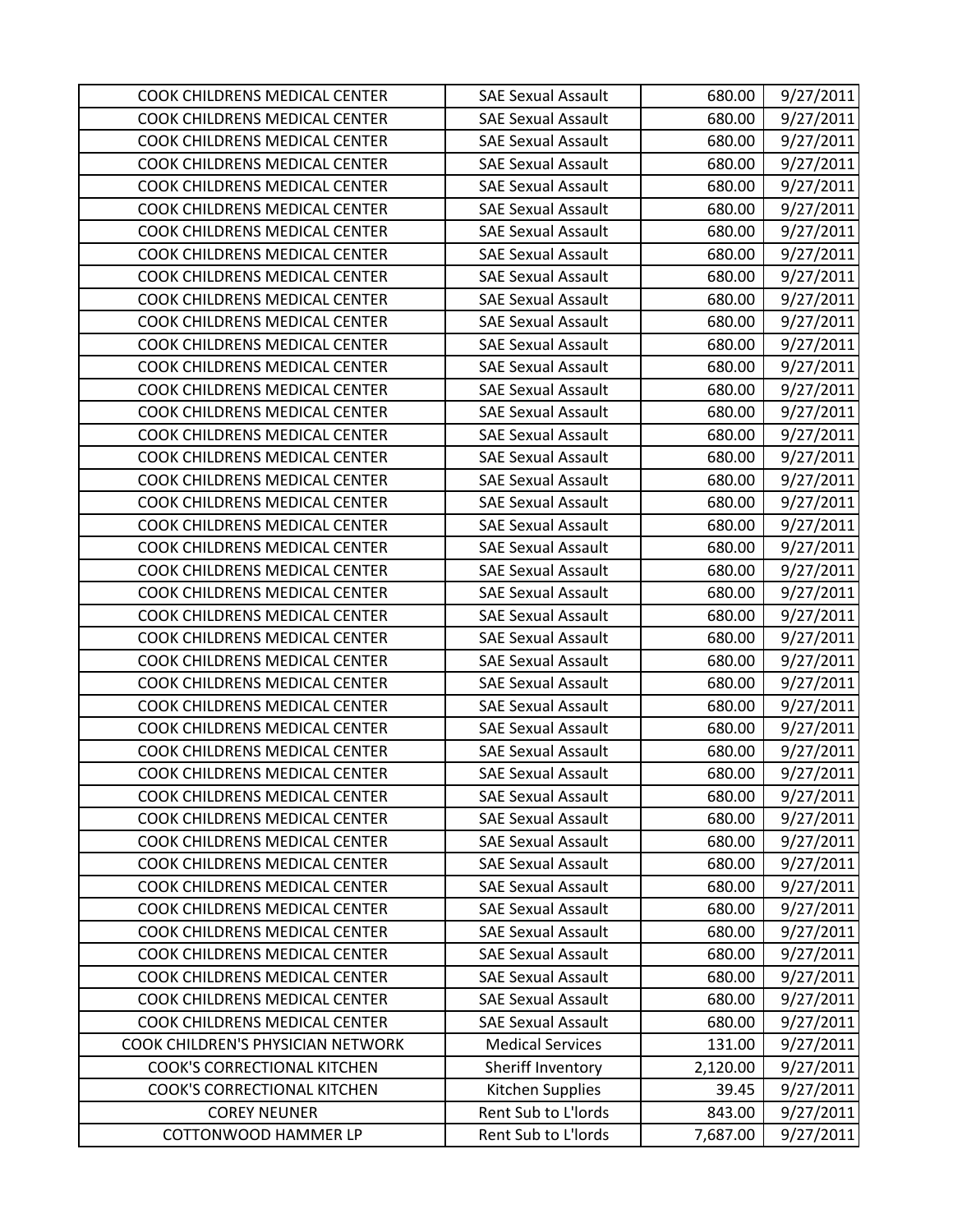| <b>COTTONWOOD HAMMER LP</b>             | Rent Sub to L'Iords         | 526.00   | 9/27/2011 |
|-----------------------------------------|-----------------------------|----------|-----------|
| <b>COTTONWOOD HAMMER LP</b>             | HAP Reimb Port-in           | 3,808.00 | 9/27/2011 |
| <b>COTTONWOOD HAMMER LP</b>             | Rent Sub to L'Iords         | 374.00   | 9/27/2011 |
| <b>COUNTRY BEND PROPERTIES</b>          | <b>Rental Assistance</b>    | 55.02    | 9/27/2011 |
| <b>COUNTRY BEND PROPERTIES</b>          | <b>Utility Assistance</b>   | 42.88    | 9/27/2011 |
| <b>COURTHOUSE TECHNOLOGIES LTD</b>      | <b>Professional Service</b> | 850.00   | 9/27/2011 |
| <b>COURTYARD BY MARRIOTT BLACKSTONE</b> | <b>Witness Travel</b>       | 915.40   | 9/27/2011 |
| <b>COURTYARDS PARTNERSHIP</b>           | Rent Sub to L'Iords         | 371.00   | 9/27/2011 |
| <b>COWTOWN MATERIALS</b>                | <b>Building Maintenance</b> | 887.04   | 9/27/2011 |
| <b>COWTOWN PROPERTIES</b>               | Rent Sub to L'Iords         | 3,159.00 | 9/27/2011 |
| <b>CROSS PROPERTIES</b>                 | Rent Sub to L'Iords         | 559.00   | 9/27/2011 |
| <b>CROWLEY FOUNTAINHEAD LP</b>          | Rent Sub to L'Iords         | 353.00   | 9/27/2011 |
| CROWLEY RETIREMENT VILLAGE LP           | Rent Sub to L'Iords         | 755.00   | 9/27/2011 |
| <b>CRUCELL VACCINES INC</b>             | <b>Medical Supplies</b>     | 3,440.00 | 9/27/2011 |
| <b>CTC FAMILY LIMITED PARTNERSHIP</b>   | Rent Sub to L'Iords         | 4,320.00 | 9/27/2011 |
| CTC FAMILY LIMITED PARTNERSHIP          | HAP Reimb Port-in           | 749.00   | 9/27/2011 |
| CTC FAMILY LIMITED PARTNERSHIP          | Rent Sub to L'Iords         | 820.00   | 9/27/2011 |
| <b>CTJ MAINTENANCE INC</b>              | <b>Custodian Services</b>   | 9,328.77 | 9/27/2011 |
| <b>CURTIS ROSEBERRY</b>                 | Rent Sub to L'Iords         | 495.00   | 9/27/2011 |
| <b>CYNTHIA A FITCH</b>                  | <b>Counsel Fees-Courts</b>  | 300.00   | 9/27/2011 |
| <b>CYNTHIA A FITCH</b>                  | <b>Counsel Fees-Courts</b>  | 300.00   | 9/27/2011 |
| <b>CYNTHIA A FITCH</b>                  | Counsel Fees - CPS          | 200.00   | 9/27/2011 |
| <b>CYNTHIA A JONES</b>                  | Rent Sub to L'Iords         | 569.00   | 9/27/2011 |
| <b>D ROBIN MCCARTY</b>                  | <b>Counsel Fees-Courts</b>  | 400.00   | 9/27/2011 |
| <b>D ROBIN MCCARTY</b>                  | <b>Counsel Fees-Courts</b>  | 500.00   | 9/27/2011 |
| <b>D ROBIN MCCARTY</b>                  | <b>Counsel Fees-Courts</b>  | 400.00   | 9/27/2011 |
| DALE A BALLARD                          | Rent Sub to L'Iords         | 289.00   | 9/27/2011 |
| <b>DALE HEISCH</b>                      | <b>Counsel Fees-Courts</b>  | 237.50   | 9/27/2011 |
| <b>DALE HEISCH</b>                      | <b>Counsel Fees-Courts</b>  | 970.00   | 9/27/2011 |
| <b>DALE HEISCH</b>                      | <b>Counsel Fees-Courts</b>  | 150.00   | 9/27/2011 |
| <b>DALE HEISCH</b>                      | <b>Counsel Fees-Courts</b>  | 100.00   | 9/27/2011 |
| DALLAS BUSINESS JOURNAL                 | Subscriptions               | 99.00    | 9/27/2011 |
| <b>DALLAS COUNTY HOUSING</b>            | Port HAP Port-out           | 1,342.00 | 9/27/2011 |
| <b>DALLAS COUNTY HOUSING</b>            | Port Admin Fee Expen        | 50.16    | 9/27/2011 |
| DALLAS COURT REPORTERS ASSOCIATION      | Education                   | 250.00   | 9/27/2011 |
| DALLAS COURT REPORTERS ASSOCIATION      | Education                   | 250.00   | 9/27/2011 |
| DALLAS COURT REPORTERS ASSOCIATION      | Education                   | 250.00   | 9/27/2011 |
| DALLAS COURT REPORTERS ASSOCIATION      | Education                   | 250.00   | 9/27/2011 |
| DALLAS GET THERE FAST (GTF) INC         | Rent Sub to L'Iords         | 1,668.00 | 9/27/2011 |
| <b>DANA A DUFFEY</b>                    | Counsel Fees-Juv            | 165.00   | 9/27/2011 |
| DANA A DUFFEY                           | <b>Counsel Fees - CPS</b>   | 200.00   | 9/27/2011 |
| DANIEL D PHAM                           | Rent Sub to L'Iords         | 1,114.00 | 9/27/2011 |
| <b>DANIEL HERNANDEZ</b>                 | <b>Counsel Fees-Courts</b>  | 600.00   | 9/27/2011 |
| DANIEL HERNANDEZ                        | <b>Counsel Fees-Courts</b>  | 50.00    | 9/27/2011 |
| <b>DANIEL HERNANDEZ</b>                 | <b>Counsel Fees-Courts</b>  | 100.00   | 9/27/2011 |
| <b>DANIEL HERNANDEZ</b>                 | <b>Counsel Fees-Courts</b>  | 1,675.00 | 9/27/2011 |
| DANIEL HERNANDEZ                        | Interpreter Fees            | 150.00   | 9/27/2011 |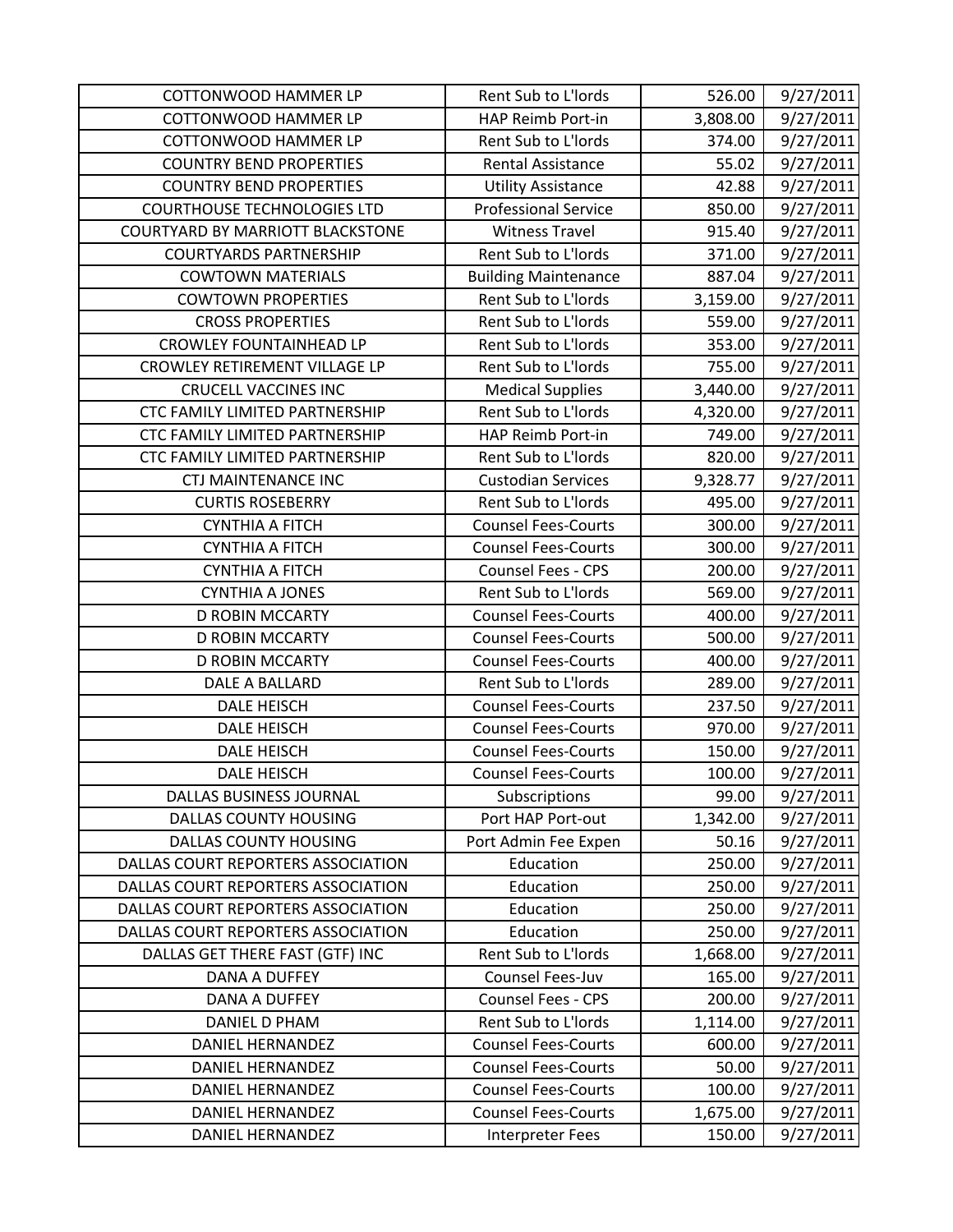| <b>DANIEL KLU</b>              | Rent Sub to L'Iords         | 794.00    | 9/27/2011 |
|--------------------------------|-----------------------------|-----------|-----------|
| <b>DANIEL YOUNG</b>            | <b>Counsel Fees-Courts</b>  | 500.00    | 9/27/2011 |
| <b>DANIEL YOUNG</b>            | Cnsl Fees-Crim Appls        | 500.00    | 9/27/2011 |
| <b>DANIEL YOUNG</b>            | <b>Counsel Fees-Courts</b>  | 400.00    | 9/27/2011 |
| <b>DANILO A ACEVEDO</b>        | Rent Sub to L'Iords         | 811.00    | 9/27/2011 |
| <b>DANNETTE EALY</b>           | Clothing                    | 571.08    | 9/27/2011 |
| <b>DANNY D PITZER</b>          | <b>Counsel Fees-Courts</b>  | 600.00    | 9/27/2011 |
| <b>DANNY D PITZER</b>          | <b>Counsel Fees-Courts</b>  | 400.00    | 9/27/2011 |
| <b>DANNY L HELMS</b>           | Rent Sub to L'Iords         | 750.00    | 9/27/2011 |
| <b>DARCY NILES DENO</b>        | Counsel Fees-Juv            | 200.00    | 9/27/2011 |
| DARCY NILES DENO               | Counsel Fees - CPS          | 100.00    | 9/27/2011 |
| <b>DARREL E THRASHER</b>       | Rent Sub to L'Iords         | 850.00    | 9/27/2011 |
| <b>DARRELL HUTCHINS</b>        | Petit Jury Services         | 286.00    | 9/27/2011 |
| <b>DATASPAN INC</b>            | <b>Computer Supplies</b>    | 80.00     | 9/27/2011 |
| <b>DAVID BAYS</b>              | <b>Counsel Fees-Courts</b>  | 1,900.00  | 9/27/2011 |
| <b>DAVID BERNARD</b>           | Rent Sub to L'Iords         | 786.00    | 9/27/2011 |
| <b>DAVID DANIELS</b>           | Rent Sub to L'Iords         | 244.00    | 9/27/2011 |
| DAVID E DALZELL                | <b>Rental Assistance</b>    | 340.00    | 9/27/2011 |
| <b>DAVID GILLHAM</b>           | <b>Restitution Payable</b>  | 17.92     | 9/27/2011 |
| DAVID I JOHNSON                | Rent Sub to L'Iords         | 700.00    | 9/27/2011 |
| <b>DAVID J FULLENKAMP</b>      | <b>Professional Service</b> | 2,327.88  | 9/27/2011 |
| <b>DAVID J KRIENER</b>         | Rent Sub to L'Iords         | 693.00    | 9/27/2011 |
| <b>DAVID LAGAT</b>             | Rent Sub to L'Iords         | 4,962.00  | 9/27/2011 |
| <b>DAVID MARLOW</b>            | Investigative               | 446.25    | 9/27/2011 |
| DAVID MICHAEL PERAHIA          | Rent Sub to L'Iords         | 473.00    | 9/27/2011 |
| DAVID MONROE INGRAM            | Rent Sub to L'Iords         | 1,083.00  | 9/27/2011 |
| DAVID PEARSON, IV              | <b>Counsel Fees-Courts</b>  | 6,050.00  | 9/27/2011 |
| DAVID PEARSON, IV              | <b>Counsel Fees-Courts</b>  | 450.00    | 9/27/2011 |
| DAVID PEARSON, IV              | <b>Counsel Fees-Courts</b>  | 200.00    | 9/27/2011 |
| DAVID PEARSON, IV              | <b>Litigation Expense</b>   | 135.00    | 9/27/2011 |
| DAVID PEARSON, IV              | <b>Counsel Fees-Courts</b>  | 400.00    | 9/27/2011 |
| DAVID PEARSON, IV              | <b>Cnsl Fees-Crim Appls</b> | 3,550.00  | 9/27/2011 |
| DAVID PEARSON, IV              | Crim Appeal-OthrCost        | 49.29     | 9/27/2011 |
| <b>DAVID POST</b>              | Rent Sub to L'Iords         | 1,460.00  | 9/27/2011 |
| DAVID R YALE                   | Rent Sub to L'Iords         | 250.00    | 9/27/2011 |
| <b>DAVID RICHARDS</b>          | <b>Counsel Fees-Courts</b>  | 600.00    | 9/27/2011 |
| <b>DAVID RICHARDS</b>          | <b>Counsel Fees-Courts</b>  | 280.00    | 9/27/2011 |
| <b>DAVID RICHARDS</b>          | Cnsl Fees-Crim Appls        | 16,100.00 | 9/27/2011 |
| <b>DAVID RICHARDS</b>          | Crim Appeal-OthrCost        | 177.12    | 9/27/2011 |
| <b>DAVID RICHARDS</b>          | <b>Counsel Fees-Courts</b>  | 200.00    | 9/27/2011 |
| <b>DAVID RODRIGUEZ</b>         | Rent Sub to L'Iords         | 854.00    | 9/27/2011 |
| DAWN VAN WINKLE                | Rent Sub to L'Iords         | 478.00    | 9/27/2011 |
| DAY RESOURCE CENTER FOR THE    | <b>Subrecipient Service</b> | 11,263.00 | 9/27/2011 |
| <b>DCS INFORMATION SYSTEMS</b> | Subscriptions               | 322.40    | 9/27/2011 |
| DCTC SPHINX DEVELOPMENT LP     | Rent Sub to L'Iords         | 1,773.00  | 9/27/2011 |
| DCTC SPHINX DEVELOPMENT LP     | Rent Sub to L'Iords         | 818.00    | 9/27/2011 |
| DCTC SPHINX DEVELOPMENT LP     | HAP Reimb Port-in           | 3,203.00  | 9/27/2011 |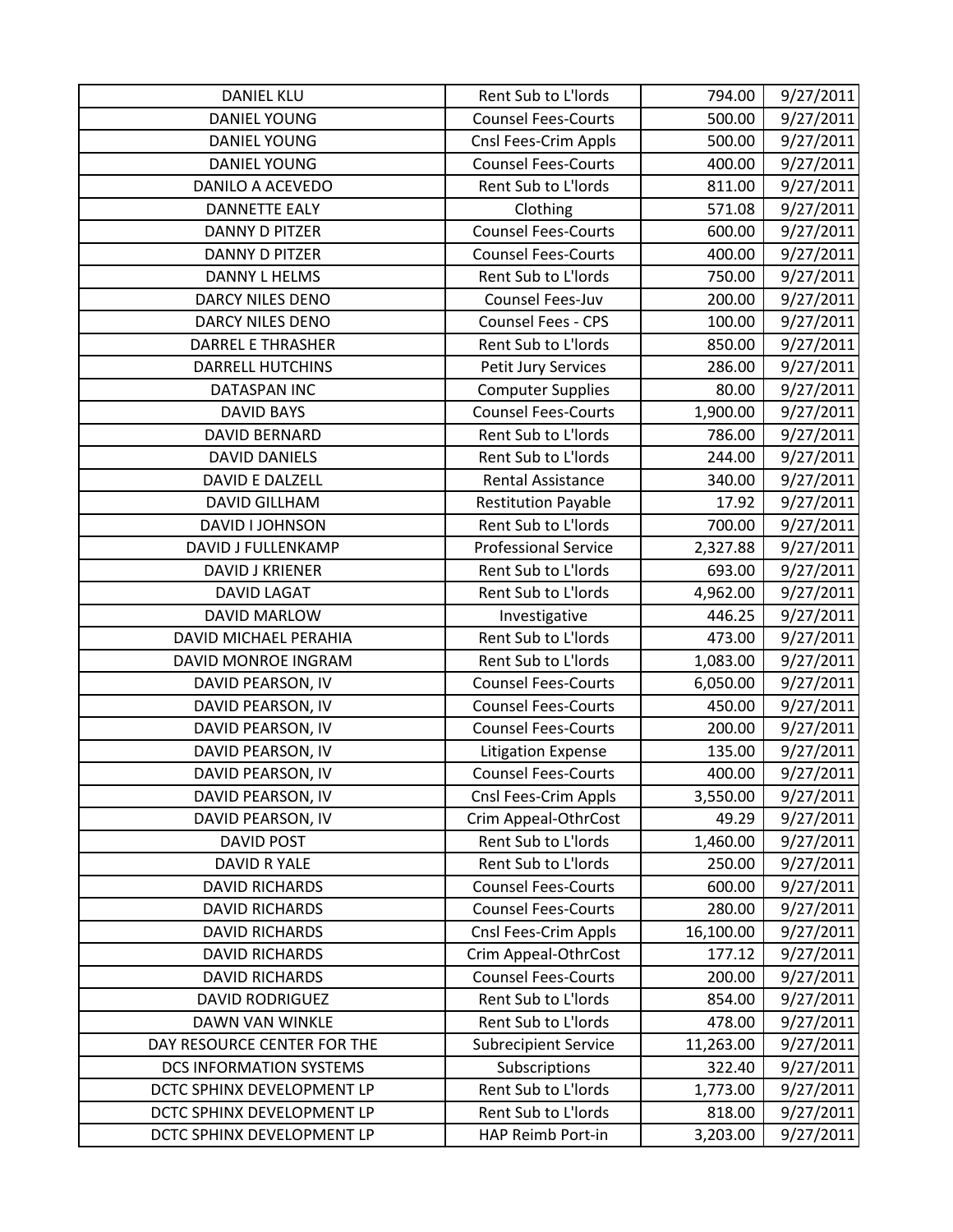| DDRE MCDONALD FAMILY LP             | Rent Sub to L'Iords         | 1,795.00  | 9/27/2011 |
|-------------------------------------|-----------------------------|-----------|-----------|
| <b>DEAN SWANDA</b>                  | Counsel Fees-Juv            | 100.00    | 9/27/2011 |
| DEBORAH ANN MADEWELL                | Rent Sub to L'Iords         | 800.00    | 9/27/2011 |
| <b>DEBORAH HOOVER</b>               | Rent Sub to L'Iords         | 853.00    | 9/27/2011 |
| <b>DEBORAH R HINDS</b>              | Counsel Fees - CPS          | 375.00    | 9/27/2011 |
| <b>DEBRA A FLOYD</b>                | Rent Sub to L'Iords         | 933.00    | 9/27/2011 |
| <b>DECASAS PROPERTIES LLC</b>       | Rent Sub to L'Iords         | 453.00    | 9/27/2011 |
| <b>DECASAS PROPERTIES LLC</b>       | Rent Sub to L'Iords         | 487.00    | 9/27/2011 |
| DEEN FORT WORTH ASSOCIATES LTD      | Rent Sub to L'Iords         | 2,260.00  | 9/27/2011 |
| DEEN FORT WORTH ASSOCIATES LTD      | Rent Sub to L'Iords         | 1,260.00  | 9/27/2011 |
| DEEN FORT WORTH ASSOCIATES LTD      | Rent Sub to L'Iords         | 644.00    | 9/27/2011 |
| DEEN FORT WORTH ASSOCIATES LTD      | Rent Sub to L'Iords         | 786.00    | 9/27/2011 |
| DEEPDALE INVESTMENTS LTD            | Rent Sub to L'Iords         | 999.00    | 9/27/2011 |
| DEEPDALE INVESTMENTS LTD            | Rent Sub to L'Iords         | 649.00    | 9/27/2011 |
| <b>DEITRIC D DUNN SR</b>            | HAP Reimb Port-in           | 805.00    | 9/27/2011 |
| <b>DELANEY SLOAN</b>                | Rent Sub to L'Iords         | 678.00    | 9/27/2011 |
| <b>DELARIO KIZZEE</b>               | Rent Sub to L'Iords         | 953.00    | 9/27/2011 |
| <b>DELL MARKETING</b>               | <b>Professional Service</b> | 34,810.41 | 9/27/2011 |
| <b>DELL MARKETING</b>               | Non-Track Equipment         | 7,591.15  | 9/27/2011 |
| DELTA DENTAL INSURANCE COMPANY      | Dental Admin                | 3,791.36  | 9/27/2011 |
| DELTA DENTAL INSURANCE COMPANY      | Dental Admin                | 896.00    | 9/27/2011 |
| DELTHAREAN HAMILTON                 | Rent Sub to L'Iords         | 702.00    | 9/27/2011 |
| <b>DENICE WILLIAMS</b>              | Clothing                    | 450.00    | 9/27/2011 |
| <b>DENISE M JONES</b>               | Rent Sub to L'Iords         | 928.00    | 9/27/2011 |
| <b>DEREK BROWN</b>                  | <b>Counsel Fees-Courts</b>  | 575.00    | 9/27/2011 |
| <b>DEREK BROWN</b>                  | <b>Counsel Fees-Courts</b>  | 122.50    | 9/27/2011 |
| <b>DERRICK JOHN SAMUELS</b>         | Rent Sub to L'Iords         | 996.00    | 9/27/2011 |
| DEXTRAZE INSURANCE AND RISK         | <b>Professional Service</b> | 2,500.00  | 9/27/2011 |
| DFW COMMUNICATIONS INC              | Safety/Tact Supplies        | 732.00    | 9/27/2011 |
| DHARMPAL SINGH CHAUHAN              | Rent Sub to L'Iords         | 1,303.00  | 9/27/2011 |
| DHARMPAL SINGH CHAUHAN              | Rent Sub to L'Iords         | 857.00    | 9/27/2011 |
| DIAGNOSTIC HYBRIDS, INC.            | Lab Supplies                | 99.42     | 9/27/2011 |
| <b>DIAMOND TEC INC</b>              | Parts and Supplies          | 994.50    | 9/27/2011 |
| <b>DIANE DEBRUYN</b>                | Rent Sub to L'Iords         | 901.00    | 9/27/2011 |
| <b>DIANE V SELLECK</b>              | Rent Sub to L'Iords         | 668.00    | 9/27/2011 |
| <b>DIANE V SELLECK</b>              | <b>Utility Allowance</b>    | 49.00     | 9/27/2011 |
| <b>DIANNA FUNCHES</b>               | Rent Sub to L'Iords         | 331.00    | 9/27/2011 |
| <b>DIDRAIL JENNINGS</b>             | Rent Sub to L'Iords         | 2,848.00  | 9/27/2011 |
| <b>DIMMIE WILLIS JR</b>             | Rent Sub to L'Iords         | 1,114.00  | 9/27/2011 |
| <b>DIRECT ENERGY LP</b>             | <b>Utility Allowance</b>    | 4,683.00  | 9/27/2011 |
| <b>DIRECT ENERGY LP</b>             | HAP Reimb Port-in           | 203.00    | 9/27/2011 |
| <b>DIRECT ENERGY LP</b>             | <b>Utility Allowance</b>    | 72.00     | 9/27/2011 |
| <b>DIRECT ENERGY LP</b>             | <b>Utility Assistance</b>   | 229.00    | 9/27/2011 |
| <b>DIRECTV INC</b>                  | Data Transmiss Line         | 90.99     | 9/27/2011 |
| DISTRICT 4 EXTENSION ASSOCIATION OF | <b>Dues</b>                 | 140.00    | 9/27/2011 |
| DIVERSIFIED POWER SYSTEMS INC       | <b>Building Maintenance</b> | 515.88    | 9/27/2011 |
| DIVERSIFIED POWER SYSTEMS INC       | <b>Building Maintenance</b> | 315.00    | 9/27/2011 |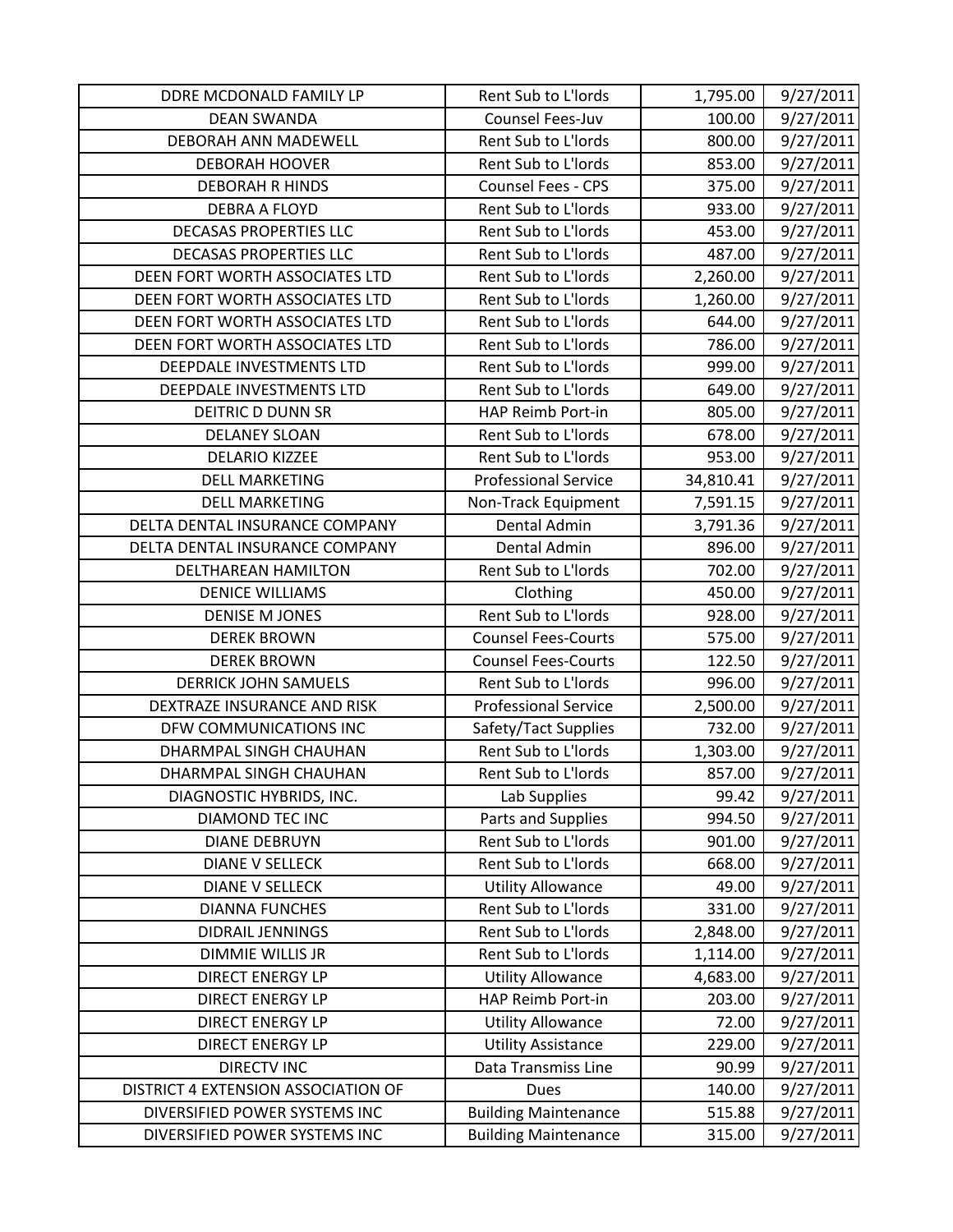| <b>D-NADERS INVESTMENTS LLC</b>  | Rent Sub to L'Iords         | 2,086.00 | 9/27/2011 |
|----------------------------------|-----------------------------|----------|-----------|
| DOLORES STEWART & ASSOCIATES INC | <b>Professional Service</b> | 1,702.80 | 9/27/2011 |
| DOLORES STEWART & ASSOCIATES INC | <b>Professional Service</b> | 1,191.96 | 9/27/2011 |
| DOLORES STEWART & ASSOCIATES INC | <b>Professional Service</b> | 340.56   | 9/27/2011 |
| DOLORES STEWART & ASSOCIATES INC | <b>Professional Service</b> | 851.40   | 9/27/2011 |
| <b>DOMINO'S PIZZA</b>            | <b>Jury Costs</b>           | 322.24   | 9/27/2011 |
| <b>DON DAVIDSON</b>              | Cnsl Fees-Crim Appls        | 7,400.00 | 9/27/2011 |
| <b>DON GANDY</b>                 | <b>Counsel Fees-Courts</b>  | 1,875.00 | 9/27/2011 |
| <b>DON GANDY</b>                 | <b>Counsel Fees-Courts</b>  | 900.00   | 9/27/2011 |
| DON M DAWES                      | <b>Counsel Fees-Courts</b>  | 550.00   | 9/27/2011 |
| <b>DON M DAWES</b>               | Counsel Fees - CPS          | 512.50   | 9/27/2011 |
| <b>DONALD E FLECK</b>            | Rent Sub to L'Iords         | 663.00   | 9/27/2011 |
| DONALD G JOHNSON                 | Rent Sub to L'Iords         | 800.00   | 9/27/2011 |
| <b>DONALD J HETLING</b>          | Rent Sub to L'Iords         | 850.00   | 9/27/2011 |
| <b>DONALD N TURNER</b>           | <b>Counsel Fees-Courts</b>  | 100.00   | 9/27/2011 |
| <b>DONALD N TURNER</b>           | <b>Counsel Fees-Courts</b>  | 500.00   | 9/27/2011 |
| DONALD O FLOYD                   | Rent Sub to L'Iords         | 1,000.00 | 9/27/2011 |
| <b>DONNA FITZGERALD</b>          | Rent Sub to L'Iords         | 337.00   | 9/27/2011 |
| <b>DONNA LUMAR</b>               | Clothing                    | 204.90   | 9/27/2011 |
| <b>DONNELL PARISH</b>            | Rent Sub to L'Iords         | 376.00   | 9/27/2011 |
| DOUBLE EAGLE MECHANICAL SERVICE  | <b>Building Maintenance</b> | 560.10   | 9/27/2011 |
| DOUBLE EAGLE MECHANICAL SERVICE  | <b>Building Maintenance</b> | 3,099.88 | 9/27/2011 |
| DOUBLE EAGLE MECHANICAL SERVICE  | <b>Building Maintenance</b> | 317.03   | 9/27/2011 |
| DOUBLE EAGLE MECHANICAL SERVICE  | <b>Building Maintenance</b> | 108.00   | 9/27/2011 |
| DOUBLE EAGLE MECHANICAL SERVICE  | A/C Maint Contract          | 155.93   | 9/27/2011 |
| DOUBLE EAGLE MECHANICAL SERVICE  | <b>Building Maintenance</b> | 3,049.00 | 9/27/2011 |
| DOUBLE EAGLE MECHANICAL SERVICE  | <b>Building Maintenance</b> | 140.17   | 9/27/2011 |
| DOUBLE EAGLE MECHANICAL SERVICE  | Pool Maintenance            | 216.00   | 9/27/2011 |
| DOUBLETREE HOTEL AT AUSTIN       | Education                   | 355.35   | 9/27/2011 |
| DOUBLETREE HOTEL AT AUSTIN       | Travel                      | 355.35   | 9/27/2011 |
| DOUBLETREE HOTEL AT AUSTIN       | Travel                      | 355.35   | 9/27/2011 |
| <b>DOUG PHAM</b>                 | Rent Sub to L'Iords         | 1,050.00 | 9/27/2011 |
| <b>DPI ENERGY LLC</b>            | <b>Utility Allowance</b>    | 1,414.00 | 9/27/2011 |
| <b>DPI ENERGY LLC</b>            | <b>HAP Reimb Port-in</b>    | 92.00    | 9/27/2011 |
| DRAKE COMMUNICATIONS INC         | <b>Equipment Maint</b>      | 120.00   | 9/27/2011 |
| DRAKE COMMUNICATIONS INC         | Non-Track Equipment         | 1,372.50 | 9/27/2011 |
| DRAKE COMMUNICATIONS INC         | <b>Equipment Maint</b>      | 120.00   | 9/27/2011 |
| DT WOODLAND OAKS APARTMENTS LP   | Rent Sub to L'Iords         | 939.00   | 9/27/2011 |
| DT WOODLAND OAKS APARTMENTS LP   | Rent Sub to L'Iords         | 1,226.00 | 9/27/2011 |
| <b>DU T PHAM</b>                 | HAP Reimb Port-in           | 900.00   | 9/27/2011 |
| <b>DUNG Q TRAN</b>               | Rent Sub to L'Iords         | 1,845.00 | 9/27/2011 |
| <b>DUNG Q TRAN</b>               | HAP Reimb Port-in           | 921.00   | 9/27/2011 |
| DW REALTY INC                    | Rent Sub to L'Iords         | 707.00   | 9/27/2011 |
| <b>DWAIN CARROLL FULLER</b>      | Investigative               | 2,600.00 | 9/27/2011 |
| DYANN WILLIAMS                   | HAP Reimb Port-in           | 1,839.00 | 9/27/2011 |
| DYNA TEN CORPORATION             | A/C Maint Contract          | 192.50   | 9/27/2011 |
| E Z SEAL, LLC                    | Asphalt-Liquid              | 3,269.20 | 9/27/2011 |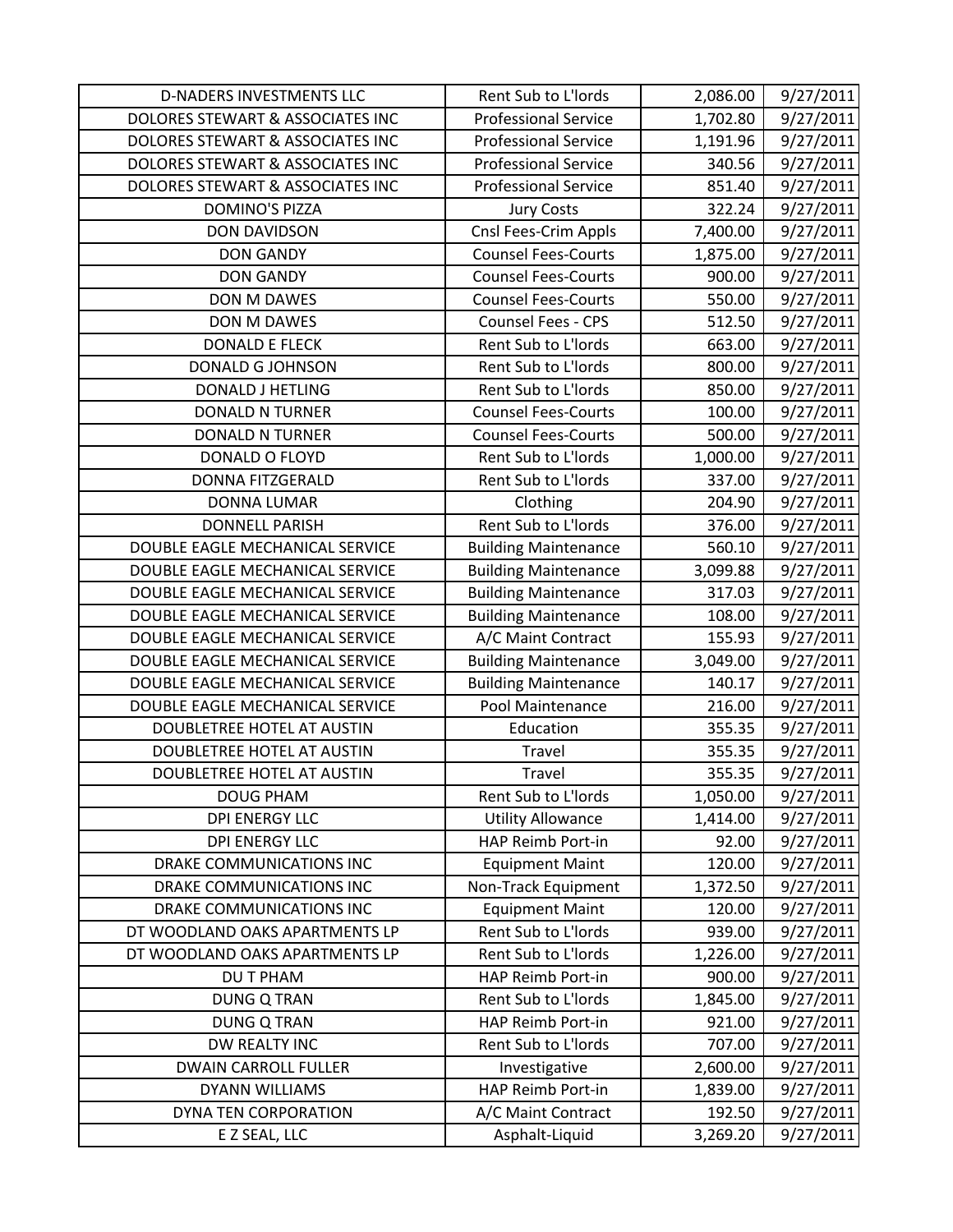| EAGLE MOUNTAIN VETERINARY CLINIC    | <b>Estray Livestock</b>     | 426.00   | 9/27/2011 |
|-------------------------------------|-----------------------------|----------|-----------|
| <b>EAN HOLDINGS LLC</b>             | Vehicle Lease               | 2,940.00 | 9/27/2011 |
| <b>EARL E BATES JR</b>              | <b>Counsel Fees-Courts</b>  | 1,200.00 | 9/27/2011 |
| <b>EARL E BATES JR</b>              | <b>Counsel Fees-Courts</b>  | 600.00   | 9/27/2011 |
| <b>EARL G GOEZ</b>                  | Rent Sub to L'Iords         | 965.00   | 9/27/2011 |
| <b>EARL GREINETZ</b>                | Rent Sub to L'Iords         | 1,177.00 | 9/27/2011 |
| <b>EASTCHASE MILL VALLEY LLC</b>    | Rent Sub to L'Iords         | 1,840.00 | 9/27/2011 |
| <b>EASTCHASE MILL VALLEY LLC</b>    | Rent Sub to L'Iords         | 1,076.00 | 9/27/2011 |
| <b>EBSCO INDUSTRIES INC</b>         | Law Books                   | 60.99    | 9/27/2011 |
| <b>ED FASKE</b>                     | Rent Sub to L'Iords         | 673.00   | 9/27/2011 |
| <b>EDGAR RAMIREZ</b>                | Rent Sub to L'Iords         | 1,170.00 | 9/27/2011 |
| <b>EDITH M WILLIAMS</b>             | Clothing                    | 500.39   | 9/27/2011 |
| <b>EDWARD G JONES</b>               | <b>Counsel Fees-Courts</b>  | 800.00   | 9/27/2011 |
| <b>EDWARD G JONES</b>               | <b>Counsel Fees-Courts</b>  | 550.00   | 9/27/2011 |
| <b>EDWARD G JONES</b>               | <b>Counsel Fees-Courts</b>  | 750.00   | 9/27/2011 |
| <b>EDWARD G JONES</b>               | <b>Counsel Fees-Courts</b>  | 150.00   | 9/27/2011 |
| <b>EDWARD G JONES</b>               | <b>Counsel Fees-Courts</b>  | 750.00   | 9/27/2011 |
| <b>EDWARD G JONES</b>               | <b>Counsel Fees-Courts</b>  | 400.00   | 9/27/2011 |
| <b>EDWARD K HAHN</b>                | Rent Sub to L'Iords         | 565.00   | 9/27/2011 |
| <b>EDWIN YOUNGBLOOD</b>             | <b>Counsel Fees-Courts</b>  | 690.00   | 9/27/2011 |
| <b>EDWIN YOUNGBLOOD</b>             | <b>Counsel Fees-Courts</b>  | 440.00   | 9/27/2011 |
| <b>EDWIN YOUNGBLOOD</b>             | Counsel Fees - CPS          | 100.00   | 9/27/2011 |
| EJLAD INVESTMENTS LLC               | Rent Sub to L'Iords         | 914.00   | 9/27/2011 |
| <b>ELIAS M FLORES</b>               | <b>Restitution Payable</b>  | 71.54    | 9/27/2011 |
| <b>ELIZABETH CORTRIGHT</b>          | <b>Professional Service</b> | 200.00   | 9/27/2011 |
| <b>ELKE L DANIEL</b>                | Counsel Fees - CPS          | 100.00   | 9/27/2011 |
| <b>ELMO SHORTER</b>                 | Rent Sub to L'Iords         | 521.00   | 9/27/2011 |
| <b>ELOY SEPULVEDA</b>               | <b>Counsel Fees-Courts</b>  | 300.00   | 9/27/2011 |
| <b>ELOY SEPULVEDA</b>               | <b>Counsel Fees-Courts</b>  | 500.00   | 9/27/2011 |
| <b>ELOY SEPULVEDA</b>               | <b>Counsel Fees-Courts</b>  | 150.00   | 9/27/2011 |
| <b>ELOY SEPULVEDA</b>               | <b>Counsel Fees-Courts</b>  | 600.00   | 9/27/2011 |
| <b>ELOY SEPULVEDA</b>               | <b>Counsel Fees-Courts</b>  | 375.00   | 9/27/2011 |
| <b>ELOY SEPULVEDA</b>               | <b>Counsel Fees-Courts</b>  | 100.00   | 9/27/2011 |
| <b>ELOY SEPULVEDA</b>               | <b>Counsel Fees-Courts</b>  | 200.00   | 9/27/2011 |
| <b>EMC INTEGRATED SYSTEMS GROUP</b> | <b>Building Maintenance</b> | 450.00   | 9/27/2011 |
| <b>EMMA J JOHNSON</b>               | Rent Sub to L'Iords         | 392.00   | 9/27/2011 |
| <b>EMMANUEL E AJAEGBU</b>           | Rent Sub to L'Iords         | 616.00   | 9/27/2011 |
| <b>EMPIRE PAPER</b>                 | Sheriff Inventory           | 211.28   | 9/27/2011 |
| ENCLAVE @ PARKVIEW LP               | Rent Sub to L'Iords         | 1,713.00 | 9/27/2011 |
| ENCLAVE @ PARKVIEW LP               | Rent Sub to L'Iords         | 159.00   | 9/27/2011 |
| ENCLAVE @ PARKVIEW LP               | Rent Sub to L'Iords         | 89.00    | 9/27/2011 |
| ENCLAVE @ PARKVIEW LP               | HAP Reimb Port-in           | 513.00   | 9/27/2011 |
| <b>ENEX HOSEA CARO</b>              | Rent Sub to L'Iords         | 775.00   | 9/27/2011 |
| <b>ENTRUST ENERGY INC</b>           | <b>Utility Allowance</b>    | 24.00    | 9/27/2011 |
| <b>ENV SERVICES INC</b>             | <b>Equipment Maint</b>      | 3,984.61 | 9/27/2011 |
| <b>ENVIROMATIC SYSTEMS</b>          | A/C Maint Contract          | 684.75   | 9/27/2011 |
| <b>ENVIROMATIC SYSTEMS</b>          | A/C Maint Contract          | 2,283.00 | 9/27/2011 |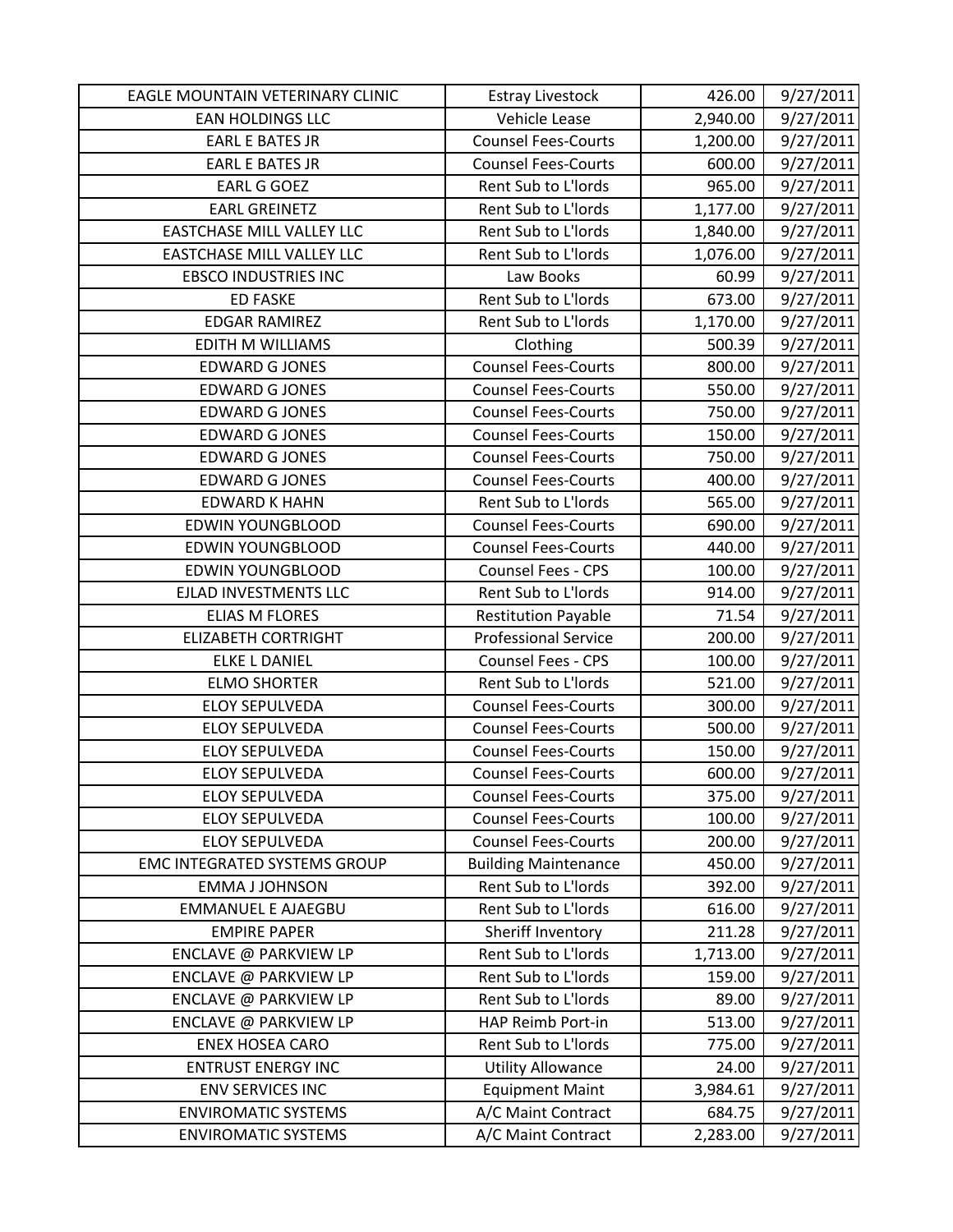| <b>ENVIROMATIC SYSTEMS</b>               | A/C Maint Contract          | 156.00    | 9/27/2011 |
|------------------------------------------|-----------------------------|-----------|-----------|
| <b>ENVIROMATIC SYSTEMS</b>               | A/C Maint Contract          | 944.88    | 9/27/2011 |
| <b>ENVIROMATIC SYSTEMS</b>               | A/C Maint Contract          | 78.00     | 9/27/2011 |
| <b>ENVIROMATIC SYSTEMS</b>               | <b>Energy Mgmt Maint</b>    | 2,700.00  | 9/27/2011 |
| <b>ERGON ASPHALT &amp; EMULSIONS INC</b> | Asphalt-Liquid              | 1,363.68  | 9/27/2011 |
| ERGON ASPHALT & EMULSIONS INC            | Asphalt-Liquid              | 1,368.43  | 9/27/2011 |
| ERGON ASPHALT & EMULSIONS INC            | Asphalt-Liquid              | 9,620.20  | 9/27/2011 |
| <b>ERIC CUMMINGS</b>                     | <b>Counsel Fees-Courts</b>  | 990.00    | 9/27/2011 |
| <b>ERIC CUMMINGS</b>                     | <b>Counsel Fees-Courts</b>  | 295.00    | 9/27/2011 |
| <b>ERICK MCNAIR</b>                      | Rent Sub to L'Iords         | 1,070.00  | 9/27/2011 |
| ERLINDA SALINAS VILLANUEVA               | Rent Sub to L'Iords         | 520.00    | 9/27/2011 |
| <b>ERMA ALLEN</b>                        | Clothing                    | 225.00    | 9/27/2011 |
| ESTATE OF FRANK M PUSKARICH SR           | Rent Sub to L'Iords         | 316.00    | 9/27/2011 |
| <b>ESTELLE WILSON</b>                    | Rent Sub to L'Iords         | 350.00    | 9/27/2011 |
| <b>ESTHER AGUIRRE</b>                    | Rent Sub to L'Iords         | 218.00    | 9/27/2011 |
| <b>ESTHER RASHAD</b>                     | Rent Sub to L'Iords         | 702.00    | 9/27/2011 |
| <b>EULA BROWN</b>                        | Clothing                    | 164.65    | 9/27/2011 |
| <b>EULESS SYCAMORE CIRCLE LLC</b>        | HAP Reimb Port-in           | 735.00    | 9/27/2011 |
| <b>EVCO PARTNERS LP</b>                  | <b>Supplies</b>             | 64.05     | 9/27/2011 |
| <b>EVCO PARTNERS LP</b>                  | Supplies                    | 34.37     | 9/27/2011 |
| <b>EVCO PARTNERS LP</b>                  | Supplies                    | 23.75     | 9/27/2011 |
| <b>EVCO PARTNERS LP</b>                  | Supplies                    | 4.75      | 9/27/2011 |
| <b>EVCO PARTNERS LP</b>                  | <b>Building Maintenance</b> | 452.53    | 9/27/2011 |
| <b>EVCO PARTNERS LP</b>                  | <b>Building Maintenance</b> | 45.15     | 9/27/2011 |
| <b>EVCO PARTNERS LP</b>                  | <b>Building Maintenance</b> |           | 9/27/2011 |
| <b>EVCO PARTNERS LP</b>                  | Landscaping Expense         | 1,746.79  | 9/27/2011 |
| <b>EVCO PARTNERS LP</b>                  | Parts and Supplies          | 86.69     | 9/27/2011 |
| <b>EVCO PARTNERS LP</b>                  | Field Equip&Supplies        | 430.63    | 9/27/2011 |
| <b>EVCO PARTNERS LP</b>                  | <b>Supplies</b>             | 40.24     | 9/27/2011 |
| <b>EVERY DAY LIFE RTC</b>                | <b>Residential Servc</b>    | 11,552.77 | 9/27/2011 |
| <b>EZ LEASE</b>                          | Rent Sub to L'Iords         | 1,653.00  | 9/27/2011 |
| <b>EZELL WILDER</b>                      | Rent Sub to L'Iords         | 405.00    | 9/27/2011 |
| <b>FABIN CAMACHO</b>                     | Rent Sub to L'Iords         | 485.00    | 9/27/2011 |
| <b>FARMERS MARKET</b>                    | Food                        | 830.17    | 9/27/2011 |
| <b>FARSHID KHOSHGAM</b>                  | Rent Sub to L'Iords         | 443.00    | 9/27/2011 |
| Farzin A Abshari                         | Travel                      | 10.00     | 9/27/2011 |
| FEDERAL RESERVE BANK OF DALL             | Education                   | 75.00     | 9/27/2011 |
| <b>FEDEX</b>                             | Postage                     | 1,541.90  | 9/27/2011 |
| <b>FEDEX</b>                             | Postage                     | 21.33     | 9/27/2011 |
| <b>FEDEX</b>                             | Postage                     | 151.01    | 9/27/2011 |
| <b>FEDEX</b>                             | Postage                     | 18.47     | 9/27/2011 |
| <b>FEDEX</b>                             | Postage                     | 26.05     | 9/27/2011 |
| <b>FEDEX</b>                             | Postage                     | 19.33     | 9/27/2011 |
| FELIPE O CALZADA                         | <b>Counsel Fees-Courts</b>  | 450.00    | 9/27/2011 |
| FELIPE O CALZADA                         | <b>Counsel Fees-Courts</b>  | 700.00    | 9/27/2011 |
| <b>FELIPE O CALZADA</b>                  | <b>Counsel Fees-Courts</b>  | 400.00    | 9/27/2011 |
| FELIPE O CALZADA                         | <b>Counsel Fees-Courts</b>  | 300.00    | 9/27/2011 |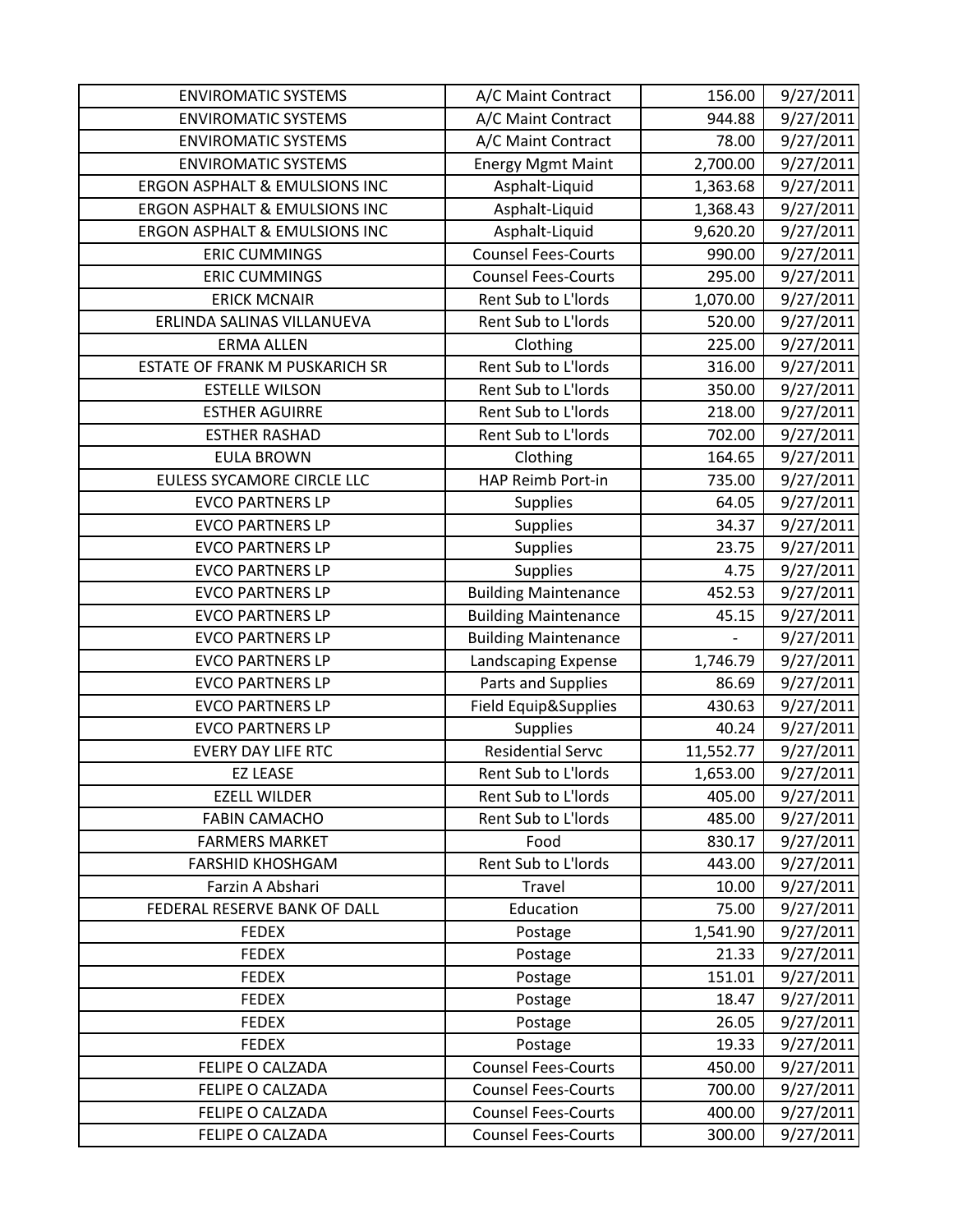| FELIPE O CALZADA                    | <b>Counsel Fees-Courts</b>  | 100.00    | 9/27/2011 |
|-------------------------------------|-----------------------------|-----------|-----------|
| FELIPE O CALZADA                    | <b>Counsel Fees-Courts</b>  | 225.00    | 9/27/2011 |
| FELIPE O CALZADA                    | Counsel Fees-Juv            | 1,050.00  | 9/27/2011 |
| FELIPE O CALZADA                    | Interpreter Fees            | 100.00    | 9/27/2011 |
| FIESTA MART #76                     | Food/Hygiene Assist         | 15.00     | 9/27/2011 |
| FIESTA MART INC                     | Food/Hygiene Assist         | 15.00     | 9/27/2011 |
| <b>FIRST CHOICE POWER</b>           | <b>Utility Allowance</b>    | 4,312.00  | 9/27/2011 |
| <b>FIRST CHOICE POWER</b>           | <b>Utility Allowance</b>    | 99.00     | 9/27/2011 |
| <b>FIRST CHOICE POWER</b>           | <b>Utility Assistance</b>   | 135.00    | 9/27/2011 |
| <b>FIRST CHOICE POWER</b>           | <b>Utility Assistance</b>   | 1,703.02  | 9/27/2011 |
| FIRST CONSOLIDATED ASSET MGMT LLC   | Rent Sub to L'Iords         | 545.00    | 9/27/2011 |
| <b>FISHER SCIENTIFIC</b>            | Lab Supplies                | 1,721.05  | 9/27/2011 |
| <b>FISHER SCIENTIFIC</b>            | Lab Supplies                | 517.00    | 9/27/2011 |
| <b>FISHER SCIENTIFIC</b>            | Lab Supplies                | 215.00    | 9/27/2011 |
| <b>FISHER SCIENTIFIC</b>            | Lab Supplies                | 298.50    | 9/27/2011 |
| <b>FISHER SCIENTIFIC</b>            | Lab Supplies                | 208.98    | 9/27/2011 |
| <b>FISHER SCIENTIFIC</b>            | Lab Supplies                | 899.70    | 9/27/2011 |
| <b>FISHER SCIENTIFIC</b>            | Lab Supplies                | (188.01)  | 9/27/2011 |
| <b>FISHER SCIENTIFIC</b>            | Lab Supplies                | 19.17     | 9/27/2011 |
| FIVE STAR CORRECTIONAL SERVICES INC | <b>Food Contr/Prisoners</b> | 80,363.95 | 9/27/2011 |
| FIVE STAR CORRECTIONAL SERVICES INC | Food Contr/Employees        | 2,420.68  | 9/27/2011 |
| FIVE STAR STERILIZER SERVICES       | <b>Equipment Maint</b>      | 165.16    | 9/27/2011 |
| FIVE STAR STERILIZER SERVICES       | <b>Equipment Maint</b>      | 368.10    | 9/27/2011 |
| <b>FLEETSCREEN LTD</b>              | <b>Employee Physicals</b>   | 875.00    | 9/27/2011 |
| <b>FLEETSCREEN LTD</b>              | <b>Medical Supplies</b>     | 370.00    | 9/27/2011 |
| <b>FLOYD L PETERSON</b>             | Rent Sub to L'Iords         | 682.00    | 9/27/2011 |
| <b>FLOYD ROBINSON</b>               | Rent Sub to L'Iords         | 526.00    | 9/27/2011 |
| FORD & SONS REAL ESTATE INVESTORS   | Rent Sub to L'Iords         | 1,468.00  | 9/27/2011 |
| FORESIGHT MANAGEMENT & DEVELOPMENT  | Rent Sub to L'Iords         | 653.00    | 9/27/2011 |
| FOREST HILL POLICE DEPARTMENT       | <b>Drug Seizures</b>        | 613.50    | 9/27/2011 |
| FOREST HILL POLICE DEPARTMENT       | Drug Seizure Int            | 3.13      | 9/27/2011 |
| FORT DEARBORN LIFE INSURANCE CO     | <b>Optional Term</b>        | 55,473.89 | 9/27/2011 |
| FORT DEARBORN LIFE INSURANCE CO     | Dependent Group Life        | 3,298.05  | 9/27/2011 |
| FORT DEARBORN LIFE INSURANCE CO     | <b>Basic Life</b>           | 31,198.05 | 9/27/2011 |
| FORT WORTH AFFORDABILITY INC        | Rent Sub to L'Iords         | 1,411.00  | 9/27/2011 |
| FORT WORTH AFFORDABILITY INC        | HAP Reimb Port-in           | 380.00    | 9/27/2011 |
| FORT WORTH AMBASSADOR APARTMENTS    | Rent Sub to L'Iords         | 403.00    | 9/27/2011 |
| FORT WORTH AUTO GLASS CENTER LTD    | Central Garage Inv          | 245.16    | 9/27/2011 |
| FORT WORTH BOLT AND TOOL CO         | <b>Building Maintenance</b> | 1,168.38  | 9/27/2011 |
| FORT WORTH GEAR AND AXLE            | Parts and Supplies          | 515.50    | 9/27/2011 |
| FORT WORTH POLICE DEPARTMENT        | <b>Drug Seizures</b>        | 135.00    | 9/27/2011 |
| FORT WORTH POLICE DEPARTMENT        | Drug Seizure Int            | 0.91      | 9/27/2011 |
| FORT WORTH POLICE DEPARTMENT        | <b>Drug Seizures</b>        | 1,113.50  | 9/27/2011 |
| FORT WORTH POLICE DEPARTMENT        | Drug Seizure Int            | 3.60      | 9/27/2011 |
| FORT WORTH PROPERTY MANAGEMENT LLC  | Rent Sub to L'Iords         | 650.00    | 9/27/2011 |
| FORT WORTH TRANSPORTATION AUTHORITY | Fuel                        | 58.81     | 9/27/2011 |
| FORT WORTH TRANSPORTATION AUTHORITY | Transportation              | 150.00    | 9/27/2011 |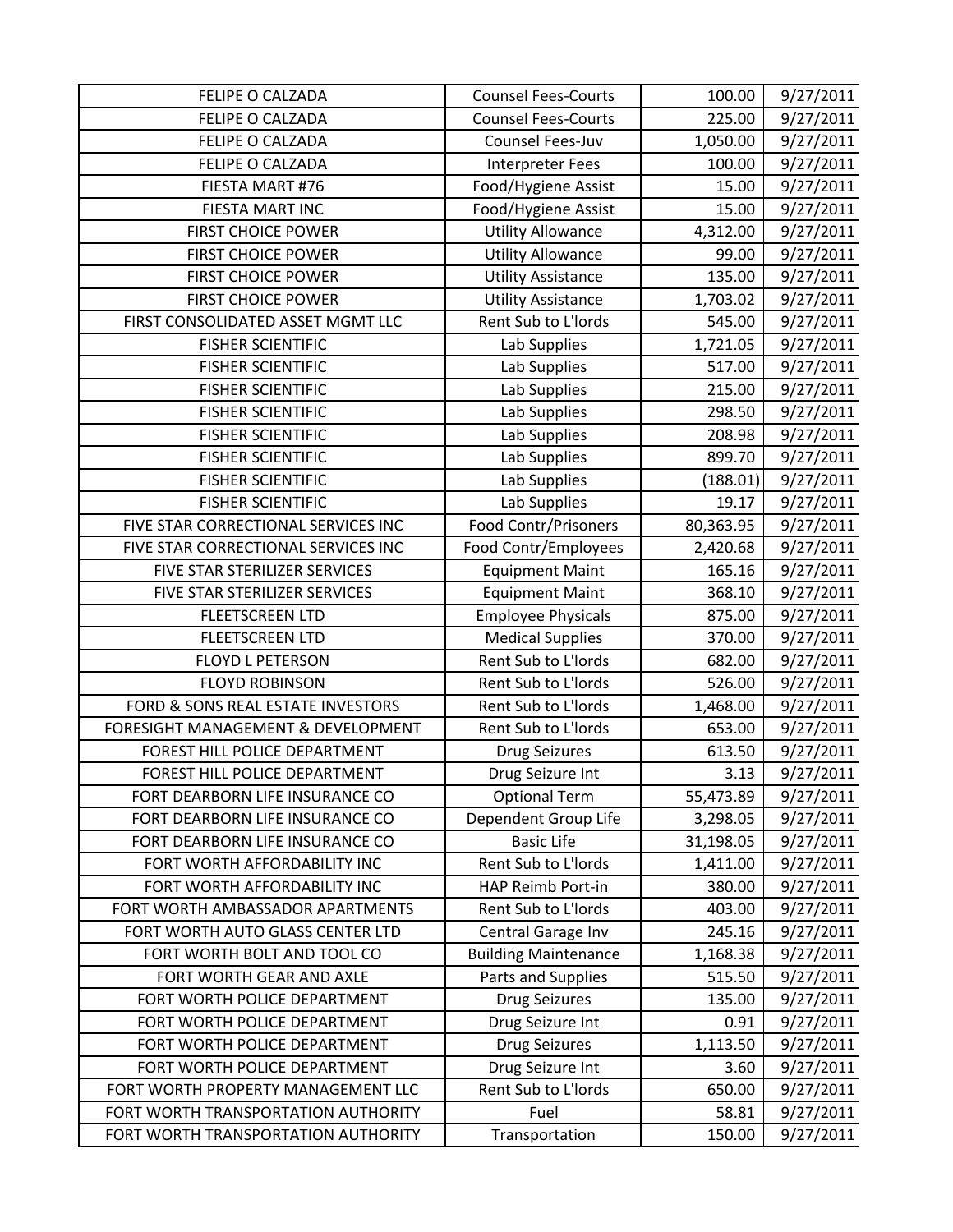| FORT WORTH WATER DEPARTMENT         | Water                       | 20.99    | 9/27/2011 |
|-------------------------------------|-----------------------------|----------|-----------|
| FORT WORTH WATER DEPARTMENT         | Water                       | 4,729.12 | 9/27/2011 |
| FORT WORTH WATER DEPARTMENT         | <b>Utility Assistance</b>   | 40.08    | 9/27/2011 |
| <b>FORTUNE REAL PROPERTY</b>        | Rent Sub to L'Iords         | 1,448.00 | 9/27/2011 |
| <b>FOUR BUCKS LLC</b>               | Rent Sub to L'Iords         | 1,550.00 | 9/27/2011 |
| FPC OFFICE SOLUTIONS                | Non-Track Equipment         | 304.99   | 9/27/2011 |
| FPC REGIONAL PLACE APTS LTD         | Rent Sub to L'Iords         | 675.00   | 9/27/2011 |
| FQFW LIMITED PARTNERSHIP            | Rent Sub to L'Iords         | 1,919.00 | 9/27/2011 |
| FQFW LIMITED PARTNERSHIP            | Rent Sub to L'Iords         | 1,320.00 | 9/27/2011 |
| <b>FRANCES B JANEZIC</b>            | <b>Professional Service</b> | 170.28   | 9/27/2011 |
| <b>FRANCISCO HERNANDEZ JR</b>       | <b>Counsel Fees-Courts</b>  | 500.00   | 9/27/2011 |
| FRANCISCO HERNANDEZ JR              | <b>Counsel Fees-Courts</b>  | 2,000.00 | 9/27/2011 |
| FRANCISCO HERNANDEZ JR              | <b>Counsel Fees-Courts</b>  | 100.00   | 9/27/2011 |
| <b>FRANCISCO HERNANDEZ JR</b>       | <b>Counsel Fees-Courts</b>  | 200.00   | 9/27/2011 |
| <b>FRANCISCO HERNANDEZ JR</b>       | <b>Counsel Fees-Courts</b>  | 300.00   | 9/27/2011 |
| FRANCISCO HERNANDEZ JR              | <b>Professional Service</b> | 243.75   | 9/27/2011 |
| FRANCISCO HERNANDEZ JR              | <b>Counsel Fees-Courts</b>  | 200.00   | 9/27/2011 |
| FRANCISCO HERNANDEZ JR              | <b>Counsel Fees-Courts</b>  | 100.00   | 9/27/2011 |
| <b>FRANCISCO RIOS</b>               | Rent Sub to L'Iords         | 449.00   | 9/27/2011 |
| <b>FRANK ADLER</b>                  | Counsel Fees-Juv            | 100.00   | 9/27/2011 |
| <b>FRANK ADLER</b>                  | Counsel Fees-Juv            | 200.00   | 9/27/2011 |
| <b>FRANK ADLER</b>                  | Counsel Fees - CPS          | 100.00   | 9/27/2011 |
| <b>FRANK R WARREN</b>               | Rent Sub to L'Iords         | 2,011.00 | 9/27/2011 |
| <b>FRED A ANDREWS</b>               | Rent Sub to L'Iords         | 498.00   | 9/27/2011 |
| <b>FRED QUATRO</b>                  | Rent Sub to L'Iords         | 631.00   | 9/27/2011 |
| <b>FREDDY GOMEZ</b>                 | Rent Sub to L'Iords         | 408.00   | 9/27/2011 |
| <b>FREDERICK B YOUNG JR</b>         | Rent Sub to L'Iords         | 562.00   | 9/27/2011 |
| <b>FREDERICK GLEN MCCARTHY</b>      | Rent Sub to L'Iords         | 383.00   | 9/27/2011 |
| <b>FREDERICK GLEN MCCARTHY</b>      | HAP Reimb Port-in           | 650.00   | 9/27/2011 |
| <b>FREDRIKA SAMPSON</b>             | Rent Sub to L'Iords         | 290.00   | 9/27/2011 |
| <b>FREER MECHANICAL CONTRACTORS</b> | <b>Building Maintenance</b> | 47.59    | 9/27/2011 |
| FREER MECHANICAL CONTRACTORS        | <b>Building Maintenance</b> | 71.39    | 9/27/2011 |
| FREER MECHANICAL CONTRACTORS        | <b>Building Maintenance</b> | 681.20   | 9/27/2011 |
| FREER MECHANICAL CONTRACTORS        | <b>Building Maintenance</b> | 633.66   | 9/27/2011 |
| FREER MECHANICAL CONTRACTORS        | <b>Building Maintenance</b> | 648.55   | 9/27/2011 |
| FREER MECHANICAL CONTRACTORS        | <b>Building Maintenance</b> | 735.50   | 9/27/2011 |
| FREER MECHANICAL CONTRACTORS        | <b>Building Maintenance</b> | 47.59    | 9/27/2011 |
| <b>FREESHARD L EVANS</b>            | <b>Drug Seizures</b>        | 400.00   | 9/27/2011 |
| <b>FREESHARD L EVANS</b>            | Drug Seizure Int            | 2.04     | 9/27/2011 |
| <b>FREMANI PROPERTIES LLC</b>       | Rent Sub to L'Iords         | 700.00   | 9/27/2011 |
| <b>FRENCHELL WHITE</b>              | Rent Sub to L'Iords         | 615.00   | 9/27/2011 |
| FRONTLINE PROPERTY MANAGEMENT INC   | Rent Sub to L'Iords         | 3,536.00 | 9/27/2011 |
| FRONTLINE PROPERTY MANAGEMENT INC   | HAP Reimb Port-in           | 1,000.00 | 9/27/2011 |
| FT WORTH LAUNDRY & DRY CLEAN        | Lab Equip Mainten           | 28.00    | 9/27/2011 |
| <b>FUGRO CONSULTANTS INC</b>        | <b>Professional Service</b> | 4,736.00 | 9/27/2011 |
| FULCRUM RETAIL ENERGY LLC           | <b>Utility Allowance</b>    | 96.00    | 9/27/2011 |
| FULCRUM RETAIL ENERGY LLC           | HAP Reimb Port-in           | 2.00     | 9/27/2011 |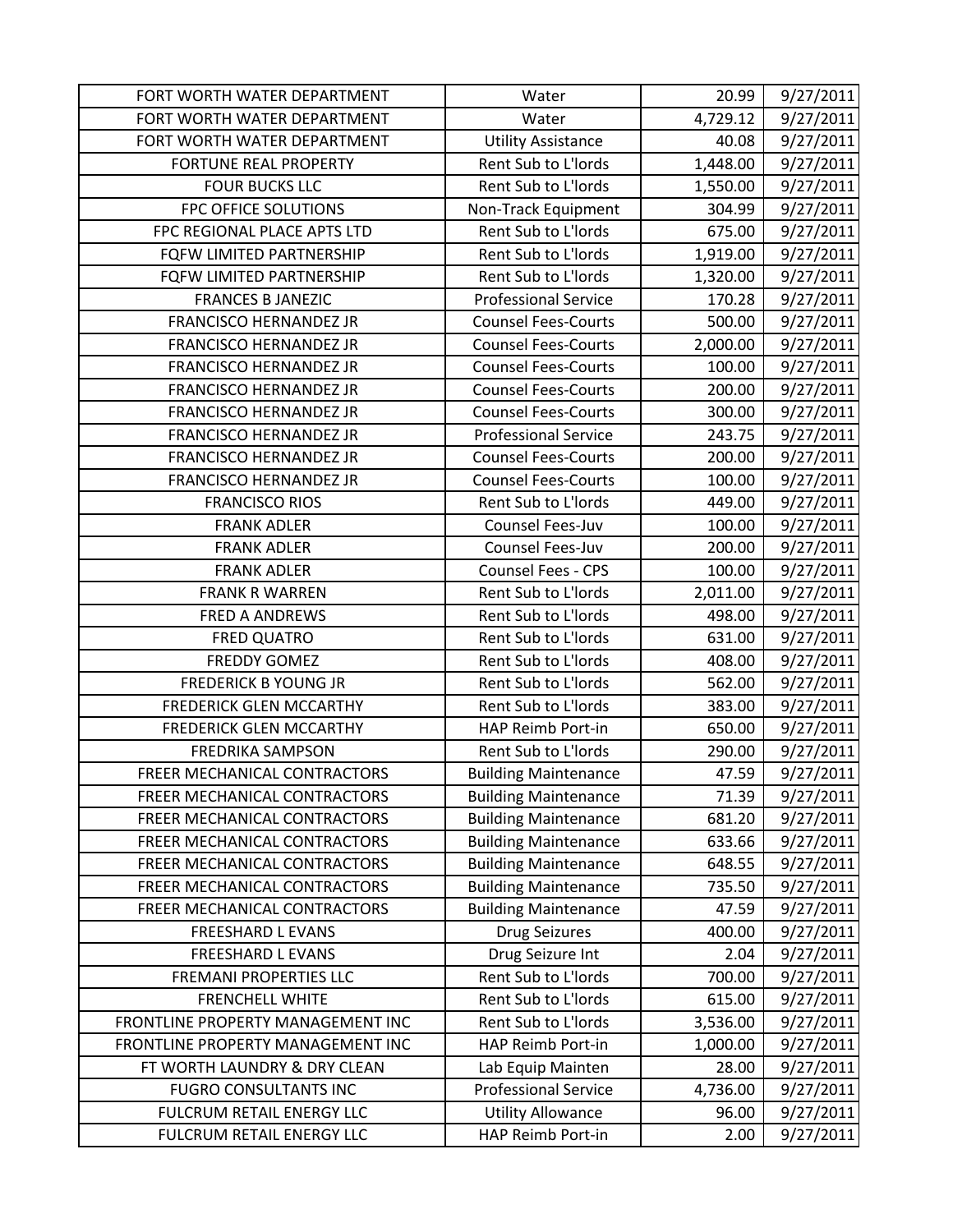| <b>FULGHAM LAW FIRM PC</b>                 | <b>Counsel Fees-Courts</b>  | 500.00   | 9/27/2011 |
|--------------------------------------------|-----------------------------|----------|-----------|
| <b>FULGHAM LAW FIRM PC</b>                 | <b>Counsel Fees-Courts</b>  | 600.00   | 9/27/2011 |
| FULGHAM LAW FIRM PC                        | <b>Counsel Fees-Courts</b>  | 400.00   | 9/27/2011 |
| FW BRENTWOOD APTS LTD                      | HAP Reimb Port-in           | 644.00   | 9/27/2011 |
| FW BRENTWOOD APTS LTD                      | Rent Sub to L'Iords         | 1,192.00 | 9/27/2011 |
| FW EASTLAND HOUSING PARTNERS LTD           | Rent Sub to L'Iords         | 7,323.00 | 9/27/2011 |
| FW MILLSTONE PARTNERS LP                   | Rent Sub to L'Iords         | 1,878.00 | 9/27/2011 |
| FW MILLSTONE PARTNERS LP                   | HAP Reimb Port-in           | 851.00   | 9/27/2011 |
| FW STAR TELEGRAM SUBSCRIPTIONS             | Subscriptions               | 119.70   | 9/27/2011 |
| <b>G ALAN STEELE</b>                       | <b>Counsel Fees-Courts</b>  | 150.00   | 9/27/2011 |
| <b>G ALAN STEELE</b>                       | <b>Counsel Fees - CPS</b>   | 100.00   | 9/27/2011 |
| <b>G ANDREW PLATT</b>                      | <b>Counsel Fees-Courts</b>  | 1,475.00 | 9/27/2011 |
| <b>G ANDREW PLATT</b>                      | <b>Counsel Fees-Courts</b>  | 350.00   | 9/27/2011 |
| <b>G4S JUSTICE SERVICES INC</b>            | Electronic Monitor'g        | 4,181.44 | 9/27/2011 |
| <b>GABINO D GARCIA</b>                     | Rent Sub to L'Iords         | 827.00   | 9/27/2011 |
| <b>GABRIEL CASTRO</b>                      | Rent Sub to L'Iords         | 1,528.00 | 9/27/2011 |
| <b>GARLAN HOLDEN</b>                       | Rent Sub to L'Iords         | 414.00   | 9/27/2011 |
| <b>GARLAND HOUSING AUTHORITY</b>           | Port HAP Port-out           | 276.00   | 9/27/2011 |
| <b>GARLAND HOUSING AUTHORITY</b>           | Port Admin Fee Expen        | 42.87    | 9/27/2011 |
| <b>GATEWAY ENERGY SERVICES CORPORATION</b> | <b>Utility Allowance</b>    | 114.00   | 9/27/2011 |
| <b>GEM JONES</b>                           | Rent Sub to L'Iords         | 2,747.00 | 9/27/2011 |
| <b>GENE TIPPENS</b>                        | Rent Sub to L'Iords         | 1,342.00 | 9/27/2011 |
| <b>GENE TIPPENS</b>                        | HAP Reimb Port-in           | 900.00   | 9/27/2011 |
| <b>GENERAL LABORATORY PRODUCTS INC</b>     | Lab Supplies                | 385.63   | 9/27/2011 |
| <b>GEORGE D BLACK</b>                      | HAP Reimb Port-in           | 914.00   | 9/27/2011 |
| <b>GEORGE MACKEY</b>                       | <b>Counsel Fees-Courts</b>  | 450.00   | 9/27/2011 |
| <b>GEORGE MACKEY</b>                       | <b>Counsel Fees-Courts</b>  | 1,440.00 | 9/27/2011 |
| <b>GEORGE MACKEY</b>                       | <b>Counsel Fees-Courts</b>  | 150.00   | 9/27/2011 |
| <b>GEORGE R TRIMBER LAW OFFICE</b>         | <b>Counsel Fees-Courts</b>  | 600.00   | 9/27/2011 |
| <b>GEORGE R TRIMBER LAW OFFICE</b>         | <b>Counsel Fees-Courts</b>  | 1,300.00 | 9/27/2011 |
| <b>GEORGE R TRIMBER LAW OFFICE</b>         | <b>Counsel Fees-Courts</b>  | 425.00   | 9/27/2011 |
| <b>GEORGE W NORRIS</b>                     | Rent Sub to L'Iords         | 850.00   | 9/27/2011 |
| <b>GEORGIA DEPT COMMUNITY AFFAIRS</b>      | Port HAP Port-out           | 1,012.00 | 9/27/2011 |
| <b>GEORGIA DEPT COMMUNITY AFFAIRS</b>      | Port Admin Fee Expen        | 42.87    | 9/27/2011 |
| <b>GERALD L ANDERSON</b>                   | <b>Professional Service</b> | 340.56   | 9/27/2011 |
| <b>GERALD L ANDERSON</b>                   | Reporter's Records          | 128.00   | 9/27/2011 |
| <b>GERMAIN ROJO</b>                        | Rent Sub to L'Iords         | 339.00   | 9/27/2011 |
| <b>GERMAINE WRIGHT</b>                     | Rent Sub to L'Iords         | 813.00   | 9/27/2011 |
| <b>GERRY LYNN INC</b>                      | Rent Sub to L'Iords         | 3,080.00 | 9/27/2011 |
| <b>GERRY LYNN INC</b>                      | Rent Sub to L'Iords         | 685.00   | 9/27/2011 |
| <b>GERRY LYNN INC</b>                      | HAP Reimb Port-in           | 720.00   | 9/27/2011 |
| <b>GES</b>                                 | A/C Maint Contract          | 243.45   | 9/27/2011 |
| <b>GES</b>                                 | A/C Maint Contract          | 584.04   | 9/27/2011 |
| <b>GES</b>                                 | A/C Maint Contract          | 496.00   | 9/27/2011 |
| <b>GES</b>                                 | A/C Maint Contract          | 1,773.31 | 9/27/2011 |
| <b>GES</b>                                 | A/C Maint Contract          | 1,531.16 | 9/27/2011 |
| <b>GES</b>                                 | A/C Maint Contract          | 310.00   | 9/27/2011 |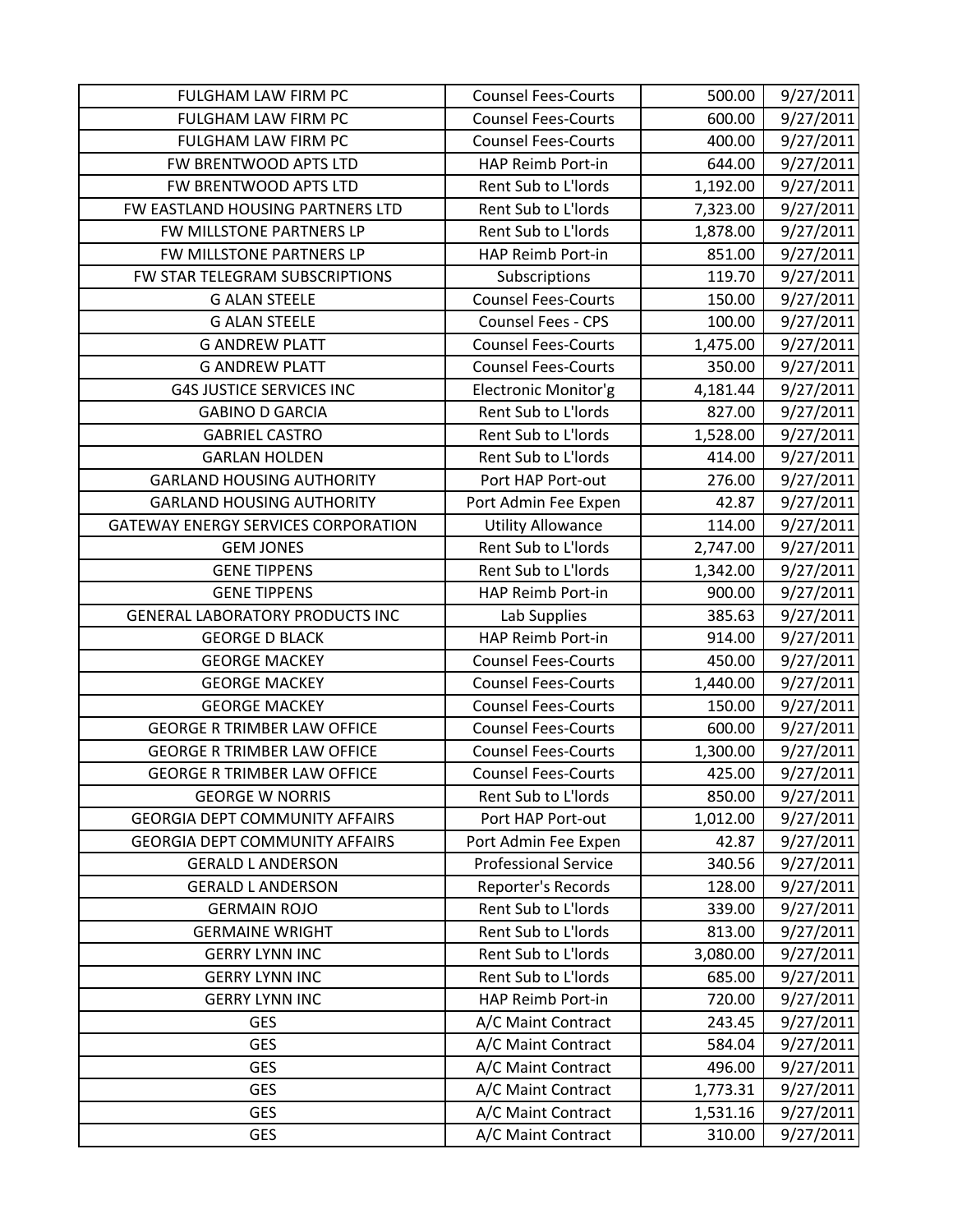| <b>GES</b>                                     | <b>Building Maintenance</b> | 170.18    | 9/27/2011 |
|------------------------------------------------|-----------------------------|-----------|-----------|
| <b>GES</b>                                     | A/C Maint Contract          | 474.16    | 9/27/2011 |
| <b>GES</b>                                     | <b>Building Maintenance</b> | 1,600.61  | 9/27/2011 |
| <b>GES</b>                                     | A/C Maint Contract          | 454.50    | 9/27/2011 |
| <b>GES</b>                                     | A/C Maint Contract          | 1,717.97  | 9/27/2011 |
| <b>GEXA ENERGY CORPORATION</b>                 | <b>Utility Allowance</b>    | 88.00     | 9/27/2011 |
| <b>GEXA ENERGY CORPORATION</b>                 | <b>Utility Allowance</b>    | 73.00     | 9/27/2011 |
| <b>GIAN S TANWAR</b>                           | Rent Sub to L'Iords         | 3,960.00  | 9/27/2011 |
| <b>GIDEON TOAL</b>                             | <b>Professional Service</b> | 4,524.00  | 9/27/2011 |
| <b>GIDEON TOAL</b>                             | <b>Professional Service</b> | 73,189.28 | 9/27/2011 |
| <b>GIDEON TOAL</b>                             | <b>Professional Service</b> | 156.56    | 9/27/2011 |
| <b>GILBERT RUSSELL ROWE</b>                    | <b>Counsel Fees-Courts</b>  | 450.00    | 9/27/2011 |
| <b>GILLES SENSENBRENNER</b>                    | Prepaid - Rent              | 8,305.02  | 9/27/2011 |
| <b>GLEN ROSE PARK APARTMENTS</b>               | Rent Sub to L'Iords         | 4,286.00  | 9/27/2011 |
| <b>GLEN ROSE PARK APARTMENTS</b>               | HAP Reimb Port-in           | 630.00    | 9/27/2011 |
| <b>GLYNIS MCGINTY</b>                          | <b>Counsel Fees-Courts</b>  | 750.00    | 9/27/2011 |
| <b>GNV REI LLC</b>                             | Rent Sub to L'Iords         | 725.00    | 9/27/2011 |
| <b>GOLDEN GATE FUNERAL HOME</b>                | <b>County Burials</b>       | 700.00    | 9/27/2011 |
| <b>GOLDEN TRIANGLE ESTATES</b>                 | <b>Rental Assistance</b>    | 310.00    | 9/27/2011 |
| <b>GOMEZ FLOOR COVERING INC</b>                | <b>Building Maintenance</b> | 614.50    | 9/27/2011 |
| <b>GONY LTD</b>                                | Prepaid - Rent              | 9,450.00  | 9/27/2011 |
| <b>GRAND PRAIRIE HOUSING ASSISTANCE</b>        | Port HAP Port-out           | 3,847.00  | 9/27/2011 |
| <b>GRAND PRAIRIE HOUSING ASSISTANCE</b>        | Port Admin Fee Expen        | 214.35    | 9/27/2011 |
| <b>GRANGER GROUP INC</b>                       | <b>Bonds</b>                | 71.00     | 9/27/2011 |
| <b>GRANICUS INC</b>                            | Software Maintenance        | 52.00     | 9/27/2011 |
| <b>GRAPEVINE RELIEF &amp; COMMUNITY EXCHAN</b> | <b>Subrecipient Service</b> | 2,487.00  | 9/27/2011 |
| <b>GRAY PROPERTIES</b>                         | Rental Assistance           | 544.00    | 9/27/2011 |
| <b>GREATEST-GEN SENIOR HOUSING LTD</b>         | Rent Sub to L'Iords         | 3,777.00  | 9/27/2011 |
| <b>GREATEST-GEN SENIOR HOUSING LTD</b>         | Rent Sub to L'Iords         | 376.00    | 9/27/2011 |
| <b>GREEN MOUNTAIN ENERGY COMPANY</b>           | <b>Utility Assistance</b>   | 220.00    | 9/27/2011 |
| <b>GREEN MOUNTAIN ENERGY COMPANY</b>           | <b>Utility Allowance</b>    | 1,277.00  | 9/27/2011 |
| <b>GREEN MOUNTAIN ENERGY COMPANY</b>           | HAP Reimb Port-in           | 22.00     | 9/27/2011 |
| <b>GREEN MOUNTAIN ENERGY COMPANY</b>           | <b>Utility Allowance</b>    | 171.00    | 9/27/2011 |
| <b>GREGG GOODWIN</b>                           | Rent Sub to L'Iords         | 725.00    | 9/27/2011 |
| <b>GREGORY ALLEN MCCUTCHEON</b>                | <b>Restitution Payable</b>  | 30.00     | 9/27/2011 |
| <b>GREGORY S STITH</b>                         | Rent Sub to L'Iords         | 720.00    | 9/27/2011 |
| <b>GREGORY SPENCER FUNERAL</b>                 | <b>County Burials</b>       | 1,400.00  | 9/27/2011 |
| <b>GREYHOUND PACKAGE EXPRESS</b>               | Transportation              | 248.50    | 9/27/2011 |
| <b>GT DISTRIBUTORS INC</b>                     | Safety/Tact Supplies        | 749.00    | 9/27/2011 |
| <b>GUADALUPE R CASTRO</b>                      | Rent Sub to L'Iords         | 825.00    | 9/27/2011 |
| <b>GULF COAST TRADES CENTER</b>                | <b>Residential Servc</b>    | 4,285.75  | 9/27/2011 |
| <b>GW OUTFITTERS LP</b>                        | <b>Supplies</b>             | 198.00    | 9/27/2011 |
| <b>GWENDOLYN HOWARD</b>                        | Rent Sub to L'Iords         | 599.00    | 9/27/2011 |
| <b>GWENDOLYN PRICE MCCOWEN</b>                 | Rent Sub to L'Iords         | 561.00    | 9/27/2011 |
| H D SMITH WHOLESALE CO                         | <b>Medical Supplies</b>     | 7,167.73  | 9/27/2011 |
| H KENNETH JETT                                 | Rent Sub to L'Iords         | 811.00    | 9/27/2011 |
| <b>HAI NGUYEN</b>                              | Prepaid - Rent              | 2,750.00  | 9/27/2011 |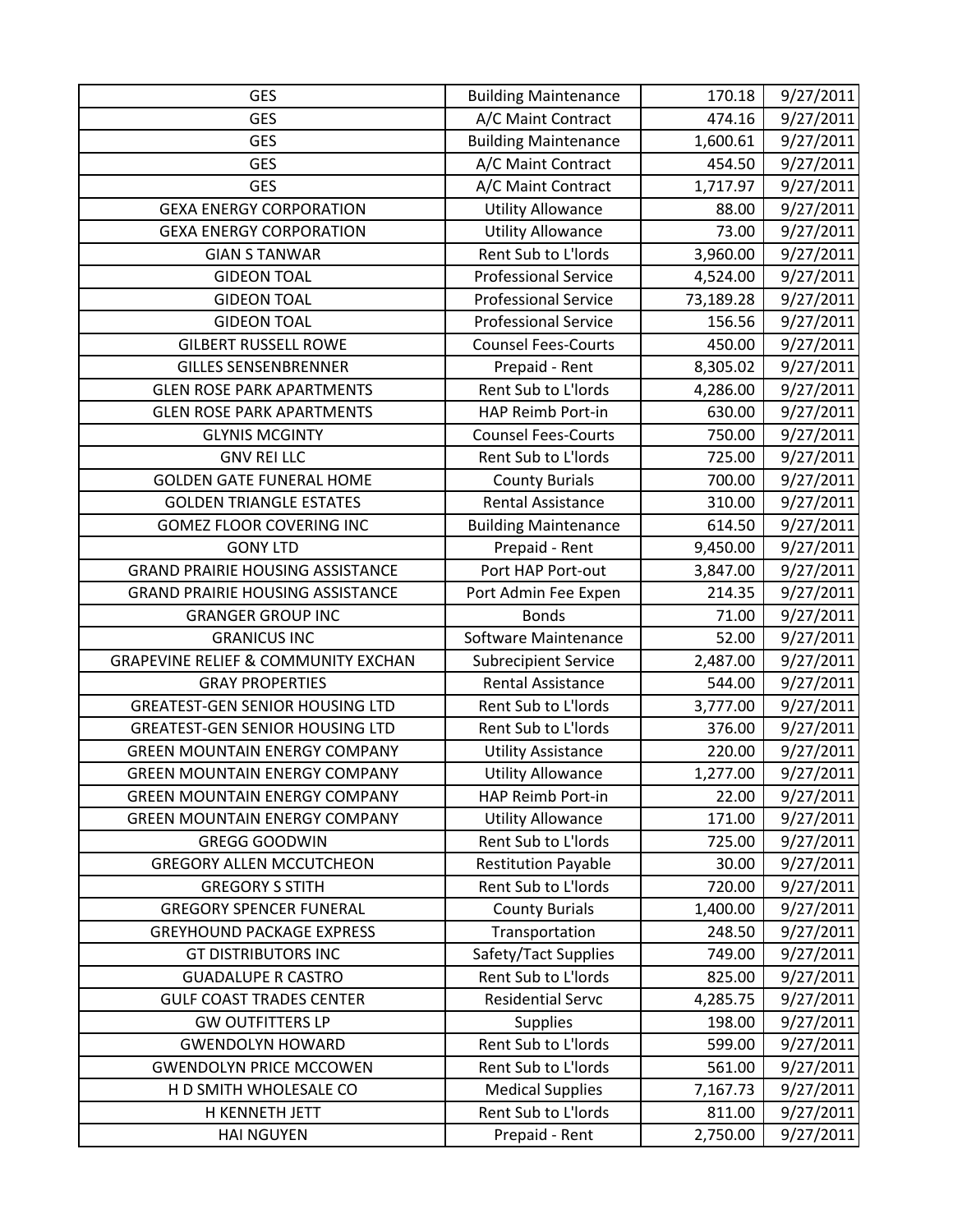| HALAWA VIEW APARTMENTS GP           | Prepaid - Rent              | 460.33    | 9/27/2011 |
|-------------------------------------|-----------------------------|-----------|-----------|
| HALAWA VIEW APARTMENTS GP           | Prepaid - Rent              | 2,646.90  | 9/27/2011 |
| HALAWA VIEW APARTMENTS GP           | Prepaid - Rent              | 2,646.90  | 9/27/2011 |
| <b>HALL &amp; MIXON PLLC</b>        | <b>Counsel Fees-Probate</b> | 750.00    | 9/27/2011 |
| HALO BRANDED SOLUTIONS INC          | Clothing                    | 82.20     | 9/27/2011 |
| HALO BRANDED SOLUTIONS INC          | <b>Bedding and Clothing</b> | 1,876.40  | 9/27/2011 |
| <b>HAMID JAY ASKARI</b>             | Rent Sub to L'Iords         | 530.00    | 9/27/2011 |
| <b>HAMID JAY ASKARI</b>             | HAP Reimb Port-in           | 1,000.00  | 9/27/2011 |
| HAMMOND HOUSING AUTHORITY           | Port HAP Port-out           | 605.00    | 9/27/2011 |
| HAMMOND HOUSING AUTHORITY           | Port Admin Fee Expen        | 42.87     | 9/27/2011 |
| HANES APPRAISAL COMPANY             | State Right of Way          | 150.00    | 9/27/2011 |
| <b>HANNAH ISAACS</b>                | Rent Sub to L'Iords         | 637.00    | 9/27/2011 |
| HANRATTY PLACE APARTMENTS LP        | Rent Sub to L'Iords         | 744.00    | 9/27/2011 |
| HANSON AGGREGATES CENTRAL INC       | Rock and Gravel             | 60,910.04 | 9/27/2011 |
| HAO WEI HSU                         | Rent Sub to L'Iords         | 900.00    | 9/27/2011 |
| <b>HAPPY HABITATS LLC</b>           | Rent Sub to L'Iords         | 649.00    | 9/27/2011 |
| <b>HAPPY HABITATS LLC</b>           | Rent Sub to L'Iords         | 450.00    | 9/27/2011 |
| <b>HAPPY HABITATS LLC</b>           | HAP Reimb Port-in           | 368.00    | 9/27/2011 |
| <b>HAPPY HABITATS LLC</b>           | Rent Sub to L'Iords         | 1,241.00  | 9/27/2011 |
| HAPPY SOFTWARE INC                  | Software Maintenance        | 2,522.00  | 9/27/2011 |
| HARDIN MORTGAGE COMPANY INC         | Rent Sub to L'Iords         | 1,279.00  | 9/27/2011 |
| <b>HARDY DIAGNOSTICS</b>            | Lab Supplies                | 68.41     | 9/27/2011 |
| <b>HARMONY VITACCO</b>              | Rent Sub to L'Iords         | 775.00    | 9/27/2011 |
| HAROLD R & JOYCE SCHATZ REV TRUST   | Rent Sub to L'Iords         | 715.00    | 9/27/2011 |
| HARRELL WOODARD                     | Rent Sub to L'Iords         | 532.00    | 9/27/2011 |
| HARRY HARRIS, III                   | <b>Counsel Fees-Courts</b>  | 550.00    | 9/27/2011 |
| HART INTERCIVIC INC                 | <b>Voting Supplies</b>      | 519.65    | 9/27/2011 |
| <b>HAZELNUT LLC</b>                 | Rent Sub to L'Iords         | 310.00    | 9/27/2011 |
| HD SUPPLY CONSTRUCTION SUPPLY LTD   | Field Equip&Supplies        | 1,471.21  | 9/27/2011 |
| HD SUPPLY CONSTRUCTION SUPPLY LTD   | Field Equip&Supplies        | 105.00    | 9/27/2011 |
| HDC FOREST HILL LIMITED PARTNERSHIP | Rent Sub to L'Iords         | 7,342.00  | 9/27/2011 |
| HDC FOREST HILL LIMITED PARTNERSHIP | Rent Sub to L'Iords         | 2,632.00  | 9/27/2011 |
| HDC FOREST HILL LIMITED PARTNERSHIP | HAP Reimb Port-in           | 1,077.00  | 9/27/2011 |
| HEALTHSMART BENEFIT SOLUTIONS INC   | Vision                      | 20,167.13 | 9/27/2011 |
| HEALTHSMART BENEFIT SOLUTIONS INC   | Vision                      | 2,427.12  | 9/27/2011 |
| HEALTHY LIFE GOALS LLC              | Rent Sub to L'Iords         | 1,375.00  | 9/27/2011 |
| <b>HEATHER LARSEN</b>               | Rent Sub to L'Iords         | 551.00    | 9/27/2011 |
| <b>HEATHER YVONNE OGIER</b>         | Counsel Fees - CPS          | 2,665.00  | 9/27/2011 |
| <b>HELBING'S MOBIL SERVICE</b>      | Central Garage Inv          | 282.00    | 9/27/2011 |
| <b>HELLO DIRECT</b>                 | <b>Supplies</b>             | 190.99    | 9/27/2011 |
| <b>HELLO DIRECT</b>                 | <b>Equipment Maint</b>      | 7.00      | 9/27/2011 |
| HEMPHILL SAMARITAN LP               | Rent Sub to L'Iords         | 246.00    | 9/27/2011 |
| <b>HENDERSON R PALMER</b>           | Rent Sub to L'Iords         | 795.00    | 9/27/2011 |
| <b>HENRY SCHEIN</b>                 | Lab Supplies                | 117.90    | 9/27/2011 |
| <b>HENRY SCHEIN</b>                 | Lab Supplies                | 486.00    | 9/27/2011 |
| <b>HENRY SCHEIN</b>                 | <b>Medical Supplies</b>     |           | 9/27/2011 |
| <b>HERKIM LIMITED</b>               | Rent Sub to L'Iords         | 408.00    | 9/27/2011 |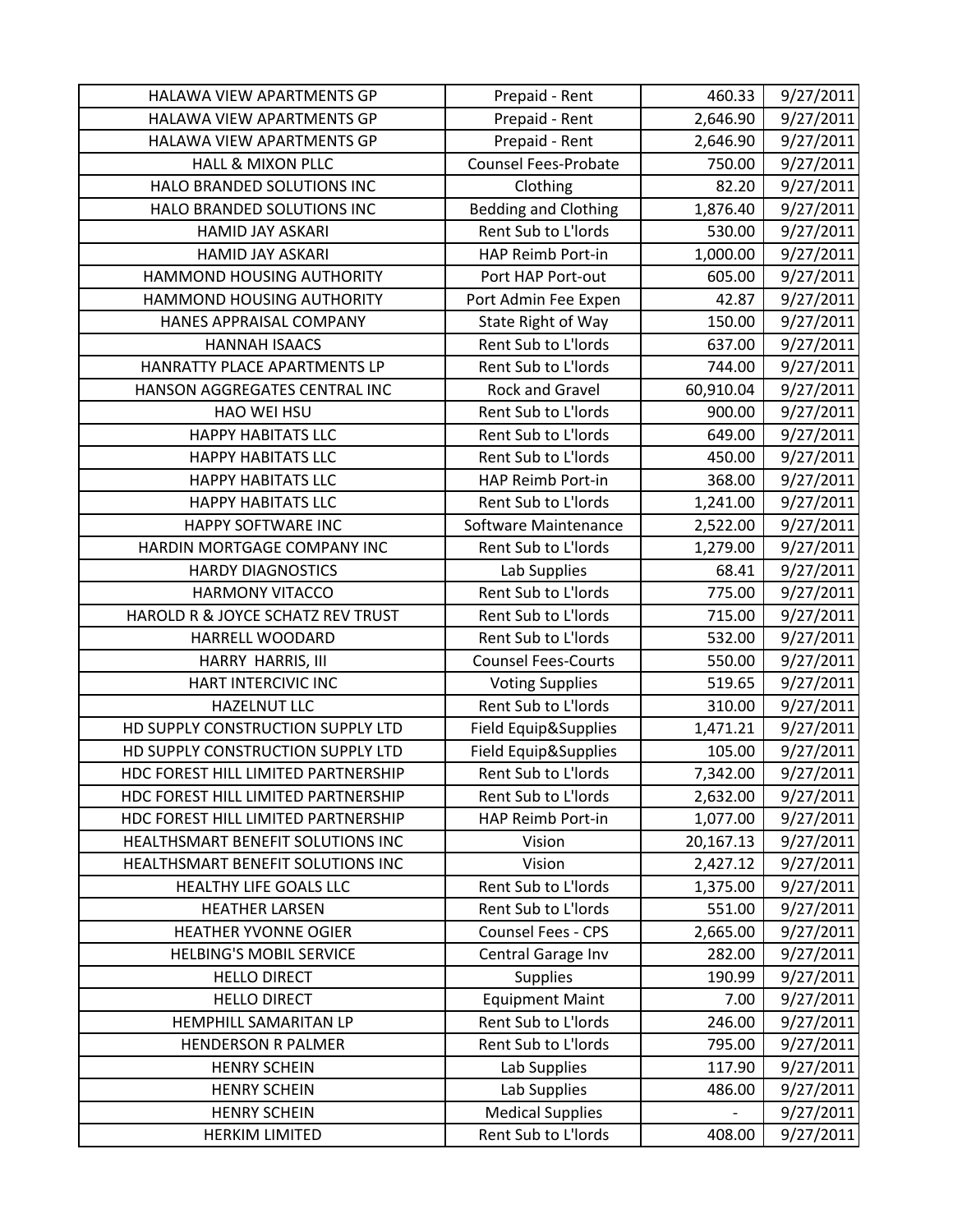| <b>HHA INVESTORS LLC</b>             | Rent Sub to L'Iords         | 5,601.00 | 9/27/2011 |
|--------------------------------------|-----------------------------|----------|-----------|
| HHA INVESTORS LLC                    | Rent Sub to L'Iords         | 1,176.00 | 9/27/2011 |
| <b>HHA INVESTORS LLC</b>             | Rent Sub to L'Iords         | 1,695.00 | 9/27/2011 |
| <b>HIGGINBOTHAM &amp; ASSOCIATES</b> | Casualty Insurance          | 6,291.45 | 9/27/2011 |
| HILLSIDE VIEW SG LLC                 | Rent Sub to L'Iords         | 1,567.00 | 9/27/2011 |
| <b>HIRAM BODON</b>                   | <b>Counsel Fees-Courts</b>  | 100.00   | 9/27/2011 |
| <b>HIRAM BODON</b>                   | <b>Counsel Fees-Courts</b>  | 400.00   | 9/27/2011 |
| HIRED HANDS INC                      | <b>Interpreter Fees</b>     | 245.00   | 9/27/2011 |
| HIRED HANDS INC.                     | <b>Interpreter Fees</b>     | 1,029.00 | 9/27/2011 |
| HIRED HANDS INC.                     | <b>Interpreter Fees</b>     | 797.00   | 9/27/2011 |
| <b>HIXLO LTD</b>                     | Rent Sub to L'Iords         | 516.00   | 9/27/2011 |
| HM TRAVEL LLC                        | HAP Reimb Port-in           | 1,095.00 | 9/27/2011 |
| HM TRAVEL LLC                        | Rent Sub to L'Iords         | 798.00   | 9/27/2011 |
| <b>HOA PHAN</b>                      | HAP Reimb Port-in           | 565.00   | 9/27/2011 |
| HOA THI VU                           | Rent Sub to L'Iords         | 842.00   | 9/27/2011 |
| <b>HOANG NGUYEN</b>                  | Rent Sub to L'Iords         | 688.00   | 9/27/2011 |
| <b>HOBART SERVICE</b>                | Kitchen Maintenance         | 128.00   | 9/27/2011 |
| HOLLIS SLOAN GST EXEMPT TRUST        | Rent Sub to L'Iords         | 625.00   | 9/27/2011 |
| HOLLIS SLOAN GST EXEMPT TRUST        | HAP Reimb Port-in           | 625.00   | 9/27/2011 |
| HOLLIS SLOAN NON-GST EXEMPT TRUST    | Rent Sub to L'Iords         | 550.00   | 9/27/2011 |
| <b>HOLLY PARK ASSOCIATES LTD</b>     | <b>Rental Assistance</b>    | 495.00   | 9/27/2011 |
| HOME TOWNE AT MATADOR RANCH LP       | Rent Sub to L'Iords         | 5,693.00 | 9/27/2011 |
| HOME TOWNE AT MATADOR RANCH LP       | Rent Sub to L'Iords         | 508.00   | 9/27/2011 |
| HOMES OF PARKER COMMONS              | Rent Sub to L'Iords         | 563.00   | 9/27/2011 |
| HOMES OF PARKER COMMONS              | Rent Sub to L'Iords         | 1,499.00 | 9/27/2011 |
| HOMES OF PARKER COMMONS              | Rent Sub to L'Iords         | 568.00   | 9/27/2011 |
| HOMETEX AFW LLC                      | Rent Sub to L'Iords         | 4,797.00 | 9/27/2011 |
| <b>HOMETEX AFW LLC</b>               | Rent Sub to L'Iords         | 1,629.00 | 9/27/2011 |
| HOMEWOOD SUITES AUSTIN               | Education                   | 142.60   | 9/27/2011 |
| HOUSE4EVER LLC                       | Rent Sub to L'Iords         | 785.00   | 9/27/2011 |
| <b>HOUSEHOLD DRIVERS REPORT</b>      | Subscriptions               | 18.00    | 9/27/2011 |
| <b>HOUSEHOLD DRIVERS REPORT</b>      | Subscriptions               | 36.00    | 9/27/2011 |
| <b>HOUSING AUTHORITY</b>             | Port HAP Port-out           | 1,720.00 | 9/27/2011 |
| <b>HOUSING AUTHORITY</b>             | Port Admin Fee Expen        | 128.61   | 9/27/2011 |
| HOUSING AUTHORITY OF COLLEGE PARK    | Port HAP Port-out           | 730.00   | 9/27/2011 |
| HOUSING AUTHORITY OF COLLEGE PARK    | Port Admin Fee Expen        | 42.87    | 9/27/2011 |
| HOUSING AUTHORITY OF NEW ORLEANS     | Port HAP Port-out           | 2,399.13 | 9/27/2011 |
| HOUSING AUTHORITY OF NEW ORLEANS     | Port Admin Fee Expen        | 171.48   | 9/27/2011 |
| HPI INTERNATIONAL INC                | Sheriff Inventory           | 396.00   | 9/27/2011 |
| HRW FIRE PUMP SERVICES INC           | <b>Building Maintenance</b> | 700.00   | 9/27/2011 |
| HRW FIRE PUMP SERVICES INC           | <b>Building Maintenance</b> | 350.00   | 9/27/2011 |
| HRW FIRE PUMP SERVICES INC           | <b>Building Maintenance</b> | 350.00   | 9/27/2011 |
| <b>HUGH L ROBERTS JR</b>             | Rent Sub to L'Iords         | 84.00    | 9/27/2011 |
| HUNTINGTON PLACE APARTMENTS LTD      | Rent Sub to L'Iords         | 1,394.00 | 9/27/2011 |
| HUNTINGTON PLACE APARTMENTS LTD      | Rent Sub to L'Iords         | 821.00   | 9/27/2011 |
| HURST-JEREMIAH 29:11 LP              | Rent Sub to L'Iords         | 3,197.00 | 9/27/2011 |
| HURST-JEREMIAH 29:11 LP              | Rent Sub to L'Iords         | 1,588.00 | 9/27/2011 |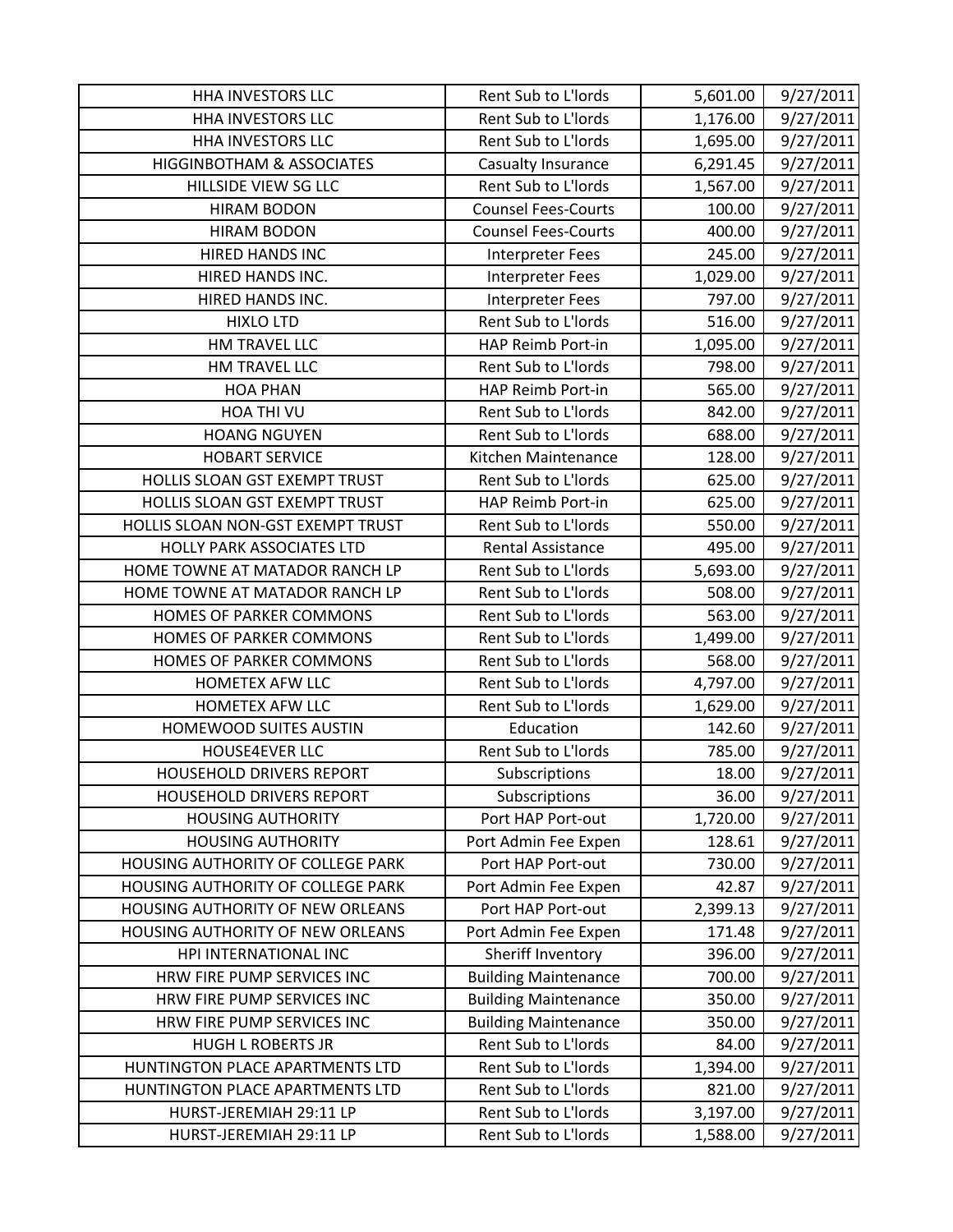| HURST-JEREMIAH 29:11 LP                | HAP Reimb Port-in           | 631.00     | 9/27/2011 |
|----------------------------------------|-----------------------------|------------|-----------|
| <b>HYDN P VALES</b>                    | Rent Sub to L'Iords         | 951.00     | 9/27/2011 |
| <b>HYDRADYNE HYDRAULICS</b>            | Parts and Supplies          | 32.18      | 9/27/2011 |
| <b>IBM CORPORATION</b>                 | Software Maintenance        | 33,215.00  | 9/27/2011 |
| <b>IDENTISYS INC</b>                   | <b>ID Dept Supplies</b>     | 12,804.98  | 9/27/2011 |
| <b>IMAD FATEN DAOUK</b>                | Rent Sub to L'Iords         | 785.00     | 9/27/2011 |
| <b>IMPACT PROMOTIONAL SERVICES INC</b> | Safety/Tact Supplies        | 72.50      | 9/27/2011 |
| INDEPENDENT ENVIRONMENTAL SERV         | <b>Disposal Service</b>     | 140.40     | 9/27/2011 |
| INDEPENDENT ENVIRONMENTAL SERV         | <b>Disposal Service</b>     | 780.00     | 9/27/2011 |
| INDEPENDENT ENVIRONMENTAL SERV         | <b>Disposal Service</b>     | 1,520.28   | 9/27/2011 |
| INDEPENDENT ENVIRONMENTAL SERV         | <b>Disposal Service</b>     | 508.00     | 9/27/2011 |
| INDEPENDENT ENVIRONMENTAL SERV         | <b>Disposal Service</b>     | 149.28     | 9/27/2011 |
| INDEPENDENT ENVIRONMENTAL SERV         | <b>Disposal Service</b>     | 260.00     | 9/27/2011 |
| INDEPENDENT ENVIRONMENTAL SERV         | <b>Disposal Service</b>     | 125.00     | 9/27/2011 |
| INDEPENDENT ENVIRONMENTAL SERV         | <b>Disposal Service</b>     | 53.60      | 9/27/2011 |
| <b>INPUT SYSTEMS INC</b>               | Software Maintenance        | 2,197.44   | 9/27/2011 |
| <b>INSTALLER SALES AND SERVICE</b>     | Central Garage Inv          | 151.92     | 9/27/2011 |
| INTEGRATED BIOMETRIC TECHNOLOGY        | AFIS(Fingerprinting)        | 119.00     | 9/27/2011 |
| INTERCON ENVIRONMENTAL INC             | <b>Building Maintenance</b> | 2,167.50   | 9/27/2011 |
| INTERCON ENVIRONMENTAL INC             | <b>Building Maintenance</b> | 713.25     | 9/27/2011 |
| <b>INTERCON SOLUTIONS INC</b>          | <b>Professional Service</b> | 5,137.95   | 9/27/2011 |
| INTERLINGUA INTERNATIONAL INC          | <b>Interpreter Fees</b>     | 286.00     | 9/27/2011 |
| INTERNATIONAL ROADBOND LTD             | <b>Base Stab Materials</b>  | 10,000.00  | 9/27/2011 |
| <b>INTERSTATE BATTERY OF FT WORTH</b>  | Central Garage Inv          | 203.90     | 9/27/2011 |
| INTERSTATE BATTERY OF FT WORTH         | Parts and Supplies          | 596.69     | 9/27/2011 |
| <b>INX INC</b>                         | LV Furn&Off Eq(Mod)         | 6,709.96   | 9/27/2011 |
| <b>INX INC</b>                         | Non-Track Equipment         | 2,525.32   | 9/27/2011 |
| <b>INX INC</b>                         | Non-Track Equipment         | 63.60      | 9/27/2011 |
| <b>INX INC</b>                         | Non-Track Equipment         | (4,440.00) | 9/27/2011 |
| <b>INX INC</b>                         | <b>Computer Supplies</b>    | 2,208.92   | 9/27/2011 |
| <b>IRENE DURHAM</b>                    | Clothing                    | 276.26     | 9/27/2011 |
| <b>IRONWOOD RANCH TOWNHOMES LP</b>     | Rent Sub to L'Iords         | 13,233.00  | 9/27/2011 |
| <b>IRONWOOD RANCH TOWNHOMES LP</b>     | Rent Sub to L'Iords         | 643.00     | 9/27/2011 |
| <b>IRONWOOD RANCH TOWNHOMES LP</b>     | Rent Sub to L'Iords         | 719.00     | 9/27/2011 |
| <b>IRONWOOD RANCH TOWNHOMES LP</b>     | HAP Reimb Port-in           | 3,041.00   | 9/27/2011 |
| <b>IRONWOOD RANCH TOWNHOMES LP</b>     | Rent Sub to L'Iords         | 748.00     | 9/27/2011 |
| <b>IRVING INVESTMENTS LTD</b>          | Rent Sub to L'Iords         | 601.00     | 9/27/2011 |
| IRVING WEST BUILDING CO., INC          | Rent Sub to L'Iords         | 690.00     | 9/27/2011 |
| IRVING WEST BUILDING CO., INC          | Rent Sub to L'Iords         | 518.00     | 9/27/2011 |
| <b>ISAAC PIEDRA</b>                    | Rent Sub to L'Iords         | 863.00     | 9/27/2011 |
| <b>ISABEL R OCHOA</b>                  | Rent Sub to L'Iords         | 770.00     | 9/27/2011 |
| J A SEXAUER                            | <b>Building Maintenance</b> | 331.64     | 9/27/2011 |
| J A SEXAUER                            | <b>Building Maintenance</b> | 65.44      | 9/27/2011 |
| J A SEXAUER                            | <b>Building Maintenance</b> | 237.00     | 9/27/2011 |
| J A SEXAUER                            | <b>Building Maintenance</b> | 4,772.71   | 9/27/2011 |
| J A SEXAUER                            | <b>Building Maintenance</b> | 1,062.96   | 9/27/2011 |
| <b>J ANTHONY SMITH</b>                 | Rent Sub to L'Iords         | 948.00     | 9/27/2011 |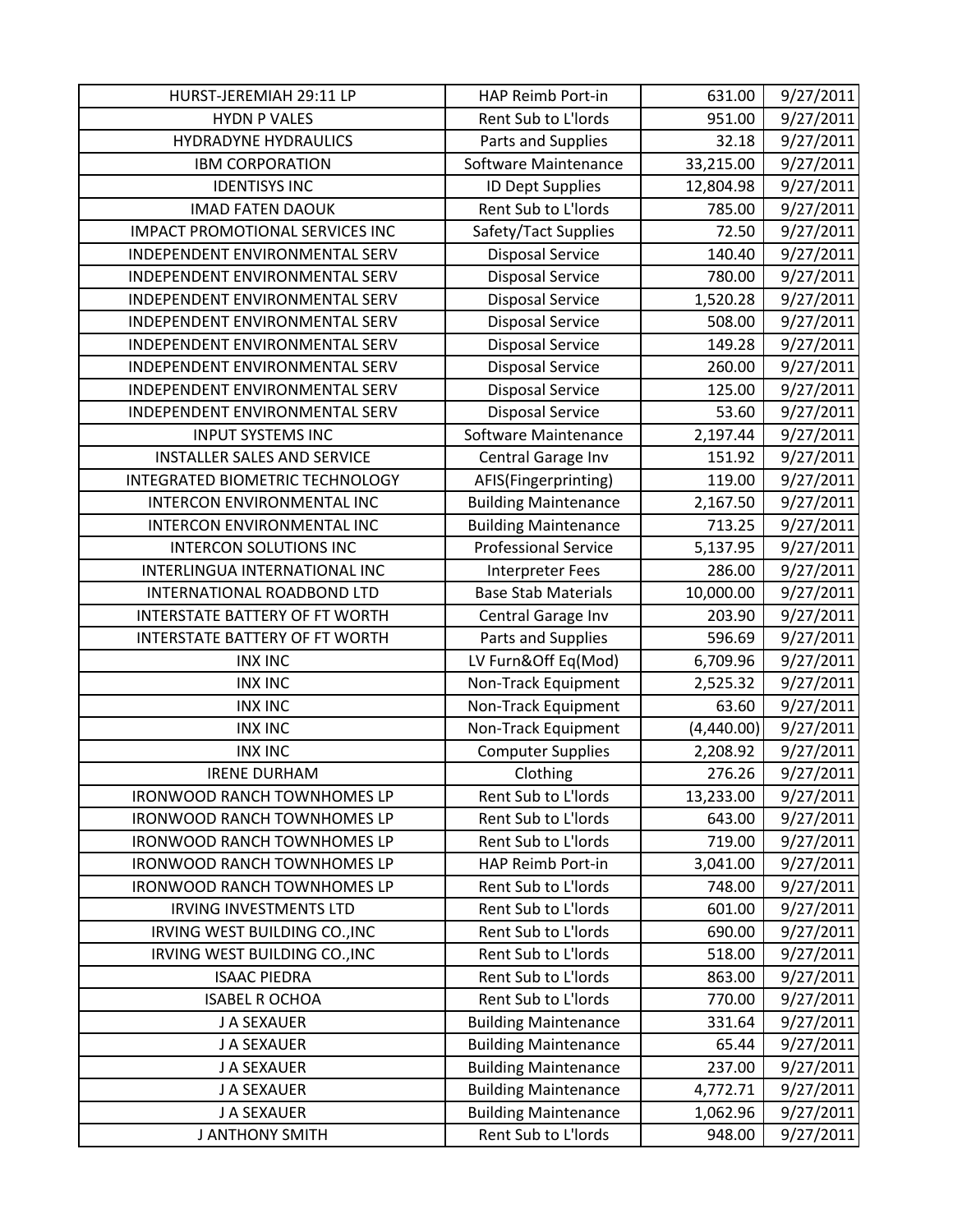| <b>J MASON PROPERTIES LLC</b>  | Rent Sub to L'Iords         | 859.00   | 9/27/2011 |
|--------------------------------|-----------------------------|----------|-----------|
| <b>JACK B ADAMS</b>            | Rent Sub to L'Iords         | 885.00   | 9/27/2011 |
| JACK HENSON JR                 | Rent Sub to L'Iords         | 795.00   | 9/27/2011 |
| <b>JACK L CASE</b>             | Rent Sub to L'Iords         | 725.00   | 9/27/2011 |
| <b>JACK L HINES JR</b>         | <b>Building Maintenance</b> | 150.00   | 9/27/2011 |
| <b>JACK T MILLER</b>           | Rent Sub to L'Iords         | 373.00   | 9/27/2011 |
| <b>JACKIE MARTIN</b>           | <b>Counsel Fees-Courts</b>  | 500.00   | 9/27/2011 |
| <b>JACKIE MARTIN</b>           | Cnsl Fees-Fam Drg Ct        | 100.00   | 9/27/2011 |
| <b>JACQUELINE LEE</b>          | Rent Sub to L'Iords         | 847.00   | 9/27/2011 |
| <b>JAMES DALE ERWIN</b>        | Rent Sub to L'Iords         | 1,743.00 | 9/27/2011 |
| JAMES F CZACH JR               | Rent Sub to L'Iords         | 475.00   | 9/27/2011 |
| <b>JAMES L GOSEY</b>           | Rent Sub to L'Iords         | 875.00   | 9/27/2011 |
| <b>JAMES L GOSEY</b>           | Rent Sub to L'Iords         | 1,188.00 | 9/27/2011 |
| <b>JAMES MASEK</b>             | Counsel Fees-Juv            | 200.00   | 9/27/2011 |
| <b>JAMES MASEK</b>             | Counsel Fees - CPS          | 2,005.00 | 9/27/2011 |
| <b>JAMES MCNEILL</b>           | Rent Sub to L'Iords         | 601.00   | 9/27/2011 |
| <b>JAMES MOORE</b>             | <b>Counsel Fees-Courts</b>  | 600.00   | 9/27/2011 |
| <b>JAMES P CAVANAUGH</b>       | Rent Sub to L'Iords         | 800.00   | 9/27/2011 |
| <b>JAMES R HUDSON</b>          | Rent Sub to L'Iords         | 574.00   | 9/27/2011 |
| <b>JAMES R WILSON</b>          | <b>Counsel Fees-Courts</b>  | 100.00   | 9/27/2011 |
| <b>JAMES S DENNIS</b>          | Rent Sub to L'Iords         | 1,820.00 | 9/27/2011 |
| <b>JAMES WIGEN</b>             | Rent Sub to L'Iords         | 562.00   | 9/27/2011 |
| <b>JANA KAY BRAVO</b>          | Reporter's Records          | 136.00   | 9/27/2011 |
| <b>JANA WILLIAMS</b>           | Clothing                    | 450.00   | 9/27/2011 |
| <b>JANAY ENTERPRISES INC</b>   | Rent Sub to L'Iords         | 600.00   | 9/27/2011 |
| JANE LANE APARTMENTS LLC       | Rent Sub to L'Iords         | 3,284.00 | 9/27/2011 |
| <b>JANICE F STEWART</b>        | Rent Sub to L'Iords         | 468.00   | 9/27/2011 |
| <b>JANPAK</b>                  | Kitchen Supplies            | 17.09    | 9/27/2011 |
| <b>JANPAK</b>                  | <b>Custodian Supplies</b>   | 690.00   | 9/27/2011 |
| <b>JANPAK</b>                  | <b>Custodian Supplies</b>   | 196.60   | 9/27/2011 |
| <b>JARC ASSOCIATES</b>         | Rent Sub to L'Iords         | 879.00   | 9/27/2011 |
| JAY GILBERT CABALLERO          | <b>Counsel Fees-Courts</b>  | 100.00   | 9/27/2011 |
| JAY GILBERT CABALLERO          | <b>Counsel Fees-Courts</b>  | 1,565.00 | 9/27/2011 |
| JAY GILBERT CABALLERO          | <b>Counsel Fees-Courts</b>  | 500.00   | 9/27/2011 |
| JAY GILBERT CABALLERO          | <b>Counsel Fees-Courts</b>  | 100.00   | 9/27/2011 |
| <b>JBA PROPERTY MANAGEMENT</b> | Rent Sub to L'Iords         | 459.00   | 9/27/2011 |
| <b>JBA PROPERTY MANAGEMENT</b> | Rent Sub to L'Iords         | 368.00   | 9/27/2011 |
| <b>JEANNE ROSE</b>             | Education                   | 325.00   | 9/27/2011 |
| <b>JEFF NEALE</b>              | HAP Reimb Port-in           | 794.00   | 9/27/2011 |
| JEFF S HOOVER                  | <b>Counsel Fees-Courts</b>  | 750.00   | 9/27/2011 |
| JEFFERY D KING SR              | Rent Sub to L'Iords         | 607.00   | 9/27/2011 |
| JEFFERY DAVID BONCEK           | <b>Counsel Fees-Courts</b>  | 800.00   | 9/27/2011 |
| <b>JEFFREY A HOKE</b>          | Rent Sub to L'Iords         | 839.00   | 9/27/2011 |
| JEFFREY L QUICK                | Rent Sub to L'Iords         | 440.00   | 9/27/2011 |
| JEFFREY S STEWART PC           | <b>Counsel Fees-Courts</b>  | 100.00   | 9/27/2011 |
| JEFFREY S STEWART PC           | <b>Counsel Fees-Courts</b>  | 550.00   | 9/27/2011 |
| JEFFREY STEPHEN JUSTICE        | Education                   | 249.00   | 9/27/2011 |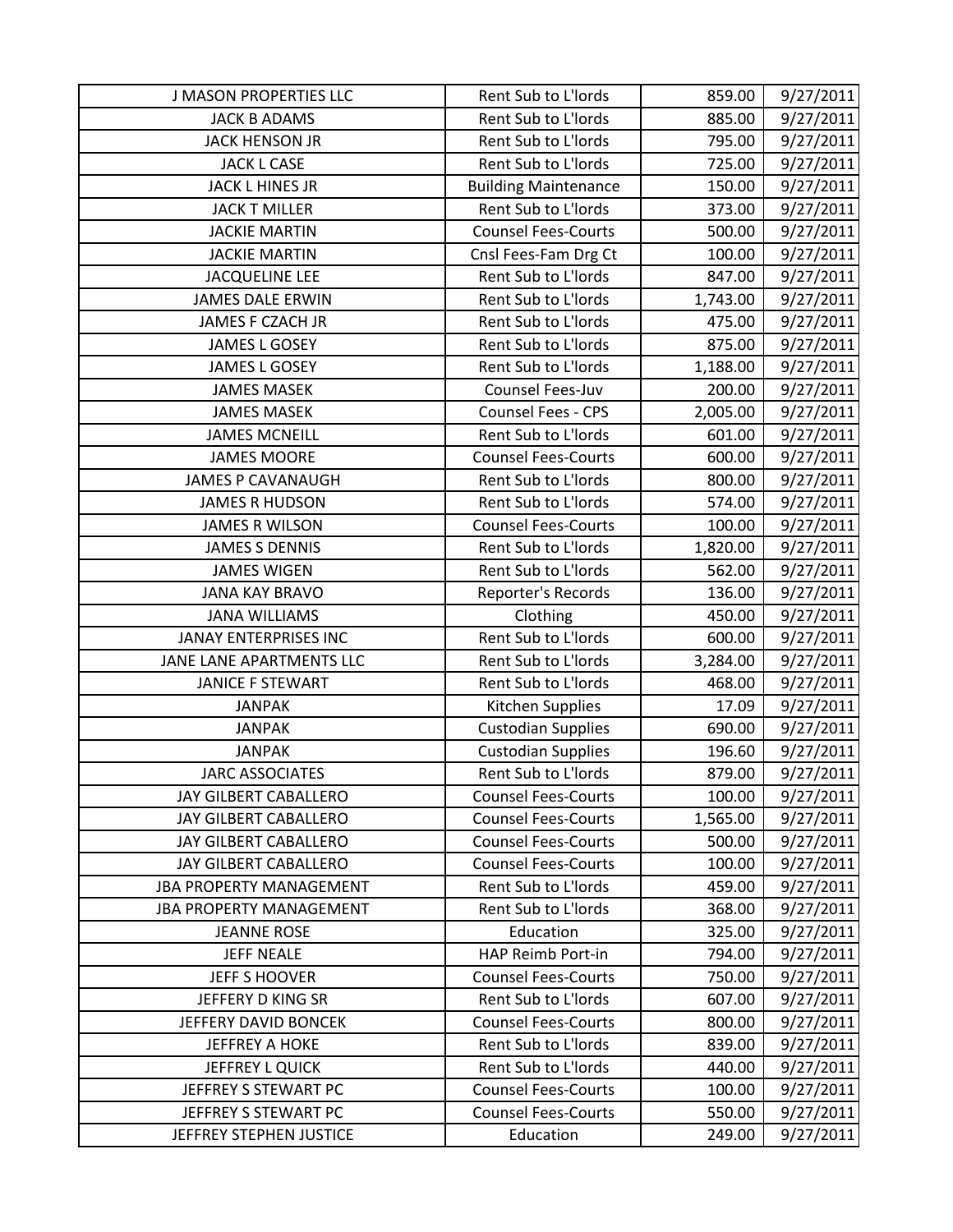| <b>JENNIE R DUKE</b>            | Counsel Fees - CPS          | 750.00    | 9/27/2011 |
|---------------------------------|-----------------------------|-----------|-----------|
| <b>JENNIFER BOATRIGHT</b>       | Rent Sub to L'Iords         | 857.00    | 9/27/2011 |
| Jeremy S Gallups                | Travel                      | 37.00     | 9/27/2011 |
| <b>JEROLD S MOORE</b>           | Rent Sub to L'Iords         | 865.00    | 9/27/2011 |
| <b>JERRY A WINN</b>             | Rent Sub to L'Iords         | 821.00    | 9/27/2011 |
| <b>JERRY L BOYETT</b>           | Rent Sub to L'Iords         | 315.00    | 9/27/2011 |
| <b>JERRY LESTER</b>             | Clothing                    | 400.00    | 9/27/2011 |
| JERRY NELSON JENKINS            | Rent Sub to L'Iords         | 767.00    | 9/27/2011 |
| <b>JERRY PIERCE</b>             | Rent Sub to L'Iords         | 647.00    | 9/27/2011 |
| <b>JERRY WOOD</b>               | <b>Counsel Fees-Courts</b>  | 1,900.00  | 9/27/2011 |
| <b>JESSE L MORRIS</b>           | Rent Sub to L'Iords         | 449.00    | 9/27/2011 |
| <b>JESUS NEVAREZ</b>            | <b>Counsel Fees-Courts</b>  | 250.00    | 9/27/2011 |
| <b>JESUS NEVAREZ</b>            | Counsel Fees-Juv            | 300.00    | 9/27/2011 |
| <b>JESUS NEVAREZ</b>            | <b>Counsel Fees - CPS</b>   | 300.00    | 9/27/2011 |
| JIM BEARDEN AND ASSOCIATES PLLC | <b>Counsel Fees - CPS</b>   | 100.00    | 9/27/2011 |
| JIM BEARDEN AND ASSOCIATES PLLC | Cnsl Fees-Fam Drg Ct        | 100.00    | 9/27/2011 |
| <b>JIM C MINTER</b>             | <b>Counsel Fees-Courts</b>  | 400.00    | 9/27/2011 |
| <b>JIM C MINTER</b>             | <b>Counsel Fees-Courts</b>  | 650.00    | 9/27/2011 |
| <b>JIM C MINTER</b>             | <b>Counsel Fees-Courts</b>  | 137.50    | 9/27/2011 |
| <b>JIM C MINTER</b>             | <b>Counsel Fees-Courts</b>  | 600.00    | 9/27/2011 |
| <b>JIM CULBERTSON</b>           | Counsel Fees-Juv            | 300.00    | 9/27/2011 |
| <b>JIM CULBERTSON</b>           | Counsel Fees - CPS          | 100.00    | 9/27/2011 |
| <b>JIM LANE</b>                 | <b>Counsel Fees-Courts</b>  | 600.00    | 9/27/2011 |
| <b>JIM LANE</b>                 | <b>Counsel Fees-Courts</b>  | 475.00    | 9/27/2011 |
| <b>JIMMIE LEE BELL</b>          | Rent Sub to L'Iords         | 2,371.00  | 9/27/2011 |
| <b>JJW PROPERTIES</b>           | HAP Reimb Port-in           | 220.00    | 9/27/2011 |
| <b>JMP INTEREST LTD</b>         | Law Books                   | 705.50    | 9/27/2011 |
| <b>JMP INTEREST LTD</b>         | Law Books                   | 86.00     | 9/27/2011 |
| <b>JMP INTEREST LTD</b>         | Law Books                   | 852.00    | 9/27/2011 |
| <b>JOE TEAKELL</b>              | Rent Sub to L'Iords         | 1,036.00  | 9/27/2011 |
| <b>JOE TEAKELL</b>              | Rent Sub to L'Iords         | 985.00    | 9/27/2011 |
| <b>JOEL L EPPS</b>              | <b>Professional Service</b> | 1,873.08  | 9/27/2011 |
| <b>JOETTA KEENE</b>             | <b>Counsel Fees-Courts</b>  | 500.00    | 9/27/2011 |
| <b>JOETTA KEENE</b>             | <b>Counsel Fees-Courts</b>  | 500.00    | 9/27/2011 |
| <b>JOHN CARL BEATTY</b>         | <b>Counsel Fees-Courts</b>  | 500.00    | 9/27/2011 |
| <b>JOHN CARL BEATTY</b>         | <b>Counsel Fees-Courts</b>  | 1,000.00  | 9/27/2011 |
| <b>JOHN CARL BEATTY</b>         | <b>Counsel Fees-Courts</b>  | 5,800.00  | 9/27/2011 |
| <b>JOHN CARL BEATTY</b>         | <b>Counsel Fees-Courts</b>  | 125.00    | 9/27/2011 |
| <b>JOHN CARL BEATTY</b>         | <b>Counsel Fees-Courts</b>  | 300.00    | 9/27/2011 |
| <b>JOHN CARL BEATTY</b>         | Counsel Fees-Juv            | 200.00    | 9/27/2011 |
| <b>JOHN CARL BEATTY</b>         | <b>Counsel Fees-Courts</b>  | 140.00    | 9/27/2011 |
| JOHN DAVID ALVAREZ              | Rent Sub to L'Iords         | 701.00    | 9/27/2011 |
| <b>JOHN ECK</b>                 | <b>Counsel Fees - CPS</b>   | 870.00    | 9/27/2011 |
| <b>JOHN HARDING</b>             | <b>Counsel Fees-Courts</b>  | 312.50    | 9/27/2011 |
| <b>JOHN J HALE</b>              | Rent Sub to L'Iords         | 720.00    | 9/27/2011 |
| JOHN KELLY BRITTAIN PROPERTY    | Rent Sub to L'Iords         | 15,963.00 | 9/27/2011 |
| JOHN KELLY BRITTAIN PROPERTY    | Rent Sub to L'Iords         | 333.00    | 9/27/2011 |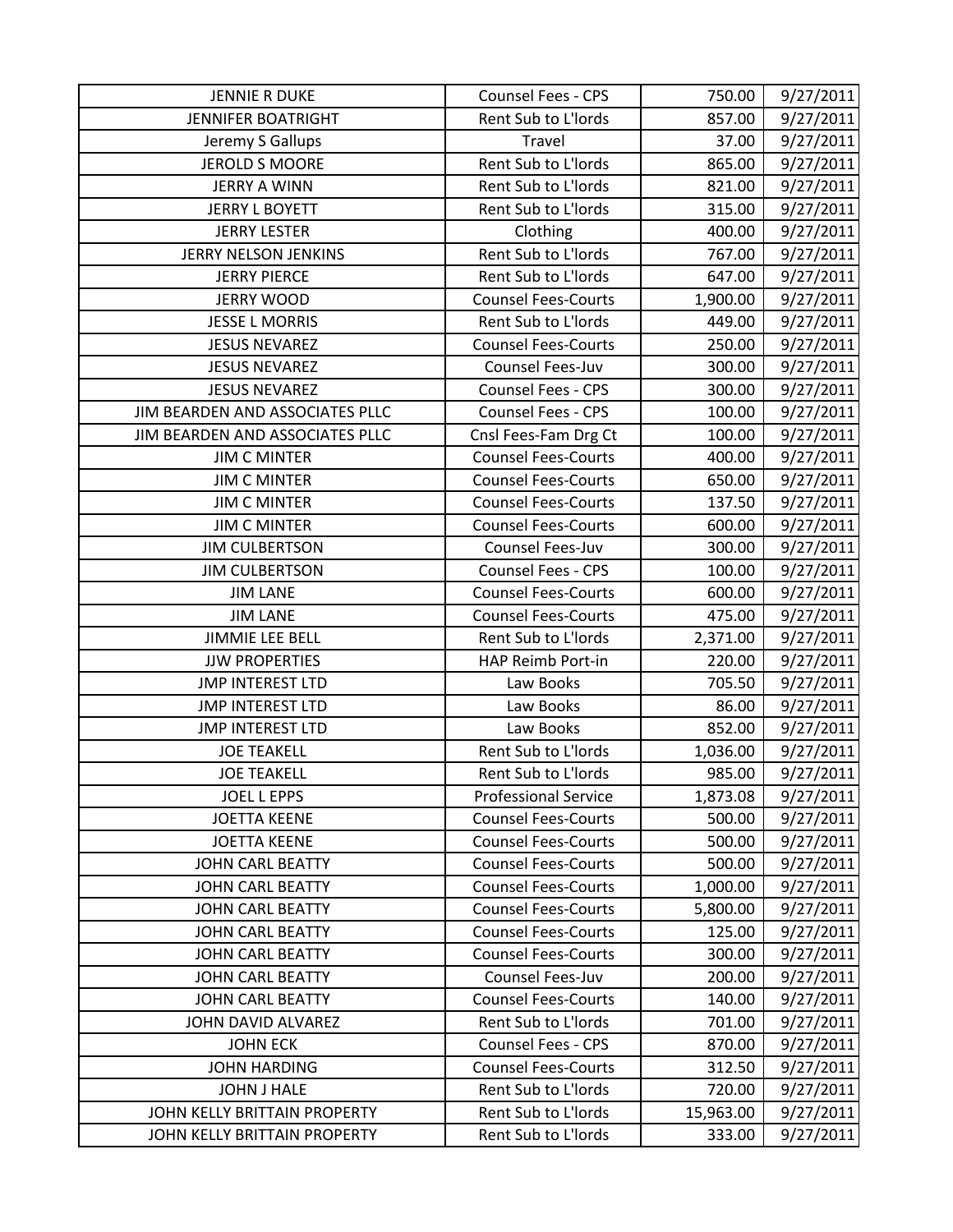| JOHN KELLY BRITTAIN PROPERTY | HAP Reimb Port-in          | 1,590.00 | 9/27/2011 |
|------------------------------|----------------------------|----------|-----------|
| <b>JOHN L POWERS</b>         | Rent Sub to L'Iords        | 638.00   | 9/27/2011 |
| <b>JOHN LINEBARGER</b>       | <b>Counsel Fees-Courts</b> | 1,800.00 | 9/27/2011 |
| <b>JOHN LINEBARGER</b>       | <b>Counsel Fees-Courts</b> | 400.00   | 9/27/2011 |
| <b>JOHN M RAHIMI</b>         | Rent Sub to L'Iords        | 834.00   | 9/27/2011 |
| JOHN R MARA LAW BOOKS        | Law Books                  | 717.50   | 9/27/2011 |
| <b>JOHN RUDDER</b>           | Rent Sub to L'Iords        | 497.00   | 9/27/2011 |
| <b>JOHN W MCNARY</b>         | Rent Sub to L'Iords        | 360.00   | 9/27/2011 |
| <b>JOHN W STICKELS</b>       | <b>Counsel Fees-Courts</b> | 400.00   | 9/27/2011 |
| <b>JOHN W STICKELS</b>       | <b>Counsel Fees-Courts</b> | 3,720.00 | 9/27/2011 |
| <b>JOHNNIE JOHNSON</b>       | Clothing                   | 450.00   | 9/27/2011 |
| JOHNNIE LEE WHITE            | Rent Sub to L'Iords        | 473.00   | 9/27/2011 |
| <b>JOHNNY L MIKLE</b>        | Rent Sub to L'Iords        | 1,000.00 | 9/27/2011 |
| <b>JOHNNY R STEPHENS</b>     | Rent Sub to L'Iords        | 625.00   | 9/27/2011 |
| <b>JOHNSON &amp; JOHNSON</b> | <b>Counsel Fees-Courts</b> | 355.00   | 9/27/2011 |
| JOHNSON COUNTY SHERIFF       | <b>Court Costs</b>         | 30.00    | 9/27/2011 |
| JOHNSON CREEK CROSSING       | <b>Rental Assistance</b>   | 700.00   | 9/27/2011 |
| JOHNSON FAMILY PARTNERSHIP   | Rent Sub to L'Iords        | 3,755.00 | 9/27/2011 |
| JOHNSON FAMILY PARTNERSHIP   | Rent Sub to L'Iords        | 427.00   | 9/27/2011 |
| <b>JOHNSON PROPERTIES</b>    | Rent Sub to L'Iords        | 275.00   | 9/27/2011 |
| <b>JON WESTROM</b>           | Rent Sub to L'Iords        | 1,057.00 | 9/27/2011 |
| <b>JON WESTROM</b>           | Rent Sub to L'Iords        | 595.00   | 9/27/2011 |
| <b>JONATHAN SIMPSON</b>      | <b>Counsel Fees-Courts</b> | 400.00   | 9/27/2011 |
| <b>JONATHAN SIMPSON</b>      | <b>Counsel Fees-Courts</b> | 800.00   | 9/27/2011 |
| <b>JONATHAN SIMPSON</b>      | <b>Counsel Fees-Courts</b> | 300.00   | 9/27/2011 |
| <b>JONES X-RAY INC</b>       | <b>Supplies</b>            | 205.50   | 9/27/2011 |
| <b>JORDON WEHNER</b>         | Rent Sub to L'Iords        | 7,406.00 | 9/27/2011 |
| <b>JORDON WEHNER</b>         | Rent Sub to L'Iords        | 459.00   | 9/27/2011 |
| <b>JORGE MENDOZA</b>         | Rent Sub to L'Iords        | 930.00   | 9/27/2011 |
| <b>JOSE BARRERA</b>          | <b>Restitution Payable</b> | 25.00    | 9/27/2011 |
| <b>JOSE HECTOR HUANTE</b>    | Rent Sub to L'Iords        | 973.00   | 9/27/2011 |
| <b>JOSE R MERCED</b>         | Rent Sub to L'Iords        | 543.00   | 9/27/2011 |
| JOSEPH J SIMELARO            | Rent Sub to L'Iords        | 694.00   | 9/27/2011 |
| JOSEPH WHITE AND             | Clothing                   | 225.00   | 9/27/2011 |
| <b>JOVITA ANAYA</b>          | Rent Sub to L'Iords        | 589.00   | 9/27/2011 |
| JOYCE E STEVENS P.C.         | <b>Counsel Fees-Courts</b> | 200.00   | 9/27/2011 |
| JP-FT WORTH APARTMENTS       | Rent Sub to L'Iords        | 2,371.00 | 9/27/2011 |
| JP-FT WORTH APARTMENTS       | Rent Sub to L'Iords        | 653.00   | 9/27/2011 |
| JPMORGAN CHASE BANK NA       | Subscriptions              | 119.70   | 9/27/2011 |
| JPMORGAN CHASE BANK NA       | Parts and Supplies         | 759.34   | 9/27/2011 |
| JPMORGAN CHASE BANK NA       | Education                  | 248.99   | 9/27/2011 |
| <b>JUAN ANTONIO FUENTES</b>  | <b>Restitution Payable</b> | 93.38    | 9/27/2011 |
| <b>JUAN M GONZALES</b>       | Rent Sub to L'Iords        | 334.00   | 9/27/2011 |
| <b>JUAN SAUCEDA</b>          | <b>Detox Divert</b>        | 495.00   | 9/27/2011 |
| <b>JUANITA M DUNLAP</b>      | <b>Interpreter Fees</b>    | 60.00    | 9/27/2011 |
| <b>JUANITA M DUNLAP</b>      | <b>Interpreter Fees</b>    | 123.00   | 9/27/2011 |
| <b>JUANITA M DUNLAP</b>      | <b>Interpreter Fees</b>    | 240.00   | 9/27/2011 |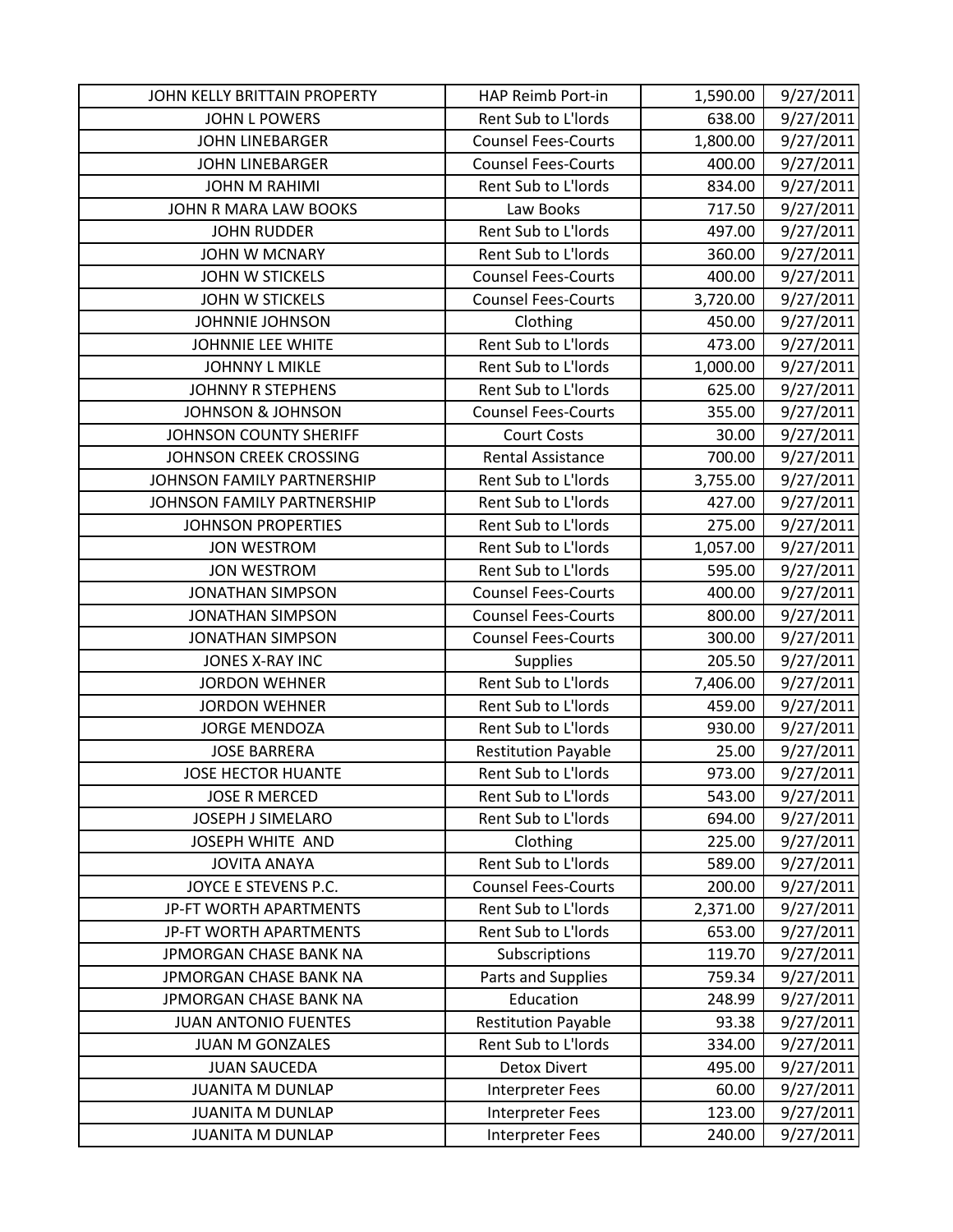| <b>JUANITA M DUNLAP</b>         | <b>Interpreter Fees</b>    | 60.00    | 9/27/2011 |
|---------------------------------|----------------------------|----------|-----------|
| <b>JUDITH VAN HOOF</b>          | Counsel Fees - CPS         | 200.00   | 9/27/2011 |
| <b>JUDY BUNCH</b>               | Rent Sub to L'Iords        | 600.00   | 9/27/2011 |
| <b>JUDY L HANSEN</b>            | Rent Sub to L'Iords        | 850.00   | 9/27/2011 |
| <b>JULES DEHI KOUE</b>          | Rent Sub to L'Iords        | 529.00   | 9/27/2011 |
| <b>JULIA COOK</b>               | Rent Sub to L'Iords        | 778.00   | 9/27/2011 |
| <b>JULIAN MIJOL</b>             | Rent Sub to L'Iords        | 516.00   | 9/27/2011 |
| <b>JULIANNE B SHAUGHNESSY</b>   | Rent Sub to L'Iords        | 1,428.00 | 9/27/2011 |
| <b>JULIE JACOBSON</b>           | Counsel Fees - CPS         | 100.00   | 9/27/2011 |
| JUNIPER GG FORT WORTH LLC       | Rent Sub to L'Iords        | 7,812.00 | 9/27/2011 |
| JUNIPER GG FORT WORTH LLC       | HAP Reimb Port-in          | 1,486.00 | 9/27/2011 |
| <b>JUST ENERGY TEXAS I CORP</b> | <b>Utility Allowance</b>   | 420.00   | 9/27/2011 |
| <b>JUST ENERGY TEXAS I CORP</b> | HAP Reimb Port-in          | 96.00    | 9/27/2011 |
| <b>JUST ENERGY TEXAS I CORP</b> | <b>Utility Allowance</b>   | 834.00   | 9/27/2011 |
| JUSTICE OF THE PEACE PCT #5     | <b>Other Revenue</b>       | 67.00    | 9/27/2011 |
| JUSTICE OF THE PEACE PCT 2      | Trust - Constable 7        | 1,607.33 | 9/27/2011 |
| <b>JUSTIN DANE PRATER</b>       | <b>Restitution Payable</b> | 50.00    | 9/27/2011 |
| <b>KARA CARRERAS</b>            | <b>Counsel Fees-Courts</b> | 450.00   | 9/27/2011 |
| <b>KAREN A POWELL</b>           | Rent Sub to L'Iords        | 977.00   | 9/27/2011 |
| <b>KAREN BORGHESI SMITH</b>     | Reporter's Records         | 88.00    | 9/27/2011 |
| <b>KAREN C BOHLING</b>          | Rent Sub to L'Iords        | 675.00   | 9/27/2011 |
| Karen C Miller                  | Prepaid - Travel           | (331.51) | 9/27/2011 |
| Karen C Miller                  | Travel                     | 384.84   | 9/27/2011 |
| Karen Marshall                  | Travel                     | 68.70    | 9/27/2011 |
| <b>KARIM YASIN</b>              | Rent Sub to L'Iords        | 475.00   | 9/27/2011 |
| <b>KARMEN JOHNSON</b>           | Counsel Fees-Juv           | 300.00   | 9/27/2011 |
| <b>KARMEN JOHNSON</b>           | Counsel Fees - CPS         | 1,799.20 | 9/27/2011 |
| <b>KARMEN JOHNSON</b>           | Cnsl Fees-Fam Drg Ct       | 100.00   | 9/27/2011 |
| <b>KARMEN JOHNSON</b>           | Counsel Fees - CPS         | 100.00   | 9/27/2011 |
| <b>KASHIF KHAN</b>              | Rent Sub to L'Iords        | 1,828.00 | 9/27/2011 |
| KATHERINE MARIE ALLEN           | <b>Counsel Fees - CPS</b>  | 100.00   | 9/27/2011 |
| <b>KATHERINE MARIE ALLEN</b>    | <b>Counsel Fees - CPS</b>  | 100.00   | 9/27/2011 |
| <b>KATHERYN HAYWOOD</b>         | <b>Counsel Fees-Courts</b> | 650.00   | 9/27/2011 |
| KATHERYN HAYWOOD                | <b>Counsel Fees-Courts</b> | 4,275.00 | 9/27/2011 |
| KATHERYN HAYWOOD                | <b>Counsel Fees-Courts</b> | 1,650.00 | 9/27/2011 |
| <b>KATHERYN HAYWOOD</b>         | <b>Counsel Fees-Courts</b> | 400.00   | 9/27/2011 |
| KATHLEEN GALLAGHER REALTY       | Rent Sub to L'Iords        | 2,870.00 | 9/27/2011 |
| KATHLEEN JEANNE MEGONIGAL       | Counsel Fees-Juv           | 100.00   | 9/27/2011 |
| KATHLEEN JEANNE MEGONIGAL       | <b>Counsel Fees - CPS</b>  | 480.00   | 9/27/2011 |
| <b>KATHRYN B HARGIS</b>         | Rent Sub to L'Iords        | 209.00   | 9/27/2011 |
| <b>KATHRYN N THOMPSON</b>       | Rent Sub to L'Iords        | 1,721.00 | 9/27/2011 |
| <b>KATHRYN S STEPHAN</b>        | Rent Sub to L'Iords        | 1,000.00 | 9/27/2011 |
| <b>KATHY A LOWTHORP</b>         | <b>Counsel Fees-Courts</b> | 300.00   | 9/27/2011 |
| <b>KATHY A LOWTHORP</b>         | <b>Counsel Fees-Courts</b> | 100.00   | 9/27/2011 |
| <b>KATHY A LOWTHORP</b>         | <b>Counsel Fees-Courts</b> | 400.00   | 9/27/2011 |
| <b>KATHY A LOWTHORP</b>         | <b>Counsel Fees-Courts</b> | 425.00   | 9/27/2011 |
| <b>KATHY A LOWTHORP</b>         | <b>Counsel Fees-Courts</b> | 100.00   | 9/27/2011 |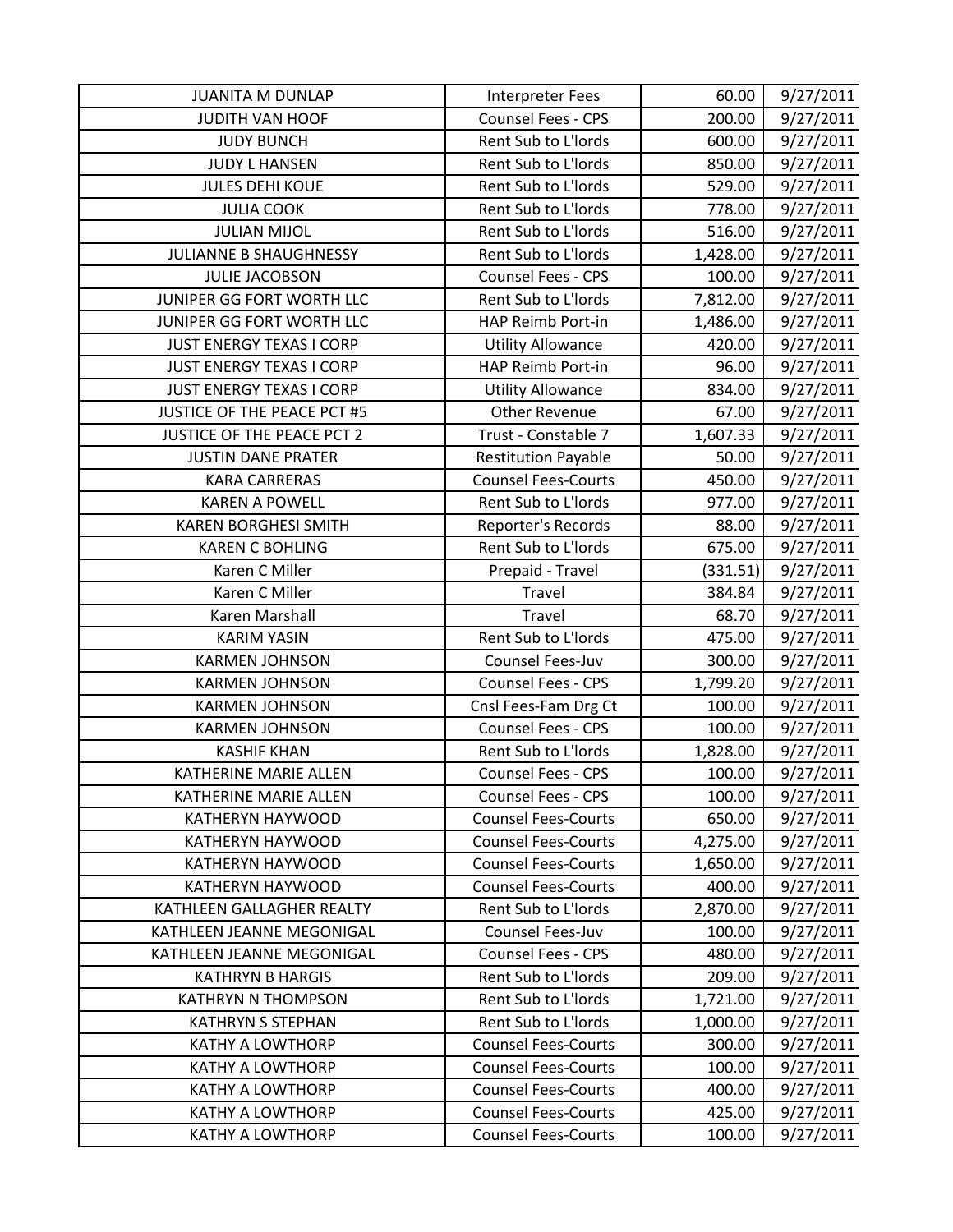| <b>KATHY A LOWTHORP</b>           | Counsel Fees-Juv            | 100.00    | 9/27/2011 |
|-----------------------------------|-----------------------------|-----------|-----------|
| <b>KATHY WALKER</b>               | Rent Sub to L'Iords         | 1,900.00  | 9/27/2011 |
| <b>KEITH HILDEBRANT</b>           | Rent Sub to L'Iords         | 2,258.00  | 9/27/2011 |
| <b>KEITH MCKAY</b>                | <b>Counsel Fees-Courts</b>  | 2,300.00  | 9/27/2011 |
| <b>KEJUAN KNOX JR</b>             | <b>Restitution Payable</b>  | 120.00    | 9/27/2011 |
| KELLER SENIOR COMMUNITY LP        | Rent Sub to L'Iords         | 1,823.00  | 9/27/2011 |
| KELLER SENIOR COMMUNITY LP        | HAP Reimb Port-in           | 948.00    | 9/27/2011 |
| <b>KELLY R GOODNESS PHD</b>       | Psych Exam/Testimony        | 450.00    | 9/27/2011 |
| <b>KELLY R GOODNESS PHD</b>       | Psych Exam/Testimony        | 1,200.00  | 9/27/2011 |
| <b>KELLYE SWANDA</b>              | Counsel Fees - CPS          | 100.00    | 9/27/2011 |
| <b>KENNETH CUTRER</b>             | <b>Counsel Fees-Courts</b>  | 300.00    | 9/27/2011 |
| <b>KENNETH CUTRER</b>             | <b>Counsel Fees-Courts</b>  | 100.00    | 9/27/2011 |
| <b>KENNETH CUTRER</b>             | <b>Counsel Fees-Courts</b>  | 100.00    | 9/27/2011 |
| <b>KENNETH N MORTON</b>           | Rent Sub to L'Iords         | 1,355.00  | 9/27/2011 |
| <b>KENNETH R GORDON PC</b>        | <b>Counsel Fees-Courts</b>  | 600.00    | 9/27/2011 |
| <b>KENNETH R GORDON PC</b>        | <b>Counsel Fees-Courts</b>  | 1,175.00  | 9/27/2011 |
| <b>KENNETH R GORDON PC</b>        | <b>Counsel Fees-Courts</b>  | 600.00    | 9/27/2011 |
| <b>KENNETH R GORDON PC</b>        | <b>Counsel Fees-Courts</b>  | 200.00    | 9/27/2011 |
| <b>KERRI MARSHALL</b>             | Rent Sub to L'Iords         | 1,046.00  | 9/27/2011 |
| <b>KERRI WEBB</b>                 | Rent Sub to L'Iords         | 390.00    | 9/27/2011 |
| <b>KERRY CRAWFORD</b>             | Rent Sub to L'Iords         | 499.00    | 9/27/2011 |
| <b>KERRY OWENS</b>                | Counsel Fees - CPS          | 1,150.00  | 9/27/2011 |
| <b>KERRY OWENS</b>                | Counsel Fees - CPS          | 1,255.50  | 9/27/2011 |
| <b>KERRY OWENS</b>                | <b>Counsel Fees - CPS</b>   | 100.00    | 9/27/2011 |
| <b>KERRY YANEZ</b>                | <b>Counsel Fees-Courts</b>  | 300.00    | 9/27/2011 |
| <b>KERRY YANEZ</b>                | <b>Counsel Fees-Courts</b>  | 100.00    | 9/27/2011 |
| <b>KERRY YANEZ</b>                | <b>Counsel Fees-Courts</b>  | 1,250.00  | 9/27/2011 |
| <b>KERRY YANEZ</b>                | <b>Counsel Fees-Courts</b>  | 700.00    | 9/27/2011 |
| <b>KERRY YANEZ</b>                | <b>Counsel Fees-Courts</b>  | 300.00    | 9/27/2011 |
| <b>KEVIN D RILEY</b>              | Rent Sub to L'Iords         | 446.00    | 9/27/2011 |
| <b>KEYANNA L HUDSPETH</b>         | Rent Sub to L'Iords         | 454.00    | 9/27/2011 |
| <b>KHANH LE</b>                   | Rent Sub to L'Iords         | 395.00    | 9/27/2011 |
| <b>KHANH V NGUYEN</b>             | HAP Reimb Port-in           | 546.00    | 9/27/2011 |
| KIMBERLY DEWEY                    | <b>Counsel Fees - CPS</b>   | 100.00    | 9/27/2011 |
| KIMBERLY KILLINGSWORTH            | Clothing                    | 450.00    | 9/27/2011 |
| <b>KIMBERLY NGUYEN</b>            | Rent Sub to L'Iords         | 1,239.00  | 9/27/2011 |
| <b>KINSEY KROEGER</b>             | Rent Sub to L'Iords         | 200.00    | 9/27/2011 |
| <b>KIRPAL BHOGAL</b>              | Rent Sub to L'Iords         | 2,003.00  | 9/27/2011 |
| <b>KLEINFELDER</b>                | <b>Professional Service</b> | 22,072.25 | 9/27/2011 |
| KNOWLEDGE KEY ASSOCIATES INC      | Education                   | 469.45    | 9/27/2011 |
| KNOWLEDGE KEY ASSOCIATES INC      | Education                   | 3,606.30  | 9/27/2011 |
| <b>KOBBY T WARREN</b>             | <b>Counsel Fees-Courts</b>  | 100.00    | 9/27/2011 |
| <b>KOBBY T WARREN</b>             | <b>Counsel Fees-Courts</b>  | 200.00    | 9/27/2011 |
| <b>KOFI SEFAH</b>                 | Rent Sub to L'Iords         | 631.00    | 9/27/2011 |
| KONICA MINOLTA BUSINESS SOLUTIONS | <b>Equipment Rentals</b>    | 184.18    | 9/27/2011 |
| <b>KOSEL INVESTMENTS INC</b>      | Rent Sub to L'Iords         | 806.00    | 9/27/2011 |
| <b>KRISTI LYNN JONES</b>          | Rent Sub to L'Iords         | 215.00    | 9/27/2011 |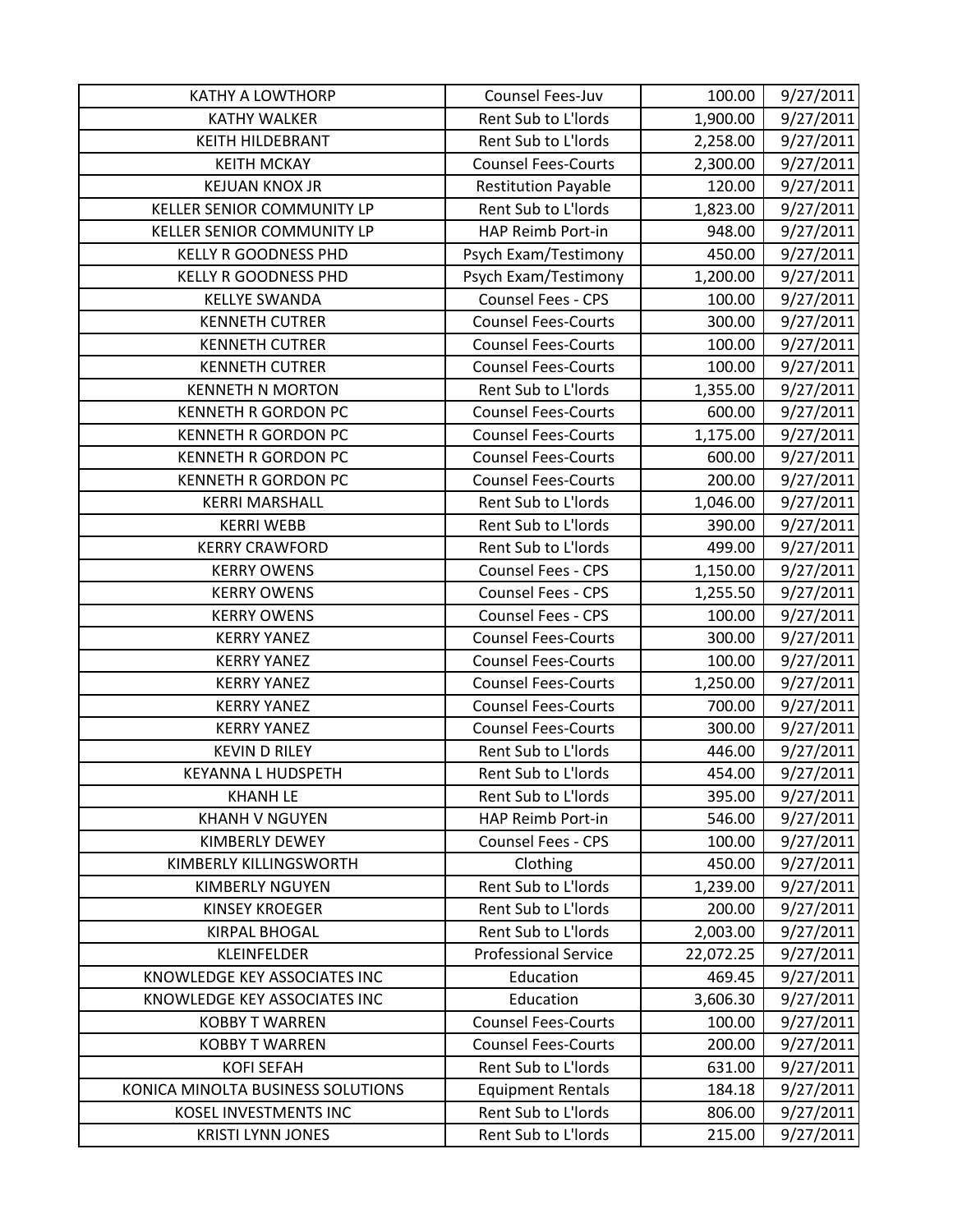| KROGER #695                        | <b>Expanded Nutri Pgrm</b>  | 67.82    | 9/27/2011 |
|------------------------------------|-----------------------------|----------|-----------|
| <b>KRR VILLAS ON BEAR CREEK LP</b> | Rent Sub to L'Iords         | 2,010.00 | 9/27/2011 |
| KRR VILLAS ON BEAR CREEK LP        | HAP Reimb Port-in           | 394.00   | 9/27/2011 |
| <b>KSM EXCHANGE LLC</b>            | Parts and Supplies          | 374.71   | 9/27/2011 |
| <b>KSM EXCHANGE LLC</b>            | Parts and Supplies          | 118.52   | 9/27/2011 |
| <b>KSM EXCHANGE LLC</b>            | Parts and Supplies          | 630.01   | 9/27/2011 |
| <b>KULVIR BHOGAL</b>               | Rent Sub to L'Iords         | 3,410.00 | 9/27/2011 |
| <b>KULVIR BHOGAL</b>               | HAP Reimb Port-in           | 1,620.00 | 9/27/2011 |
| <b>KYLE CLAUNCH</b>                | Counsel Fees-Juv            | 100.00   | 9/27/2011 |
| L C JACKSON                        | <b>Utility Allowance</b>    | 32.00    | 9/27/2011 |
| LA PRIMAVERA ASSOCIATES LP         | Rent Sub to L'Iords         | 339.00   | 9/27/2011 |
| LA PRIMAVERA ASSOCIATES LP         | HAP Reimb Port-in           | 419.00   | 9/27/2011 |
| LA PRIMAVERA ASSOCIATES LP         | Rent Sub to L'Iords         | 1,060.00 | 9/27/2011 |
| LAAUNDREANETTE L WILLIAMS          | Rent Sub to L'Iords         | 466.00   | 9/27/2011 |
| LADONNA GAIL AUBREY                | Rent Sub to L'Iords         | 1,175.00 | 9/27/2011 |
| <b>LAHAINA GROUP INC</b>           | <b>Equipment Maint</b>      | 1,137.50 | 9/27/2011 |
| <b>LAHAINA GROUP INC</b>           | Non-Track Const/Bldg        | 97.50    | 9/27/2011 |
| <b>LAJONDA HARRIS</b>              | Rent Sub to L'Iords         | 793.00   | 9/27/2011 |
| LAKEVIEW ON SHADY OAKS LLC         | Rent Sub to L'Iords         | 1,418.00 | 9/27/2011 |
| LAKEVIEW ON SHADY OAKS LLC         | Rent Sub to L'Iords         | 427.00   | 9/27/2011 |
| LAKEVIEW ON SHADY OAKS LLC         | HAP Reimb Port-in           | 1,101.00 | 9/27/2011 |
| <b>LAL CHAUHAN</b>                 | Rent Sub to L'Iords         | 497.00   | 9/27/2011 |
| LAN NINH HUYNH                     | HAP Reimb Port-in           | 975.00   | 9/27/2011 |
| <b>LANCE RANKIN</b>                | Rent Sub to L'Iords         | 731.00   | 9/27/2011 |
| LANDSAFE INVESTMENTS LLC           | Rent Sub to L'Iords         | 1,239.00 | 9/27/2011 |
| LANGUAGE LINE SERVICES INC         | <b>Professional Service</b> | 62.95    | 9/27/2011 |
| LAQUITA SHONTE WILLIAMS            | Rent Sub to L'Iords         | 932.00   | 9/27/2011 |
| <b>LARRY E GEHRKE</b>              | <b>Rental Assistance</b>    | 327.00   | 9/27/2011 |
| <b>LARRY E REED</b>                | <b>Counsel Fees-Courts</b>  | 1,143.75 | 9/27/2011 |
| <b>LARRY JOE THOMAS</b>            | Rent Sub to L'Iords         | 806.00   | 9/27/2011 |
| <b>LAS BRISAS APARTMENTS</b>       | <b>Rental Assistance</b>    | 435.00   | 9/27/2011 |
| LASERLINK INTERNATIONAL INC        | <b>Supplies</b>             | 660.00   | 9/27/2011 |
| LASERLINK INTERNATIONAL INC        | <b>Supplies</b>             | 1,045.00 | 9/27/2011 |
| LASERLINK INTERNATIONAL INC        | <b>Supplies</b>             | 110.00   | 9/27/2011 |
| LASERLINK INTERNATIONAL INC        | <b>Supplies</b>             | 110.00   | 9/27/2011 |
| LASERLINK INTERNATIONAL INC        | <b>Supplies</b>             | 112.00   | 9/27/2011 |
| LASERLINK INTERNATIONAL INC        | <b>Supplies</b>             | 93.00    | 9/27/2011 |
| LASERLINK INTERNATIONAL INC        | <b>Supplies</b>             | 172.00   | 9/27/2011 |
| LASERLINK INTERNATIONAL INC        | <b>Supplies</b>             | 186.00   | 9/27/2011 |
| LASERLINK INTERNATIONAL INC        | <b>Supplies</b>             | 185.00   | 9/27/2011 |
| LATEPH ADENIJI                     | <b>Counsel Fees-Courts</b>  | 750.00   | 9/27/2011 |
| LATEPH ADENIJI                     | Counsel Fees-Juv            | 200.00   | 9/27/2011 |
| LATEPH ADENIJI                     | Counsel Fees - CPS          | 100.00   | 9/27/2011 |
| <b>LATONJA LIVINGS</b>             | Clothing                    | 225.00   | 9/27/2011 |
| <b>LAUCO ENTERPRISES</b>           | Rent Sub to L'Iords         | 625.00   | 9/27/2011 |
| <b>LAURA EDWARDS</b>               | <b>Restitution Payable</b>  | 163.84   | 9/27/2011 |
| <b>LAURANCE TRAYLOR</b>            | Rent Sub to L'Iords         | 609.00   | 9/27/2011 |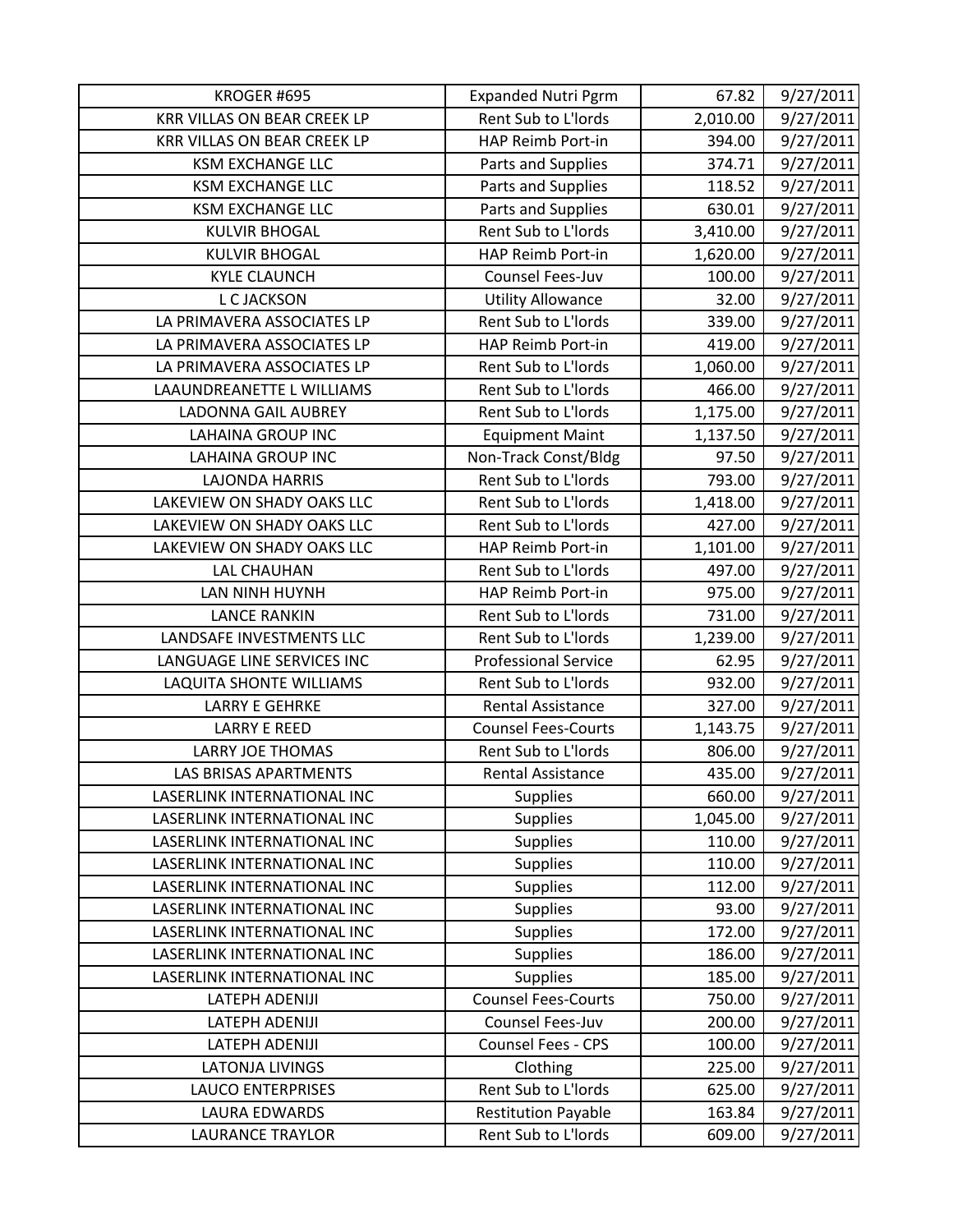| <b>LAURIVA DAY</b>                  | Rent Sub to L'Iords         | 1,127.00  | 9/27/2011 |
|-------------------------------------|-----------------------------|-----------|-----------|
| LAW OFFICE EDWARD E CASTILLO PLLC   | <b>Counsel Fees-Courts</b>  | 300.00    | 9/27/2011 |
| LAW OFFICE EDWARD E CASTILLO PLLC   | <b>Counsel Fees-Courts</b>  | 293.75    | 9/27/2011 |
| LAW OFFICE EDWARD E CASTILLO PLLC   | <b>Counsel Fees-Juv</b>     | 500.00    | 9/27/2011 |
| LAW OFFICE OF ALEXANDER KIM         | <b>Counsel Fees-Courts</b>  | 125.00    | 9/27/2011 |
| LAW OFFICE OF BRADLEY L CLARK PC    | <b>Counsel Fees-Courts</b>  | 200.00    | 9/27/2011 |
| LAW OFFICE OF BRADLEY L CLARK PC    | <b>Counsel Fees - CPS</b>   | 200.00    | 9/27/2011 |
| LAW OFFICE OF BRADLEY L CLARK PC    | Cnsl Fees-Fam Drg Ct        | 100.00    | 9/27/2011 |
| LAW OFFICE OF BRADLEY L CLARK PC    | Counsel Fees - CPS          | 250.00    | 9/27/2011 |
| LAW OFFICE OF BRADLEY L CLARK PC    | <b>Counsel Fees-Courts</b>  | 100.00    | 9/27/2011 |
| LAW OFFICE OF GANOZA & RODRIGUEZ    | <b>Counsel Fees-Courts</b>  | 300.00    | 9/27/2011 |
| LAW OFFICE OF HARMONY M SCHUERMAN P | Counsel Fees-Juv            | 200.00    | 9/27/2011 |
| LAW OFFICE OF HARMONY M SCHUERMAN P | <b>Counsel Fees-Courts</b>  | 125.00    | 9/27/2011 |
| LAW OFFICE OF JO AN G ASHLEY        | Counsel Fees - CPS          | 240.00    | 9/27/2011 |
| LAW OFFICE OF KEE A ABLES PC        | Cnsl Fees-Fam Drg Ct        | 100.00    | 9/27/2011 |
| LAW OFFICE OF KEE A ABLES PC        | Counsel Fees - CPS          | 100.00    | 9/27/2011 |
| LAW OFFICE OF LISA HAINES           | <b>Counsel Fees-Courts</b>  | 550.00    | 9/27/2011 |
| LAW OFFICE OF LISA HAINES           | <b>Counsel Fees-Courts</b>  | 720.00    | 9/27/2011 |
| LAW OFFICE OF LISA HAINES           | <b>Counsel Fees-Courts</b>  | 500.00    | 9/27/2011 |
| LAW OFFICE OF LISA HAINES           | <b>Counsel Fees-Courts</b>  | 516.50    | 9/27/2011 |
| LAW OFFICE OF LISA HAINES           | <b>Counsel Fees-Courts</b>  | 1,775.00  | 9/27/2011 |
| LAW OFFICE OF LISA HAINES           | <b>Counsel Fees-Courts</b>  | 645.00    | 9/27/2011 |
| LAW OFFICE OF LISA HAINES           | <b>Counsel Fees-Courts</b>  | 100.00    | 9/27/2011 |
| LAW OFFICE OF LORI A SPEARMAN PC    | <b>Counsel Fees-Courts</b>  | 370.00    | 9/27/2011 |
| LAW OFFICE OF MEDA BOURLAND PLLC    | <b>Counsel Fees-Courts</b>  | 750.00    | 9/27/2011 |
| <b>LAWANDA HURST</b>                | Rent Sub to L'Iords         | 869.00    | 9/27/2011 |
| <b>LAWRENCE BARRETT</b>             | Rent Sub to L'Iords         | 419.00    | 9/27/2011 |
| <b>LAWTON HOUSING AUTHORITY</b>     | Port HAP Port-out           | 89.00     | 9/27/2011 |
| <b>LAWTON HOUSING AUTHORITY</b>     | Port Admin Fee Expen        | 42.87     | 9/27/2011 |
| <b>LAZARUS LEASING INC</b>          | Rent Sub to L'Iords         | 1,896.00  | 9/27/2011 |
| LB-RPR RED HOLDING LLC              | Rental Assistance           | 469.00    | 9/27/2011 |
| <b>LEADSONLINE LLC</b>              | Subscriptions               | 1,308.00  | 9/27/2011 |
| LEAH PALOMERO PARRENO WILDE         | Rent Sub to L'Iords         | 401.00    | 9/27/2011 |
| LEE E WEST                          | Rent Sub to L'Iords         | 1,005.00  | 9/27/2011 |
| LEGG MASON REAL ESTATE CAPITAL II   | Rent Sub to L'Iords         | 4,214.00  | 9/27/2011 |
| <b>LEIGH ANN SCHENK</b>             | Counsel Fees - CPS          | 100.00    | 9/27/2011 |
| <b>LEIGH MOURING</b>                | Rent Sub to L'Iords         | 320.00    | 9/27/2011 |
| LENA POPE HOME INC                  | Prepaid - Rent              | 21,185.25 | 9/27/2011 |
| LENA POPE HOME INC                  | <b>Professional Service</b> | 45,318.00 | 9/27/2011 |
| LENA POPE HOME INC                  | <b>Counseling Services</b>  | 3,687.40  | 9/27/2011 |
| LENA POPE HOME INC                  | <b>Professional Service</b> | 8,348.00  | 9/27/2011 |
| <b>LEO CARTER</b>                   | Rent Sub to L'Iords         | 901.00    | 9/27/2011 |
| LEON REED JR                        | <b>Counsel Fees-Courts</b>  | 700.00    | 9/27/2011 |
| LEON REED JR                        | <b>Counsel Fees-Courts</b>  | 200.00    | 9/27/2011 |
| LEON REED JR                        | <b>Counsel Fees-Courts</b>  | 600.00    | 9/27/2011 |
| <b>LEON REED JR</b>                 | <b>Counsel Fees-Courts</b>  | 150.00    | 9/27/2011 |
| LEONARD W MOORE III                 | Rent Sub to L'Iords         | 3,921.00  | 9/27/2011 |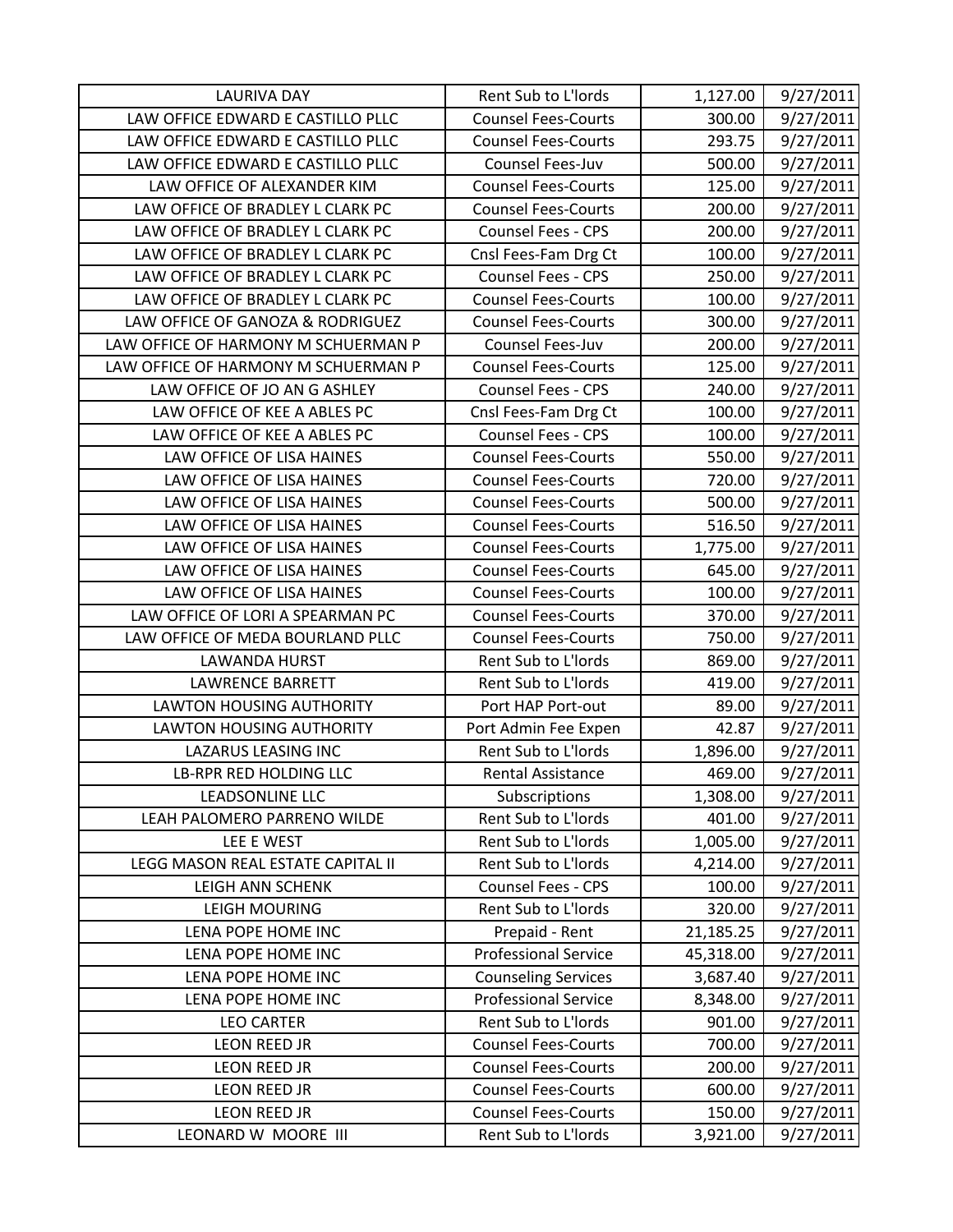| LEONARD W MOORE III                 | Rent Sub to L'Iords         | 645.00   | 9/27/2011 |
|-------------------------------------|-----------------------------|----------|-----------|
| <b>LEONARDS FARM AND RANCH</b>      | Landscaping Expense         | 171.16   | 9/27/2011 |
| <b>LEONARDS FARM AND RANCH</b>      | Echo Lake Park              | 455.88   | 9/27/2011 |
| <b>LEONARDS FARM AND RANCH</b>      | Landscaping Expense         | 230.40   | 9/27/2011 |
| <b>LEONARDS FARM AND RANCH</b>      | Landscaping Expense         | 103.92   | 9/27/2011 |
| <b>LEROY YORK</b>                   | Rent Sub to L'Iords         | 4,682.00 | 9/27/2011 |
| <b>LESA PAMPLIN</b>                 | <b>Counsel Fees-Courts</b>  | 300.00   | 9/27/2011 |
| <b>LESA PAMPLIN</b>                 | <b>Counsel Fees-Courts</b>  | 1,100.00 | 9/27/2011 |
| <b>LESA PAMPLIN</b>                 | <b>Counsel Fees-Courts</b>  | 600.00   | 9/27/2011 |
| <b>LESA PAMPLIN</b>                 | <b>Counsel Fees-Courts</b>  | 850.00   | 9/27/2011 |
| LESLIE E STULTS                     | <b>Professional Service</b> | 2,175.00 | 9/27/2011 |
| <b>LESLIE JOHNS</b>                 | <b>Counsel Fees-Courts</b>  | 230.00   | 9/27/2011 |
| <b>LESLIE JOHNS</b>                 | <b>Counsel Fees-Courts</b>  | 175.00   | 9/27/2011 |
| <b>LESLIE JOHNS</b>                 | <b>Counsel Fees-Courts</b>  | 150.00   | 9/27/2011 |
| <b>LESLIE JOHNS</b>                 | <b>Counsel Fees-Courts</b>  | 700.00   | 9/27/2011 |
| <b>LESLIE NORMAN</b>                | Rent Sub to L'Iords         | 405.00   | 9/27/2011 |
| <b>LEX JOHNSTON</b>                 | <b>Counsel Fees-Courts</b>  | 487.50   | 9/27/2011 |
| LEXISNEXIS                          | <b>On-Line Service</b>      | 452.00   | 9/27/2011 |
| LEXISNEXIS                          | <b>On-Line Service</b>      | 25.00    | 9/27/2011 |
| LEXISNEXIS                          | <b>On-Line Service</b>      | 1,130.89 | 9/27/2011 |
| LEXISNEXIS RISK DATA MANAGEMENT INC | Subscriptions               | 131.10   | 9/27/2011 |
| LIBBY BRADY REAL ESTATE INC         | Rent Sub to L'Iords         | 637.00   | 9/27/2011 |
| <b>LILLIE HATCHETT</b>              | Rent Sub to L'Iords         | 1,113.00 | 9/27/2011 |
| LINDA PUGH AND NATIONAL OVERSPRAY   | Damage Claims               | 300.00   | 9/27/2011 |
| LINDEN & ASSOCIATES, P.C.           | <b>Counsel Fees - CPS</b>   | 100.00   | 9/27/2011 |
| <b>LIONEL ROBINSON</b>              | Rent Sub to L'Iords         | 924.00   | 9/27/2011 |
| <b>LISA C BELL</b>                  | Rent Sub to L'Iords         | 710.00   | 9/27/2011 |
| <b>LISA L DAWSON</b>                | Rent Sub to L'Iords         | 658.00   | 9/27/2011 |
| Lisa McKamie-Muttiah                | Travel                      | 40.46    | 9/27/2011 |
| <b>LISA MULLEN</b>                  | <b>Counsel Fees-Courts</b>  | 400.00   | 9/27/2011 |
| <b>LISA MULLEN</b>                  | <b>Counsel Fees-Courts</b>  | 500.00   | 9/27/2011 |
| <b>LISA MULLEN</b>                  | <b>Counsel Fees-Courts</b>  | 100.00   | 9/27/2011 |
| LLOYD GOSSELINK ROCHELLE & TOWNSEND | <b>Litigation Expense</b>   | 2,918.00 | 9/27/2011 |
| <b>LMW REALTY TRUST</b>             | Rent Sub to L'Iords         | 393.00   | 9/27/2011 |
| <b>LMW REALTY TRUST</b>             | HAP Reimb Port-in           | 289.00   | 9/27/2011 |
| <b>LOCK TIGHT SECURITY INC</b>      | <b>Supplies</b>             | 42.50    | 9/27/2011 |
| LOCK TIGHT SECURITY INC             | <b>Building Maintenance</b> | 124.25   | 9/27/2011 |
| <b>LOCK TIGHT SECURITY INC</b>      | <b>Building Maintenance</b> | 176.50   | 9/27/2011 |
| LOCK TIGHT SECURITY INC             | Parts and Supplies          | 891.96   | 9/27/2011 |
| <b>LONG NGUYEN</b>                  | Rent Sub to L'Iords         | 684.00   | 9/27/2011 |
| LOOMIS FARGO & COMPANY              | ArmoredCar Messenger        | 400.00   | 9/27/2011 |
| LOOMIS FARGO & COMPANY              | ArmoredCar Messenger        | 400.00   | 9/27/2011 |
| LOOMIS FARGO & COMPANY              | ArmoredCar Messenger        | 400.00   | 9/27/2011 |
| LOOMIS FARGO & COMPANY              | ArmoredCar Messenger        | 400.00   | 9/27/2011 |
| LOOMIS FARGO & COMPANY              | ArmoredCar Messenger        | 400.00   | 9/27/2011 |
| LOOMIS FARGO & COMPANY              | ArmoredCar Messenger        | 400.00   | 9/27/2011 |
| LOOMIS FARGO & COMPANY              | ArmoredCar Messenger        | 400.00   | 9/27/2011 |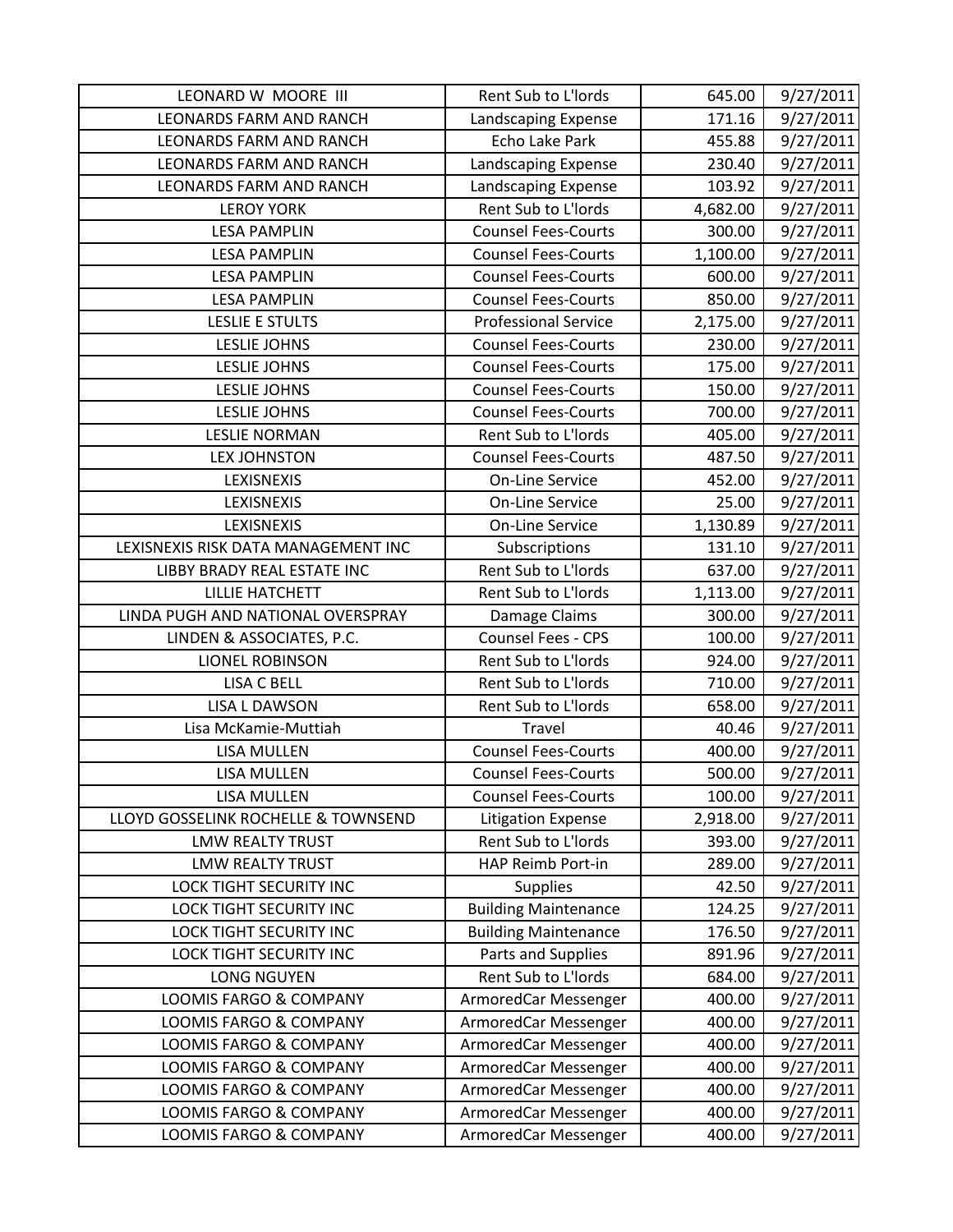| LOUIE F RUIZ                        | Rent Sub to L'Iords         | 7,322.00  | 9/27/2011 |
|-------------------------------------|-----------------------------|-----------|-----------|
| <b>LOUIE F RUIZ</b>                 | HAP Reimb Port-in           | 900.00    | 9/27/2011 |
| <b>LOUIE F RUIZ</b>                 | Rent Sub to L'Iords         | 2,545.00  | 9/27/2011 |
| LOUIE M HEERWAGEN JR                | Rent Sub to L'Iords         | 811.00    | 9/27/2011 |
| LOWE'S                              | <b>Building Maintenance</b> | 562.66    | 9/27/2011 |
| LOWE'S                              | <b>Building Maintenance</b> | 227.92    | 9/27/2011 |
| LRP KENSINGTON PARK LP              | Rent Sub to L'Iords         | 660.00    | 9/27/2011 |
| <b>LUMALIER CORPORATION</b>         | LV Furn&Off Eq(Mod)         | 1,884.66  | 9/27/2011 |
| <b>LUMALIER CORPORATION</b>         | <b>Medical Supplies</b>     | 242.33    | 9/27/2011 |
| <b>LUNCH BOX</b>                    | <b>Meeting Expenses</b>     | 139.50    | 9/27/2011 |
| LUTHERAN SOCIAL SERV OF THE SOUTH I | <b>Residential Servc</b>    | 12,166.00 | 9/27/2011 |
| <b>LUVAN T TRAN</b>                 | Rent Sub to L'Iords         | 484.00    | 9/27/2011 |
| LYNN S OLINGER                      | Cnsl Fees-Fam Drg Ct        | 100.00    | 9/27/2011 |
| LYNNETTE WALLACE                    | Rent Sub to L'Iords         | 625.00    | 9/27/2011 |
| MAEDC-FAIR OAKS LLP                 | Rent Sub to L'Iords         | 1,581.00  | 9/27/2011 |
| M F PENDERGRAF                      | Investigative               | 1,473.90  | 9/27/2011 |
| M F PENDERGRAF                      | Investigative               | 780.43    | 9/27/2011 |
| M SUZANNE FROSSARD PC               | Counsel Fees - CPS          | 3,259.40  | 9/27/2011 |
| M TRENT LOFTIN                      | <b>Counsel Fees-Courts</b>  | 400.00    | 9/27/2011 |
| <b>M TRENT LOFTIN</b>               | <b>Counsel Fees-Courts</b>  | 900.00    | 9/27/2011 |
| M TRENT LOFTIN                      | <b>Counsel Fees-Courts</b>  | 400.00    | 9/27/2011 |
| M TRENT LOFTIN                      | <b>Counsel Fees-Courts</b>  | 200.00    | 9/27/2011 |
| M TRENT LOFTIN                      | <b>Counsel Fees-Courts</b>  | 600.00    | 9/27/2011 |
| <b>M TRENT LOFTIN</b>               | Counsel Fees-Juv            | 200.00    | 9/27/2011 |
| <b>M TRENT LOFTIN</b>               | <b>Counsel Fees-Courts</b>  | 500.00    | 9/27/2011 |
| M TRENT LOFTIN                      | Counsel Fees-Juv            | 200.00    | 9/27/2011 |
| M.A.N.S. DISTRIBUTORS INC           | Sheriff Inventory           | 3,775.00  | 9/27/2011 |
| <b>MACK TIPPENS</b>                 | Rent Sub to L'Iords         | 724.00    | 9/27/2011 |
| <b>MACKJ INC</b>                    | Rent Sub to L'Iords         | 617.00    | 9/27/2011 |
| <b>MADISON SUMMIT LTD</b>           | Prepaid - Rent              | 5,515.00  | 9/27/2011 |
| MAE L HOOKS                         | Rent Sub to L'Iords         | 700.00    | 9/27/2011 |
| MAEDC HULEN BEND SENIOR COMMUNITY L | Rent Sub to L'Iords         | 3,125.00  | 9/27/2011 |
| MAEDC HULEN BEND SENIOR COMMUNITY L | HAP Reimb Port-in           | 479.00    | 9/27/2011 |
| MAEDC PALM HOUSE LLC                | Rent Sub to L'Iords         | 402.00    | 9/27/2011 |
| MAGNOLIA PROJECTS, LTD              | Rent Sub to L'Iords         | 610.00    | 9/27/2011 |
| <b>MAHIN JAN KIANI</b>              | Rent Sub to L'Iords         | 1,035.00  | 9/27/2011 |
| <b>MAHIN JAN KIANI</b>              | Rent Sub to L'Iords         | 900.00    | 9/27/2011 |
| MAINSTREAM PROPERTIES INC           | Rent Sub to L'Iords         | 2,042.00  | 9/27/2011 |
| MAMIE BUSH JOHNSON                  | <b>Counsel Fees-Courts</b>  | 300.00    | 9/27/2011 |
| MANAGED HEALTH NETWORK INC          | <b>Employee Assist Prog</b> | 1,017.64  | 9/27/2011 |
| MANAGED HEALTH NETWORK INC          | <b>Employee Assist Prog</b> | 13,300.00 | 9/27/2011 |
| MANAGED HEALTH NETWORK INC          | <b>Employee Assist Prog</b> | 991.80    | 9/27/2011 |
| MANAGEMENT OF SURREY OAKS LLC       | Rent Sub to L'Iords         | 1,742.00  | 9/27/2011 |
| MANER FIRE EQUIPMENT, INC           | <b>Building Maintenance</b> | 346.35    | 9/27/2011 |
| MANER FIRE EQUIPMENT, INC           | <b>Building Maintenance</b> | 34.96     | 9/27/2011 |
| MANER FIRE EQUIPMENT, INC           | <b>Building Maintenance</b> | 1,070.60  | 9/27/2011 |
| MANER FIRE EQUIPMENT, INC           | <b>Building Maintenance</b> | 359.96    | 9/27/2011 |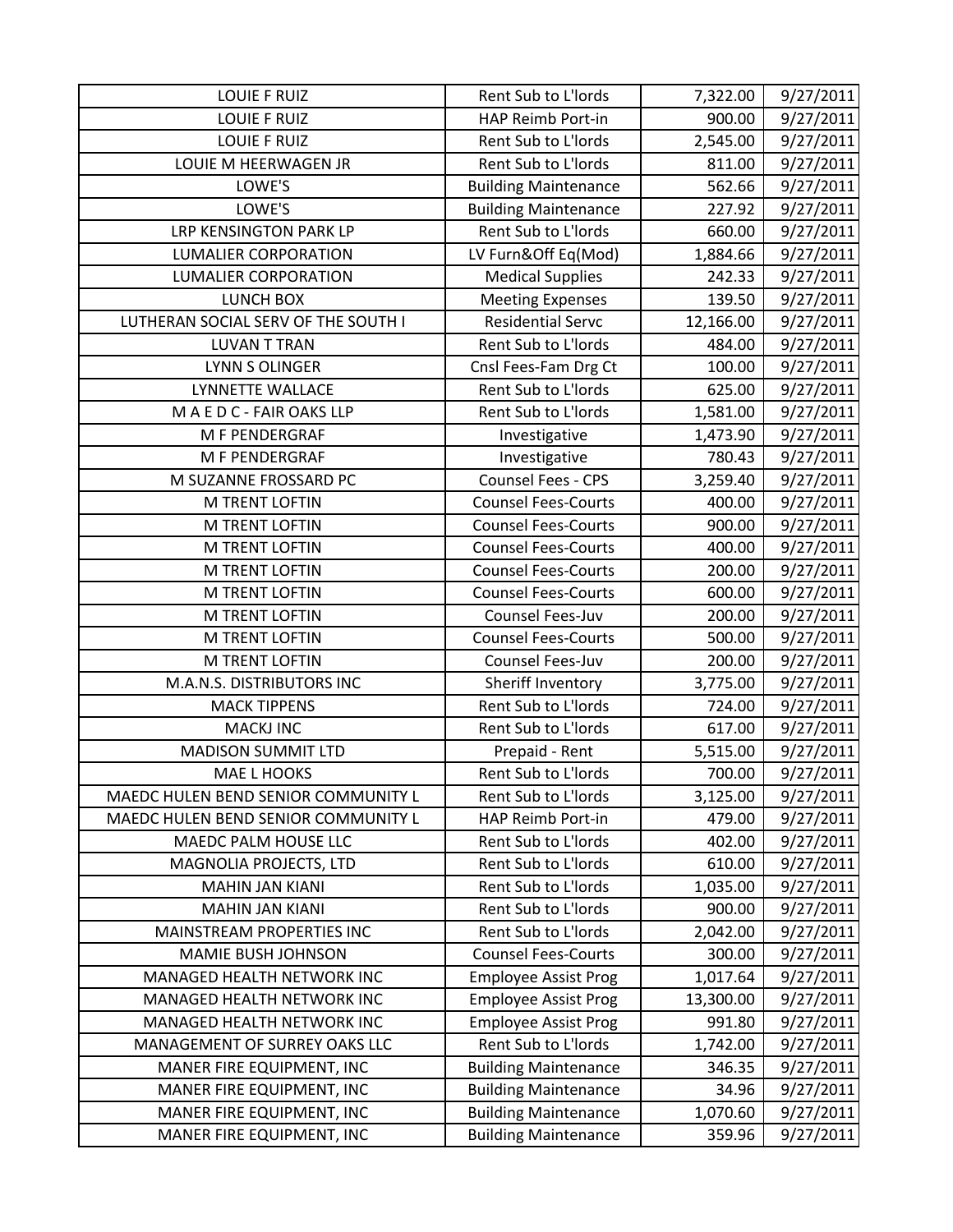| <b>MANOHAR RAJPUT</b>        | Rent Sub to L'Iords         | 217.00    | 9/27/2011 |
|------------------------------|-----------------------------|-----------|-----------|
| MANSFIELD GAS AND EXHAUST CT | Fuel                        | 94.00     | 9/27/2011 |
| MANSFIELD RETIREMENT LTD     | Rent Sub to L'Iords         | 279.00    | 9/27/2011 |
| MANUEL DELGADO JR            | Rent Sub to L'Iords         | 160.00    | 9/27/2011 |
| <b>MAPLOGIC CORPORATION</b>  | <b>Equipment Maint</b>      | 200.00    | 9/27/2011 |
| <b>MARC GAULT</b>            | Cnsl Fees-Fam Drg Ct        | 100.00    | 9/27/2011 |
| <b>MARC GAULT</b>            | Counsel Fees - CPS          | 100.00    | 9/27/2011 |
| <b>MARC GAULT</b>            | Cnsl Fees-Crim Appls        | 1,590.00  | 9/27/2011 |
| <b>MARC TAKACS</b>           | Rent Sub to L'Iords         | 811.00    | 9/27/2011 |
| <b>MARGARET G ANDERSON</b>   | Rent Sub to L'Iords         | 850.00    | 9/27/2011 |
| <b>MARGARET PRUITT</b>       | Rent Sub to L'Iords         | 850.00    | 9/27/2011 |
| <b>MARGARITA CERVANTES</b>   | <b>Restitution Payable</b>  | 30.00     | 9/27/2011 |
| <b>MARIA RAMIREZ</b>         | Rent Sub to L'Iords         | 848.00    | 9/27/2011 |
| MARIA ROSARIO SAI MADIGAN    | Rent Sub to L'Iords         | 583.00    | 9/27/2011 |
| <b>MARIA SANCHEZ</b>         | Rent Sub to L'Iords         | 535.00    | 9/27/2011 |
| Mariana F Baxter             | Travel                      | 106.00    | 9/27/2011 |
| MARIE PIGG REAL ESTATE       | Rent Sub to L'Iords         | 613.00    | 9/27/2011 |
| MARINE CREEK RESIDENTIAL LP  | Rent Sub to L'Iords         | 4,020.00  | 9/27/2011 |
| MARINE CREEK RESIDENTIAL LP  | Rent Sub to L'Iords         | 397.00    | 9/27/2011 |
| MARINE CREEK RESIDENTIAL LP  | <b>HAP Reimb Port-in</b>    | 815.00    | 9/27/2011 |
| <b>MARION BAUGH</b>          | Rent Sub to L'Iords         | 903.00    | 9/27/2011 |
| <b>MARION J AIKEN</b>        | Rent Sub to L'Iords         | 884.00    | 9/27/2011 |
| <b>MARK A SMITH</b>          | Rent Sub to L'Iords         | 2,889.00  | 9/27/2011 |
| <b>MARK D HIXSON</b>         | Rent Sub to L'Iords         | 618.00    | 9/27/2011 |
| <b>MARK D SHEARER</b>        | Rent Sub to L'Iords         | 1,734.00  | 9/27/2011 |
| <b>MARK MCGINNIS</b>         | Rent Sub to L'Iords         | 832.00    | 9/27/2011 |
| <b>MARK ROSTEET</b>          | <b>Counsel Fees-Courts</b>  | 500.00    | 9/27/2011 |
| <b>MARK ROSTEET</b>          | <b>Counsel Fees-Courts</b>  | 200.00    | 9/27/2011 |
| <b>MARK ROSTEET</b>          | <b>Counsel Fees-Courts</b>  | 200.00    | 9/27/2011 |
| <b>MARK SCOTT WILLIS</b>     | Rent Sub to L'Iords         | 734.00    | 9/27/2011 |
| <b>MAR-SHALE EQUITY LLC</b>  | Rent Sub to L'Iords         | 413.00    | 9/27/2011 |
| <b>MARTHA TRAN</b>           | Rent Sub to L'Iords         | 864.00    | 9/27/2011 |
| MARTIN EAGLE OIL COMPANY INC | <b>Building Maintenance</b> | 1,437.23  | 9/27/2011 |
| MARTIN EAGLE OIL COMPANY INC | Gasoline Inventory          | 23,686.72 | 9/27/2011 |
| MARTIN EAGLE OIL COMPANY INC | Gasoline Inventory          | 13,309.12 | 9/27/2011 |
| MARTIN EAGLE OIL COMPANY INC | Fuel                        | 446.47    | 9/27/2011 |
| MARTINEZ & BONE REALTY INC   | Rent Sub to L'Iords         | 651.00    | 9/27/2011 |
| MARY ELLEN ECKLUND           | Rent Sub to L'Iords         | 427.00    | 9/27/2011 |
| MARY J YOUNG                 | <b>Counsel Fees-Courts</b>  | 400.00    | 9/27/2011 |
| MARY J YOUNG                 | <b>Counsel Fees-Courts</b>  | 1,050.00  | 9/27/2011 |
| <b>MARY J YOUNG</b>          | Counsel Fees-Juv            | 100.00    | 9/27/2011 |
| <b>MARY R THOMSEN</b>        | Counsel Fees - CPS          | 1,000.00  | 9/27/2011 |
| <b>MARY R THOMSEN</b>        | <b>Litigation Expense</b>   | 22.60     | 9/27/2011 |
| <b>MARY R THOMSEN</b>        | Counsel Fees-Juv            | 200.00    | 9/27/2011 |
| <b>MASSIE'S LOCKSMITH</b>    | Non-Track Const/Bldg        | 172.50    | 9/27/2011 |
| MASTER SOUND CO INC          | <b>Building Maintenance</b> | 212.50    | 9/27/2011 |
| MATRIX ASSOCIATES            | Rent Sub to L'Iords         | 751.00    | 9/27/2011 |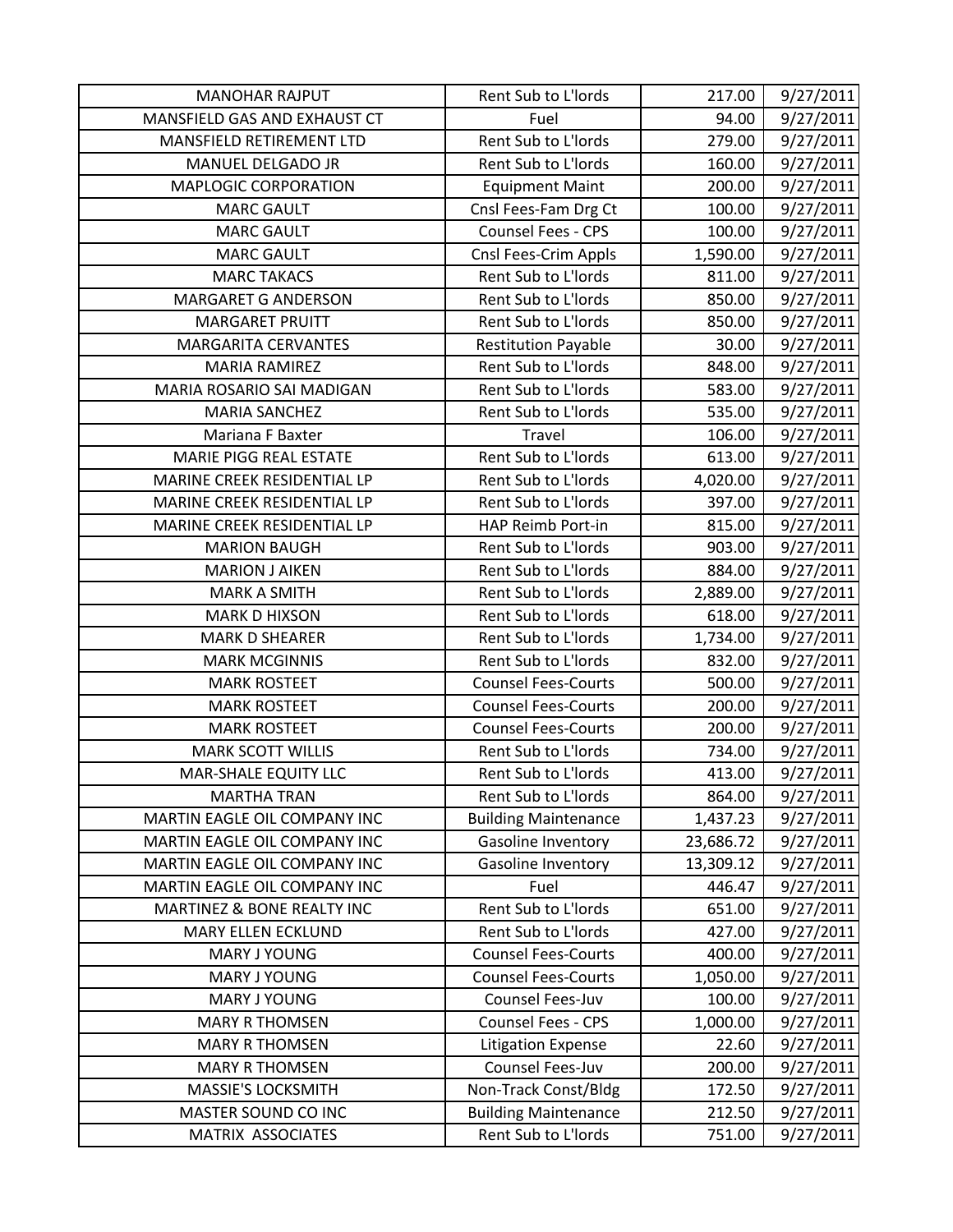| <b>MATTHEW BENDER &amp; COMPANY INC</b> | Books/Pamphlets             | 116.06    | 9/27/2011 |
|-----------------------------------------|-----------------------------|-----------|-----------|
| MATTHEW BENDER & COMPANY INC            | Law Books                   | 4,080.16  | 9/27/2011 |
| <b>MATTHEW BENDER &amp; COMPANY INC</b> | Law Books                   | 2,750.76  | 9/27/2011 |
| MATTHEW BENDER & COMPANY INC            | Law Books                   | 1,875.60  | 9/27/2011 |
| <b>MATTHEW BENDER &amp; COMPANY INC</b> | Law Books                   | 44.47     | 9/27/2011 |
| <b>MATTHEW BENDER &amp; COMPANY INC</b> | Law Books                   | 44.47     | 9/27/2011 |
| <b>MATTHEW BENDER &amp; COMPANY INC</b> | Law Books                   | 35.47     | 9/27/2011 |
| <b>MATTHEW BENDER &amp; COMPANY INC</b> | Law Books                   | 23.22     | 9/27/2011 |
| MATTHEW BENDER & COMPANY INC            | Law Books                   | 371.94    | 9/27/2011 |
| <b>MATTHEW BENDER &amp; COMPANY INC</b> | Law Books                   | 229.42    | 9/27/2011 |
| <b>MATTHEW BENDER &amp; COMPANY INC</b> | Law Books                   | 116.06    | 9/27/2011 |
| MATTHEW BENDER & COMPANY INC            | Law Books                   | 79.11     | 9/27/2011 |
| MATTHEW BENDER & COMPANY INC            | Law Books                   | 281.04    | 9/27/2011 |
| MATTHEW BENDER & COMPANY INC            | Law Books                   | 542.39    | 9/27/2011 |
| <b>MATTHEW BENDER &amp; COMPANY INC</b> | Law Books                   | 333.24    | 9/27/2011 |
| <b>MATTHEW BENDER &amp; COMPANY INC</b> | Law Books                   | 721.22    | 9/27/2011 |
| MATTHEW BENDER & COMPANY INC            | <b>Supplies</b>             | 87.66     | 9/27/2011 |
| MATTHEW EASTWOOD                        | <b>Restitution Payable</b>  | 150.80    | 9/27/2011 |
| <b>MATTHEW RODRIGUEZ</b>                | <b>Restitution Payable</b>  | 51.06     | 9/27/2011 |
| MAXIM HEALTHCARE SERVICES INC           | <b>Professional Service</b> | 2,920.00  | 9/27/2011 |
| MCCANN INVESTIGATIONS                   | Psych Exam/Testimony        | 998.75    | 9/27/2011 |
| MCCLENDON CONSTRUCTION CO INC.          | Non-Track Const/Bldg        | 50,147.16 | 9/27/2011 |
| MCQUAY INTERNATIONAL                    | A/C Maint Contract          | 1,371.70  | 9/27/2011 |
| MCQUAY INTERNATIONAL                    | A/C Maint Contract          | 975.27    | 9/27/2011 |
| <b>MDRD LLC</b>                         | Rent Sub to L'Iords         | 866.00    | 9/27/2011 |
| <b>MEDINA &amp; MEDINA INC</b>          | Central Garage Inv          | 249.00    | 9/27/2011 |
| <b>MEDLINE INDUSTRIES</b>               | Lab Supplies                | 493.35    | 9/27/2011 |
| <b>MELANIE F WEBB</b>                   | Psych Exam/Testimony        | 900.00    | 9/27/2011 |
| <b>MELISSIA Y TALTON</b>                | Rent Sub to L'Iords         | 535.00    | 9/27/2011 |
| MELVILLE R ASHDOWN                      | Rent Sub to L'Iords         | 2,568.00  | 9/27/2011 |
| <b>MELVILLE R ASHDOWN</b>               | Rent Sub to L'Iords         | 2,147.00  | 9/27/2011 |
| <b>MERCANTILE PARTNERS LP</b>           | Prepaid - Rent              | 15,545.16 | 9/27/2011 |
| MERCANTILE PARTNERS LP                  | Prepaid - Other             | 5,427.54  | 9/27/2011 |
| MERCANTILE PARTNERS LP                  | Prepaid - Rent              | 4,216.67  | 9/27/2011 |
| <b>MERCANTILE PARTNERS LP</b>           | Prepaid - Other             | 1,472.46  | 9/27/2011 |
| MERCEDES MEDICAL INC                    | Lab Supplies                | 940.38    | 9/27/2011 |
| <b>MERLIN G HOLLOWAY</b>                | Rent Sub to L'Iords         | 687.00    | 9/27/2011 |
| <b>MERRIDITH SCALLORN</b>               | Clothing                    | 117.12    | 9/27/2011 |
| <b>MERRY LAUREEN MOORE</b>              | <b>Counsel Fees-Probate</b> | 2,200.00  | 9/27/2011 |
| METROPLEX SERVICE WELDING SUPPLY IN     | Parts and Supplies          | 79.41     | 9/27/2011 |
| METROPLEX SERVICE WELDING SUPPLY IN     | Parts and Supplies          | 60.00     | 9/27/2011 |
| METROPLEX SERVICE WELDING SUPPLY IN     | <b>Small Tools</b>          | 140.00    | 9/27/2011 |
| METROPLEX SERVICE WELDING SUPPLY IN     | Capital Outlay Low V        | 84.75     | 9/27/2011 |
| MGT OF AMERICA INC                      | <b>Professional Service</b> | 14,304.00 | 9/27/2011 |
| MHMR OF TARRANT COUNTY                  | <b>Subrecipient Service</b> | 8,239.99  | 9/27/2011 |
| MHMR OF TARRANT COUNTY                  | <b>Subrecipient Service</b> | 2,045.00  | 9/27/2011 |
| MHMR OF TARRANT COUNTY                  | <b>Professional Service</b> | 2,000.00  | 9/27/2011 |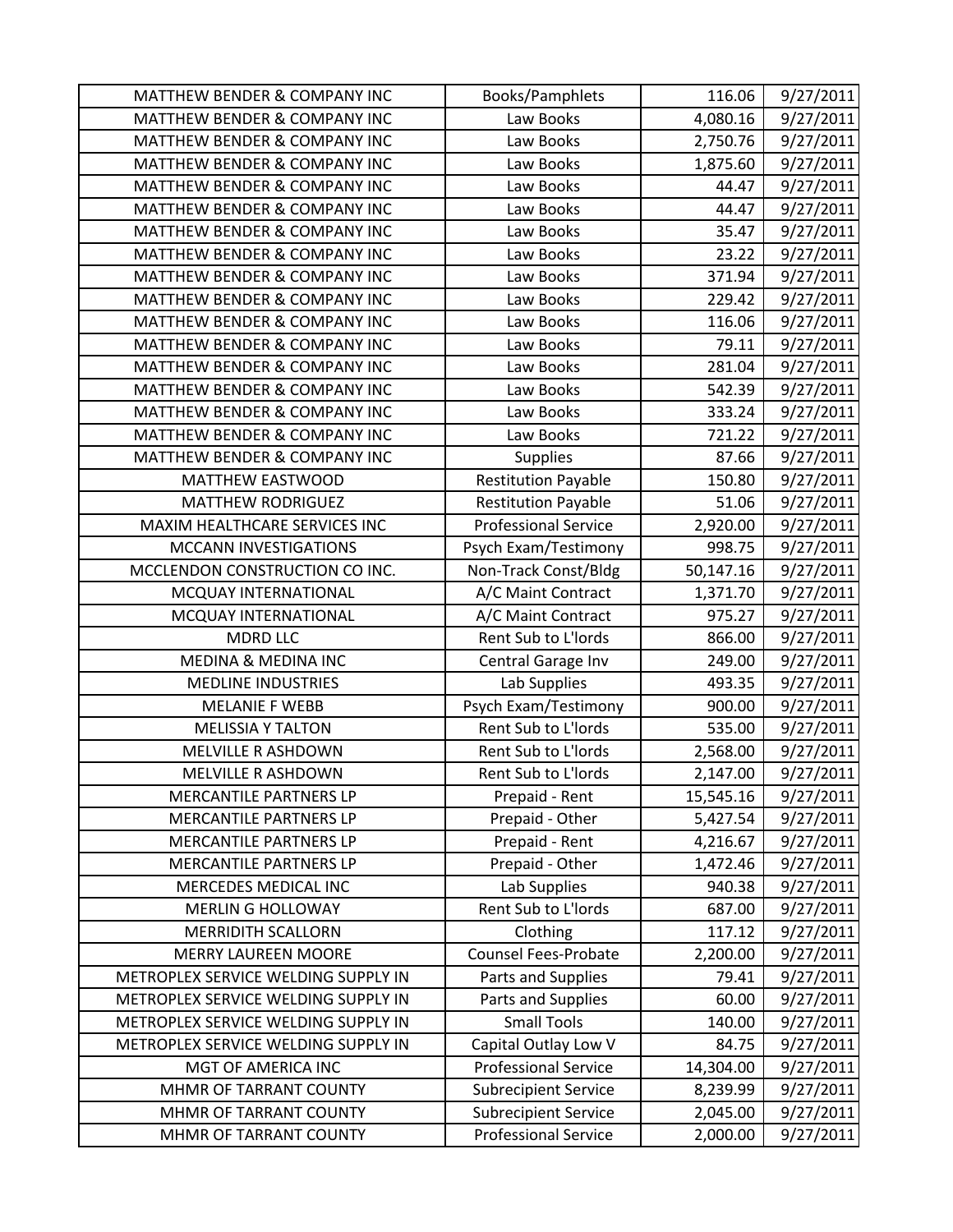| MHMR OF TARRANT COUNTY           | Spec Needs Off Proj         | 17,061.66  | 9/27/2011 |
|----------------------------------|-----------------------------|------------|-----------|
| MHMR OF TARRANT COUNTY           | Prepaid - Rent              | 4,247.48   | 9/27/2011 |
| MHMR OF TARRANT COUNTY           | O/P Group Counseling        | 9,440.25   | 9/27/2011 |
| MHMR OF TARRANT COUNTY           | <b>Subrecipient Service</b> | 1,582.31   | 9/27/2011 |
| MHMR OF TARRANT COUNTY           | <b>Subrecipient Service</b> | 543.10     | 9/27/2011 |
| MHMR OF TARRANT COUNTY           | <b>MHMR</b>                 | 204,431.49 | 9/27/2011 |
| MICHAEL BERGER                   | Counsel Fees-Juv            | 400.00     | 9/27/2011 |
| MICHAEL BERGER                   | Counsel Fees - CPS          | 150.00     | 9/27/2011 |
| MICHAEL D TOLAND                 | Rent Sub to L'Iords         | 439.00     | 9/27/2011 |
| MICHAEL DEEGAN                   | <b>Counsel Fees-Courts</b>  | 300.00     | 9/27/2011 |
| MICHAEL DEEGAN                   | <b>Counsel Fees-Courts</b>  | 400.00     | 9/27/2011 |
| MICHAEL HAILEY                   | Rent Sub to L'Iords         | 391.00     | 9/27/2011 |
| MICHAEL JAMES WILLIAMS           | Rent Sub to L'Iords         | 376.00     | 9/27/2011 |
| MICHAEL MOORE                    | Rent Sub to L'Iords         | 484.00     | 9/27/2011 |
| MICHAEL MOORE                    | Rent Sub to L'Iords         | 506.00     | 9/27/2011 |
| <b>MICHAEL R GARTNER</b>         | Rent Sub to L'Iords         | 360.00     | 9/27/2011 |
| MICHAEL SHAWN MATLOCK            | <b>Counsel Fees-Courts</b>  | 900.00     | 9/27/2011 |
| MICHAEL SHAWN MATLOCK            | <b>Counsel Fees-Courts</b>  | 125.00     | 9/27/2011 |
| MICHAEL THOMPSON                 | Rent Sub to L'Iords         | 1,411.00   | 9/27/2011 |
| MICHAEL W MCCOWAN                | Rent Sub to L'Iords         | 563.00     | 9/27/2011 |
| MICHELE M JOHNSON                | Rent Sub to L'Iords         | 821.00     | 9/27/2011 |
| MICHELLE DO                      | Rent Sub to L'Iords         | 1,724.00   | 9/27/2011 |
| MICHELLE HEARD                   | Clothing                    | 202.07     | 9/27/2011 |
| MICHELLE I EUGENE                | Rent Sub to L'Iords         | 1,430.00   | 9/27/2011 |
| MIDWEST ARCHITECTS AND ENGINEERS | Field Equip&Supplies        | 1,131.00   | 9/27/2011 |
| MIDWEST MEDICAL SUPPLY CO, LLC   | <b>Medical Supplies</b>     | 157.60     | 9/27/2011 |
| MIDWEST MEDICAL SUPPLY CO, LLC   | Lab Supplies                | 240.00     | 9/27/2011 |
| MIDWEST MEDICAL SUPPLY CO, LLC   | Lab Supplies                | 240.00     | 9/27/2011 |
| <b>MIKE CROXTON</b>              | Rent Sub to L'Iords         | 530.00     | 9/27/2011 |
| MIMOSA LANE LLC                  | Prepaid - Rent              | 6,796.84   | 9/27/2011 |
| MINERAL WELLS PIONEER CROSSING   | <b>Rental Assistance</b>    | 267.00     | 9/27/2011 |
| MINICK LAW PC                    | <b>Counsel Fees-Courts</b>  | 475.00     | 9/27/2011 |
| MINICK LAW PC                    | <b>Counsel Fees-Courts</b>  | 118.75     | 9/27/2011 |
| MINNEAPOLIS HOUSING AUTHORITY    | Port HAP Port-out           | 2,428.00   | 9/27/2011 |
| MINNEAPOLIS HOUSING AUTHORITY    | Port Admin Fee Expen        | 85.74      | 9/27/2011 |
| MOMENTUM MGMT GROUP LLC          | Rent Sub to L'Iords         | 621.00     | 9/27/2011 |
| <b>MONICA LEUCK</b>              | Rent Sub to L'Iords         | 562.00     | 9/27/2011 |
| <b>MONICA OLSON</b>              | <b>Counseling Services</b>  | 1,250.00   | 9/27/2011 |
| MONOGRAM BIOSCIENCES INC         | <b>Professional Service</b> | 1,330.00   | 9/27/2011 |
| MONTERREY MHP PARTNERS LTD       | <b>Rental Assistance</b>    | 172.13     | 9/27/2011 |
| <b>MONTY CLIFF TAYLOR</b>        | <b>Professional Service</b> | 2,295.80   | 9/27/2011 |
| MONTY MONTGOMERY LLC             | <b>Rental Assistance</b>    | 413.00     | 9/27/2011 |
| MOORE MEDICAL LLC                | <b>Medical Supplies</b>     | 544.80     | 9/27/2011 |
| MOORE MEDICAL LLC                | <b>Medical Supplies</b>     | 852.00     | 9/27/2011 |
| MORITZ CHEVROLET CHRYSLER        | Central Garage Inv          | 167.30     | 9/27/2011 |
| Mr Billy D Mills                 | Education                   | 100.00     | 9/27/2011 |
| Mr Chester L Slaughter           | Education                   | 157.53     | 9/27/2011 |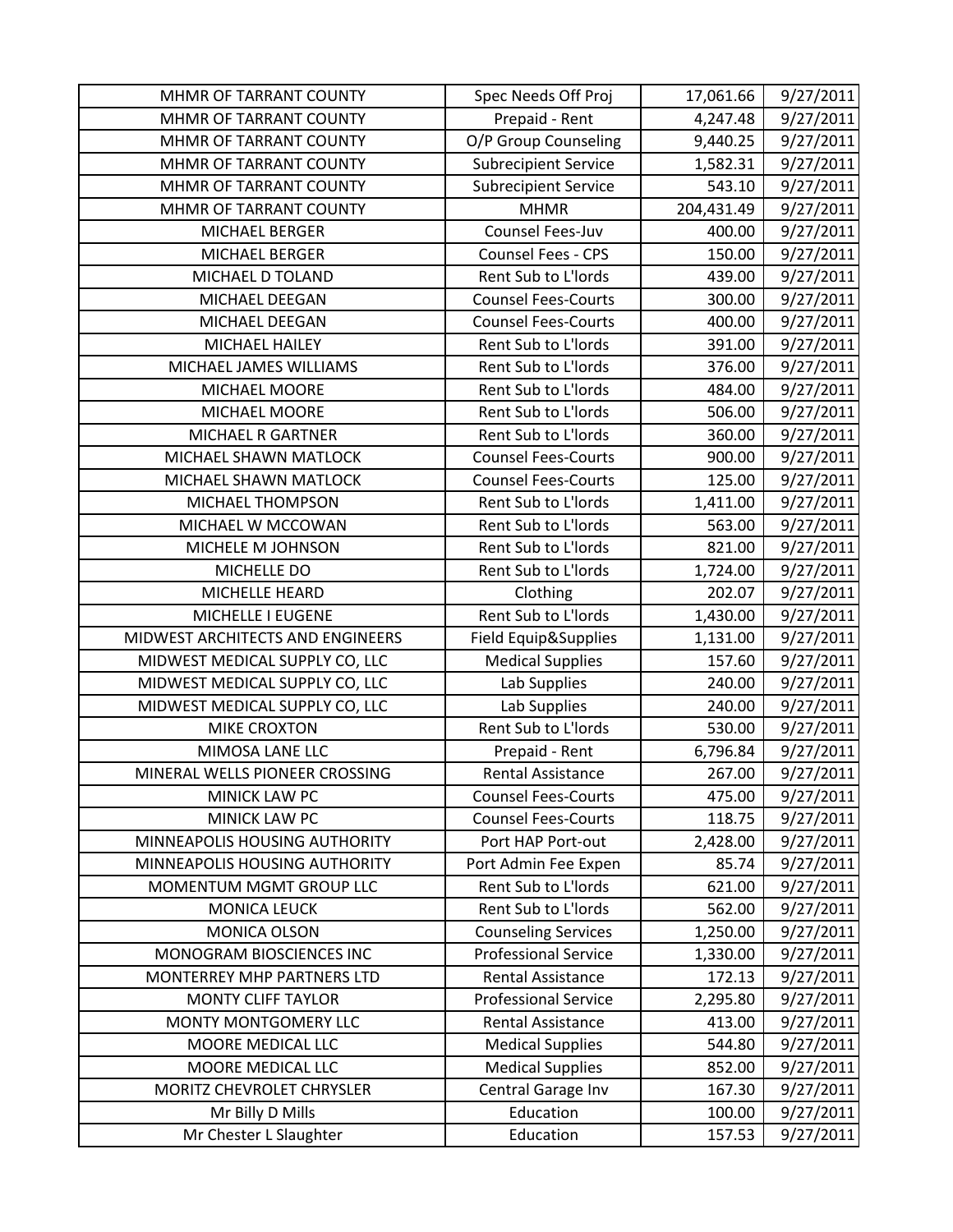| Mr Christopher D Bell               | Transportation      | 43.40    | 9/27/2011 |
|-------------------------------------|---------------------|----------|-----------|
| Mr Christopher M Barney             | Education           | 8.00     | 9/27/2011 |
| Mr David Wisch                      | Travel              | 30.00    | 9/27/2011 |
| Mr David Wisch                      | Travel              | 70.00    | 9/27/2011 |
| Mr Duane R Barritt                  | Travel              | 106.00   | 9/27/2011 |
| Mr Gary Lynn Willis                 | Cert Copies/Trans   | 41.50    | 9/27/2011 |
| Mr George Gallagher                 | Travel              | 50.00    | 9/27/2011 |
| Mr George Gallagher                 | Travel              | 240.00   | 9/27/2011 |
| Mr Jerry Rangel                     | Travel              | 106.00   | 9/27/2011 |
| Mr Kurt A Buchert                   | Education           | 140.00   | 9/27/2011 |
| Mr Mark W Sullivan                  | Education           | 394.81   | 9/27/2011 |
| Mr Renee Castoreno                  | Travel              | 30.00    | 9/27/2011 |
| MRI COUNTRY BEND INVESTMENT FUND LP | Rent Sub to L'Iords | 3,057.00 | 9/27/2011 |
| MRI COUNTRY BEND INVESTMENT FUND LP | Rent Sub to L'Iords | 378.00   | 9/27/2011 |
| MRI RIVER GLEN INVESTMENT FUND LP   | Rent Sub to L'Iords | 3,762.00 | 9/27/2011 |
| MRI RIVER GLEN INVESTMENT FUND LP   | Rent Sub to L'Iords | 318.00   | 9/27/2011 |
| MRS BAIRD'S BAKERIES INC            | Food                | 457.24   | 9/27/2011 |
| Ms Annette O Bos                    | Education           | 772.86   | 9/27/2011 |
| Ms Barbara A Whaley                 | <b>Travel</b>       | 100.00   | 9/27/2011 |
| Ms Barrie H Allen                   | Education           | 75.00    | 9/27/2011 |
| Ms Blanca E Burciaga                | <b>Travel</b>       | 30.00    | 9/27/2011 |
| Ms Blanca E Burciaga                | Travel              | 70.00    | 9/27/2011 |
| Ms Cenovia Valenciano               | Education           | 32.01    | 9/27/2011 |
| Ms Cenovia Valenciano               | Education           | 321.19   | 9/27/2011 |
| Ms Dana Tarter                      | Education           | 247.94   | 9/27/2011 |
| Ms Debra L Bezner                   | <b>Travel</b>       | 30.00    | 9/27/2011 |
| Ms Debra L Bezner                   | Travel              | 70.00    | 9/27/2011 |
| Ms Debra Windsor                    | <b>Travel</b>       | 343.16   | 9/27/2011 |
| Ms Jamie L Cummings                 | Travel              | 30.00    | 9/27/2011 |
| Ms Jamie L Cummings                 | Travel              | 70.00    | 9/27/2011 |
| Ms Karen Kayser                     | Travel              | 37.00    | 9/27/2011 |
| Ms Margie S Drake                   | Travel              | 22.00    | 9/27/2011 |
| Ms Mary E Caroe                     | Education           | 75.00    | 9/27/2011 |
| Ms Michelle R Brown                 | Education           | 83.90    | 9/27/2011 |
| Ms Robbie D Warren                  | Mileage Allowance   | 207.57   | 9/27/2011 |
| Ms Robbie D Warren                  | Travel              | 110.00   | 9/27/2011 |
| Ms Robbie D Warren                  | Travel              | 30.00    | 9/27/2011 |
| Ms Sally Smith                      | Travel              | 30.00    | 9/27/2011 |
| Ms Sally Smith                      | Travel              | 70.00    | 9/27/2011 |
| Ms Susan J Ball                     | Travel              | 106.00   | 9/27/2011 |
| Ms Suzanne Berry                    | Education           | 670.43   | 9/27/2011 |
| Ms Terry J Lafon                    | Prepaid - Travel    | 30.00    | 9/27/2011 |
| Ms Ysleta K Cook                    | Mileage Allowance   | 207.57   | 9/27/2011 |
| Ms Ysleta K Cook                    | Travel              | 100.00   | 9/27/2011 |
| MVM SERVICES LLC                    | Prepaid - Rent      | 4,373.33 | 9/27/2011 |
| N T MIAN                            | Rent Sub to L'Iords | 665.00   | 9/27/2011 |
| NADA J RUDDOCK                      | Rent Sub to L'Iords | 606.00   | 9/27/2011 |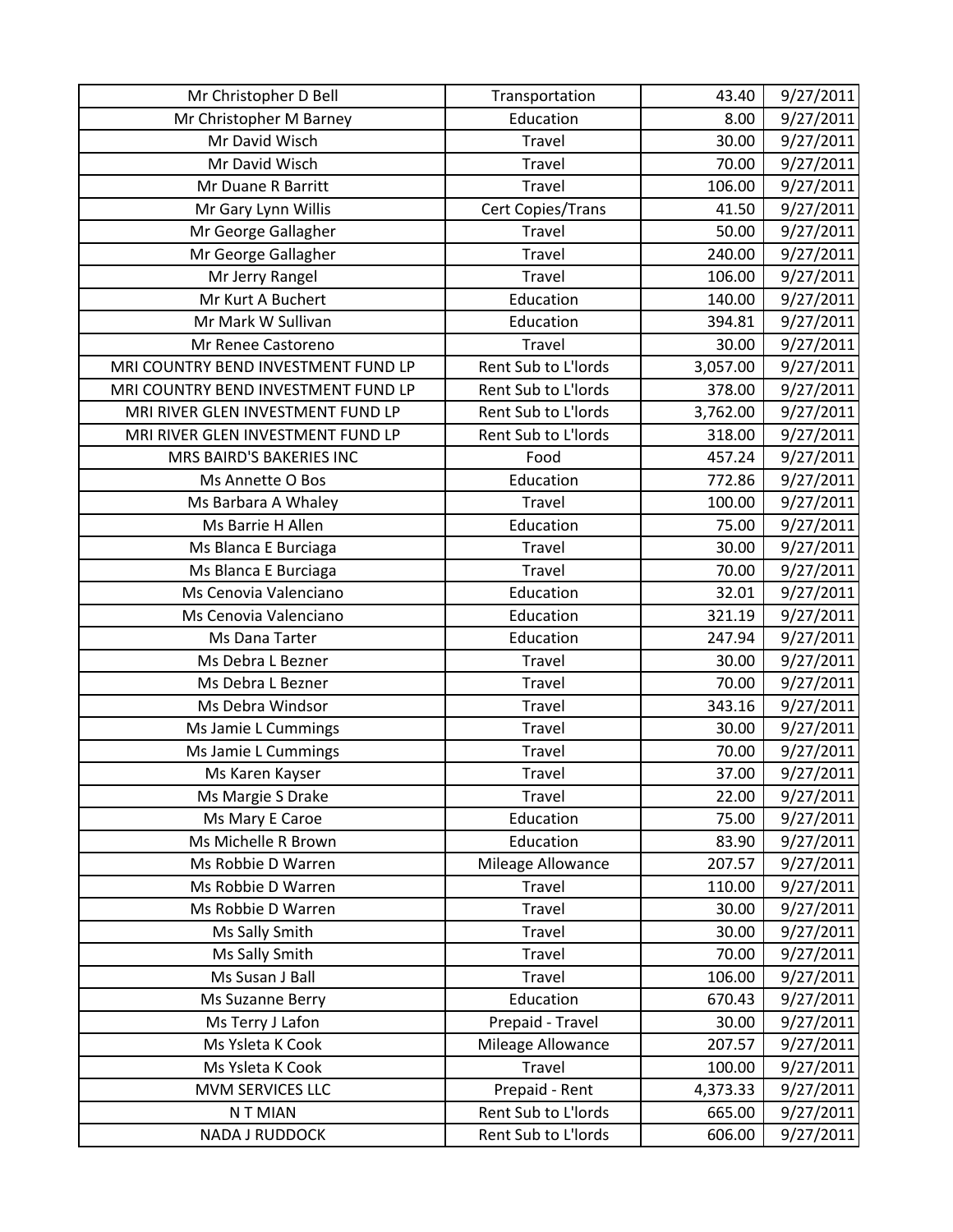| <b>NAHEED S NASIR</b>                  | Rent Sub to L'Iords         | 1,400.00  | 9/27/2011 |
|----------------------------------------|-----------------------------|-----------|-----------|
| NAHRO-NATIONAL ASSOCIATION OF HOUSI    | Advertis/Leg Notice         | 495.00    | 9/27/2011 |
| <b>NAN BOWEN</b>                       | Rent Sub to L'Iords         | 254.00    | 9/27/2011 |
| <b>NAN MCKAY &amp; ASSOCIATES, INC</b> | Travel                      | 495.00    | 9/27/2011 |
| <b>NANCY GORDON</b>                    | Counsel Fees - CPS          | 200.00    | 9/27/2011 |
| <b>NANCY GORDON</b>                    | Cnsl Fees-Fam Drg Ct        | 100.00    | 9/27/2011 |
| <b>NANCY J CLAUNCH</b>                 | Rent Sub to L'Iords         | 875.00    | 9/27/2011 |
| NANKUMARI RAJPUT BHATTI                | Rent Sub to L'Iords         | 1,934.00  | 9/27/2011 |
| NAOYA ORIME                            | Rent Sub to L'Iords         | 1,370.00  | 9/27/2011 |
| <b>NATHAN B POTEET</b>                 | Rent Sub to L'Iords         | 1,085.00  | 9/27/2011 |
| NAYLA LEE ANZALDUA                     | <b>Restitution Payable</b>  | 20.83     | 9/27/2011 |
| NCTCOG-NORTH CENTRAL TEXAS             | <b>Professional Service</b> | 58,162.52 | 9/27/2011 |
| NEC CORPORATION OF AMERICA             | Software Maintenance        | 75,697.28 | 9/27/2011 |
| NEI DEVELOPMENT LLC                    | Rent Sub to L'Iords         | 750.00    | 9/27/2011 |
| NEIGHBORHOOD PARTNERS OF TX LP         | HAP Reimb Port-in           | 199.00    | 9/27/2011 |
| NELON LAW GROUP PLLC                   | <b>Counsel Fees-Courts</b>  | 200.00    | 9/27/2011 |
| <b>NELRICA KENDRICK</b>                | Rent Sub to L'Iords         | 936.00    | 9/27/2011 |
| NEOS CONSULTING GROUP LLC              | <b>Professional Service</b> | 4,117.23  | 9/27/2011 |
| NEVILL BUSINESS MACHINES INC           | <b>Equipment Maint</b>      | 80.00     | 9/27/2011 |
| <b>NEVILL BUSINESS MACHINES INC</b>    | <b>Equipment Maint</b>      | 89.00     | 9/27/2011 |
| <b>NEW HORIZONS RANCH</b>              | Clothing                    | 216.24    | 9/27/2011 |
| NEW HORIZONS RANCH & CENTER INC        | <b>Residential Servc</b>    | 12,857.25 | 9/27/2011 |
| <b>NGOC BIGH NGUYEN</b>                | Rent Sub to L'Iords         | 2,497.00  | 9/27/2011 |
| NGUYEN FINANCIAL NETWORK               | Rent Sub to L'Iords         | 1,250.00  | 9/27/2011 |
| NHS PROPERTY MANAGEMENT LLC            | <b>Rental Assistance</b>    | 595.00    | 9/27/2011 |
| NHUNG THI DINH                         | Rent Sub to L'Iords         | 911.00    | 9/27/2011 |
| NHUNG THI DINH                         | HAP Reimb Port-in           | 993.00    | 9/27/2011 |
| NICHOLSON-WATERMAN FAMILY TRUST        | Rent Sub to L'Iords         | 489.00    | 9/27/2011 |
| NICULINA HODADEA                       | Rent Sub to L'Iords         | 929.00    | 9/27/2011 |
| <b>NICVIN LLC</b>                      | Rent Sub to L'Iords         | 750.00    | 9/27/2011 |
| NIGHTINGALE PROPERTIES LLC             | Rent Sub to L'Iords         | 590.00    | 9/27/2011 |
| NIKKI L CHRIESMAN                      | Cnsl Fees-Fam Drg Ct        | 100.00    | 9/27/2011 |
| <b>NMS LABS</b>                        | <b>Professional Service</b> | 1,595.00  | 9/27/2011 |
| NORCHEM DRUG TESTING                   | <b>Professional Service</b> | 800.00    | 9/27/2011 |
| NORITSU AMERICA CORPORATION            | <b>Equipment Maint</b>      | 395.83    | 9/27/2011 |
| <b>NORSTAR</b>                         | Rent Sub to L'Iords         | 17,342.00 | 9/27/2011 |
| <b>NORSTAR</b>                         | Rent Sub to L'Iords         | 763.00    | 9/27/2011 |
| <b>NORSTAR</b>                         | Rent Sub to L'Iords         | 444.00    | 9/27/2011 |
| <b>NORSTAR</b>                         | HAP Reimb Port-in           | 2,521.00  | 9/27/2011 |
| <b>NORTH HILLS APTS LTD</b>            | Rent Sub to L'Iords         | 2,039.00  | 9/27/2011 |
| NORTH TEXAS ADDICTION COUNSELING       | <b>Professional Service</b> | 399.00    | 9/27/2011 |
| NORTH TEXAS ADDICTION COUNSELING       | <b>Counseling Services</b>  | 1,077.00  | 9/27/2011 |
| NORTH TEXAS REO GROUP INC              | Rent Sub to L'Iords         | 1,153.00  | 9/27/2011 |
| NORTHCREST SHADYWOOD PARTNERS LP       | Rent Sub to L'Iords         | 1,063.00  | 9/27/2011 |
| NORTHCREST SHADYWOOD PARTNERS LP       | Rent Sub to L'Iords         | 450.00    | 9/27/2011 |
| NORTHCREST SHADYWOOD PARTNERS LP       | Rent Sub to L'Iords         | 1,865.00  | 9/27/2011 |
| NORTHCREST/SHADYWOOD PARTNERS LP       | Rent Sub to L'Iords         | 650.00    | 9/27/2011 |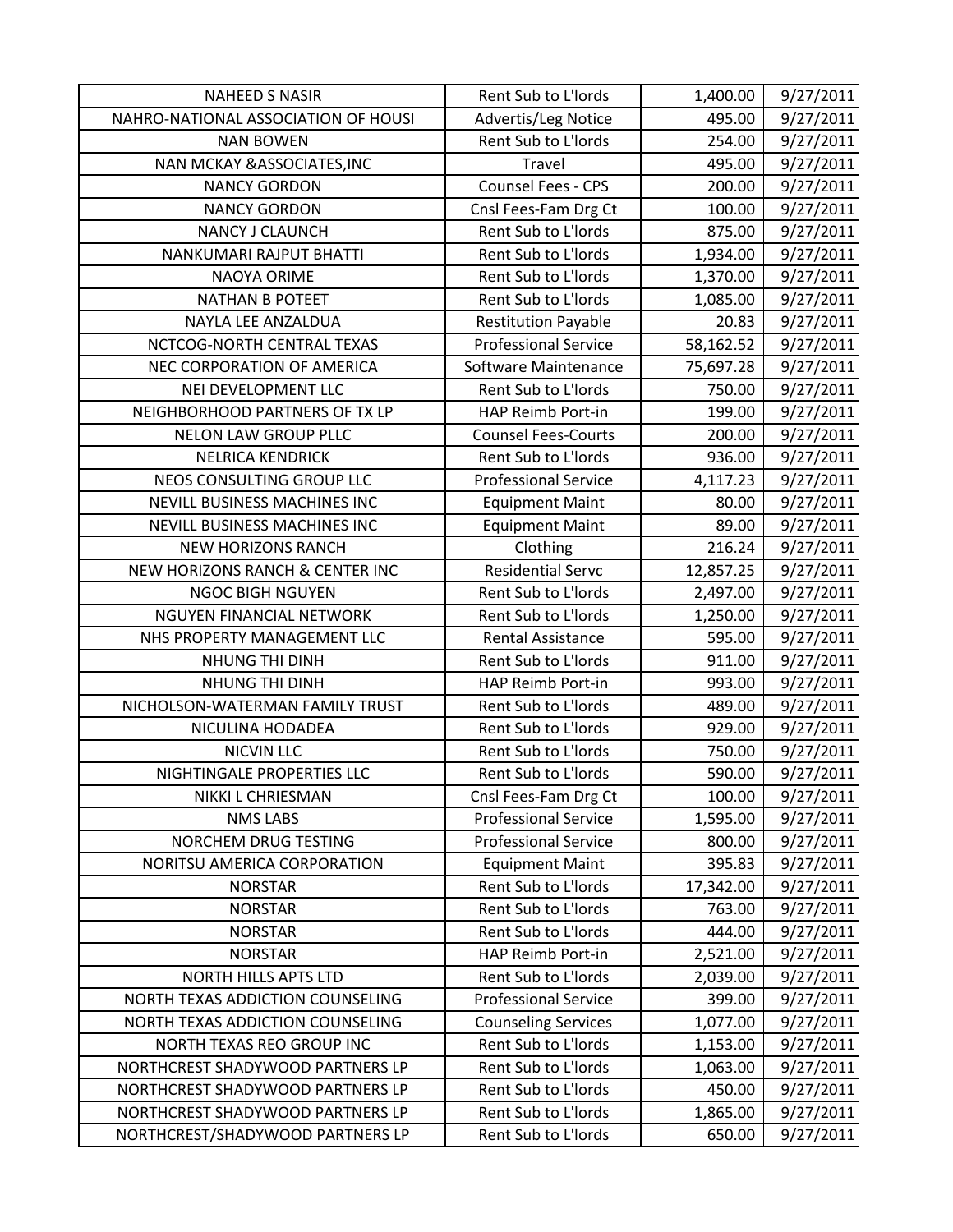| NOTTING HILL PARTNERS LP            | Rent Sub to L'Iords         | 6,582.00 | 9/27/2011 |
|-------------------------------------|-----------------------------|----------|-----------|
| NOTTING HILL PARTNERS LP            | Rent Sub to L'Iords         | 1,009.00 | 9/27/2011 |
| NOTTING HILL PARTNERS LP            | <b>Utility Allowance</b>    | 220.00   | 9/27/2011 |
| NOVARTIS VACCINES & DIAGNASTICS INC | <b>Medical Supplies</b>     | 712.00   | 9/27/2011 |
| <b>NPOT PARTNERS I LP</b>           | Rent Sub to L'Iords         | 1,573.00 | 9/27/2011 |
| NUMBER FIVE COLLINS LLC             | <b>Building Maintenance</b> | 290.00   | 9/27/2011 |
| <b>OAK FARMS DAIRY</b>              | Food                        | 1,417.98 | 9/27/2011 |
| <b>OAK FARMS DAIRY</b>              | Food                        | 231.43   | 9/27/2011 |
| OAK TIMBERS FORT WORTH SOUTH LP     | Rent Sub to L'Iords         | 631.00   | 9/27/2011 |
| OAK TIMBERS-FORT WORTH SOUTH LP     | Rent Sub to L'Iords         | 1,741.00 | 9/27/2011 |
| OAK TIMBERS-FORT WORTH SOUTH LP     | Rent Sub to L'Iords         | 1,488.00 | 9/27/2011 |
| OAK TIMBERS-FORT WORTH SOUTH LP     | HAP Reimb Port-in           | 1,089.00 | 9/27/2011 |
| OAK TIMBERS-NORTH GREENBRIAR LP     | Rent Sub to L'Iords         | 2,418.00 | 9/27/2011 |
| OAK TIMBERS-NORTH GREENBRIAR LP     | Rent Sub to L'Iords         | 911.00   | 9/27/2011 |
| OAK TIMBERS-NORTH GREENBRIAR LP     | HAP Reimb Port-in           | 1,357.00 | 9/27/2011 |
| OAK TIMBERS-WHITE SETTLEMENT        | Rent Sub to L'Iords         | 2,429.00 | 9/27/2011 |
| OAK TIMBERS-WHITE SETTLEMENT        | Rent Sub to L'Iords         | 2,055.00 | 9/27/2011 |
| OAK TIMBERS-WHITE SETTLEMENT        | HAP Reimb Port-in           | 526.00   | 9/27/2011 |
| OAK TIMBERS-WHITE SETTLEMENT II     | Rent Sub to L'Iords         | 2,968.00 | 9/27/2011 |
| OAK TIMBERS-WHITE SETTLEMENT II     | Rent Sub to L'Iords         | 877.00   | 9/27/2011 |
| OAK TIMBERS-WHITE SETTLEMENT II     | HAP Reimb Port-in           | 297.00   | 9/27/2011 |
| <b>OBADIAH BOLES</b>                | Rent Sub to L'Iords         | 1,707.00 | 9/27/2011 |
| O'BRIAN L T RICHARDS                | Rent Sub to L'Iords         | 786.00   | 9/27/2011 |
| <b>OCCUPATIONAL &amp; TRAVEL</b>    | <b>Supplies</b>             | 98.95    | 9/27/2011 |
| OCCUPATIONAL HEALTH CENTERS SW      | <b>Professional Service</b> | 39.50    | 9/27/2011 |
| OCCUPATIONAL HEALTH CENTERS SW      | <b>Employee Physicals</b>   | 855.00   | 9/27/2011 |
| <b>OCE-USA INC</b>                  | <b>Equipment Maint</b>      | 709.85   | 9/27/2011 |
| <b>OCE-USA INC</b>                  | <b>Equipment Maint</b>      | 1,969.17 | 9/27/2011 |
| <b>OCHO VEGAS INC</b>               | Rent Sub to L'Iords         | 226.00   | 9/27/2011 |
| OCHO VEGAS INC                      | Rent Sub to L'Iords         | 410.00   | 9/27/2011 |
| O'CONNOR PLACE LP                   | Rent Sub to L'Iords         | 823.00   | 9/27/2011 |
| O'CONNOR PLACE LP                   | Rent Sub to L'Iords         | 352.00   | 9/27/2011 |
| O'CONNOR PLACE LP                   | Rent Sub to L'Iords         | 1,989.00 | 9/27/2011 |
| <b>OFEAR MOORE</b>                  | Rent Sub to L'Iords         | 632.00   | 9/27/2011 |
| OHC SPECTRUM ONE LLC                | Rent Sub to L'Iords         | 5,202.00 | 9/27/2011 |
| OHC SPECTRUM ONE LLC                | Rent Sub to L'Iords         | 572.00   | 9/27/2011 |
| OHC SPECTRUM ONE LLC                | HAP Reimb Port-in           | 2,164.00 | 9/27/2011 |
| OHC/COBBLESTONE LTD                 | Rent Sub to L'Iords         | 3,522.00 | 9/27/2011 |
| OHC/COBBLESTONE LTD                 | Rent Sub to L'Iords         | 1,195.00 | 9/27/2011 |
| OHC/COBBLESTONE LTD                 | Rent Sub to L'Iords         | 509.00   | 9/27/2011 |
| OHC/COBBLESTONE LTD                 | HAP Reimb Port-in           | 474.00   | 9/27/2011 |
| <b>OKEY AKPOM</b>                   | <b>Counsel Fees-Courts</b>  | 700.00   | 9/27/2011 |
| <b>OKEY AKPOM</b>                   | <b>Counsel Fees-Courts</b>  | 300.00   | 9/27/2011 |
| <b>OKEY AKPOM</b>                   | <b>Counsel Fees-Courts</b>  | 200.00   | 9/27/2011 |
| OKLAHOMA HOUSING FINANCE AGENCY     | Port HAP Port-out           | 451.00   | 9/27/2011 |
| OKLAHOMA HOUSING FINANCE AGENCY     | Port Admin Fee Expen        | 42.87    | 9/27/2011 |
| OLIVE TREE REALTY SOLUTION LLC      | Rent Sub to L'Iords         | 395.00   | 9/27/2011 |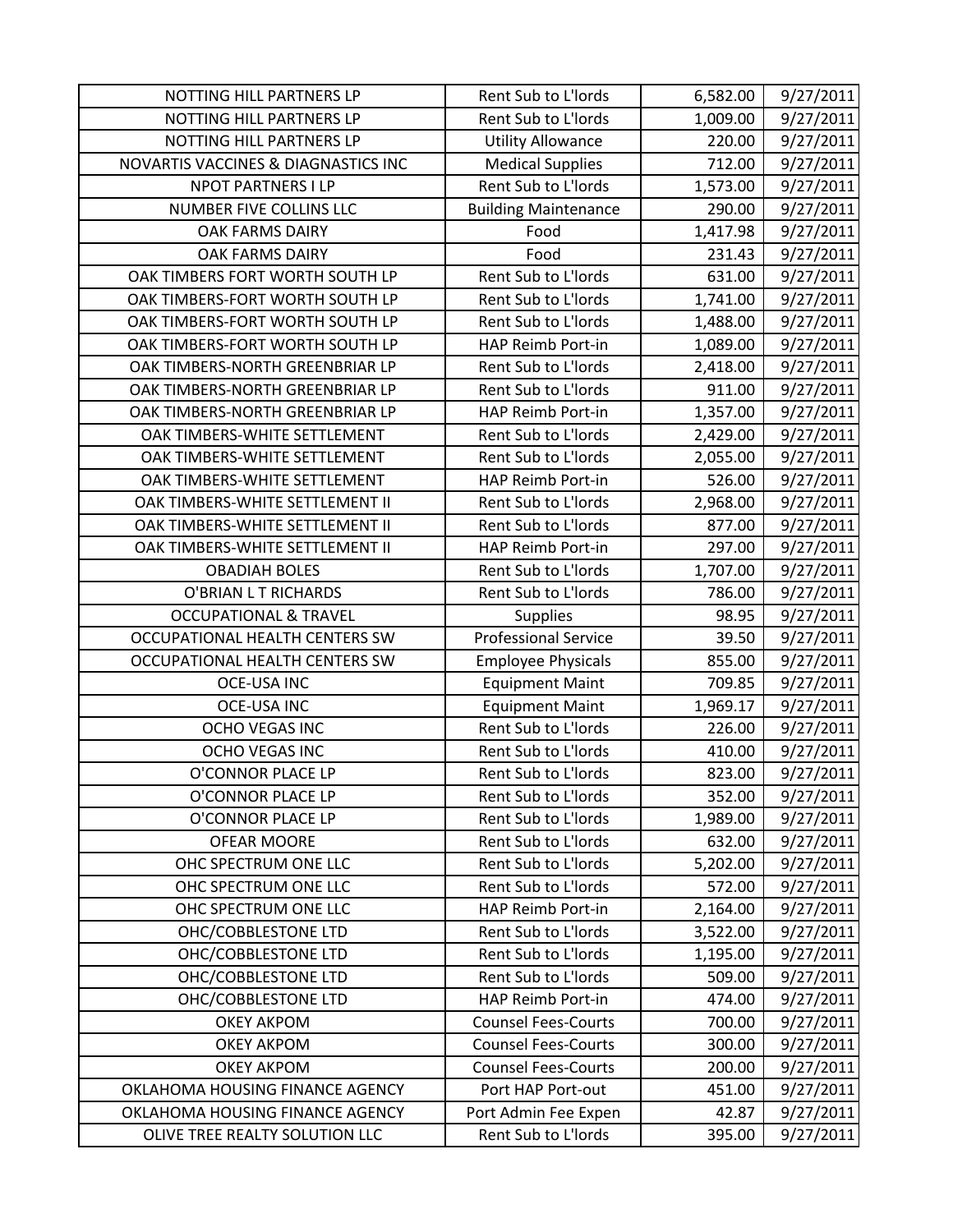| <b>OLIVER E DYER</b>                      | <b>Building Maintenance</b> | 265.44     | 9/27/2011 |
|-------------------------------------------|-----------------------------|------------|-----------|
| <b>OMEGA LABORATORIES INC</b>             | Laboratory Costs            | 1,095.00   | 9/27/2011 |
| OMNI SAN ANTONIO HOTEL                    | Education                   | 495.04     | 9/27/2011 |
| ONE AMELIA PARC LP                        | Rent Sub to L'Iords         | 3,715.00   | 9/27/2011 |
| ONE AMELIA PARC LP                        | HAP Reimb Port-in           | 837.00     | 9/27/2011 |
| ONE VILLAGE CREEK LP                      | Rent Sub to L'Iords         | 20,124.00  | 9/27/2011 |
| ONE VILLAGE CREEK LP                      | Rent Sub to L'Iords         | 2,110.00   | 9/27/2011 |
| ONE VILLAGE CREEK LP                      | HAP Reimb Port-in           | 1,350.00   | 9/27/2011 |
| ONLINE CONSULTING INC                     | Education                   | 4,441.10   | 9/27/2011 |
| ONWA GROUP INC                            | Rent Sub to L'Iords         | 825.00     | 9/27/2011 |
| ONWA GROUP INC                            | HAP Reimb Port-in           | 446.00     | 9/27/2011 |
| O'REILLY AUTO PARTS                       | Central Garage Inv          | 47.88      | 9/27/2011 |
| O'REILLY AUTO PARTS                       | Parts and Supplies          | 2,317.08   | 9/27/2011 |
| O'REILLY AUTO PARTS                       | Parts and Supplies          | 350.15     | 9/27/2011 |
| <b>O'REILLY AUTO PARTS</b>                | <b>Small Tools</b>          | 22.99      | 9/27/2011 |
| <b>OSWALDO ZELAYA</b>                     | Rent Sub to L'Iords         | 517.00     | 9/27/2011 |
| <b>OVERTON FAMILY LIMITED PARTNERSHIP</b> | Rent Sub to L'Iords         | 1,665.00   | 9/27/2011 |
| <b>OVERTON SQUARE LP</b>                  | Rent Sub to L'Iords         | 5,798.00   | 9/27/2011 |
| <b>OVERTON SQUARE LP</b>                  | Rent Sub to L'Iords         | 985.00     | 9/27/2011 |
| <b>OVERTON SQUARE LP</b>                  | HAP Reimb Port-in           | 922.00     | 9/27/2011 |
| <b>OVERTON SQUARE LP</b>                  | Rent Sub to L'Iords         | 717.00     | 9/27/2011 |
| <b>OWENS &amp; OWENS</b>                  | <b>Counsel Fees-Courts</b>  | 150.00     | 9/27/2011 |
| <b>OZARKA DRINKING WATER</b>              | Water                       | 84.69      | 9/27/2011 |
| <b>OZARKA DRINKING WATER</b>              | Lab Equip Mainten           | 6.49       | 9/27/2011 |
| <b>OZARKA DRINKING WATER</b>              | <b>Health Promo Pgrm</b>    | 63.32      | 9/27/2011 |
| <b>OZARKA DRINKING WATER</b>              | Food                        | 311.13     | 9/27/2011 |
| <b>OZARKA DRINKING WATER</b>              | <b>Supplies</b>             | 14.05      | 9/27/2011 |
| P MICHAEL SCHNEIDER LAW FIRM PC           | <b>Counsel Fees-Courts</b>  | 200.00     | 9/27/2011 |
| P MICHAEL SCHNEIDER LAW FIRM PC           | <b>Counsel Fees-Courts</b>  | 200.00     | 9/27/2011 |
| P MICHAEL SCHNEIDER LAW FIRM PC           | <b>Counsel Fees - CPS</b>   | 200.00     | 9/27/2011 |
| P.I.E. MANAGEMENT LLC                     | <b>Contract Labor</b>       | 999.98     | 9/27/2011 |
| P.I.E. MANAGEMENT LLC                     | Contract Labor              | 3,022.20   | 9/27/2011 |
| P.I.E. MANAGEMENT LLC                     | Contract Labor              | 1,852.65   | 9/27/2011 |
| P.I.E. MANAGEMENT LLC                     | Contract Labor              | 1,159.20   | 9/27/2011 |
| PACIFICARE OF TEXAS                       | <b>HMO Premiums</b>         | 250,858.20 | 9/27/2011 |
| PAMELA J TREST                            | Rent Sub to L'Iords         | 333.00     | 9/27/2011 |
| PAMELA S FERNANDEZ                        | <b>Counsel Fees-Courts</b>  | 500.00     | 9/27/2011 |
| PARK PLAZA                                | <b>Rental Assistance</b>    | 560.00     | 9/27/2011 |
| PARK PLAZA SHOPPING CENTER                | Prepaid - Rent              | 4,250.00   | 9/27/2011 |
| PARK VISTA TOWNHOMES L P                  | Rent Sub to L'Iords         | 19,130.00  | 9/27/2011 |
| <b>PARKER ELECTRIC</b>                    | <b>Building Maintenance</b> | 549.50     | 9/27/2011 |
| <b>PARKER ELECTRIC</b>                    | <b>Building Maintenance</b> | 189.45     | 9/27/2011 |
| <b>PARKER ELECTRIC</b>                    | <b>Building Maintenance</b> | 117.75     | 9/27/2011 |
| PARKER ELECTRIC                           | <b>Building Maintenance</b> | 117.75     | 9/27/2011 |
| <b>PARKER ELECTRIC</b>                    | <b>Building Maintenance</b> | 928.81     | 9/27/2011 |
| PARKSIDE APARTMENTS LLC                   | Rent Sub to L'Iords         | 3,921.00   | 9/27/2011 |
| PARKSIDE PROPERTIES LP                    | Rent Sub to L'Iords         | 884.00     | 9/27/2011 |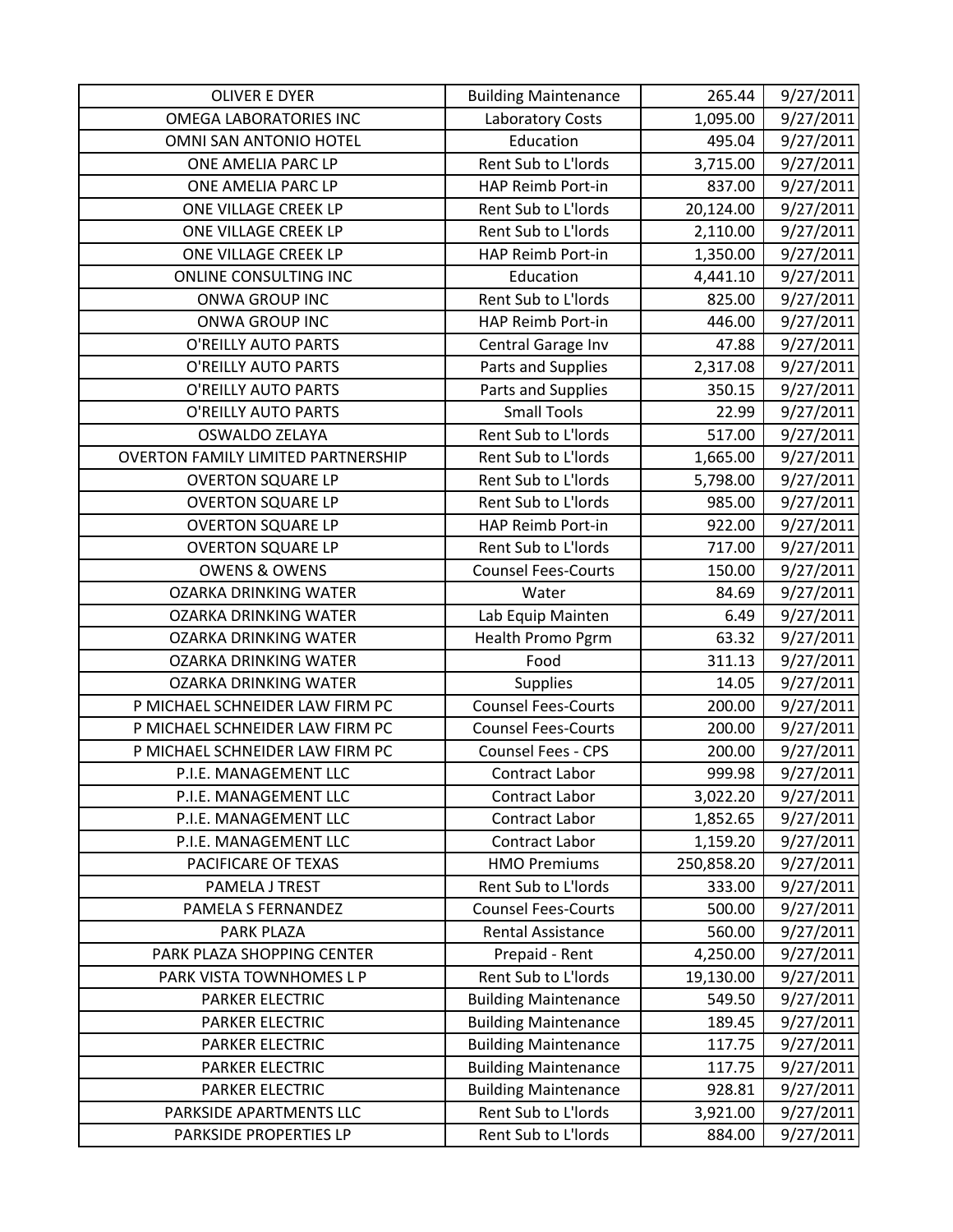| PARKSIDE PROPERTY LP                | <b>Rental Assistance</b>    | 665.00    | 9/27/2011 |
|-------------------------------------|-----------------------------|-----------|-----------|
| PARNELL E RYAN                      | <b>Professional Service</b> | 2,490.00  | 9/27/2011 |
| PARODI PROPERTY LTD                 | Rent Sub to L'Iords         | 16,761.00 | 9/27/2011 |
| PARODI PROPERTY LTD                 | Rent Sub to L'Iords         | 2,392.00  | 9/27/2011 |
| PARODI PROPERTY LTD                 | Rent Sub to L'Iords         | 575.00    | 9/27/2011 |
| PARTSMASTER                         | <b>Building Maintenance</b> | 177.83    | 9/27/2011 |
| PASADA PROPERTY INVESTMENTS LLC     | Rent Sub to L'Iords         | 1,303.00  | 9/27/2011 |
| PASCALE BARLATIER SURPRIS           | HAP Reimb Port-in           | 653.00    | 9/27/2011 |
| PAT FERGUSON                        | HAP Reimb Port-in           | 800.00    | 9/27/2011 |
| PATHWAY BUILDERS LP                 | Rent Sub to L'Iords         | 950.00    | 9/27/2011 |
| PATRICIA BACA                       | <b>Counsel Fees-Courts</b>  | 400.00    | 9/27/2011 |
| PATRICIA BACA                       | <b>Counsel Fees-Courts</b>  | 750.00    | 9/27/2011 |
| PATRICIA MARGARET MCBRIDE           | <b>Counsel Fees-Courts</b>  | 300.00    | 9/27/2011 |
| PATRICIA MARGARET MCBRIDE           | <b>Counsel Fees-Courts</b>  | 700.00    | 9/27/2011 |
| PATRICIA MARGARET MCBRIDE           | <b>Counsel Fees-Courts</b>  | 200.00    | 9/27/2011 |
| PATRICIA MARGARET MCBRIDE           | Cnsl Fees-Crim Appls        | 300.00    | 9/27/2011 |
| PATRICIA MARGARET MCBRIDE           | <b>Counsel Fees-Courts</b>  | 125.00    | 9/27/2011 |
| PATRICIA R POOL                     | Rent Sub to L'Iords         | 331.00    | 9/27/2011 |
| PATRICK ALLAN HUDSON                | <b>Restitution Payable</b>  | 131.32    | 9/27/2011 |
| <b>PATRICK CURRAN</b>               | <b>Counsel Fees-Courts</b>  | 460.00    | 9/27/2011 |
| <b>PATRICK KEVLIN</b>               | Rent Sub to L'Iords         | 882.00    | 9/27/2011 |
| PATRICK R MCCARTY                   | <b>Counsel Fees-Courts</b>  | 395.00    | 9/27/2011 |
| PATRICK S DOHONEY & ASSOCIATES PLLC | <b>Counsel Fees-Courts</b>  | 900.00    | 9/27/2011 |
| PATRICK S DOHONEY & ASSOCIATES PLLC | <b>Counsel Fees-Courts</b>  | 825.00    | 9/27/2011 |
| PATRICK S DOHONEY & ASSOCIATES PLLC | <b>Counsel Fees-Courts</b>  | 500.00    | 9/27/2011 |
| PATRICK S DOHONEY & ASSOCIATES PLLC | <b>Counsel Fees-Courts</b>  | 8,760.00  | 9/27/2011 |
| PATRICK S DOHONEY & ASSOCIATES PLLC | <b>Counsel Fees-Courts</b>  | 200.00    | 9/27/2011 |
| PATRICK S DOHONEY & ASSOCIATES PLLC | <b>Counsel Fees-Courts</b>  | 360.00    | 9/27/2011 |
| PATTI RICHARDS                      | Reporter's Records          | 440.00    | 9/27/2011 |
| PATTY TILLMAN                       | <b>Counsel Fees-Courts</b>  | 950.00    | 9/27/2011 |
| PAUL B ROTHBAND JR                  | <b>Counsel Fees-Courts</b>  | 350.00    | 9/27/2011 |
| PAUL B ROTHBAND JR                  | <b>Counsel Fees-Courts</b>  | 375.00    | 9/27/2011 |
| PAUL E MAYS                         | Rent Sub to L'Iords         | 940.00    | 9/27/2011 |
| PAUL LEWALLEN                       | <b>Counsel Fees-Courts</b>  | 200.00    | 9/27/2011 |
| PAUL LEWALLEN                       | <b>Counsel Fees-Courts</b>  | 175.00    | 9/27/2011 |
| <b>PAUL MCGINNIS</b>                | Prepaid - Rent              | 3,075.00  | 9/27/2011 |
| PAUL MURRAY                         | Rent Sub to L'Iords         | 510.00    | 9/27/2011 |
| PAUL OKELLO                         | Rent Sub to L'Iords         | 1,009.00  | 9/27/2011 |
| PAUL V PREVITE                      | <b>Counsel Fees-Courts</b>  | 5,420.00  | 9/27/2011 |
| PAUL V PREVITE                      | <b>Counsel Fees-Courts</b>  | 300.00    | 9/27/2011 |
| PAUL V PREVITE                      | <b>Counsel Fees-Courts</b>  | 900.00    | 9/27/2011 |
| PAUL V PREVITE                      | <b>Counsel Fees-Courts</b>  | 800.00    | 9/27/2011 |
| PAUL V PREVITE                      | <b>Counsel Fees-Courts</b>  | 700.00    | 9/27/2011 |
| PAYFLEX SYSTEMS USA INC             | <b>Medical Admn Fees</b>    | 718.00    | 9/27/2011 |
| PAYFLEX SYSTEMS USA INC             | <b>Medical Admn Fees</b>    | 3,090.00  | 9/27/2011 |
| PBG INVESTMENTS                     | Rent Sub to L'Iords         | 427.00    | 9/27/2011 |
| PC MALL GOV INC                     | <b>Supplies</b>             | 187.28    | 9/27/2011 |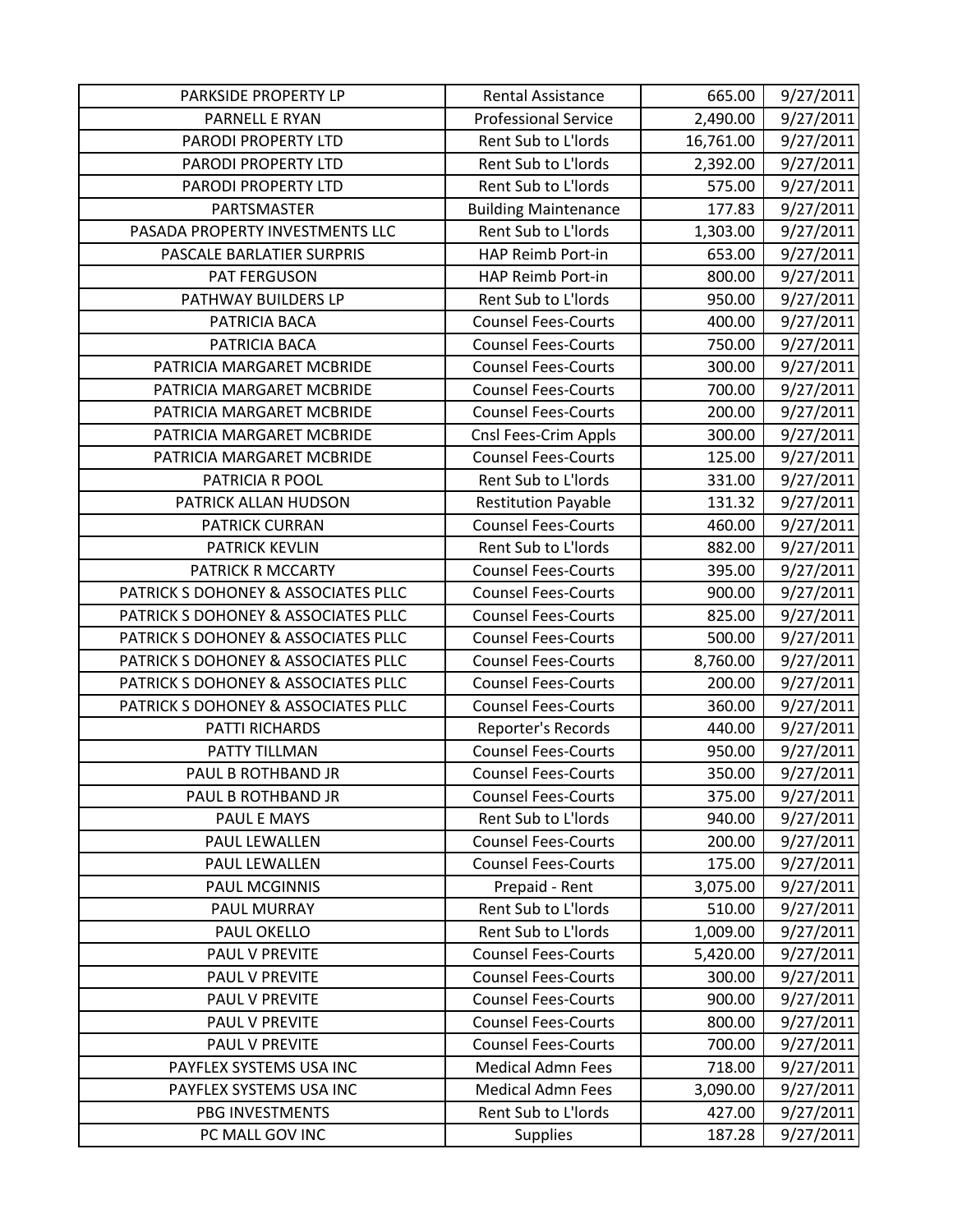| PDA REAL ESTATE LLC                 | Rental Assistance           | 460.00    | 9/27/2011 |
|-------------------------------------|-----------------------------|-----------|-----------|
| PECAN BEND APARTMENTS LTD           | Rent Sub to L'Iords         | 480.00    | 9/27/2011 |
| PECAN BEND APARTMENTS LTD           | <b>HAP Reimb Port-in</b>    | 340.00    | 9/27/2011 |
| PEDRO CISNEROS                      | Counsel Fees-Juv            | 412.50    | 9/27/2011 |
| PEGASUS SCHOOL INC                  | <b>Residential Servc</b>    | 21,567.00 | 9/27/2011 |
| PENGAD INC                          | <b>Supplies</b>             | 135.17    | 9/27/2011 |
| PENNSYLVANIA PLACE APARTMENTS LP    | Rent Sub to L'Iords         | 3,015.00  | 9/27/2011 |
| PENNSYLVANIA PLACE APARTMENTS LP    | HAP Reimb Port-in           | 524.00    | 9/27/2011 |
| PENNSYLVANIA PLACE APARTMENTS LP    | Rent Sub to L'Iords         | 2,165.00  | 9/27/2011 |
| PENNTEX INC                         | Parts and Supplies          | 1,262.50  | 9/27/2011 |
| PENNTEX INC                         | Parts and Supplies          | 785.50    | 9/27/2011 |
| PENSTAR POWER LLC                   | <b>Utility Allowance</b>    | 678.00    | 9/27/2011 |
| PENTHOUSE CONDOMINIUM HOA           | Prepaid - Rent              | 265.00    | 9/27/2011 |
| PERIAN L CHEATWOOD                  | Rent Sub to L'Iords         | 600.00    | 9/27/2011 |
| <b>PERRY BRIGHAM</b>                | Rent Sub to L'Iords         | 737.00    | 9/27/2011 |
| PERSONAL ACQUISITION MANAGEMENT &   | <b>Rental Assistance</b>    | 700.00    | 9/27/2011 |
| PERSONAL ACQUISITION MGMT & SALES I | Rent Sub to L'Iords         | 2,852.00  | 9/27/2011 |
| PERSONAL ACQUISITION MGMT & SALES I | Rent Sub to L'Iords         | 550.00    | 9/27/2011 |
| PERSONAL ACQUISITION MGMT & SALES I | Rent Sub to L'Iords         | 122.00    | 9/27/2011 |
| PETER A VAN DALEN                   | <b>Pest Control Service</b> | 50.00     | 9/27/2011 |
| PETER A VAN DALEN                   | <b>Building Maintenance</b> | 10.00     | 9/27/2011 |
| PETER A VAN DALEN                   | <b>Building Maintenance</b> | 25.00     | 9/27/2011 |
| PETER A VAN DALEN                   | <b>Building Maintenance</b> | 10.00     | 9/27/2011 |
| PETER A VAN DALEN                   | <b>Building Maintenance</b> | 10.00     | 9/27/2011 |
| PETER A VAN DALEN                   | <b>Building Maintenance</b> | 10.00     | 9/27/2011 |
| PETER A VAN DALEN                   | <b>Building Maintenance</b> | 10.00     | 9/27/2011 |
| PETER A VAN DALEN                   | <b>Building Maintenance</b> | 10.00     | 9/27/2011 |
| PETER A VAN DALEN                   | <b>Building Maintenance</b> | 10.00     | 9/27/2011 |
| PETER A VAN DALEN                   | <b>Building Maintenance</b> | 10.00     | 9/27/2011 |
| PETER A VAN DALEN                   | <b>Building Maintenance</b> | 10.00     | 9/27/2011 |
| PETER A VAN DALEN                   | <b>Building Maintenance</b> | 10.00     | 9/27/2011 |
| PETER A VAN DALEN                   | <b>Building Maintenance</b> | 10.00     | 9/27/2011 |
| PETER A VAN DALEN                   | <b>Building Maintenance</b> | 10.00     | 9/27/2011 |
| PETER A VAN DALEN                   | <b>Building Maintenance</b> | 90.00     | 9/27/2011 |
| PETER A VAN DALEN                   | <b>Building Maintenance</b> | 12.00     | 9/27/2011 |
| PETER A VAN DALEN                   | <b>Building Maintenance</b> | 20.00     | 9/27/2011 |
| PETER A VAN DALEN                   | <b>Building Maintenance</b> | 28.00     | 9/27/2011 |
| PETER A VAN DALEN                   | <b>Building Maintenance</b> | 12.00     | 9/27/2011 |
| PETER A VAN DALEN                   | <b>Building Maintenance</b> | 20.00     | 9/27/2011 |
| PETER A VAN DALEN                   | <b>Building Maintenance</b> | 20.00     | 9/27/2011 |
| PETER A VAN DALEN                   | <b>Building Maintenance</b> | 20.00     | 9/27/2011 |
| PETER A VAN DALEN                   | <b>Building Maintenance</b> | 30.00     | 9/27/2011 |
| PETER A VAN DALEN                   | <b>Building Maintenance</b> | 10.00     | 9/27/2011 |
| PETER A VAN DALEN                   | <b>Building Maintenance</b> | 40.00     | 9/27/2011 |
| PETER A VAN DALEN                   | <b>Building Maintenance</b> | 130.00    | 9/27/2011 |
| PETER A VAN DALEN                   | <b>Building Maintenance</b> | 100.00    | 9/27/2011 |
| PETER A VAN DALEN                   | <b>Building Maintenance</b> | 48.00     | 9/27/2011 |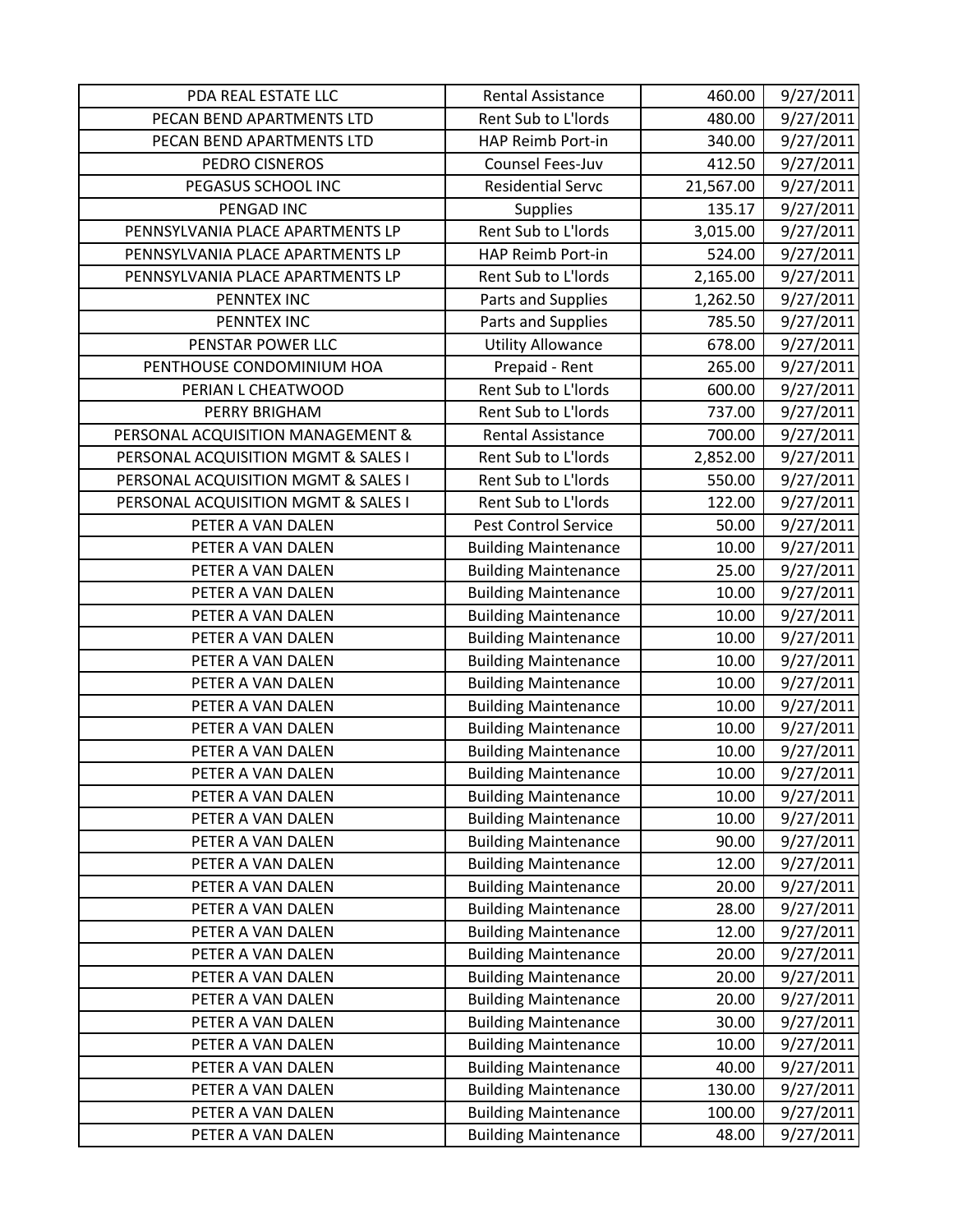| PETER A VAN DALEN             | <b>Building Maintenance</b> | 5.00      | 9/27/2011 |
|-------------------------------|-----------------------------|-----------|-----------|
| PETER A VAN DALEN             | <b>Building Maintenance</b> | 350.00    | 9/27/2011 |
| PETER A VAN DALEN             | <b>Building Maintenance</b> | 75.00     | 9/27/2011 |
| PETER A VAN DALEN             | <b>Building Maintenance</b> | 18.00     | 9/27/2011 |
| PETER A VAN DALEN             | <b>Building Maintenance</b> | 10.00     | 9/27/2011 |
| PETER A VAN DALEN             | <b>Building Maintenance</b> | 100.00    | 9/27/2011 |
| PETER A VAN DALEN             | <b>Building Maintenance</b> | 60.00     | 9/27/2011 |
| PETER A VAN DALEN             | <b>Building Maintenance</b> | 40.00     | 9/27/2011 |
| PETER A VAN DALEN             | <b>Building Maintenance</b> | 90.00     | 9/27/2011 |
| PETER A VAN DALEN             | <b>Building Maintenance</b> | 20.00     | 9/27/2011 |
| PETER A VAN DALEN             | <b>Building Maintenance</b> | 20.00     | 9/27/2011 |
| PETER A VAN DALEN             | <b>Building Maintenance</b> | 35.00     | 9/27/2011 |
| PETER A VAN DALEN             | <b>Building Maintenance</b> | 9.00      | 9/27/2011 |
| PETER A VAN DALEN             | <b>Building Maintenance</b> | 20.00     | 9/27/2011 |
| PETER A VAN DALEN             | <b>Pest Control Service</b> | 12.00     | 9/27/2011 |
| PETER J WEBB                  | HAP Reimb Port-in           | 349.00    | 9/27/2011 |
| PETER SZWEDA                  | Rent Sub to L'Iords         | 312.00    | 9/27/2011 |
| PHAM HOANG LONG               | Rent Sub to L'Iords         | 1,393.00  | 9/27/2011 |
| PHILLIP BARRON                | Rent Sub to L'Iords         | 603.00    | 9/27/2011 |
| PHILLIP FEVANG                | Rent Sub to L'Iords         | 938.00    | 9/27/2011 |
| PHILLIP TRINH                 | Rent Sub to L'Iords         | 3,588.00  | 9/27/2011 |
| PHILLIPS LAWN SPRINKLER CO    | Landscaping Expense         | 810.00    | 9/27/2011 |
| PHILLIPS LAWN SPRINKLER CO    | Landscaping Expense         | 989.80    | 9/27/2011 |
| PHOENIX ASSOCIATES COUNSELING | O/P Group Counseling        | 5,815.88  | 9/27/2011 |
| PHOENIX HOUSE OF TEXAS INC    | <b>Residential Servc</b>    | 3,921.19  | 9/27/2011 |
| PHUONG PHAM                   | Rent Sub to L'Iords         | 1,253.00  | 9/27/2011 |
| PHYLLIS GAINES                | Rent Sub to L'Iords         | 728.00    | 9/27/2011 |
| PIA R. RODRIGUEZ              | <b>Counsel Fees-Courts</b>  | 1,250.00  | 9/27/2011 |
| PIA R. RODRIGUEZ              | <b>Counsel Fees-Courts</b>  | 300.00    | 9/27/2011 |
| PIA R. RODRIGUEZ              | <b>Counsel Fees-Courts</b>  | 650.00    | 9/27/2011 |
| PIA R. RODRIGUEZ              | <b>Counsel Fees-Courts</b>  | 100.00    | 9/27/2011 |
| PINNACLE MISTRY INC           | Rent Sub to L'Iords         | 1,035.00  | 9/27/2011 |
| PITNEY BOWES GLOBAL FINANCIAL | <b>Equipment Rentals</b>    | 46.00     | 9/27/2011 |
| PITNEY BOWES GLOBAL FINANCIAL | <b>Equipment Maint</b>      | 486.00    | 9/27/2011 |
| PITNEY BOWES GLOBAL FINANCIAL | Office Equip Maint          | 1,131.00  | 9/27/2011 |
| PLANO HOUSING AUTHORITY       | Port HAP Port-out           | 1,553.00  | 9/27/2011 |
| PLANO HOUSING AUTHORITY       | Port Admin Fee Expen        | 171.48    | 9/27/2011 |
| PLANTATION WEST APARTMENTS    | Rent Sub to L'Iords         | 520.00    | 9/27/2011 |
| PLATINUM PROPERTY MANAGEMENT  | Rent Sub to L'Iords         | 1,132.00  | 9/27/2011 |
| POLLOCK PAPER DISTRIBUTORS    | <b>Custodian Supplies</b>   | 75.78     | 9/27/2011 |
| PORT PLASTICS INC             | <b>Graphics Inventory</b>   | 81.05     | 9/27/2011 |
| POST OAK EAST APARTMENTS LP   | Rent Sub to L'Iords         | 23,165.00 | 9/27/2011 |
| POST OAK EAST APARTMENTS LP   | Rent Sub to L'Iords         | 1,406.00  | 9/27/2011 |
| POST OAK EAST APARTMENTS LP   | HAP Reimb Port-in           | 2,657.00  | 9/27/2011 |
| POST OAK EAST APARTMENTS LP   | Rent Sub to L'Iords         | 2,853.00  | 9/27/2011 |
| POTBELLY SANDWICH WORKS LLC   | Food                        | 46.95     | 9/27/2011 |
| PRACTICAL A/R SOLUTIONS INC   | Lab Supplies                | 152.70    | 9/27/2011 |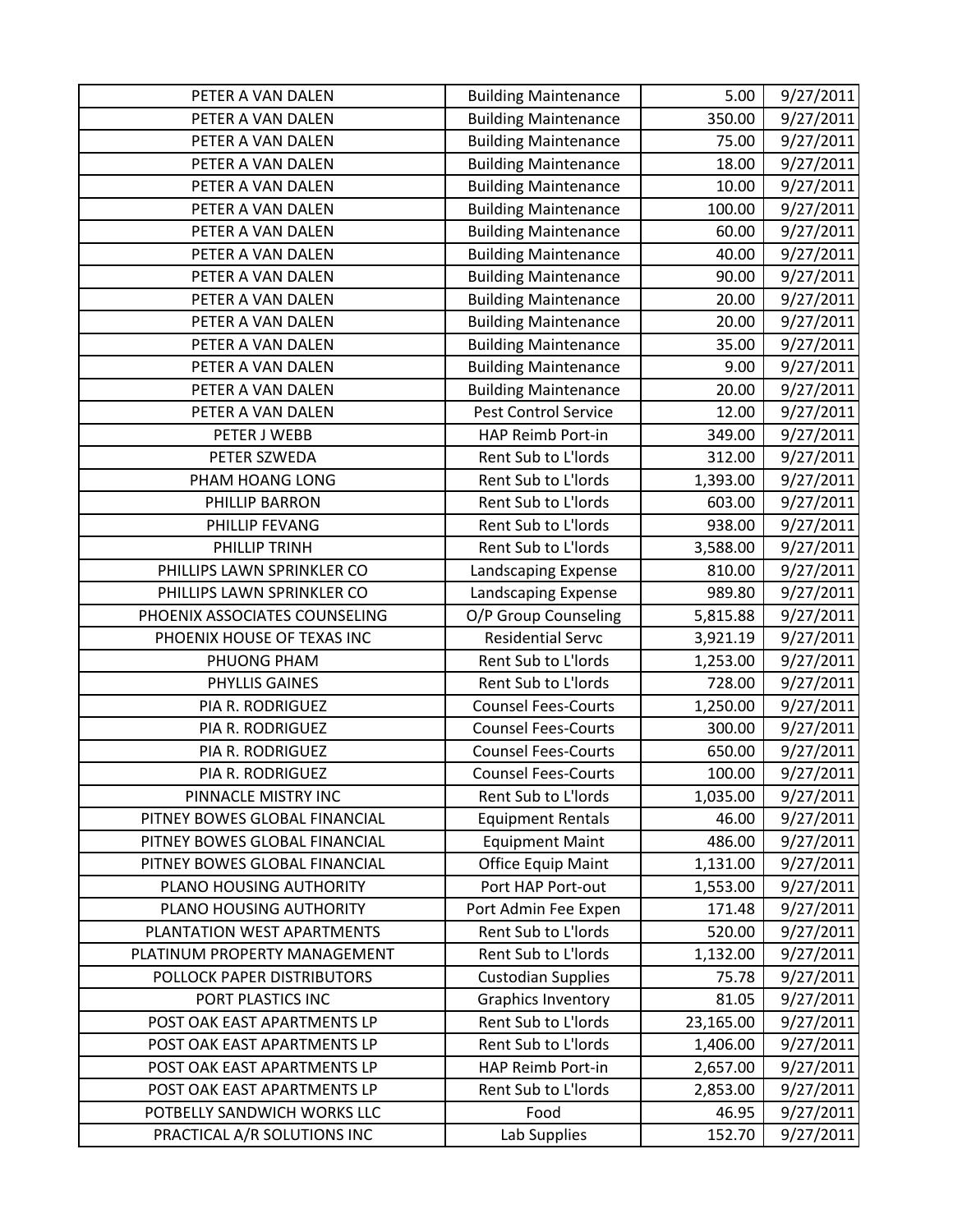| PRACTICAL A/R SOLUTIONS INC            | Lab Supplies                | 305.40     | 9/27/2011 |
|----------------------------------------|-----------------------------|------------|-----------|
| PRATTCO CRESENT OAKS LP                | HAP Reimb Port-in           | 250.00     | 9/27/2011 |
| PRICE CAROL OAKS LP                    | Rent Sub to L'Iords         | 2,653.00   | 9/27/2011 |
| PROJECT MANAGEMENT INSTITUTE           | <b>Dues</b>                 | 154.00     | 9/27/2011 |
| PROVIDENT FOUNDATION BK TEXAS LLC      | Rent Sub to L'Iords         | 2,753.00   | 9/27/2011 |
| PSYCHOTHERAPY SERVICES & YOKE-         | <b>Professional Service</b> | 5,790.00   | 9/27/2011 |
| PUNDIT JEE LP                          | Rent Sub to L'Iords         | 1,180.00   | 9/27/2011 |
| QIAGEN                                 | Lab Supplies                | 580.00     | 9/27/2011 |
| <b>QUANG CHIEU BUDDIST</b>             | Rent Sub to L'Iords         | 408.00     | 9/27/2011 |
| <b>QUANG N M HUYNH</b>                 | Rent Sub to L'Iords         | 1,138.00   | 9/27/2011 |
| <b>QUANTUM MECHANICAL SERVICES INC</b> | <b>Equipment Maint</b>      | 1,000.00   | 9/27/2011 |
| <b>QUANTUM MECHANICAL SERVICES INC</b> | <b>Equipment Maint</b>      | 400.00     | 9/27/2011 |
| <b>QUANTUM MECHANICAL SERVICES INC</b> | A/C Maint Contract          | 957.50     | 9/27/2011 |
| <b>QUEST DIAGNOSTICS INC</b>           | <b>Professional Service</b> | 362.87     | 9/27/2011 |
| <b>QUEST DIAGNOSTICS INC</b>           | <b>Professional Service</b> | 7,000.00   | 9/27/2011 |
| <b>QUEST DIAGNOSTICS INC</b>           | <b>Professional Service</b> | 8,766.42   | 9/27/2011 |
| <b>QUEST DIAGNOSTICS INC</b>           | <b>Professional Service</b> | 552.54     | 9/27/2011 |
| <b>QUEST DIAGNOSTICS INC</b>           | <b>Professional Service</b> | 1,115.14   | 9/27/2011 |
| R B EVERETT AND COMPANY                | Parts and Supplies          | 654.07     | 9/27/2011 |
| R D SHEET METAL INC                    | <b>Building Maintenance</b> | 1,085.00   | 9/27/2011 |
| R&M PROPERTY MANAGEMENT LLC            | Rent Sub to L'Iords         | 665.00     | 9/27/2011 |
| RACHEL SCHWARTZ                        | Clothing                    | 100.00     | 9/27/2011 |
| RADIOLOGY ASSOCIATES                   | <b>Medical Services</b>     | 506.00     | 9/27/2011 |
| RADIOLOGY ASSOCIATES TARRANT           | <b>Professional Service</b> | 752.00     | 9/27/2011 |
| RADWAN BEKOWICH                        | Rent Sub to L'Iords         | 728.00     | 9/27/2011 |
| <b>RAINA REALTY</b>                    | Rent Sub to L'Iords         | 224.00     | 9/27/2011 |
| <b>RAM P MALIK</b>                     | Rent Sub to L'Iords         | 1,405.00   | 9/27/2011 |
| <b>RAMON D STRIPLING</b>               | Rent Sub to L'Iords         | 925.00     | 9/27/2011 |
| <b>RAN SHNITZER</b>                    | Rent Sub to L'Iords         | 900.00     | 9/27/2011 |
| RANDOL ASSET MANAGEMENT                | Prepaid - Rent              | 11,818.00  | 9/27/2011 |
| <b>RANDY W BOWERS</b>                  | <b>Counsel Fees-Courts</b>  | 1,200.00   | 9/27/2011 |
| <b>RANDY W BOWERS</b>                  | <b>Counsel Fees-Courts</b>  | 775.00     | 9/27/2011 |
| <b>RANDY W BOWERS</b>                  | <b>Counsel Fees-Courts</b>  | 2,550.00   | 9/27/2011 |
| <b>RANDY W BOWERS</b>                  | <b>Counsel Fees-Courts</b>  | 2,950.00   | 9/27/2011 |
| <b>RANDY W BOWERS</b>                  | Counsel Fees-Juv            | 200.00     | 9/27/2011 |
| <b>RASHAWN ROGERS TUCKER</b>           | <b>Restitution Payable</b>  | 350.00     | 9/27/2011 |
| RASIX COMPUTER CENTER INC              | <b>Supplies</b>             | 147.92     | 9/27/2011 |
| RATTIKIN TITLE COMPANY                 | <b>County Projects</b>      | 149,300.00 | 9/27/2011 |
| RAUL NEVAREZ                           | <b>Counsel Fees-Courts</b>  | 100.00     | 9/27/2011 |
| RAUL NEVAREZ                           | Counsel Fees-Juv            | 1,030.00   | 9/27/2011 |
| RAUL NEVAREZ                           | Counsel Fees - CPS          | 100.00     | 9/27/2011 |
| RAUL NEVAREZ                           | Counsel Fees - CPS          | 660.00     | 9/27/2011 |
| <b>RAY ECKLUND</b>                     | Rent Sub to L'Iords         | 4,873.00   | 9/27/2011 |
| <b>RAY ECKLUND</b>                     | Rent Sub to L'Iords         | 706.00     | 9/27/2011 |
| <b>RAY ECKLUND</b>                     | Rent Sub to L'Iords         | 953.00     | 9/27/2011 |
| RAY HALL JR                            | <b>Counsel Fees-Courts</b>  | 600.00     | 9/27/2011 |
| RAY HALL JR                            | <b>Counsel Fees-Courts</b>  | 300.00     | 9/27/2011 |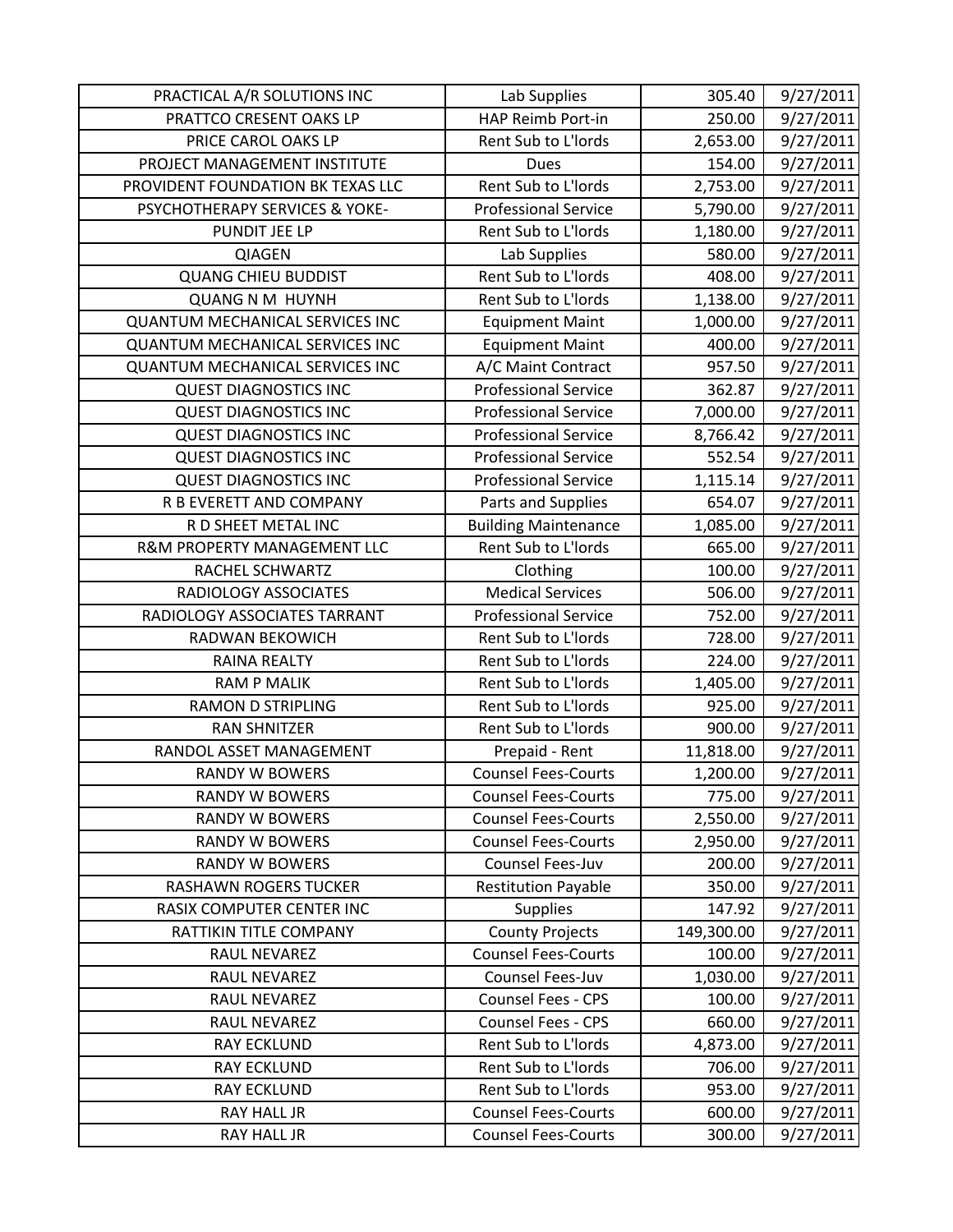| RAY HALL JR                         | <b>Counsel Fees-Courts</b>  | 180.00    | 9/27/2011 |
|-------------------------------------|-----------------------------|-----------|-----------|
| <b>RAY HALL JR</b>                  | Counsel Fees - CPS          | 100.00    | 9/27/2011 |
| RAY HALL JR                         | Cnsl Fees-Fam Drg Ct        | 100.00    | 9/27/2011 |
| <b>RAY HALL JR</b>                  | <b>Counsel Fees-Courts</b>  | 600.00    | 9/27/2011 |
| <b>RAY HALL JR</b>                  | <b>Counsel Fees-Courts</b>  | 400.00    | 9/27/2011 |
| RAYA ROSALVA                        | Rent Sub to L'Iords         | 622.00    | 9/27/2011 |
| RAYMOND DANIEL PC                   | Counsel Fees-Juv            | 200.00    | 9/27/2011 |
| RAYMOND DANIEL PC                   | Counsel Fees - CPS          | 1,105.00  | 9/27/2011 |
| RAYMOND SANCHEZ                     | Clothing                    | 200.00    | 9/27/2011 |
| <b>RAZA MIAN</b>                    | Rent Sub to L'Iords         | 1,274.00  | 9/27/2011 |
| <b>REACH ENERGY LLC</b>             | <b>Utility Allowance</b>    | 152.00    | 9/27/2011 |
| <b>READ'S AUTO COLLISION</b>        | Vehicle Maintenance         | 508.08    | 9/27/2011 |
| <b>READ'S AUTO COLLISION</b>        | Vehicle Maintenance         | 4,314.14  | 9/27/2011 |
| REAL ESTATE BY PAT GRAY & ASSOC INC | Rent Sub to L'Iords         | 975.00    | 9/27/2011 |
| REAL PROPERTY MANAGEMENT            | Rent Sub to L'Iords         | 1,577.00  | 9/27/2011 |
| REAL SYNERGY INVESTMENTS INC        | Rent Sub to L'Iords         | 767.00    | 9/27/2011 |
| <b>REALTECH INC</b>                 | Appl Serv Prov (ASP)        | 28,500.00 | 9/27/2011 |
| <b>REALTY APPRECIATION</b>          | <b>Rental Assistance</b>    | 595.00    | 9/27/2011 |
| <b>REALTY APPRECIATION</b>          | <b>Utility Assistance</b>   | 17.90     | 9/27/2011 |
| Rebecca L Grassl-Petersen           | Travel                      | 106.00    | 9/27/2011 |
| REBECCA WILLIAMS                    | Rent Sub to L'Iords         | 950.00    | 9/27/2011 |
| RECEPT PHARMACY LP                  | <b>Medical Supplies</b>     | 2,294.85  | 9/27/2011 |
| RECEPT PHARMACY LP                  | <b>Medical Supplies</b>     | 90.15     | 9/27/2011 |
| RECEPT PHARMACY LP                  | <b>Medical Supplies</b>     | 51.27     | 9/27/2011 |
| RECEPT PHARMACY LP                  | <b>Medical Supplies</b>     | 343.53    | 9/27/2011 |
| RECOVERY RESOURCE COUNCIL           | <b>Subrecipient Service</b> | 5,262.00  | 9/27/2011 |
| REGAL PLASTIC SUPPLY COMPANY INC    | Sign Shop Inventory         | 310.60    | 9/27/2011 |
| REGENCY IV APART & ART GENERAL PART | Rent Sub to L'Iords         | 1,249.00  | 9/27/2011 |
| REGENCY IV APART & ART GENERAL PART | HAP Reimb Port-in           | 1,012.00  | 9/27/2011 |
| REGENCY IV APART & ART GENERAL PART | Rent Sub to L'Iords         | 351.00    | 9/27/2011 |
| REGENCY PARK HILLSIDE LP            | HAP Reimb Port-in           | 461.00    | 9/27/2011 |
| REGENCY PARK HILLSIDE LP            | Rent Sub to L'Iords         | 575.00    | 9/27/2011 |
| REGENCY RAINTREE LTD PARTNERSHIP    | Rent Sub to L'Iords         | 2,019.00  | 9/27/2011 |
| REGENCY RAINTREE LTD PARTNERSHIP    | Rent Sub to L'Iords         | 625.00    | 9/27/2011 |
| REGINALD V MACLIN                   | <b>Medical Supplies</b>     | 1,553.46  | 9/27/2011 |
| RELIABLE PAVING INC.                | Non-Track Const/Bldg        | 25,902.00 | 9/27/2011 |
| RELIANT ENERGY RETAIL SERVICES INC  | <b>Utility Allowance</b>    | 7,419.00  | 9/27/2011 |
| RELIANT ENERGY RETAIL SERVICES INC  | <b>Utility Allowance</b>    | 1.00      | 9/27/2011 |
| RELIANT ENERGY RETAIL SERVICES INC  | <b>HAP Reimb Port-in</b>    | 432.00    | 9/27/2011 |
| RELIANT ENERGY RETAIL SERVICES INC  | <b>Utility Allowance</b>    | 370.00    | 9/27/2011 |
| <b>RELIANT ENERGY SERVICES</b>      | <b>Utility Assistance</b>   | 314.72    | 9/27/2011 |
| <b>RELIANT ENERGY SERVICES</b>      | <b>Utility Assistance</b>   | 787.04    | 9/27/2011 |
| <b>RELIANT SIGNS CORP</b>           | <b>Building Maintenance</b> | 90.00     | 9/27/2011 |
| RENAISSANCE LONG BEACH HOTEL        | Education                   | 686.55    | 9/27/2011 |
| RENEE A SANCHEZ                     | Counsel Fees - CPS          | 100.00    | 9/27/2011 |
| RESIDENTIAL REALTY GROUP            | <b>Rental Assistance</b>    | 575.00    | 9/27/2011 |
| RESIDENTIAL REALTY GROUP            | <b>Utility Assistance</b>   | 22.40     | 9/27/2011 |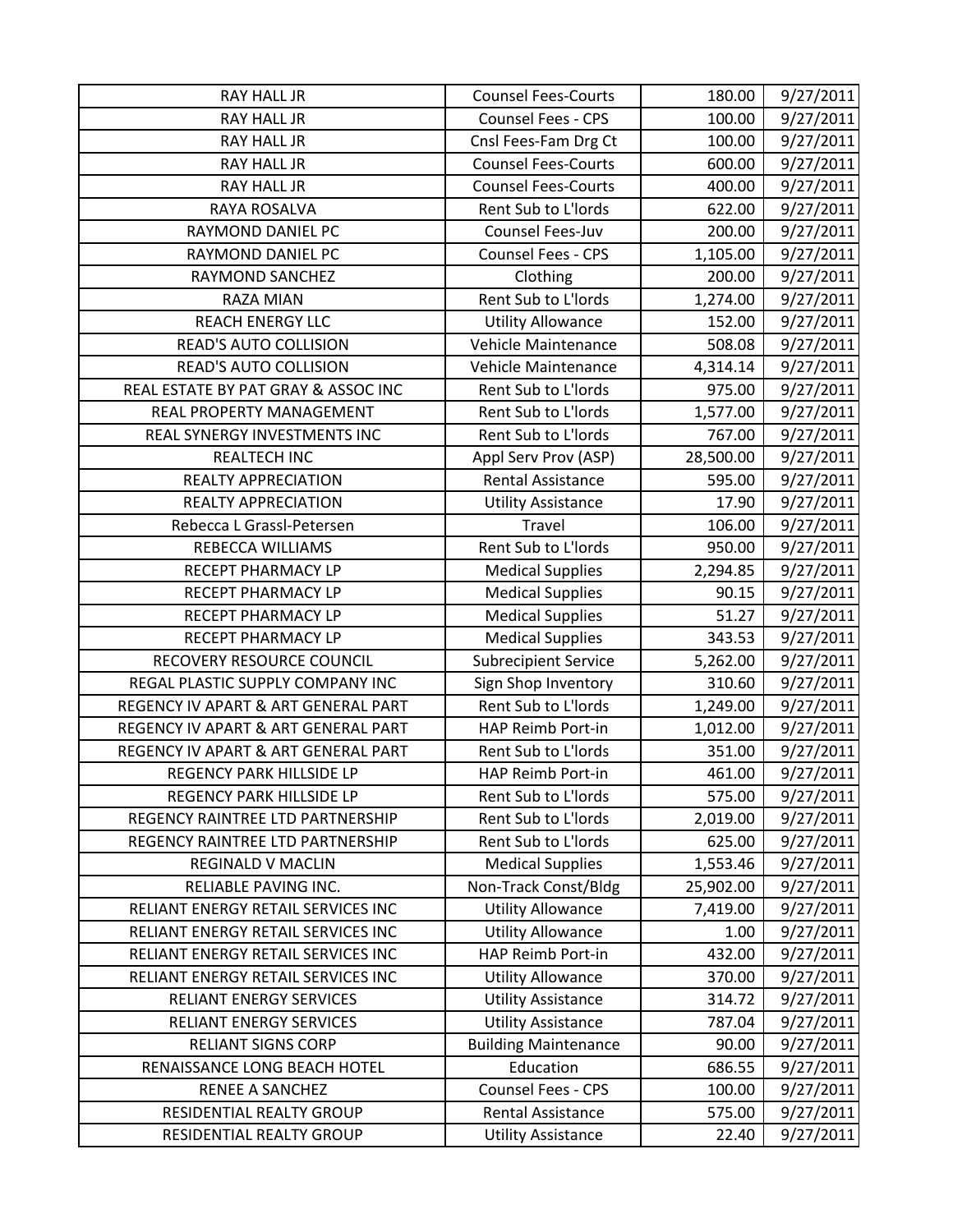| <b>REXEL SUMMERS</b>               | <b>Building Maintenance</b> | 1,516.38  | 9/27/2011 |
|------------------------------------|-----------------------------|-----------|-----------|
| <b>REXEL SUMMERS</b>               | <b>Building Maintenance</b> | 2,571.29  | 9/27/2011 |
| <b>REXEL SUMMERS</b>               | <b>Building Maintenance</b> | 438.70    | 9/27/2011 |
| REYNOLDS ASPHALT                   | Asphalt-Rock/Hot Mix        | 28,255.59 | 9/27/2011 |
| RICHARD A HENDERSON PC             | <b>Counsel Fees-Courts</b>  | 1,600.00  | 9/27/2011 |
| RICHARD A HENDERSON PC             | <b>Counsel Fees-Courts</b>  | 990.00    | 9/27/2011 |
| RICHARD A HENDERSON PC             | <b>Counsel Fees-Courts</b>  | 1,480.00  | 9/27/2011 |
| RICHARD A HENDERSON PC             | <b>Counsel Fees-Courts</b>  | 400.00    | 9/27/2011 |
| RICHARD ALLEY                      | <b>Counsel Fees-Courts</b>  | 1,050.00  | 9/27/2011 |
| RICHARD ALLEY                      | <b>Counsel Fees-Courts</b>  | 6,900.00  | 9/27/2011 |
| RICHARD ALLEY                      | <b>Counsel Fees-Courts</b>  | 1,500.00  | 9/27/2011 |
| RICHARD ALLEY                      | Cnsl Fees-Crim Appls        | 3,750.00  | 9/27/2011 |
| RICHARD E JOHNSON SR               | Rent Sub to L'Iords         | 1,330.00  | 9/27/2011 |
| RICHARD GLADSTONE                  | Cnsl Fees-Crim Appls        | 1,865.00  | 9/27/2011 |
| RICHARD HOLLIS                     | Rent Sub to L'Iords         | 667.00    | 9/27/2011 |
| RICHARD KEITH BOWER                | <b>Rental Assistance</b>    | 252.00    | 9/27/2011 |
| RICHARD KLINE                      | <b>Counsel Fees-Courts</b>  | 650.00    | 9/27/2011 |
| RICHARD KLINE                      | <b>Counsel Fees-Courts</b>  | 50.00     | 9/27/2011 |
| RICHARD KLINE                      | <b>Counsel Fees-Courts</b>  | 275.00    | 9/27/2011 |
| RICHARD SCOTT WALKER               | <b>Counsel Fees-Courts</b>  | 550.00    | 9/27/2011 |
| RICHARD SCOTT WALKER               | <b>Counsel Fees-Courts</b>  | 100.00    | 9/27/2011 |
| RICHLAND HILLS PARTNERS LTD        | Rent Sub to L'Iords         | 1,130.00  | 9/27/2011 |
| RICHLAND PLACE APARTMENTS PARTNERS | Rent Sub to L'Iords         | 888.00    | 9/27/2011 |
| <b>RICK EWING</b>                  | Landscaping Expense         | 300.00    | 9/27/2011 |
| <b>RICK EWING</b>                  | Landscaping Expense         | 250.00    | 9/27/2011 |
| <b>RICK EWING</b>                  | Landscaping Expense         | 250.00    | 9/27/2011 |
| <b>RICK EWING</b>                  | Landscaping Expense         | 450.00    | 9/27/2011 |
| <b>RICK EWING</b>                  | Landscaping Expense         | 270.00    | 9/27/2011 |
| <b>RICK EWING</b>                  | Landscaping Expense         | 260.00    | 9/27/2011 |
| <b>RICK T BRAME</b>                | Rent Sub to L'Iords         | 1,003.00  | 9/27/2011 |
| <b>RICKY JACKSON</b>               | Rent Sub to L'Iords         | 321.00    | 9/27/2011 |
| <b>RICKY VANHUSS</b>               | Rent Sub to L'Iords         | 562.00    | 9/27/2011 |
| <b>RICOH</b>                       | <b>Equipment Maint</b>      | 30.09     | 9/27/2011 |
| RICOH AMERICAS CORPORATION         | Software Maintenance        | 883.45    | 9/27/2011 |
| RICOH CORPORATION                  | <b>Equipment Rentals</b>    | 752.16    | 9/27/2011 |
| <b>RINKER MATERIAL</b>             | Culverts                    | 733.90    | 9/27/2011 |
| RITA C. SIMMONS                    | Rent Sub to L'Iords         | 259.00    | 9/27/2011 |
| RITE OF PASSAGE                    | <b>Residential Servc</b>    | 8,571.50  | 9/27/2011 |
| RJ LEE GROUP, INC                  | <b>Professional Service</b> | 54.00     | 9/27/2011 |
| RJD ASSOCIATES LTD                 | Rent Sub to L'Iords         | 579.00    | 9/27/2011 |
| RJD ASSOCIATES LTD                 | Rent Sub to L'Iords         | 139.00    | 9/27/2011 |
| RKM UTILITY SERVICES INC           | Non-Track Const/Bldg        | 32,346.15 | 9/27/2011 |
| Robb Catalano                      | Education                   | 115.93    | 9/27/2011 |
| <b>ROBBY SMITH</b>                 | Rent Sub to L'Iords         | 482.00    | 9/27/2011 |
| ROBERT A WIDMAN                    | HAP Reimb Port-in           | 589.00    | 9/27/2011 |
| Robert D Black                     | Education                   | 124.00    | 9/27/2011 |
| <b>ROBERT FORD</b>                 | <b>Counsel Fees-Courts</b>  | 500.00    | 9/27/2011 |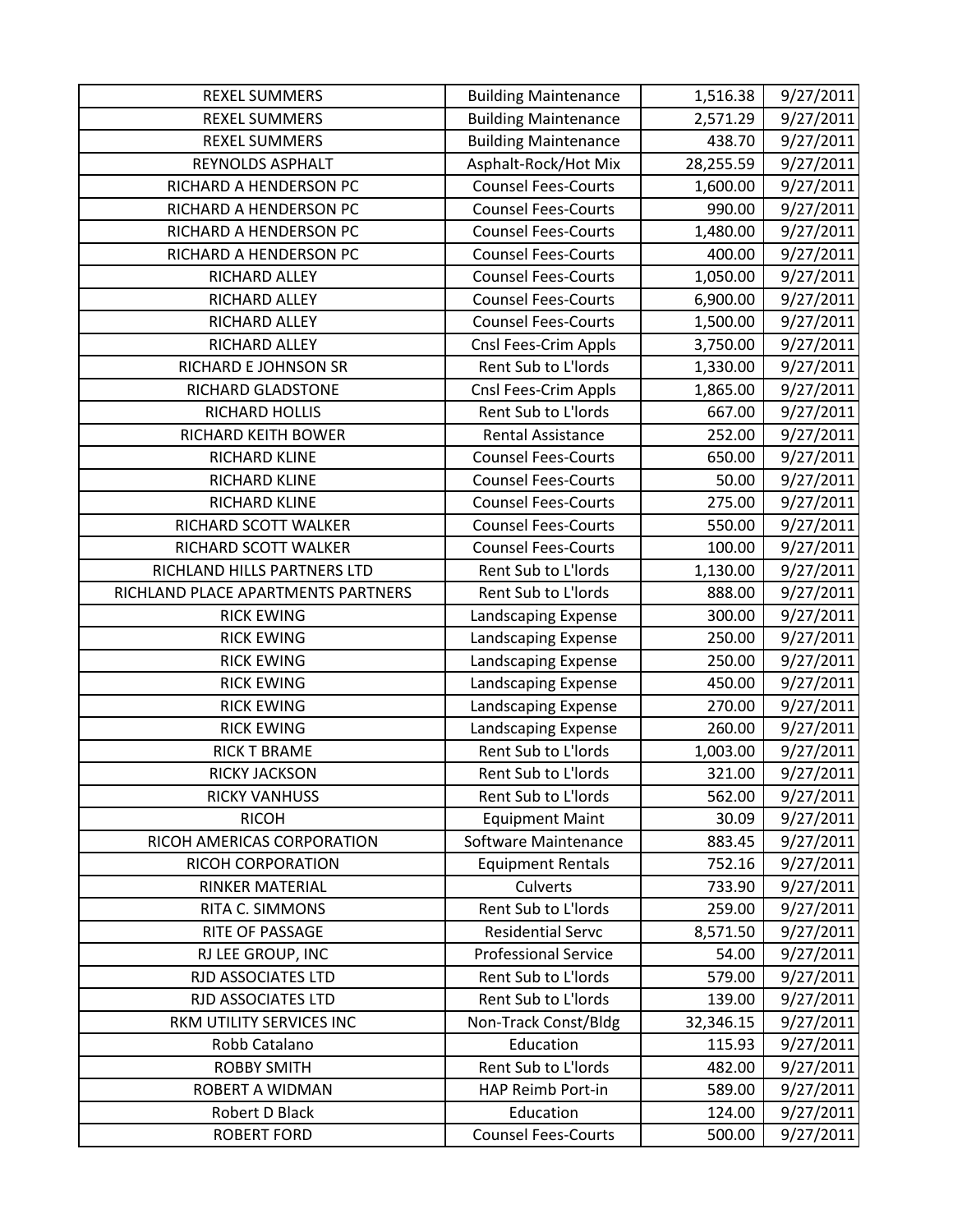| <b>ROBERT GEORGE</b>                | Rent Sub to L'Iords        | 1,050.00  | 9/27/2011 |
|-------------------------------------|----------------------------|-----------|-----------|
| <b>ROBERT HONEYSUCKER</b>           | Rent Sub to L'Iords        | 850.00    | 9/27/2011 |
| <b>ROBERT L CROCHETT SR</b>         | Rent Sub to L'Iords        | 211.00    | 9/27/2011 |
| <b>ROBERT L EPPS SR</b>             | Rent Sub to L'Iords        | 950.00    | 9/27/2011 |
| <b>ROBERT W WILLIAMS</b>            | Rent Sub to L'Iords        | 817.00    | 9/27/2011 |
| ROBERTS REALTY ADVISORS INC         | Rent Sub to L'Iords        | 183.00    | 9/27/2011 |
| <b>ROBIN V GROUNDS</b>              | <b>Counsel Fees-Courts</b> | 175.00    | 9/27/2011 |
| <b>ROBINSON &amp; SMART PC</b>      | <b>Counsel Fees-Courts</b> | 100.00    | 9/27/2011 |
| <b>ROBINSON &amp; SMART PC</b>      | <b>Counsel Fees-Courts</b> | 525.00    | 9/27/2011 |
| <b>ROBINSON &amp; SMART PC</b>      | <b>Court Costs</b>         | 1,500.00  | 9/27/2011 |
| RODNEY COLLIER                      | Rent Sub to L'Iords        | 1,882.00  | 9/27/2011 |
| RODNEY M PATTERSON                  | Counsel Fees-Juv           | 200.00    | 9/27/2011 |
| <b>RODNEY MCNEELY</b>               | Rent Sub to L'Iords        | 2,293.00  | 9/27/2011 |
| <b>RODNEY PRINCE</b>                | Rent Sub to L'Iords        | 699.00    | 9/27/2011 |
| ROGERS & ROGERS INVESTMENTS         | Rent Sub to L'Iords        | 282.00    | 9/27/2011 |
| ROMCO INC                           | Parts and Supplies         | 91.40     | 9/27/2011 |
| ROMULO L CASAQUITE                  | Rent Sub to L'Iords        | 852.00    | 9/27/2011 |
| RONALD BRUCALE                      | Rent Sub to L'Iords        | 454.00    | 9/27/2011 |
| RONALD COUCH                        | <b>Counsel Fees-Courts</b> | 1,025.00  | 9/27/2011 |
| RONALD COUCH                        | <b>Counsel Fees-Courts</b> | 150.00    | 9/27/2011 |
| <b>RONALD DAY</b>                   | Rent Sub to L'Iords        | 594.00    | 9/27/2011 |
| RONALD J KOVACH PC                  | <b>Counsel Fees-Courts</b> | 500.00    | 9/27/2011 |
| RONALD J KOVACH PC                  | Counsel Fees - CPS         | 960.00    | 9/27/2011 |
| RONNIE EUGENE THOMAS                | Rent Sub to L'Iords        | 462.00    | 9/27/2011 |
| <b>ROSARIO TRINH</b>                | Clothing                   | 200.00    | 9/27/2011 |
| ROSE ANNA SALINAS                   | Counsel Fees-Juv           | 1,050.00  | 9/27/2011 |
| ROSS LAND & REAL ESTATE SERVICES IN | Rent Sub to L'Iords        | 228.00    | 9/27/2011 |
| ROSSI CALLENDER                     | <b>Restitution Payable</b> | 30.00     | 9/27/2011 |
| <b>ROXANNE ROBINSON</b>             | <b>Counsel Fees-Courts</b> | 50.00     | 9/27/2011 |
| <b>ROXANNE ROBINSON</b>             | <b>Counsel Fees-Courts</b> | 150.00    | 9/27/2011 |
| <b>ROXANNE ROBINSON</b>             | <b>Litigation Expense</b>  | 9.60      | 9/27/2011 |
| <b>ROY E BAILEY</b>                 | Rent Sub to L'Iords        | 606.00    | 9/27/2011 |
| ROY MAAS YOUTH ALTERNATIVES INC     | <b>Residential Servc</b>   | 4,285.75  | 9/27/2011 |
| <b>ROY S SHARP</b>                  | <b>HAP Reimb Port-in</b>   | 622.00    | 9/27/2011 |
| <b>ROYER &amp; SCHUTTS</b>          | Capital Outlay Low V       | 13,971.24 | 9/27/2011 |
| <b>ROYER &amp; SCHUTTS</b>          | Non-Track Equipment        | 6,915.83  | 9/27/2011 |
| <b>ROYER &amp; SCHUTTS</b>          | Non-Track Equipment        | 1,196.87  | 9/27/2011 |
| <b>RUBI S SWEANEY</b>               | Rent Sub to L'Iords        | 689.00    | 9/27/2011 |
| RUCHAN INVESTMENTS INC              | Rent Sub to L'Iords        | 654.00    | 9/27/2011 |
| <b>RUDY VELOZ</b>                   | Rent Sub to L'Iords        | 913.00    | 9/27/2011 |
| <b>RUFUS L JEWELL</b>               | HAP Reimb Port-in          | 467.00    | 9/27/2011 |
| RUPERT PUPKIN PROPERTIES ROSELLA LL | Rent Sub to L'Iords        | 597.00    | 9/27/2011 |
| <b>RUSH TRUCK CENTERS</b>           | Parts and Supplies         | 188.45    | 9/27/2011 |
| <b>RUSH TRUCK CENTERS</b>           | Parts and Supplies         | 136.18    | 9/27/2011 |
| RUSSELL FEED INC                    | Canine Expense             | 38.98     | 9/27/2011 |
| RUSSELL J GRIECO                    | Rent Sub to L'Iords        | 697.00    | 9/27/2011 |
| <b>S &amp; S FAITH FUND LLC</b>     | Rent Sub to L'Iords        | 730.00    | 9/27/2011 |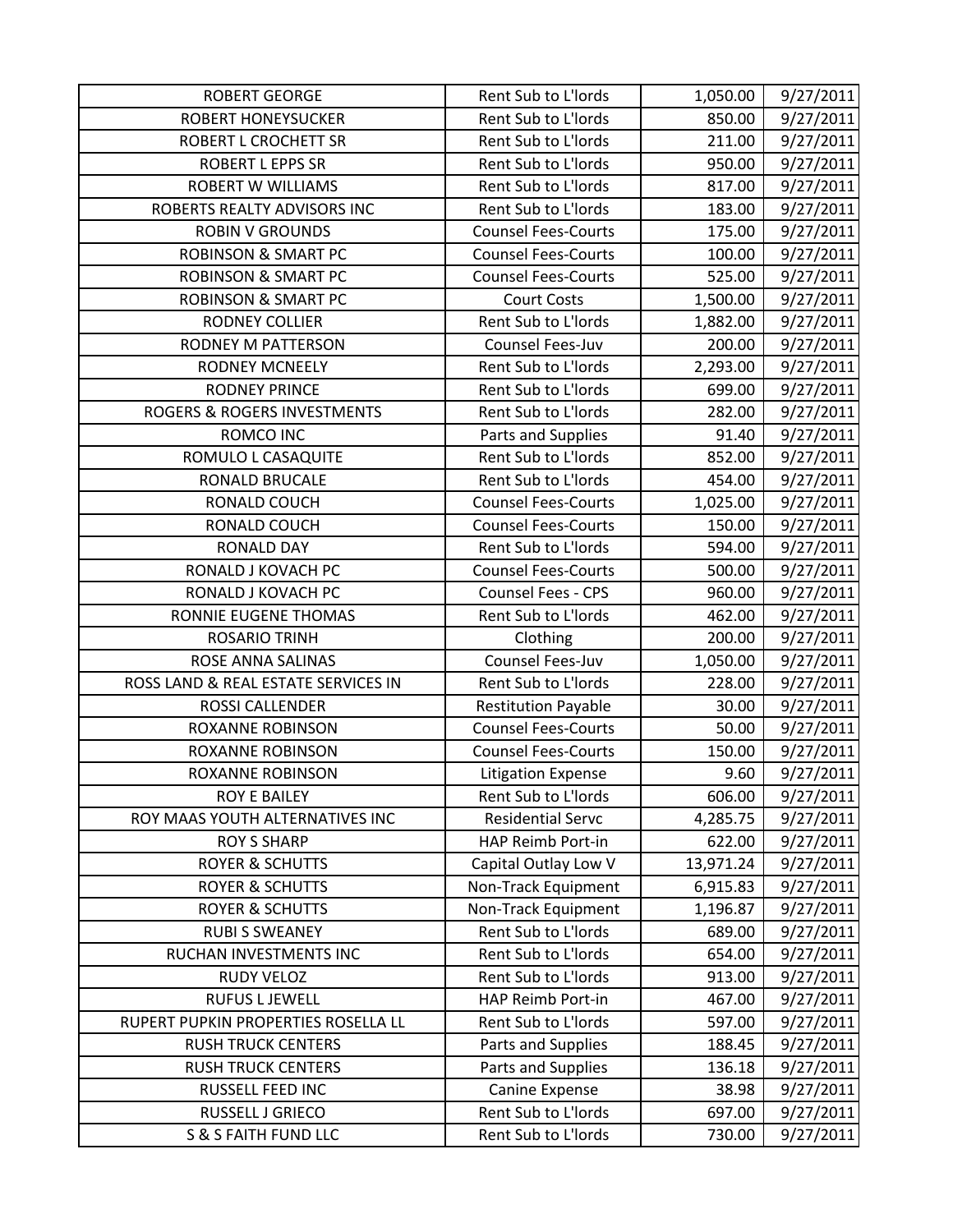| <b>SATTRUCKING INC</b>       | Rock and Gravel             | 1,207.37  | 9/27/2011 |
|------------------------------|-----------------------------|-----------|-----------|
| SAFARILAND LLC               | Parts and Supplies          | 82.54     | 9/27/2011 |
| SAFARILAND LLC               | <b>Supplies</b>             | 340.96    | 9/27/2011 |
| SAFEHAVEN OF TARRANT COUNTY  | <b>Subrecipient Service</b> | 1,857.00  | 9/27/2011 |
| SAFEHAVEN OF TARRANT COUNTY  | <b>Subrecipient Service</b> | 17,115.00 | 9/27/2011 |
| SAFEHAVEN OF TARRANT COUNTY  | <b>Subrecipient Service</b> | 5,058.00  | 9/27/2011 |
| SAFEWARE INC                 | Parts and Supplies          | 395.22    | 9/27/2011 |
| SAF-T-GLOVE INC              | Parts and Supplies          | 124.14    | 9/27/2011 |
| SAF-T-GLOVE INC              | Parts and Supplies          | 67.50     | 9/27/2011 |
| SAF-T-GLOVE INC              | Field Equip&Supplies        | 39.36     | 9/27/2011 |
| SAF-T-PAK INC                | Education                   | 5,750.00  | 9/27/2011 |
| <b>SAGE PUBLICATIONS INC</b> | Books/Pamphlets             | 7,056.75  | 9/27/2011 |
| SAGINAW CROSSING LLC         | Rent Sub to L'Iords         | 2,735.00  | 9/27/2011 |
| <b>SAGINAW CROSSING LLC</b>  | Rent Sub to L'Iords         | 477.00    | 9/27/2011 |
| <b>SAGINAW CROSSING LLC</b>  | Rent Sub to L'Iords         | 3,380.00  | 9/27/2011 |
| SAGINAW CROSSING LLC         | Rent Sub to L'Iords         | 900.00    | 9/27/2011 |
| SAINT LEGAL PLLC             | Counsel Fees - CPS          | 100.00    | 9/27/2011 |
| SAKURA FINETEK USA INC       | Lab Equip Mainten           | 4,200.00  | 9/27/2011 |
| <b>SALVATION ARMY</b>        | <b>Subrecipient Service</b> | 24,531.00 | 9/27/2011 |
| SALVATORE LAMENTI            | Rent Sub to L'Iords         | 491.00    | 9/27/2011 |
| SAMANTHA K HILL              | <b>Counsel Fees-Courts</b>  | 800.00    | 9/27/2011 |
| <b>SAMANTHA K HILL</b>       | <b>Counsel Fees-Courts</b>  | 300.00    | 9/27/2011 |
| <b>SAMANTHA K HILL</b>       | <b>Counsel Fees-Courts</b>  | 400.00    | 9/27/2011 |
| SAMUEL E EMUZE               | Rent Sub to L'Iords         | 497.00    | 9/27/2011 |
| SAMUEL M SANCHEZ             | Counsel Fees - CPS          | 100.00    | 9/27/2011 |
| SAMUELS AVENUE LP            | Rent Sub to L'Iords         | 5,103.00  | 9/27/2011 |
| SAMUELS AVENUE LP            | Rent Sub to L'Iords         | 344.00    | 9/27/2011 |
| <b>SANDRA GENE VILLELLI</b>  | Rent Sub to L'Iords         | 575.00    | 9/27/2011 |
| <b>SANDRA PETRUSAITIS</b>    | Rent Sub to L'Iords         | 516.00    | 9/27/2011 |
| <b>SANJAY KUMAR</b>          | Rent Sub to L'Iords         | 865.00    | 9/27/2011 |
| <b>SANOFI PASTEUR INC</b>    | <b>Medical Supplies</b>     | 2,260.62  | 9/27/2011 |
| <b>SANOFI PASTEUR INC</b>    | <b>Medical Supplies</b>     | 1,527.60  | 9/27/2011 |
| <b>SANOFI PASTEUR INC</b>    | <b>Medical Supplies</b>     | 9,165.63  | 9/27/2011 |
| <b>SANOFI PASTEUR INC</b>    | <b>Medical Supplies</b>     | 19,579.46 | 9/27/2011 |
| <b>SANOFI PASTEUR INC</b>    | <b>Medical Supplies</b>     | 2,260.62  | 9/27/2011 |
| <b>SANOFI PASTEUR INC</b>    | <b>Medical Supplies</b>     | 2,396.53  | 9/27/2011 |
| SANTA FE ADOLESCENT SERVICES | <b>Professional Service</b> | 15,852.46 | 9/27/2011 |
| SANTA FE ADOLESCENT SERVICES | <b>Professional Service</b> | 21,162.54 | 9/27/2011 |
| SANTA FE ADOLESCENT SERVICES | <b>Professional Service</b> | 38,400.00 | 9/27/2011 |
| <b>SANTIAGO SALINAS</b>      | <b>Counsel Fees-Courts</b>  | 710.00    | 9/27/2011 |
| SANTIAGO SALINAS             | <b>Counsel Fees-Courts</b>  | 1,525.00  | 9/27/2011 |
| SANTIAGO SALINAS             | <b>Counsel Fees-Courts</b>  | 2,560.00  | 9/27/2011 |
| SANTIAGO SALINAS             | <b>Counsel Fees-Courts</b>  | 3,390.00  | 9/27/2011 |
| SANTIAGO SALINAS             | <b>Counsel Fees-Courts</b>  | 480.00    | 9/27/2011 |
| SANZ FORT WORTH HOLDINGS LLC | Rent Sub to L'Iords         | 625.00    | 9/27/2011 |
| SANZ FORT WORTH HOLDINGS LLC | Rent Sub to L'Iords         | 647.00    | 9/27/2011 |
| <b>SARAH BENEZE</b>          | Clothing                    | 126.61    | 9/27/2011 |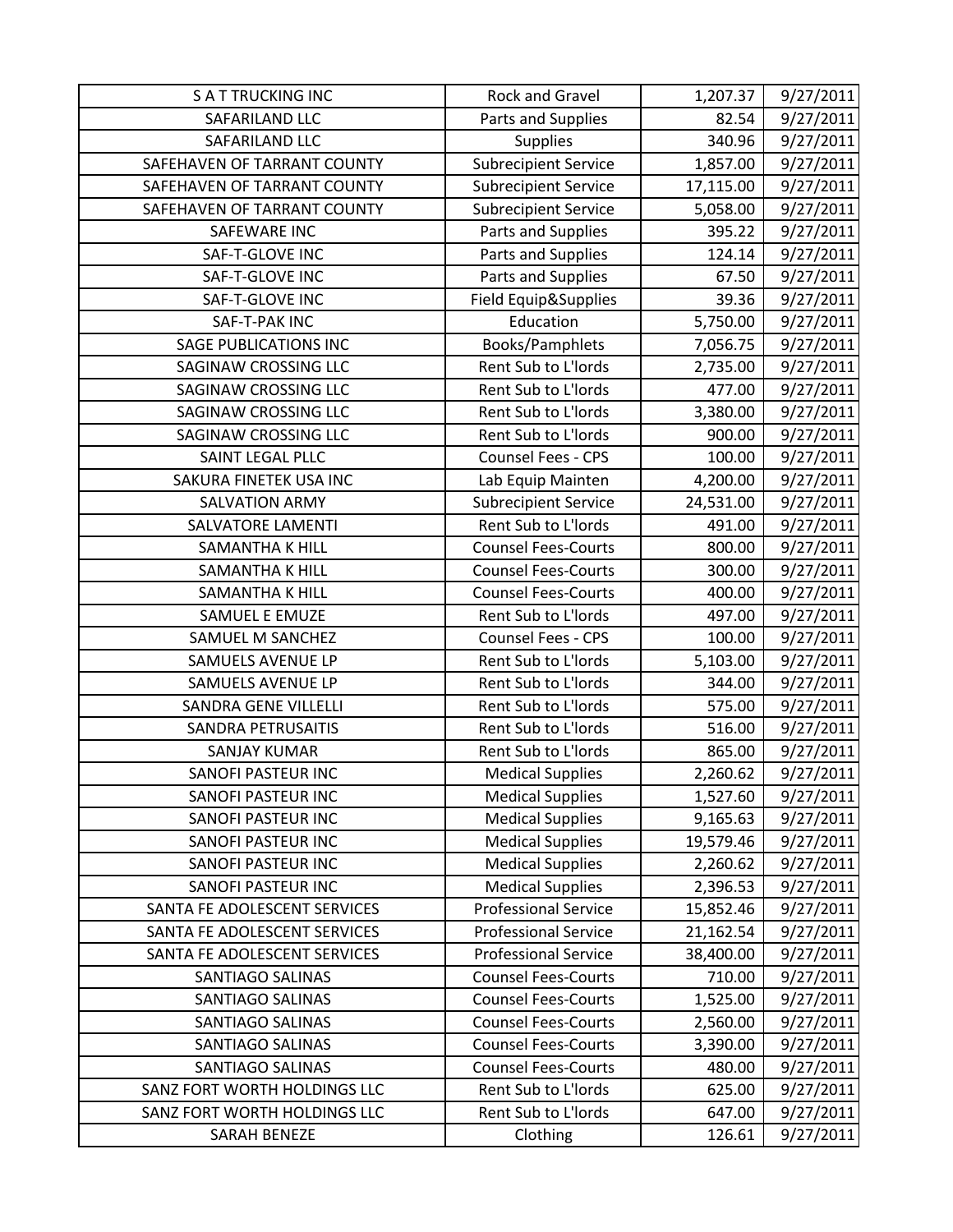| SARATOGA MANAGEMENT GROUP LLC       | Rent Sub to L'Iords         | 5,330.00   | 9/27/2011 |
|-------------------------------------|-----------------------------|------------|-----------|
| SARATOGA MANAGEMENT GROUP LLC       | Rent Sub to L'Iords         | 1,522.00   | 9/27/2011 |
| <b>SAVANT S CHAUHAN</b>             | Rent Sub to L'Iords         | 1,528.00   | 9/27/2011 |
| <b>SCOTT BROWN PROPERTIES INC</b>   | Rent Sub to L'Iords         | 1,079.00   | 9/27/2011 |
| <b>SHACOBY J WOMACK</b>             | Rent Sub to L'Iords         | 663.00     | 9/27/2011 |
| <b>SHADOW CREEK APARTMENTS</b>      | Rent Sub to L'Iords         | 2,531.00   | 9/27/2011 |
| <b>SHADOW CREEK APARTMENTS</b>      | Rent Sub to L'Iords         | 640.00     | 9/27/2011 |
| SHADOWOOD APARTMENTS                | <b>Rental Assistance</b>    | 600.00     | 9/27/2011 |
| <b>SHALLOM HOLDINGS</b>             | Rent Sub to L'Iords         | 700.00     | 9/27/2011 |
| <b>SHANNA HARRISON</b>              | Clothing                    | 225.00     | 9/27/2011 |
| <b>SHANNON PEEBLES</b>              | Clothing                    | 621.02     | 9/27/2011 |
| <b>SHARON PATTERSON</b>             | Rent Sub to L'Iords         | 661.00     | 9/27/2011 |
| <b>SHAWN M WORTHEY</b>              | Rent Sub to L'Iords         | 804.00     | 9/27/2011 |
| <b>SHAWN PASCHALL</b>               | <b>Counsel Fees-Courts</b>  | 360.00     | 9/27/2011 |
| <b>SHAWN PASCHALL</b>               | <b>Counsel Fees-Courts</b>  | 375.00     | 9/27/2011 |
| <b>SHAWN PASCHALL</b>               | <b>Counsel Fees-Courts</b>  | 100.00     | 9/27/2011 |
| SHEILA RANDOLPH                     | <b>Counsel Fees-Courts</b>  | 400.00     | 9/27/2011 |
| SHEILA WALKER                       | Reporter's Records          | 344.00     | 9/27/2011 |
| <b>SHELIA J FOX</b>                 | <b>Counsel Fees-Courts</b>  | 350.00     | 9/27/2011 |
| <b>SHELIA J FOX</b>                 | <b>Counsel Fees-Courts</b>  | 700.00     | 9/27/2011 |
| SHENANDOAH TOWNHOMES LTD            | Rent Sub to L'Iords         | 5,150.00   | 9/27/2011 |
| SHENANDOAH TOWNHOMES LTD            | HAP Reimb Port-in           | 1,276.00   | 9/27/2011 |
| SHENANDOAH TOWNHOMES LTD            | Rent Sub to L'Iords         | 697.00     | 9/27/2011 |
| SHENANDOAH VILLAGE APTS LP          | Rent Sub to L'Iords         | 483.00     | 9/27/2011 |
| SHERWIN WILLIAMS PAINT              | <b>Support Serv Supply</b>  | 234.60     | 9/27/2011 |
| <b>SHERWIN WILLIAMS PAINT</b>       | Parts and Supplies          | 466.87     | 9/27/2011 |
| <b>SHERYL WRIGHT</b>                | Rent Sub to L'Iords         | 750.00     | 9/27/2011 |
| <b>SHEVIA LTD</b>                   | Rent Sub to L'Iords         | 1,565.00   | 9/27/2011 |
| <b>SHEVIA LTD</b>                   | Rent Sub to L'Iords         | 6,913.00   | 9/27/2011 |
| <b>SHEVIA LTD</b>                   | Rent Sub to L'Iords         | 2,147.00   | 9/27/2011 |
| SHI GOVERNMENT SOLUTIONS            | <b>Supplies</b>             | 110.00     | 9/27/2011 |
| SHIELDS FAMILY LLC III              | HAP Reimb Port-in           | 199.00     | 9/27/2011 |
| SHIELDS FAMILY LLC III              | Rent Sub to L'Iords         | 345.00     | 9/27/2011 |
| <b>SHIRLEY GRIFFIN</b>              | Clothing                    | 225.00     | 9/27/2011 |
| SHOPPA'S MATERIAL HANDLING LTD      | <b>Equipment Maint</b>      | 623.00     | 9/27/2011 |
| SHOWCASE REALTY PROPERTY MANAGEMENT | Rent Sub to L'Iords         | 1,078.00   | 9/27/2011 |
| SID W SHAPIRO                       | Counsel Fees-Juv            | 200.00     | 9/27/2011 |
| SIERRA STRIPES OF TEXAS             | Central Garage Inv          | 90.00      | 9/27/2011 |
| SIGMA BUILDING SERVICES             | <b>Professional Service</b> | 324,852.50 | 9/27/2011 |
| SIGNATURE LEASING & MANAGEMENT INC  | Rent Sub to L'Iords         | 670.00     | 9/27/2011 |
| <b>SIGNS ETC</b>                    | <b>Building Maintenance</b> | 1,688.40   | 9/27/2011 |
| SILAS OTTONIEL ROSALES              | Rent Sub to L'Iords         | 339.00     | 9/27/2011 |
| SILVER CREEK PH II                  | Rent Sub to L'Iords         | 1,048.00   | 9/27/2011 |
| SIMPLE WISHES LLC                   | <b>Educational Material</b> | 354.89     | 9/27/2011 |
| <b>SKY GROUP LLC</b>                | Rent Sub to L'Iords         | 615.00     | 9/27/2011 |
| <b>SKYVUE MEMORIAL GARDENS</b>      | <b>County Burials</b>       | 1,375.00   | 9/27/2011 |
| SMITH TEMPORARIES INC               | <b>Professional Service</b> | 2.50       | 9/27/2011 |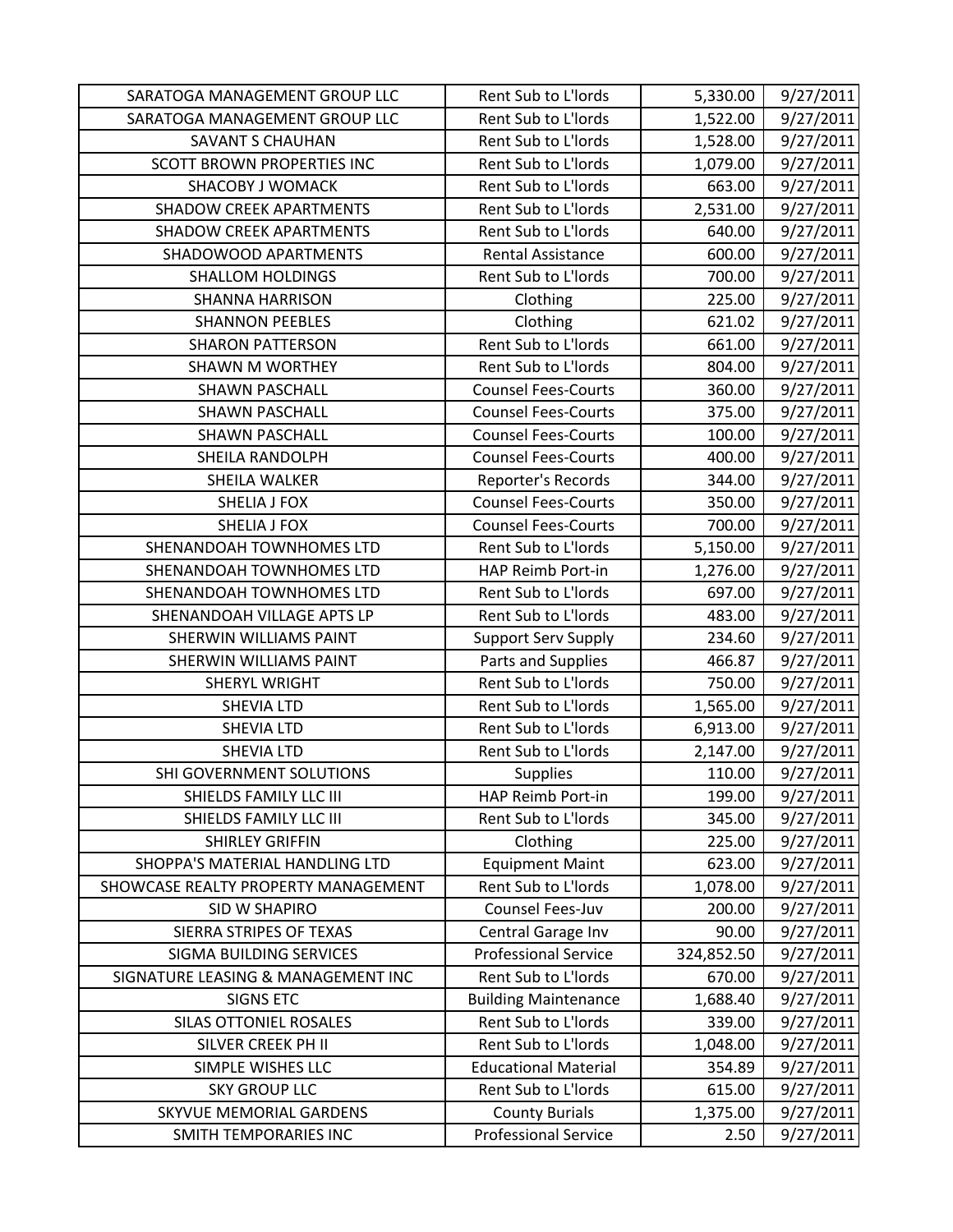| <b>SMITH TEMPORARIES INC</b>        | Contract Labor              | 4,068.02  | 9/27/2011 |
|-------------------------------------|-----------------------------|-----------|-----------|
| SMITH TEMPORARIES INC               | Contract Labor              | 2,017.99  | 9/27/2011 |
| SMITH TEMPORARIES INC               | Contract Labor              | 9,927.04  | 9/27/2011 |
| SMITH TEMPORARIES INC               | Contract Labor              | 1,156.23  | 9/27/2011 |
| <b>SMITH TEMPORARIES INC</b>        | <b>Contract Labor</b>       | 84.11     | 9/27/2011 |
| SOLARWINDS.NET INC                  | Non-Track Equipment         | 1,485.00  | 9/27/2011 |
| <b>SOLOMON BRACKENS</b>             | Rent Sub to L'Iords         | 779.00    | 9/27/2011 |
| SOLUTION FOCUSED TRAINING INSTITUTE | <b>Counseling Services</b>  | 110.00    | 9/27/2011 |
| <b>SON V NGUYEN</b>                 | HAP Reimb Port-in           | 1,114.00  | 9/27/2011 |
| <b>SOUTH HULEN LP</b>               | Rent Sub to L'Iords         | 18,488.00 | 9/27/2011 |
| SOUTH HULEN LP                      | Rent Sub to L'Iords         | 2,060.00  | 9/27/2011 |
| <b>SOUTH HULEN LP</b>               | HAP Reimb Port-in           | 666.00    | 9/27/2011 |
| SOUTHERN COMPUTER WAREHOUSE         | <b>Computer Maintenance</b> | 769.50    | 9/27/2011 |
| SOUTHERN TIRE MART LLC              | Central Garage Inv          | 50.00     | 9/27/2011 |
| SOUTHERN TIRE MART LLC              | Central Garage Inv          | 1,607.29  | 9/27/2011 |
| SOUTHERN TIRE MART LLC              | <b>Tires and Tubes</b>      | 1,885.80  | 9/27/2011 |
| SOUTHERN TIRE MART LLC              | <b>Tires and Tubes</b>      | 65.00     | 9/27/2011 |
| SOUTHERN TIRE MART LLC              | <b>Tires and Tubes</b>      | 359.88    | 9/27/2011 |
| SOUTHERN TIRE MART LLC              | <b>Tires and Tubes</b>      | 156.45    | 9/27/2011 |
| SOUTHERN TIRE MART LLC              | <b>Tires and Tubes</b>      | 112.95    | 9/27/2011 |
| SOUTHERN TIRE MART LLC              | <b>Tires and Tubes</b>      | 253.00    | 9/27/2011 |
| SOUTHERN TIRE MART LLC              | <b>Tires and Tubes</b>      | 100.00    | 9/27/2011 |
| SOUTHWEST ICE CREAM SPEC            | Food                        | 74.34     | 9/27/2011 |
| SOUTHWEST KEY PROGRAMS INC          | <b>Residential Servc</b>    | 4,285.75  | 9/27/2011 |
| <b>SPARK ENERGY LP</b>              | <b>Utility Allowance</b>    | 57.00     | 9/27/2011 |
| SPINDLEMEDIA INC                    | <b>Professional Service</b> | 5,000.00  | 9/27/2011 |
| SPMG REAL ESTATE SERVICES LLC       | Rent Sub to L'Iords         | 445.00    | 9/27/2011 |
| <b>SPRING OAK APARTMENTS</b>        | Rent Sub to L'Iords         | 216.00    | 9/27/2011 |
| <b>SPRING VALLEY LTD</b>            | Rent Sub to L'Iords         | 734.00    | 9/27/2011 |
| SPRINT NEXTEL                       | Pager / Blackberry          | 93.87     | 9/27/2011 |
| SPRINT NEXTEL                       | Telephone - Mobile          | 173.93    | 9/27/2011 |
| SPRINT NEXTEL                       | Telephone - Mobile          | 55.07     | 9/27/2011 |
| SPRINT NEXTEL                       | Telephone - Mobile          | 72.36     | 9/27/2011 |
| SPRINT NEXTEL                       | Telephone - Mobile          | 32.78     | 9/27/2011 |
| SPRINT NEXTEL                       | Telephone - Mobile          | 192.54    | 9/27/2011 |
| SPRINT NEXTEL                       | Telephone - Mobile          | 210.08    | 9/27/2011 |
| SPRINT NEXTEL                       | Telephone - Mobile          | 60.42     | 9/27/2011 |
| SPRINT NEXTEL                       | <b>Wireless Data Access</b> | 42.99     | 9/27/2011 |
| SPRINT NEXTEL                       | Pager / Blackberry          | 64.98     | 9/27/2011 |
| SPRINT NEXTEL                       | Pager / Blackberry          | 92.57     | 9/27/2011 |
| SPRINT NEXTEL                       | Pager / Blackberry          | 31.29     | 9/27/2011 |
| SPRINT NEXTEL                       | Pager / Blackberry          | 184.74    | 9/27/2011 |
| SPRINT NEXTEL                       | Pager / Blackberry          | 920.51    | 9/27/2011 |
| SPRINT NEXTEL                       | Pager / Blackberry          | 124.96    | 9/27/2011 |
| SPRINT NEXTEL                       | Pager / Blackberry          | 68.76     | 9/27/2011 |
| SPRINT NEXTEL                       | Pager / Blackberry          | 188.14    | 9/27/2011 |
| SPRINT NEXTEL                       | Pager / Blackberry          | 32.49     | 9/27/2011 |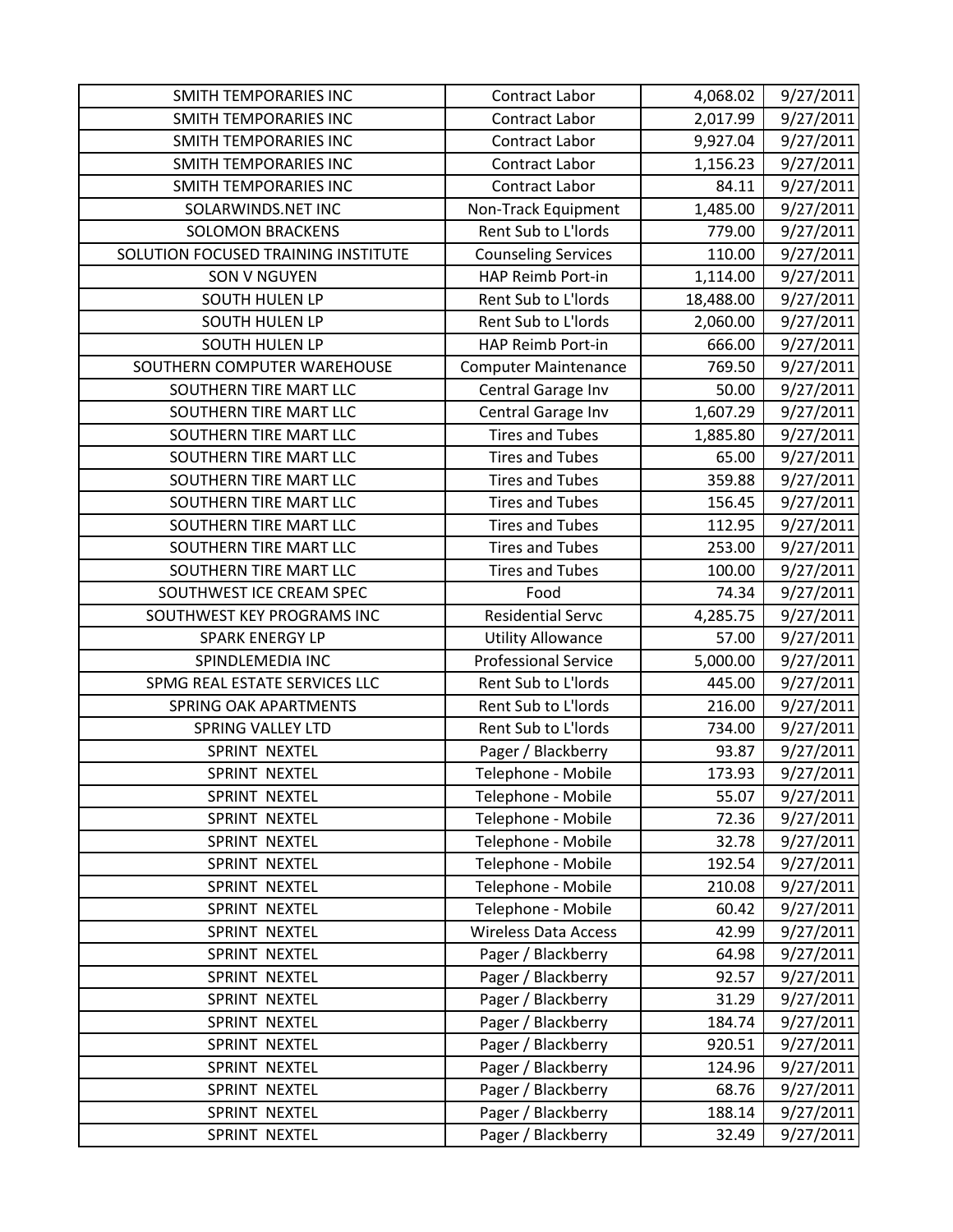| SPRINT NEXTEL               | Pager / Blackberry          | 63.78     | 9/27/2011 |
|-----------------------------|-----------------------------|-----------|-----------|
| SPRINT NEXTEL               | Pager / Blackberry          | 350.99    | 9/27/2011 |
| <b>SPRINT NEXTEL</b>        | Pager / Blackberry          | 32.49     | 9/27/2011 |
| SPRINT NEXTEL               | Pager / Blackberry          | 1.05      | 9/27/2011 |
| SPRINT NEXTEL               | Radio Serv-Contract         | 165.70    | 9/27/2011 |
| SPRINT NEXTEL               | Telephone - Mobile          | 80.06     | 9/27/2011 |
| SPRINT NEXTEL               | Pager / Blackberry          | 31.29     | 9/27/2011 |
| ST FRANCIS VILLAGE, INC     | Rent Sub to L'Iords         | 369.00    | 9/27/2011 |
| ST FRANCIS VILLAGE, INC     | Rent Sub to L'Iords         | 643.00    | 9/27/2011 |
| ST FRANCIS VILLAGE, INC     | Rent Sub to L'Iords         | 629.00    | 9/27/2011 |
| ST FRANCIS VILLAGE, INC     | HAP Reimb Port-in           | 508.00    | 9/27/2011 |
| <b>STACY ALFORD</b>         | Counsel Fees - CPS          | 100.00    | 9/27/2011 |
| <b>STAN HATCHER</b>         | <b>Counsel Fees-Courts</b>  | 500.00    | 9/27/2011 |
| STANDARD INSURANCE COMPANY  | Long Term Disability        | 41,459.59 | 9/27/2011 |
| STANLEY ACCESS TECHNOLOGIES | <b>Building Maintenance</b> | 944.71    | 9/27/2011 |
| <b>STAPLES ADVANTAGE</b>    | <b>Supplies</b>             | 4,703.44  | 9/27/2011 |
| <b>STAPLES ADVANTAGE</b>    | Supplies                    | 172.80    | 9/27/2011 |
| <b>STAPLES ADVANTAGE</b>    | <b>Supplies</b>             | 735.74    | 9/27/2011 |
| <b>STAPLES ADVANTAGE</b>    | Supplies                    | 210.94    | 9/27/2011 |
| <b>STAPLES ADVANTAGE</b>    | <b>Supplies</b>             | 202.09    | 9/27/2011 |
| <b>STAPLES ADVANTAGE</b>    | <b>Supplies</b>             | 79.10     | 9/27/2011 |
| <b>STAPLES ADVANTAGE</b>    | <b>Supplies</b>             | 62.88     | 9/27/2011 |
| <b>STAPLES ADVANTAGE</b>    | <b>Supplies</b>             | 72.64     | 9/27/2011 |
| <b>STAPLES ADVANTAGE</b>    | <b>Supplies</b>             | 36.63     | 9/27/2011 |
| <b>STAPLES ADVANTAGE</b>    | <b>Supplies</b>             | 33.75     | 9/27/2011 |
| <b>STAPLES ADVANTAGE</b>    | <b>Supplies</b>             | 25.10     | 9/27/2011 |
| <b>STAPLES ADVANTAGE</b>    | <b>Supplies</b>             | 25.10     | 9/27/2011 |
| <b>STAPLES ADVANTAGE</b>    | <b>Supplies</b>             | 62.28     | 9/27/2011 |
| <b>STAPLES ADVANTAGE</b>    | <b>Supplies</b>             | 10.77     | 9/27/2011 |
| <b>STAPLES ADVANTAGE</b>    | Supplies                    | 29.59     | 9/27/2011 |
| <b>STAPLES ADVANTAGE</b>    | <b>Supplies</b>             | 4.92      | 9/27/2011 |
| <b>STAPLES ADVANTAGE</b>    | <b>Supplies</b>             | 465.00    | 9/27/2011 |
| <b>STAPLES ADVANTAGE</b>    | <b>Supplies</b>             | 106.35    | 9/27/2011 |
| <b>STAPLES ADVANTAGE</b>    | <b>Supplies</b>             | 155.97    | 9/27/2011 |
| <b>STAPLES ADVANTAGE</b>    | <b>Supplies</b>             | 36.60     | 9/27/2011 |
| <b>STAPLES ADVANTAGE</b>    | <b>Supplies</b>             | 49.10     | 9/27/2011 |
| <b>STAPLES ADVANTAGE</b>    | <b>Supplies</b>             | 20.70     | 9/27/2011 |
| <b>STAPLES ADVANTAGE</b>    | <b>Supplies</b>             | 124.78    | 9/27/2011 |
| <b>STAPLES ADVANTAGE</b>    | <b>Supplies</b>             | 365.50    | 9/27/2011 |
| <b>STAPLES ADVANTAGE</b>    | <b>Supplies</b>             | 103.57    | 9/27/2011 |
| STAPLES ADVANTAGE           | <b>Supplies</b>             | 28.38     | 9/27/2011 |
| <b>STAPLES ADVANTAGE</b>    | <b>Supplies</b>             | 45.73     | 9/27/2011 |
| <b>STAPLES ADVANTAGE</b>    | <b>Supplies</b>             | 37.90     | 9/27/2011 |
| STAPLES ADVANTAGE           | <b>Supplies</b>             | 13.68     | 9/27/2011 |
| <b>STAPLES ADVANTAGE</b>    | <b>Supplies</b>             | 6.50      | 9/27/2011 |
| <b>STAPLES ADVANTAGE</b>    | <b>Supplies</b>             | 38.39     | 9/27/2011 |
| <b>STAPLES ADVANTAGE</b>    | <b>Supplies</b>             | 160.44    | 9/27/2011 |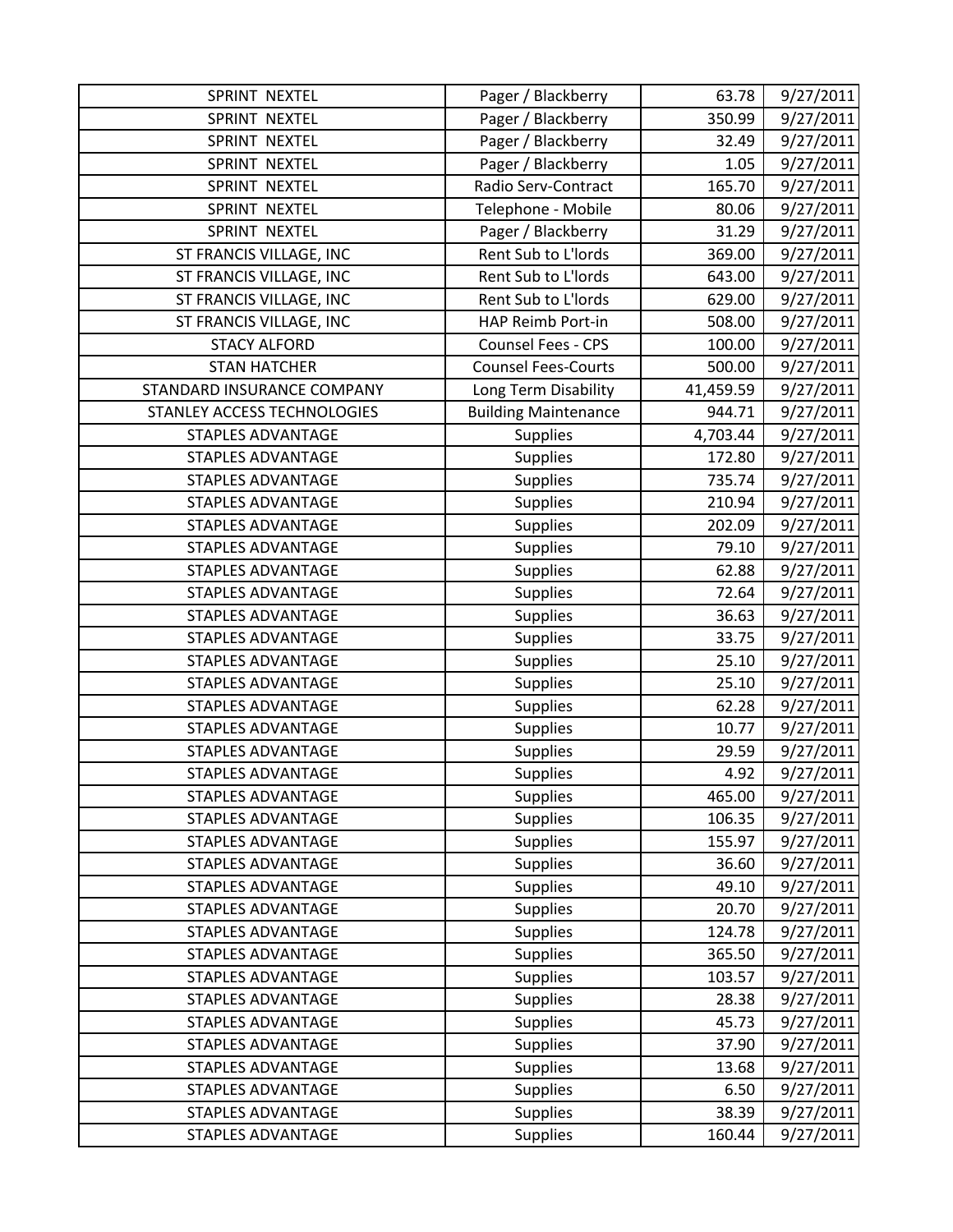| <b>STAPLES ADVANTAGE</b>       | <b>Supplies</b>            | 33.60                    | 9/27/2011 |
|--------------------------------|----------------------------|--------------------------|-----------|
| <b>STAPLES ADVANTAGE</b>       | <b>Supplies</b>            | 43.38                    | 9/27/2011 |
| <b>STAPLES ADVANTAGE</b>       | <b>Supplies</b>            | 575.65                   | 9/27/2011 |
| <b>STAPLES ADVANTAGE</b>       | <b>Supplies</b>            | 145.30                   | 9/27/2011 |
| <b>STAPLES ADVANTAGE</b>       | <b>Supplies</b>            | 105.51                   | 9/27/2011 |
| <b>STAPLES ADVANTAGE</b>       | <b>Supplies</b>            | 27.73                    | 9/27/2011 |
| <b>STAPLES ADVANTAGE</b>       | Supplies                   |                          | 9/27/2011 |
| <b>STAPLES ADVANTAGE</b>       | <b>Supplies</b>            | 104.16                   | 9/27/2011 |
| <b>STAPLES ADVANTAGE</b>       | <b>Supplies</b>            | 141.32                   | 9/27/2011 |
| <b>STAPLES ADVANTAGE</b>       | <b>Supplies</b>            | 37.60                    | 9/27/2011 |
| <b>STAPLES ADVANTAGE</b>       | <b>Supplies</b>            | 17.69                    | 9/27/2011 |
| <b>STAPLES ADVANTAGE</b>       | Supplies                   | 68.98                    | 9/27/2011 |
| <b>STAPLES ADVANTAGE</b>       | <b>Supplies</b>            | 68.98                    | 9/27/2011 |
| <b>STAPLES ADVANTAGE</b>       | <b>Supplies</b>            | 44.99                    | 9/27/2011 |
| <b>STAPLES ADVANTAGE</b>       | <b>Supplies</b>            | 290.33                   | 9/27/2011 |
| <b>STAPLES ADVANTAGE</b>       | <b>Supplies</b>            | $\overline{\phantom{0}}$ | 9/27/2011 |
| <b>STAPLES ADVANTAGE</b>       | <b>Supplies</b>            | 28.34                    | 9/27/2011 |
| <b>STAPLES ADVANTAGE</b>       | <b>Supplies</b>            | 275.85                   | 9/27/2011 |
| <b>STAPLES ADVANTAGE</b>       | Supplies                   | 18.41                    | 9/27/2011 |
| <b>STAPLES ADVANTAGE</b>       | <b>Supplies</b>            | 427.82                   | 9/27/2011 |
| <b>STAPLES ADVANTAGE</b>       | <b>Supplies</b>            | 14.28                    | 9/27/2011 |
| <b>STAPLES ADVANTAGE</b>       | Supplies                   | 46.49                    | 9/27/2011 |
| <b>STAPLES ADVANTAGE</b>       | <b>Supplies</b>            | 859.78                   | 9/27/2011 |
| <b>STAPLES ADVANTAGE</b>       | <b>Supplies</b>            | 51.92                    | 9/27/2011 |
| <b>STAPLES ADVANTAGE</b>       | <b>Supplies</b>            | $\overline{a}$           | 9/27/2011 |
| <b>STAPLES ADVANTAGE</b>       | <b>Supplies</b>            | 16.78                    | 9/27/2011 |
| <b>STAPLES ADVANTAGE</b>       | Supplies                   | 82.53                    | 9/27/2011 |
| <b>STAPLES ADVANTAGE</b>       | <b>Supplies</b>            | 7.66                     | 9/27/2011 |
| <b>STAPLES ADVANTAGE</b>       | <b>Supplies</b>            | 47.95                    | 9/27/2011 |
| <b>STAPLES ADVANTAGE</b>       | <b>Supplies</b>            | 59.40                    | 9/27/2011 |
| STAPLES TECHNOLOGY SOLUTIONS   | <b>Supplies</b>            | 971.81                   | 9/27/2011 |
| STAPLES TECHNOLOGY SOLUTIONS   | <b>Computer Supplies</b>   | 1,664.80                 | 9/27/2011 |
| STAPLES TECHNOLOGY SOLUTIONS   | Capital Outlay-Low V       | 1,140.00                 | 9/27/2011 |
| STAR ELECTRICITY LLC           | <b>Utility Allowance</b>   | 63.00                    | 9/27/2011 |
| <b>STARBUCK &amp; WISE INC</b> | Rent Sub to L'Iords        | 1,741.00                 | 9/27/2011 |
| STATLAB MEDICAL PRODUCTS       | Lab Supplies               | 326.00                   | 9/27/2011 |
| <b>STATON &amp; TAYLOR PC</b>  | <b>Counsel Fees-Courts</b> | 400.00                   | 9/27/2011 |
| <b>STAYBRIDGE SUITES</b>       | Education                  | 495.04                   | 9/27/2011 |
| STEEPLECHASE ASSOCIATES LTD    | <b>Utility Assistance</b>  | 31.84                    | 9/27/2011 |
| <b>STELLA NWANKWO</b>          | Rent Sub to L'Iords        | 850.00                   | 9/27/2011 |
| STEPHAN R BLACK                | Rent Sub to L'Iords        | 524.00                   | 9/27/2011 |
| STEPHANI R JOHNSON             | Counsel Fees - CPS         | 100.00                   | 9/27/2011 |
| <b>STEPHANIE PATTEN</b>        | <b>Counsel Fees-Courts</b> | 125.00                   | 9/27/2011 |
| STEPHANIE PATTEN               | <b>Counsel Fees-Courts</b> | 950.00                   | 9/27/2011 |
| STEPHANIE PATTEN               | <b>Counsel Fees-Courts</b> | 375.00                   | 9/27/2011 |
| STEPHANIE PATTEN               | <b>Counsel Fees-Courts</b> | 500.00                   | 9/27/2011 |
| STEPHANIE PATTEN               | <b>Counsel Fees-Courts</b> | 240.00                   | 9/27/2011 |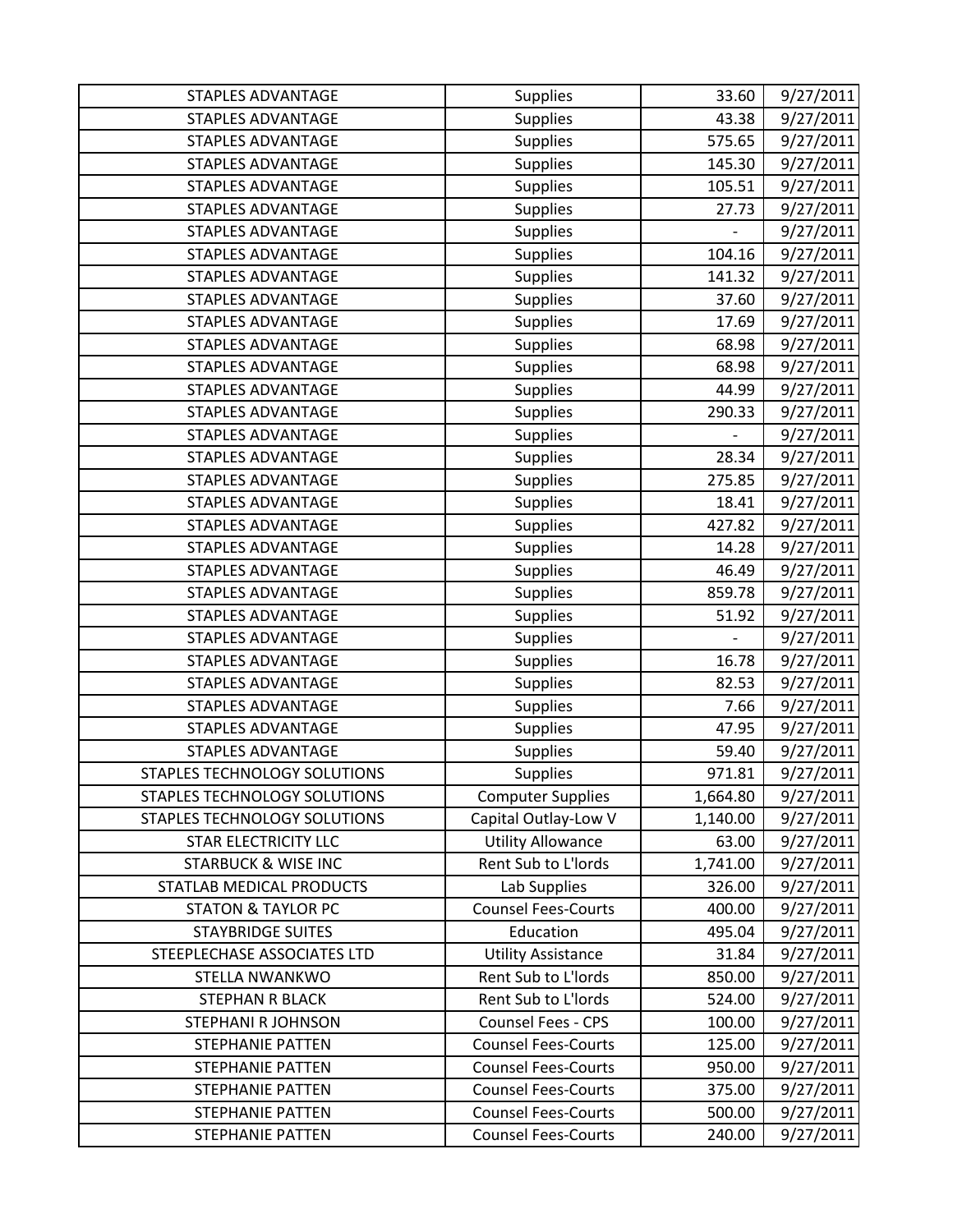| STEPHEN D HANDY PLLC                | <b>Counsel Fees-Courts</b>  | 600.00    | 9/27/2011 |
|-------------------------------------|-----------------------------|-----------|-----------|
| STEPHEN M BURLINGAME                | Rent Sub to L'Iords         | 171.00    | 9/27/2011 |
| <b>STEPHEN N WOOD</b>               | Rent Sub to L'Iords         | 811.00    | 9/27/2011 |
| Stephen R Turner                    | Travel                      | 356.20    | 9/27/2011 |
| <b>STEVE HAMPTON</b>                | Rent Sub to L'Iords         | 432.00    | 9/27/2011 |
| <b>STEVE JOSEPH</b>                 | Rent Sub to L'Iords         | 1,000.00  | 9/27/2011 |
| <b>Steven B Townsend</b>            | Liaison Expense             | 20.00     | 9/27/2011 |
| <b>STEVEN ROBERT FROMM</b>          | Rent Sub to L'Iords         | 886.00    | 9/27/2011 |
| <b>STREAM ENERGY</b>                | <b>Utility Allowance</b>    | 4,001.00  | 9/27/2011 |
| <b>STREAM ENERGY</b>                | HAP Reimb Port-in           | 208.00    | 9/27/2011 |
| <b>STREAM ENERGY</b>                | <b>Utility Allowance</b>    | 95.00     | 9/27/2011 |
| <b>STREAM ENERGY</b>                | <b>Utility Assistance</b>   | 557.10    | 9/27/2011 |
| <b>STREET CAPITAL RENTALS I</b>     | Rent Sub to L'Iords         | 530.00    | 9/27/2011 |
| STREET CAPITAL RENTALS II LLC       | Rent Sub to L'Iords         | 6,553.00  | 9/27/2011 |
| STUART HOSE AND PIPE CO INC         | Parts and Supplies          | 123.13    | 9/27/2011 |
| <b>SUE S BROWNING</b>               | <b>Counsel Fees-Courts</b>  | 300.00    | 9/27/2011 |
| SULTHAR PROPERTIES LLC              | Rent Sub to L'Iords         | 585.00    | 9/27/2011 |
| <b>SUMAN BHAT CHERRY</b>            | Rent Sub to L'Iords         | 1,100.00  | 9/27/2011 |
| <b>SUMMERBROOK APARTMENTS</b>       | <b>Rental Assistance</b>    | 1,738.00  | 9/27/2011 |
| <b>SUMMERBROOK APARTMENTS</b>       | <b>Utility Assistance</b>   | 65.55     | 9/27/2011 |
| <b>SUNDOWN RANCH INC</b>            | <b>Residential Servc</b>    | 2,903.25  | 9/27/2011 |
| SUNSET POINTE HOUSING PARTNERSHIP   | Rent Sub to L'Iords         | 9,101.00  | 9/27/2011 |
| SUNSET POINTE HOUSING PARTNERSHIP   | Rent Sub to L'Iords         | 470.00    | 9/27/2011 |
| SUNSET POINTE HOUSING PARTNERSHIP L | Rent Sub to L'Iords         | 595.00    | 9/27/2011 |
| <b>SUSAN ELIZABETH DUESLER</b>      | <b>Counsel Fees-Courts</b>  | 200.00    | 9/27/2011 |
| SUVINI SAGARIKA WICKRAMARATNE       | Rent Sub to L'Iords         | 1,039.00  | 9/27/2011 |
| <b>SUZANNE BENINATE</b>             | Rent Sub to L'Iords         | 965.00    | 9/27/2011 |
| <b>SVA PARTNERS LP</b>              | <b>Rental Assistance</b>    | 160.00    | 9/27/2011 |
| <b>SWEET TALKING LLC</b>            | Prepaid - Rent              | 4,052.00  | 9/27/2011 |
| SYCAMORE CENTER VILLAS              | Rent Sub to L'Iords         | 10,296.00 | 9/27/2011 |
| <b>SYCAMORE CENTER VILLAS</b>       | HAP Reimb Port-in           | 618.00    | 9/27/2011 |
| SYCAMORE CENTER VILLAS              | Rent Sub to L'Iords         | 1,224.00  | 9/27/2011 |
| SYCAMORE POINTE TOWNHOMES           | Rent Sub to L'Iords         | 3,012.00  | 9/27/2011 |
| SYCAMORE POINTE TOWNHOMES           | Rent Sub to L'Iords         | 693.00    | 9/27/2011 |
| SYCAMORE TRACE INVESTORS LP         | Rent Sub to L'Iords         | 825.00    | 9/27/2011 |
| SYCAMORE TRACE INVESTORS LP         | Rent Sub to L'Iords         | 525.00    | 9/27/2011 |
| SYED AJAZ ANWAR                     | Rent Sub to L'Iords         | 464.00    | 9/27/2011 |
| <b>SYLVIA FORD</b>                  | <b>Relative Assistance</b>  | 1,200.00  | 9/27/2011 |
| SYLVIA GONZALES                     | <b>Professional Service</b> | 1,605.50  | 9/27/2011 |
| T K MANAGEMENT                      | Rent Sub to L'Iords         | 811.00    | 9/27/2011 |
| TU ELECTRIC                         | <b>Utility Allowance</b>    | 10,516.00 | 9/27/2011 |
| TU ELECTRIC                         | <b>Utility Allowance</b>    | 80.00     | 9/27/2011 |
| TU ELECTRIC                         | <b>Utility Allowance</b>    | 36.00     | 9/27/2011 |
| TU ELECTRIC                         | HAP Reimb Port-in           | 915.00    | 9/27/2011 |
| TU ELECTRIC                         | <b>Utility Allowance</b>    | 863.00    | 9/27/2011 |
| TU ELECTRIC                         | <b>Utility Allowance</b>    | 29.00     | 9/27/2011 |
| T&G IDENTIFICATION SYSTEMS INC      | <b>Graphics Inventory</b>   | 237.50    | 9/27/2011 |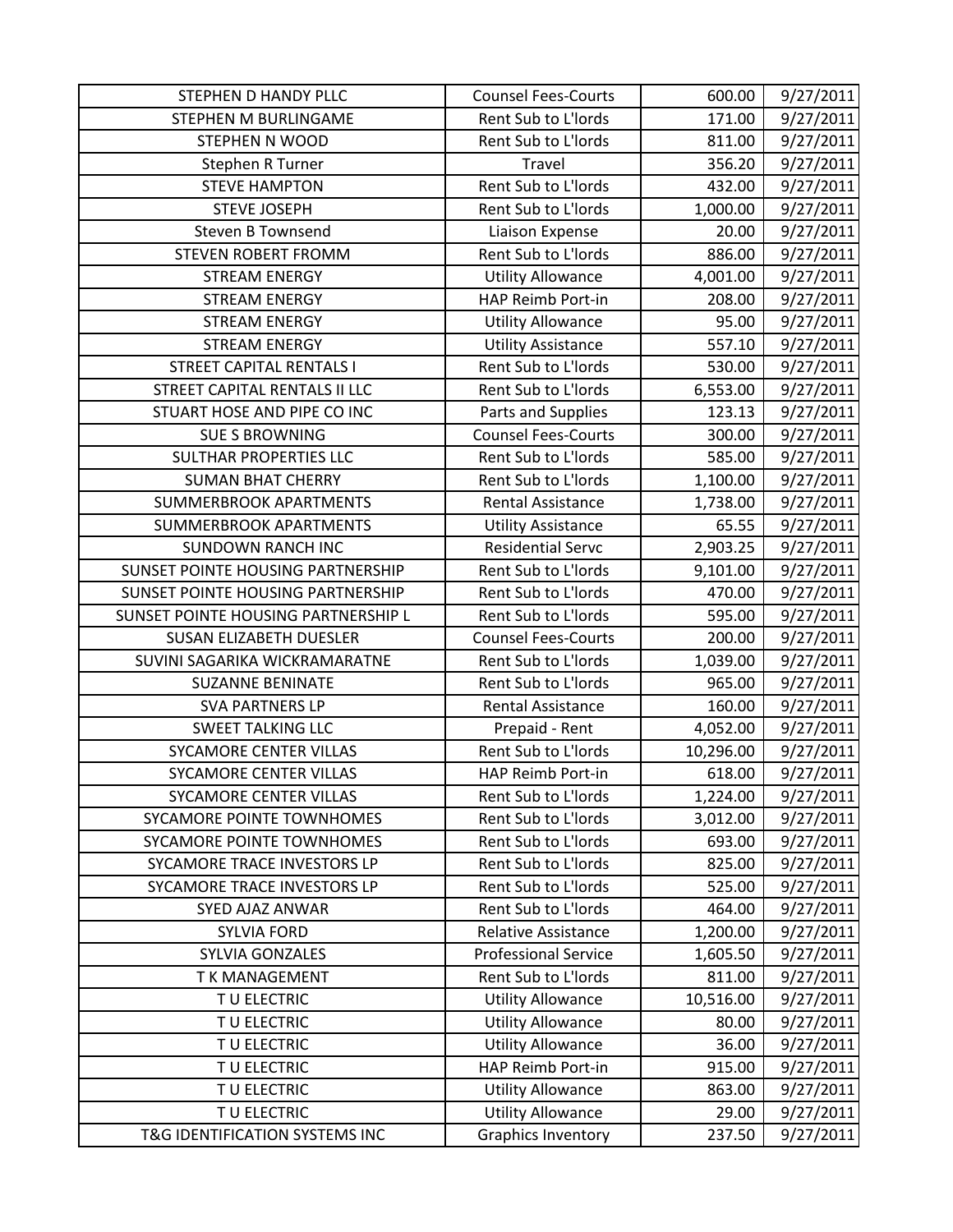| <b>TACTICAL GEAR NOW INC</b>       | Safety/Tact Supplies        | 763.90    | 9/27/2011 |
|------------------------------------|-----------------------------|-----------|-----------|
| TAE E MARKGRAF                     | Rent Sub to L'Iords         | 2,917.00  | 9/27/2011 |
| <b>TAHIRA MITHANI</b>              | Rent Sub to L'Iords         | 725.00    | 9/27/2011 |
| <b>TAI NGUYEN</b>                  | <b>Restitution Payable</b>  | 180.00    | 9/27/2011 |
| <b>TANIA JACKSON WILLIAMS</b>      | Rent Sub to L'Iords         | 1,036.00  | 9/27/2011 |
| <b>TARA ENERGY LLC</b>             | <b>Utility Allowance</b>    | 16.00     | 9/27/2011 |
| <b>TARA ENERGY LLC</b>             | <b>Utility Allowance</b>    | 154.00    | 9/27/2011 |
| <b>TARA PAULAN SPEARS</b>          | <b>Restitution Payable</b>  | 25.00     | 9/27/2011 |
| <b>TARA V KERSH</b>                | <b>Counsel Fees - CPS</b>   | 100.00    | 9/27/2011 |
| <b>TARGET BANK</b>                 | <b>Supplies</b>             | 68.22     | 9/27/2011 |
| <b>TARGET BANK</b>                 | Food                        | 108.81    | 9/27/2011 |
| <b>TARGET BANK</b>                 | Clothing                    | 84.49     | 9/27/2011 |
| <b>TARGET BANK</b>                 | Volunteer Program           | 67.69     | 9/27/2011 |
| <b>TARGET BANK</b>                 | <b>Promotional Expenses</b> | 16.81     | 9/27/2011 |
| <b>TARGET BANK</b>                 | <b>Promotional Expenses</b> | 360.00    | 9/27/2011 |
| <b>TARGET BANK</b>                 | <b>Supplies</b>             | 110.86    | 9/27/2011 |
| TARRANT CO CHALLENGE INC           | <b>Professional Service</b> | 855.03    | 9/27/2011 |
| TARRANT CO JUSTICE OF PEACE PCT 4  | Trust - Constable 4         | 1,081.96  | 9/27/2011 |
| TARRANT CO SAMARITAN HOUSE INC     | <b>Subrecipient Service</b> | 20,499.45 | 9/27/2011 |
| TARRANT CO SAMARITAN HOUSE INC     | <b>Subrecipient Service</b> | 12,284.24 | 9/27/2011 |
| TARRANT CO TAX ASSESSOR COLLECTOR  | Trust - Constable 7         | 87.45     | 9/27/2011 |
| TARRANT CO TAX ASSESSOR COLLECTOR  | Trust - Constable 7         | 52.80     | 9/27/2011 |
| TARRANT CO TAX ASSESSOR COLLECTOR  | Trust - Constable 7         | 200.50    | 9/27/2011 |
| TARRANT COUNTRY VILLA ASSOC        | Rent Sub to L'Iords         | 635.00    | 9/27/2011 |
| <b>TARRANT COUNTY</b>              | <b>Professional Service</b> | 384.00    | 9/27/2011 |
| <b>TARRANT COUNTY</b>              | <b>Professional Service</b> | 397.00    | 9/27/2011 |
| <b>TARRANT COUNTY</b>              | <b>Professional Service</b> | 885.00    | 9/27/2011 |
| TARRANT COUNTY CHALLENGE INC       | <b>Professional Service</b> | 14,814.00 | 9/27/2011 |
| TARRANT COUNTY DISTRICT ATTORNEY   | <b>Counsel Fees-Courts</b>  | 1,100.00  | 9/27/2011 |
| TARRANT COUNTY DISTRICT ATTORNEY   | <b>Counsel Fees-Courts</b>  | 700.00    | 9/27/2011 |
| TARRANT COUNTY HOSPITAL DISTRICT   | Prepaid - Rent              | 16,545.25 | 9/27/2011 |
| TARRANT COUNTY HOSPITAL DISTRICT   | Trust - JP 8                | 2.31      | 9/27/2011 |
| TARRANT COUNTY HOSPITAL DISTRICT   | Misc Payable                | 5.00      | 9/27/2011 |
| TARRANT COUNTY HOSPITAL DISTRICT   | <b>SAE Sexual Assault</b>   | 650.00    | 9/27/2011 |
| TARRANT COUNTY HOSPITAL DISTRICT   | <b>SAE Sexual Assault</b>   | 600.00    | 9/27/2011 |
| TARRANT COUNTY HOUSING PARTNERSHIP | <b>Professional Service</b> | 49,654.81 | 9/27/2011 |
| TARRANT COUNTY HOUSING PARTNERSHIP | Rent Sub to L'Iords         | 1,635.00  | 9/27/2011 |
| TARRANT COUNTY HOUSING PARTNERSHIP | HAP Reimb Port-in           | 604.00    | 9/27/2011 |
| TARRANT COUNTY HOUSING PARTNERSHIP | Miscellaneous               | 833.33    | 9/27/2011 |
| TARRANT COUNTY SAMARITAN           | <b>Subrecipient Service</b> | 8,028.53  | 9/27/2011 |
| <b>TARRANT COUNTY SAMARITAN</b>    | <b>Subrecipient Service</b> | 14,355.29 | 9/27/2011 |
| TARRANT COUNTY SAMARITAN           | <b>Subrecipient Service</b> | 7,161.19  | 9/27/2011 |
| <b>TARRANT COUNTY SHERIFF</b>      | Travel                      | 847.02    | 9/27/2011 |
| <b>TARRANT PARTNERS LP</b>         | Rent Sub to L'Iords         | 700.00    | 9/27/2011 |
| <b>TARRANT PARTNERS LP</b>         | Rent Sub to L'Iords         | 20,938.00 | 9/27/2011 |
| <b>TARRANT PARTNERS LP</b>         | Rent Sub to L'Iords         | 415.00    | 9/27/2011 |
| <b>TARRANT PARTNERS LP</b>         | HAP Reimb Port-in           | 1,377.00  | 9/27/2011 |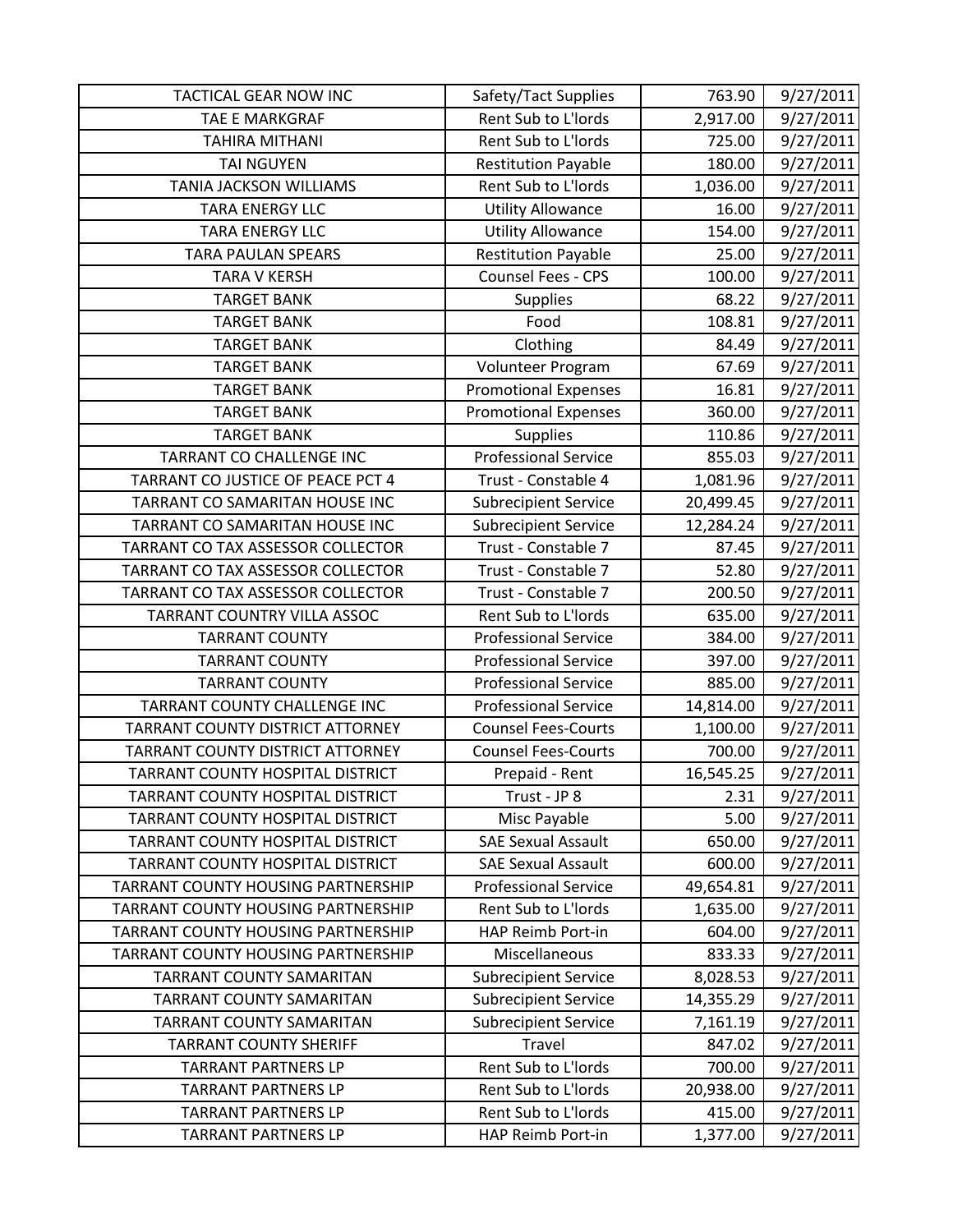| <b>TARRANT PARTNERS LP</b>    | Rent Sub to L'Iords         | 572.00    | 9/27/2011 |
|-------------------------------|-----------------------------|-----------|-----------|
| TARRANT PROPERTIES, INC       | Rent Sub to L'Iords         | 566.00    | 9/27/2011 |
| <b>TAVANE ALICIA GORDON</b>   | Rent Sub to L'Iords         | 996.00    | 9/27/2011 |
| <b>TAVEEWAN GURKIN</b>        | Rent Sub to L'Iords         | 420.00    | 9/27/2011 |
| <b>TAYLOR PTO</b>             | <b>Restitution Payable</b>  | 45.00     | 9/27/2011 |
| TDCAA-TEXAS DISTRICT & COUNTY | Law Books                   | 84.00     | 9/27/2011 |
| TDCAA-TEXAS DISTRICT & COUNTY | Law Books                   | 143.00    | 9/27/2011 |
| <b>TEAGUE LUMBER</b>          | Non-Track Const/Bldg        | 4,284.00  | 9/27/2011 |
| TEAGUE NALL & PERKINS INC     | <b>Professional Service</b> | 1,499.90  | 9/27/2011 |
| TEAGUE NALL & PERKINS INC     | <b>Professional Service</b> | 1,306.80  | 9/27/2011 |
| TEAGUE NALL & PERKINS INC     | <b>Professional Service</b> | 33,290.86 | 9/27/2011 |
| TECH PLAN INC                 | A/C Maint Contract          | 171.25    | 9/27/2011 |
| TECH PLAN INC                 | A/C Maint Contract          | 1,868.00  | 9/27/2011 |
| TECH PLAN INC                 | A/C Maint Contract          | 40.05     | 9/27/2011 |
| TECHNOLOGY RESOURCE CENTER OF | <b>Equipment Maint</b>      | 165.00    | 9/27/2011 |
| TED PELLA, INC.               | Lab Supplies                | 275.25    | 9/27/2011 |
| <b>TEKSYSTEMS INC</b>         | <b>Professional Service</b> | 4,800.00  | 9/27/2011 |
| TELETOUCH COMMUNICATIONS INC  | Telephone - Mobile          | 1,230.80  | 9/27/2011 |
| TELETOUCH COMMUNICATIONS INC  | Telephone - Mobile          | 368.51    | 9/27/2011 |
| TELETOUCH COMMUNICATIONS INC  | Telephone - Mobile          | 150.41    | 9/27/2011 |
| TELETOUCH COMMUNICATIONS INC  | Telephone - Mobile          | 10.22     | 9/27/2011 |
| TELETOUCH COMMUNICATIONS INC  | Telephone - Mobile          | 4.18      | 9/27/2011 |
| TELETOUCH COMMUNICATIONS INC  | Telephone - Mobile          | 20.44     | 9/27/2011 |
| TELETOUCH COMMUNICATIONS INC  | Telephone - Mobile          | 8.35      | 9/27/2011 |
| TELETOUCH COMMUNICATIONS INC  | Telephone - Mobile          | 71.49     | 9/27/2011 |
| TELETOUCH COMMUNICATIONS INC  | Telephone - Mobile          | 29.20     | 9/27/2011 |
| TELETOUCH COMMUNICATIONS INC  | Telephone - Mobile          | 20.42     | 9/27/2011 |
| TELETOUCH COMMUNICATIONS INC  | Telephone - Mobile          | 8.34      | 9/27/2011 |
| TELETOUCH COMMUNICATIONS INC  | Telephone - Mobile          | 153.28    | 9/27/2011 |
| TELETOUCH COMMUNICATIONS INC  | Telephone - Mobile          | 62.62     | 9/27/2011 |
| TELETOUCH COMMUNICATIONS INC  | Telephone - Mobile          | 71.50     | 9/27/2011 |
| TELETOUCH COMMUNICATIONS INC  | Telephone - Mobile          | 29.22     | 9/27/2011 |
| <b>TENA BROOKS</b>            | Rent Sub to L'Iords         | 858.00    | 9/27/2011 |
| <b>TERESA A LAWSON</b>        | Rent Sub to L'Iords         | 622.00    | 9/27/2011 |
| TERRA MANOR REAL ESTATE INC   | Rent Sub to L'Iords         | 290.00    | 9/27/2011 |
| <b>TERREN L SMITH</b>         | <b>Drug Seizures</b>        | 270.00    | 9/27/2011 |
| <b>TERREN L SMITH</b>         | Drug Seizure Int            | 1.83      | 9/27/2011 |
| <b>TERRI MOORE</b>            | <b>Counsel Fees-Courts</b>  | 450.00    | 9/27/2011 |
| <b>TERRY BARLOW</b>           | <b>Counsel Fees-Courts</b>  | 450.00    | 9/27/2011 |
| <b>TERRY BARLOW</b>           | <b>Counsel Fees-Courts</b>  | 100.00    | 9/27/2011 |
| <b>TERRY BRADSHAW</b>         | Reporter's Records          | 984.00    | 9/27/2011 |
| <b>TERRY GIBBONS</b>          | Rent Sub to L'Iords         | 5,151.00  | 9/27/2011 |
| <b>TERRY GIBBONS</b>          | Rent Sub to L'Iords         | 1,962.00  | 9/27/2011 |
| TEXAS AIR SYSTEMS, INC        | <b>Building Maintenance</b> | 9.00      | 9/27/2011 |
| TEXAS AIR SYSTEMS, INC        | A/C Maint Contract          | 715.56    | 9/27/2011 |
| TEXAS AIR SYSTEMS, INC        | A/C Maint Contract          | 701.42    | 9/27/2011 |
| TEXAS AIR SYSTEMS, INC        | A/C Maint Contract          | (12.25)   | 9/27/2011 |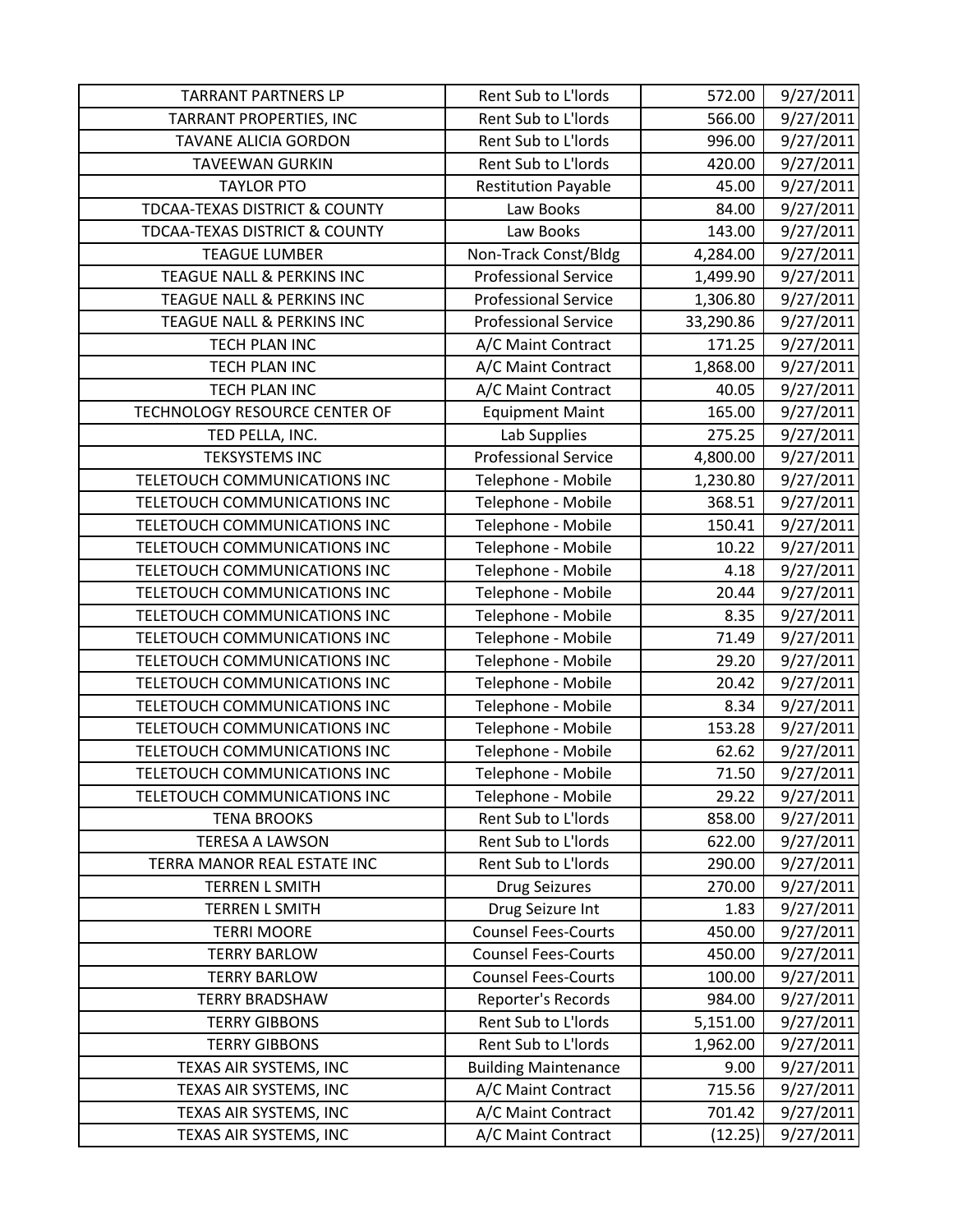| TEXAS AIR SYSTEMS, INC               | A/C Maint Contract          | 201.24    | 9/27/2011 |
|--------------------------------------|-----------------------------|-----------|-----------|
| TEXAS AIR SYSTEMS, INC               | A/C Maint Contract          | 1,211.89  | 9/27/2011 |
| TEXAS AIR SYSTEMS, INC               | A/C Maint Contract          | 1,187.96  | 9/27/2011 |
| TEXAS AIR SYSTEMS, INC               | A/C Maint Contract          | 715.56    | 9/27/2011 |
| TEXAS AIR SYSTEMS, INC               | A/C Maint Contract          | 138.12    | 9/27/2011 |
| TEXAS AIR SYSTEMS, INC               | A/C Maint Contract          | 114.53    | 9/27/2011 |
| TEXAS AIR SYSTEMS, INC               | A/C Maint Contract          | 115.23    | 9/27/2011 |
| TEXAS AIR SYSTEMS, INC               | A/C Maint Contract          | 106.52    | 9/27/2011 |
| TEXAS AIR SYSTEMS, INC               | A/C Maint Contract          | 8.78      | 9/27/2011 |
| <b>TEXAS ASSOCIATION OF COUNTIES</b> | Education                   | 250.00    | 9/27/2011 |
| TEXAS COURT REPORTERS ASSOCIATION    | Education                   | 225.00    | 9/27/2011 |
| TEXAS DEPT OF AGRICULTURE            | <b>Dues</b>                 | 24.00     | 9/27/2011 |
| TEXAS DEPT OF CRIMINAL JUSTICE       | Sheriff Inventory           | 1,224.00  | 9/27/2011 |
| TEXAS FIRE PROTECTION SPECL'ST       | <b>Building Maintenance</b> | 600.00    | 9/27/2011 |
| TEXAS FIRE PROTECTION SPECL'ST       | <b>Building Maintenance</b> | 600.00    | 9/27/2011 |
| TEXAS FIRE PROTECTION SPECL'ST       | <b>Building Maintenance</b> | 340.00    | 9/27/2011 |
| TEXAS FIRE PROTECTION SPECL'ST       | <b>Building Maintenance</b> | 255.00    | 9/27/2011 |
| TEXAS FURNITURE SOURCE INC           | <b>Supplies</b>             | 531.35    | 9/27/2011 |
| TEXAS HI-PORT PROPERTIES LTD         | Rent Sub to L'Iords         | 1,935.00  | 9/27/2011 |
| TEXAS HI-PORT PROPERTIES LTD         | Rent Sub to L'Iords         | 1,165.00  | 9/27/2011 |
| TEXAS INSURANCE GROUP INC            | Casualty Insurance          | 17,202.00 | 9/27/2011 |
| <b>TEXAS JUSTICE COURT JUDGES</b>    | Education                   | 25.00     | 9/27/2011 |
| TEXAS LONGEVITY HOUSING, INC         | Rent Sub to L'Iords         | 5,031.00  | 9/27/2011 |
| TEXAS LONGEVITY HOUSING, INC         | Rent Sub to L'Iords         | 742.00    | 9/27/2011 |
| <b>TEXAS NAHRO</b>                   | Education                   | 200.00    | 9/27/2011 |
| <b>TEXAS POWER LP</b>                | <b>Utility Allowance</b>    | 198.00    | 9/27/2011 |
| <b>TEXAS POWER LP</b>                | <b>Utility Allowance</b>    | 200.00    | 9/27/2011 |
| <b>TEXAS POWER LP</b>                | <b>Utility Allowance</b>    | 98.00     | 9/27/2011 |
| <b>TEXAS PROPERTY MANAGEMENT</b>     | Rent Sub to L'Iords         | 528.00    | 9/27/2011 |
| <b>TEXAS STATE UNIVERSITY</b>        | Education                   | 100.00    | 9/27/2011 |
| <b>TEXAS TOLLWAYS</b>                | Transportation              | 13.60     | 9/27/2011 |
| <b>TEXCAN VENTURES II LTD</b>        | Rent Sub to L'Iords         | 1,961.00  | 9/27/2011 |
| <b>TEXCAN VENTURES II LTD</b>        | <b>Utility Allowance</b>    | 56.00     | 9/27/2011 |
| <b>TEXCAN VENTURES II LTD</b>        | Rent Sub to L'Iords         | 2,906.00  | 9/27/2011 |
| <b>TEXCAN VENTURES II LTD</b>        | Rent Sub to L'Iords         | 252.00    | 9/27/2011 |
| <b>TEXCAN VENTURES III</b>           | Rent Sub to L'Iords         | 4,532.00  | 9/27/2011 |
| <b>TEXCAN VENTURES III</b>           | HAP Reimb Port-in           | 1,144.00  | 9/27/2011 |
| <b>TEXCAN VENTURES III</b>           | Rent Sub to L'Iords         | 501.00    | 9/27/2011 |
| <b>THANH LE</b>                      | Rent Sub to L'Iords         | 445.00    | 9/27/2011 |
| <b>THANH LE</b>                      | HAP Reimb Port-in           | 610.00    | 9/27/2011 |
| THANKSGIVING REALTY INC              | Rent Sub to L'Iords         | 1,999.00  | 9/27/2011 |
| THE DECKER LAW FIRM PC               | <b>Counsel Fees-Courts</b>  | 100.00    | 9/27/2011 |
| THE DECKER LAW FIRM PC               | <b>Counsel Fees - CPS</b>   | 100.00    | 9/27/2011 |
| THE GLEN MILLS SCHOOL                | <b>Residential Servc</b>    | 12,580.42 | 9/27/2011 |
| THE HAMPTON LAW FIRM PLLC            | <b>Counsel Fees-Courts</b>  | 275.00    | 9/27/2011 |
| THE HOUSING AUTHORITY OF MARICOPA    | Port HAP Port-out           | 792.00    | 9/27/2011 |
| THE HOUSING AUTHORITY OF MARICOPA    | Port Admin Fee Expen        | 42.87     | 9/27/2011 |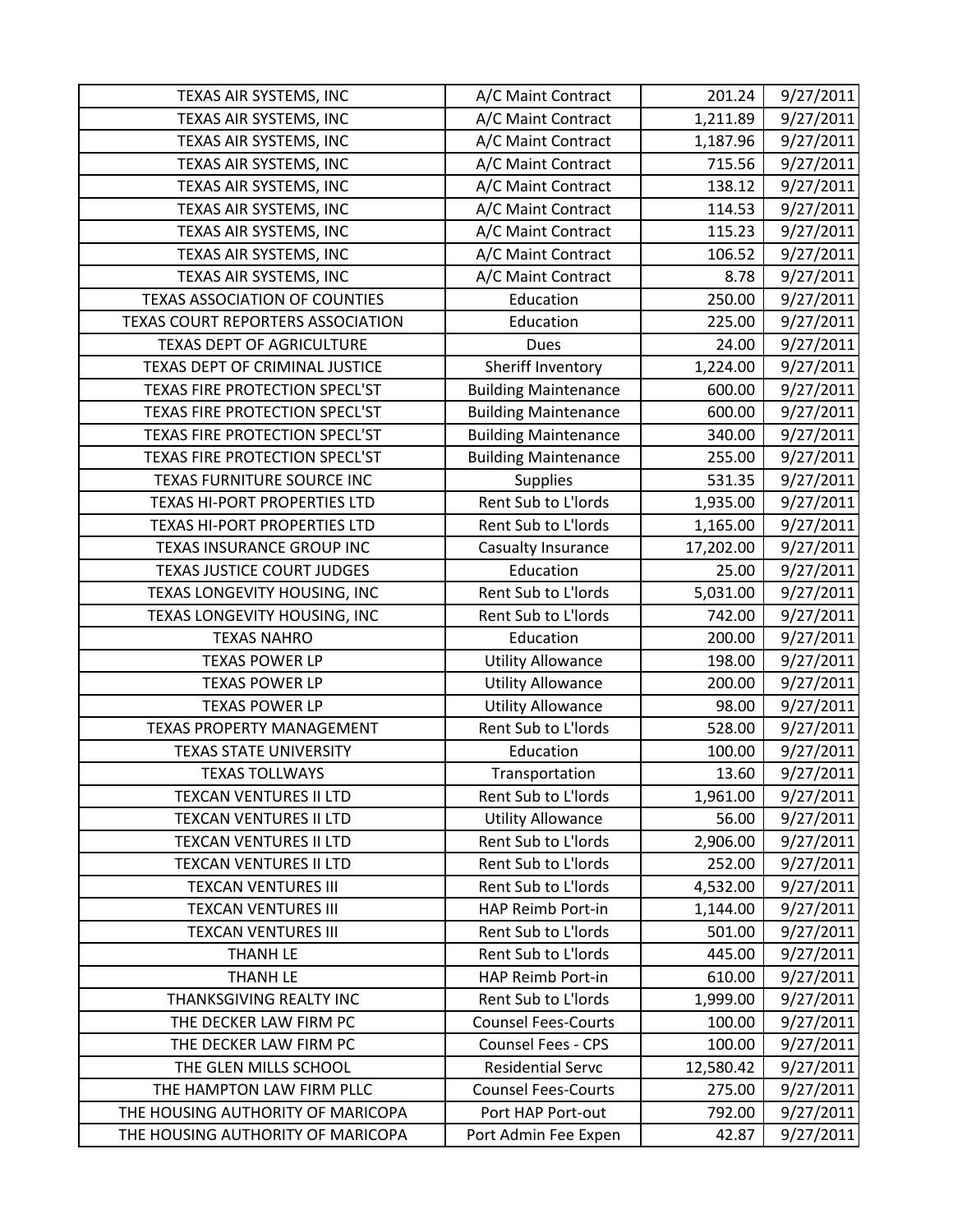| THE HUSTON FIRM PC                  | <b>Counsel Fees-Courts</b> | 450.00    | 9/27/2011 |
|-------------------------------------|----------------------------|-----------|-----------|
| THE HUSTON FIRM PC                  | <b>Counsel Fees-Courts</b> | 675.00    | 9/27/2011 |
| THE HUSTON FIRM PC                  | <b>Counsel Fees-Courts</b> | 175.00    | 9/27/2011 |
| THE HUSTON FIRM PC                  | Counsel Fees-Juv           | 100.00    | 9/27/2011 |
| THE HUSTON FIRM PC                  | <b>Counsel Fees-Courts</b> | 275.00    | 9/27/2011 |
| THE LAKES OF WILLIAMSBERG           | Rent Sub to L'Iords        | 873.00    | 9/27/2011 |
| THE LAKES OF WILLIAMSBERG           | Rent Sub to L'Iords        | 19,163.00 | 9/27/2011 |
| THE LAKES OF WILLIAMSBERG           | Rent Sub to L'Iords        | 638.00    | 9/27/2011 |
| THE LAKES OF WILLIAMSBERG           | Rent Sub to L'Iords        | 1,682.00  | 9/27/2011 |
| THE LAW FIRM OF DAVID C JONES       | <b>Counsel Fees-Courts</b> | 715.00    | 9/27/2011 |
| THE LAW FIRM OF DAVID C JONES       | <b>Counsel Fees-Courts</b> | 125.00    | 9/27/2011 |
| THE LAW FIRM OF DAVID C JONES       | <b>Counsel Fees-Courts</b> | 400.00    | 9/27/2011 |
| THE LAW FIRM OF DAVID C JONES       | <b>Counsel Fees-Courts</b> | 150.00    | 9/27/2011 |
| THE LAW FIRM OF DAVID C JONES       | <b>Counsel Fees-Courts</b> | 340.00    | 9/27/2011 |
| THE LAW OFFICE OF ANGELA DOSKOCIL   | Cnsl Fees-Fam Drg Ct       | 100.00    | 9/27/2011 |
| THE LAW OFFICES OF MICHAEL POOL PLL | <b>Counsel Fees-Courts</b> | 800.00    | 9/27/2011 |
| THE LAW OFFICES OF MICHAEL POOL PLL | <b>Counsel Fees-Courts</b> | 200.00    | 9/27/2011 |
| THE LAW OFFICES OF MICHAEL POOL PLL | <b>Counsel Fees-Courts</b> | 900.00    | 9/27/2011 |
| THE LAW OFFICES OF MICHAEL POOL PLL | <b>Counsel Fees-Courts</b> | 900.00    | 9/27/2011 |
| THE LODGE APARTMENTS                | Rent Sub to L'Iords        | 1,621.00  | 9/27/2011 |
| THE LODGE APARTMENTS                | Rent Sub to L'Iords        | 595.00    | 9/27/2011 |
| THE M A DAVIDSON FAMILY LIMITED     | Rent Sub to L'Iords        | 885.00    | 9/27/2011 |
| THE MULHOLLAND CO                   | <b>Supplies</b>            | 16.00     | 9/27/2011 |
| THE MULHOLLAND CO                   | <b>Supplies</b>            | 13.25     | 9/27/2011 |
| THE MULHOLLAND CO                   | <b>Supplies</b>            | 112.00    | 9/27/2011 |
| THE MULHOLLAND CO                   | <b>Supplies</b>            | 9.00      | 9/27/2011 |
| THE MULHOLLAND CO                   | <b>Supplies</b>            | 50.32     | 9/27/2011 |
| THE MULHOLLAND CO                   | <b>Supplies</b>            | 8.00      | 9/27/2011 |
| THE MULHOLLAND CO                   | Supplies                   | 12.50     | 9/27/2011 |
| THE MULHOLLAND CO                   | Supplies                   | 16.00     | 9/27/2011 |
| THE MULHOLLAND CO                   | <b>Supplies</b>            | 89.00     | 9/27/2011 |
| THE MULHOLLAND CO                   | <b>Supplies</b>            | 14.00     | 9/27/2011 |
| THE MULHOLLAND CO                   | Clothing                   | 7,281.25  | 9/27/2011 |
| THE MULHOLLAND CO                   | <b>Supplies</b>            | 6.75      | 9/27/2011 |
| THE MULHOLLAND CO                   | <b>Supplies</b>            | 9.00      | 9/27/2011 |
| THE MULHOLLAND CO                   | <b>Supplies</b>            | 9.00      | 9/27/2011 |
| THE MULHOLLAND CO                   | <b>Supplies</b>            | 80.50     | 9/27/2011 |
| THE P MICHAEL SCHNEIDER LAW FIRM PC | <b>Counsel Fees-Courts</b> | 400.00    | 9/27/2011 |
| THE PEAVEY CORPORATION              | Lab Supplies               | 453.45    | 9/27/2011 |
| THE PRUITT GROUP INC                | <b>County Projects</b>     | 210.00    | 9/27/2011 |
| THE S R DAVIDSON FAMILY LIMITED     | Rent Sub to L'Iords        | 9,019.00  | 9/27/2011 |
| THE S R DAVIDSON FAMILY LIMITED     | Rent Sub to L'Iords        | 914.00    | 9/27/2011 |
| THE SCOTT R DAVIDSON INTEREST INC   | Rent Sub to L'Iords        | 4,852.00  | 9/27/2011 |
| THE SPENCER COMPANY                 | Non-Track Equipment        | 2,882.13  | 9/27/2011 |
| THE TEXAS OAKS APT                  | Rent Sub to L'Iords        | 7,934.00  | 9/27/2011 |
| THE TEXAS OAKS APT                  | <b>Utility Allowance</b>   | 214.00    | 9/27/2011 |
| THE TEXAS OAKS APT                  | HAP Reimb Port-in          | 492.00    | 9/27/2011 |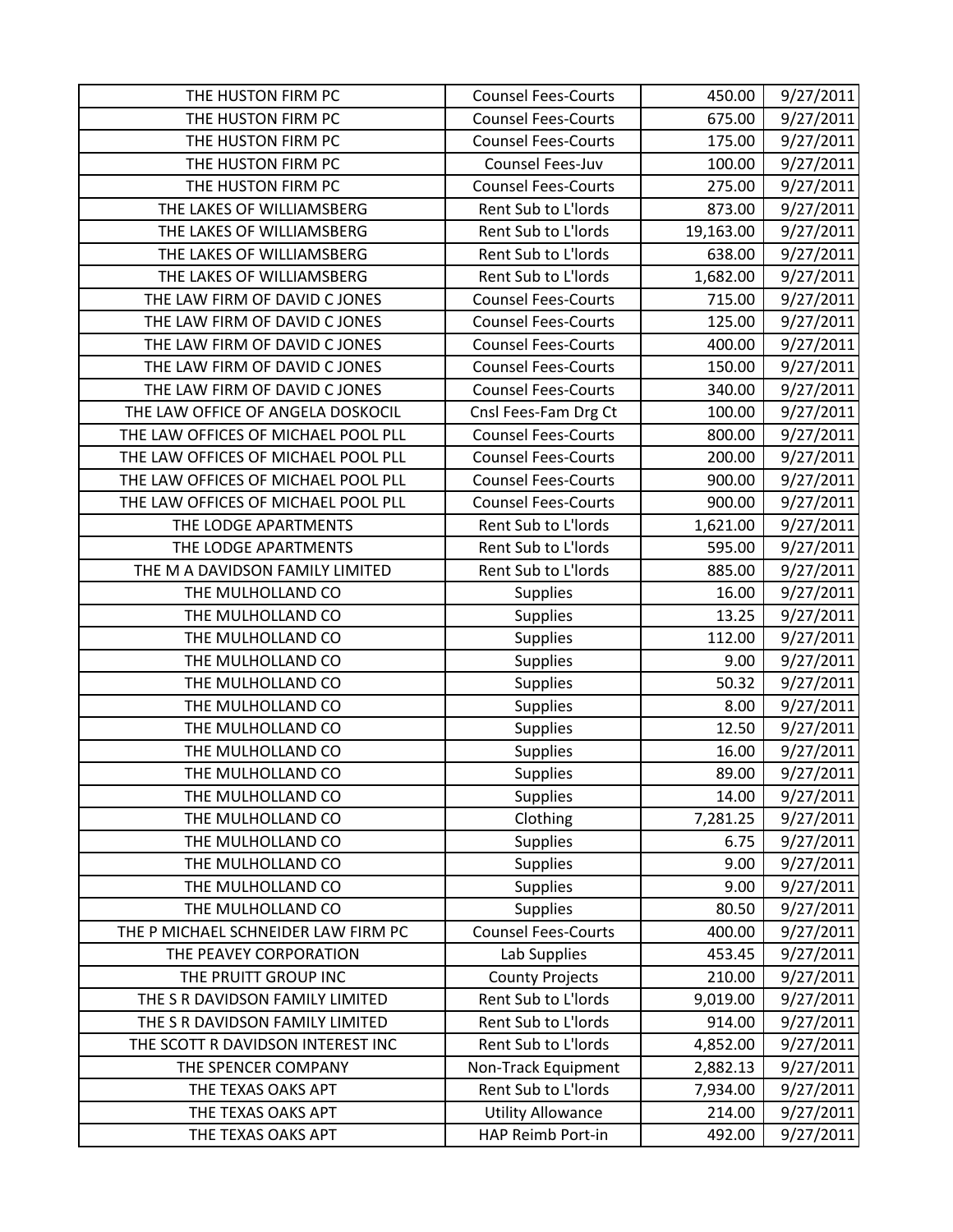| THE VERDUN GROUP LP                | Rent Sub to L'Iords         | 1,158.00   | 9/27/2011 |
|------------------------------------|-----------------------------|------------|-----------|
| THEODORE YARIYEP LOT               | Rent Sub to L'Iords         | 867.00     | 9/27/2011 |
| THEODORE YARIYEP LOT               | HAP Reimb Port-in           | 990.00     | 9/27/2011 |
| THERMAN LEE CAMPBELL JR            | <b>Professional Service</b> | 2,687.57   | 9/27/2011 |
| THERMO ELECTRON NORTH AMERICA LLC  | Lab Supplies                | 79.00      | 9/27/2011 |
| THOMAS BENJAMIN JR                 | Rent Sub to L'Iords         | 379.00     | 9/27/2011 |
| <b>THOMAS CATO</b>                 | <b>Rental Assistance</b>    | 414.00     | 9/27/2011 |
| THOMAS J COBB                      | HAP Reimb Port-in           | 422.00     | 9/27/2011 |
| <b>THOMAS JOHNSON</b>              | Rent Sub to L'Iords         | 526.00     | 9/27/2011 |
| THOMAS M HOLBROOK                  | Rent Sub to L'Iords         | 735.00     | 9/27/2011 |
| THOMAS W BALLANTYNE                | Rent Sub to L'Iords         | 1,410.00   | 9/27/2011 |
| THORLAUG DANIELSDOTTIR             | Rent Sub to L'Iords         | 715.00     | 9/27/2011 |
| THOS S BYRNE LTD                   | <b>Professional Service</b> | 742,148.55 | 9/27/2011 |
| <b>THYSSENKRUPP ELEVATOR</b>       | <b>Elevator Maintenance</b> | 245.64     | 9/27/2011 |
| TIC EXPRESS LLC                    | <b>Supplies</b>             | 108.00     | 9/27/2011 |
| TIC EXPRESS LLC                    | <b>Supplies</b>             | 98.00      | 9/27/2011 |
| TIC EXPRESS LLC                    | <b>Supplies</b>             | 277.00     | 9/27/2011 |
| TIC EXPRESS LLC                    | <b>Supplies</b>             | 88.00      | 9/27/2011 |
| <b>TIC EXPRESS LLC</b>             | <b>Supplies</b>             | 730.60     | 9/27/2011 |
| TIC EXPRESS LLC                    | <b>Supplies</b>             | 450.00     | 9/27/2011 |
| TIC EXPRESS LLC                    | <b>Supplies</b>             | 225.00     | 9/27/2011 |
| TIC EXPRESS LLC                    | <b>Computer Supplies</b>    | 2,991.91   | 9/27/2011 |
| TIC EXPRESS LLC                    | <b>Equipment Maint</b>      | 559.35     | 9/27/2011 |
| TIC EXPRESS LLC                    | <b>Supplies</b>             | 142.78     | 9/27/2011 |
| TIC EXPRESS LLC                    | <b>Supplies</b>             | 186.45     | 9/27/2011 |
| TIC EXPRESS LLC                    | Shrff Commissary Inv        | 1,896.36   | 9/27/2011 |
| TIC EXPRESS LLC                    | <b>Supplies</b>             | 130.88     | 9/27/2011 |
| TIC EXPRESS LLC                    | <b>Supplies</b>             | 119.34     | 9/27/2011 |
| TIC EXPRESS LLC                    | <b>Supplies</b>             | 397.00     | 9/27/2011 |
| TIC EXPRESS LLC                    | <b>Supplies</b>             | 283.25     | 9/27/2011 |
| <b>TIC EXPRESS LLC</b>             | <b>Computer Supplies</b>    | 57.60      | 9/27/2011 |
| <b>TIC EXPRESS LLC</b>             | <b>Supplies</b>             | 187.17     | 9/27/2011 |
| <b>TIFFANY HAYNES</b>              | <b>Restitution Payable</b>  | 1,249.89   | 9/27/2011 |
| <b>TIM MOORE</b>                   | <b>Counsel Fees-Courts</b>  | 100.00     | 9/27/2011 |
| TIMBER CHASE APARTMENTS LLC        | Rent Sub to L'Iords         | 1,683.00   | 9/27/2011 |
| TIME WARNER CABLE MEDIA SALES      | <b>Utilities</b>            | 80.43      | 9/27/2011 |
| TIMES SQUARE ON THE HILL           | Rent Sub to L'Iords         | 593.00     | 9/27/2011 |
| <b>TIMOTHY J AYRES</b>             | Rent Sub to L'Iords         | 516.00     | 9/27/2011 |
| TIMOTHY J LEDOUX                   | Rent Sub to L'Iords         | 691.00     | 9/27/2011 |
| TINA D ROBINSON                    | Rent Sub to L'Iords         | 607.00     | 9/27/2011 |
| TIPTON GLOBAL SALES & SERVICES INC | <b>Equipment Maint</b>      | 150.00     | 9/27/2011 |
| TIPTON GLOBAL SALES & SERVICES INC | <b>Equipment Maint</b>      | 267.10     | 9/27/2011 |
| TIPTON GLOBAL SALES & SERVICES INC | <b>Equipment Maint</b>      | 175.60     | 9/27/2011 |
| TIPTON GLOBAL SALES & SERVICES INC | <b>Equipment Maint</b>      | 175.60     | 9/27/2011 |
| TLG LEGACY APARTMENTS LLC          | Rent Sub to L'Iords         | 4,550.00   | 9/27/2011 |
| TLG LEGACY APARTMENTS LLC          | Rent Sub to L'Iords         | 494.00     | 9/27/2011 |
| TLG LEGACY APARTMENTS LLC          | Rent Sub to L'Iords         | 615.00     | 9/27/2011 |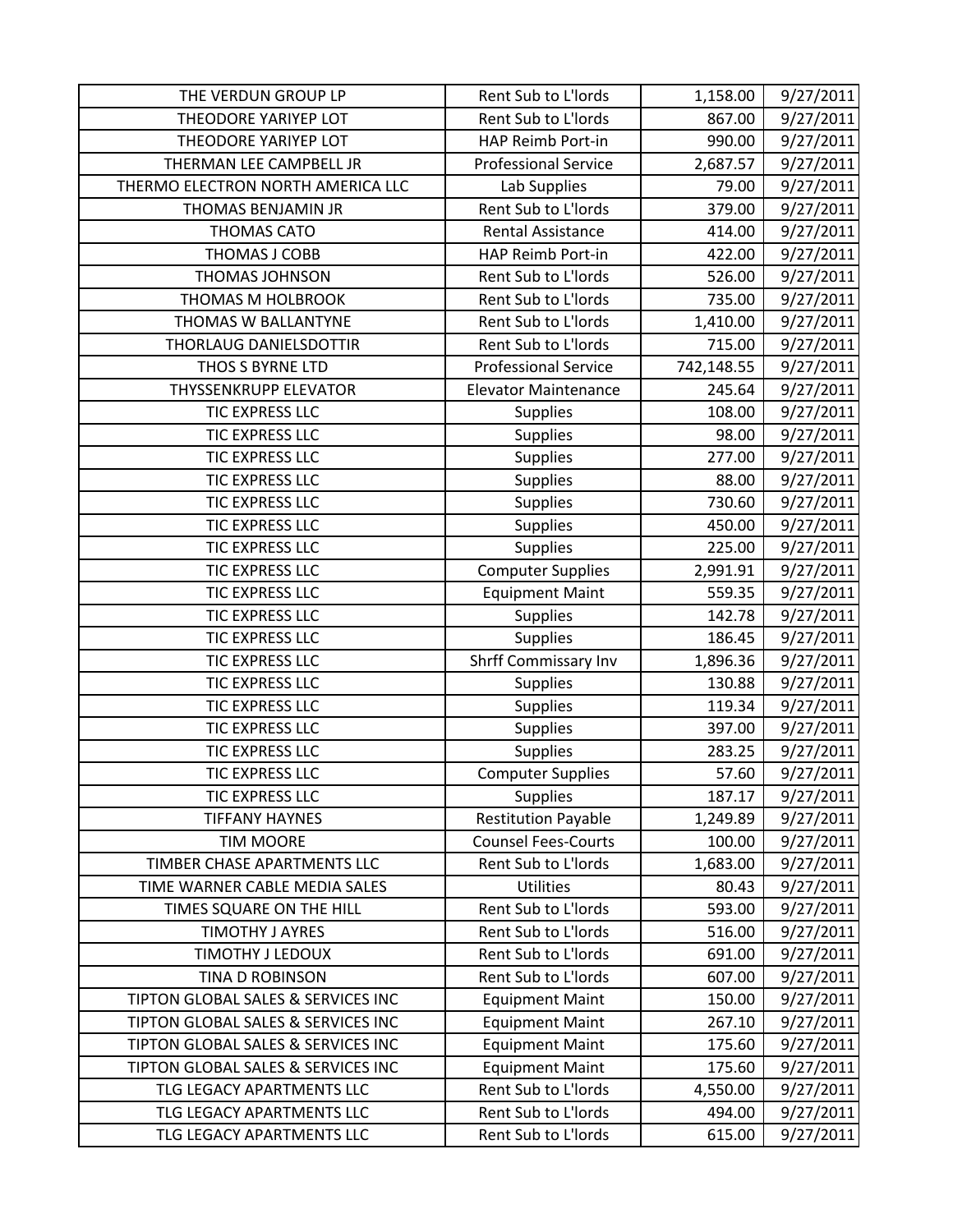| TOKUNBO KAY O OYE-NELKAN         | Rent Sub to L'Iords       | 963.00    | 9/27/2011 |
|----------------------------------|---------------------------|-----------|-----------|
| TOM MINH LE                      | Rent Sub to L'Iords       | 550.00    | 9/27/2011 |
| <b>TOM TILTON</b>                | Rent Sub to L'Iords       | 639.00    | 9/27/2011 |
| <b>TOM WHITE</b>                 | Rent Sub to L'Iords       | 844.00    | 9/27/2011 |
| <b>TOM WITTROCK</b>              | Rent Sub to L'Iords       | 11,881.00 | 9/27/2011 |
| <b>TOM WITTROCK</b>              | HAP Reimb Port-in         | 900.00    | 9/27/2011 |
| <b>TOM WITTROCK</b>              | Rent Sub to L'Iords       | 550.00    | 9/27/2011 |
| TONY P HOLMES                    | Rent Sub to L'Iords       | 2,354.00  | 9/27/2011 |
| <b>TONY TRUONG</b>               | Rent Sub to L'Iords       | 487.00    | 9/27/2011 |
| TOP NOTCH PROPERTY MANAGEMENT    | Rent Sub to L'Iords       | 1,478.00  | 9/27/2011 |
| TOSHIBA BUSINESS SOLUTIONS CA/NV | <b>Supplies</b>           | 138.93    | 9/27/2011 |
| TOWER ENGINEERING INC            | A/C Maint Contract        | 340.00    | 9/27/2011 |
| TOWN CENTER MALL LP              | Prepaid - Rent            | 3,106.76  | 9/27/2011 |
| <b>TOWN CENTER MALL LP</b>       | Prepaid - Rent            | 4,114.91  | 9/27/2011 |
| TOWN NORTH ASSOCIATION LTD.      | Prepaid - Rent            | 1,878.80  | 9/27/2011 |
| TOWN NORTH ASSOCIATION LTD.      | Prepaid - Rent            | 4,831.20  | 9/27/2011 |
| TRI COUNTY ELECTRIC CO-OP        | <b>Utility Allowance</b>  | 26.00     | 9/27/2011 |
| TRI COUNTY ELECTRIC CO-OP        | <b>Utility Allowance</b>  | 85.00     | 9/27/2011 |
| TRI COUNTY ELECTRIC CO-OP        | <b>Utility Assistance</b> | 450.00    | 9/27/2011 |
| TRIEAGLE ENERGY LP               | <b>Utility Allowance</b>  | 50.00     | 9/27/2011 |
| TRINITY QUALITY HOUSING LP       | Rent Sub to L'Iords       | 600.00    | 9/27/2011 |
| TRINITY QUALITY HOUSING LP       | Rent Sub to L'Iords       | 358.00    | 9/27/2011 |
| TRINITY QUALITY HOUSING LP       | Rent Sub to L'Iords       | 570.00    | 9/27/2011 |
| <b>TRIO COMMUNICATIONS</b>       | Radio Serv-Non Contr      | 800.00    | 9/27/2011 |
| <b>TRIPLENET PRICING LLC</b>     | <b>Supplies</b>           | 121.00    | 9/27/2011 |
| TRIPLENET PRICING LLC            | <b>Supplies</b>           | 1,773.90  | 9/27/2011 |
| TRIPLENET PRICING LLC            | <b>Supplies</b>           | 254.60    | 9/27/2011 |
| TRIPLENET PRICING LLC            | <b>Supplies</b>           | 202.92    | 9/27/2011 |
| TRIPLENET PRICING LLC            | <b>Supplies</b>           | 803.15    | 9/27/2011 |
| TRIPLENET PRICING LLC            | Supplies                  | 68.80     | 9/27/2011 |
| TRIPLENET PRICING LLC            | Supplies                  | 303.50    | 9/27/2011 |
| TRIPLENET PRICING LLC            | <b>Supplies</b>           | 122.90    | 9/27/2011 |
| TRIPLENET PRICING LLC            | <b>Supplies</b>           | 127.30    | 9/27/2011 |
| TRIPLENET PRICING LLC            | <b>Supplies</b>           | 14.50     | 9/27/2011 |
| TRIPLENET PRICING LLC            | <b>Equipment Maint</b>    | 65.80     | 9/27/2011 |
| TRIPLENET PRICING LLC            | <b>Supplies</b>           | 63.00     | 9/27/2011 |
| TRIPLENET PRICING LLC            | <b>Supplies</b>           | 145.40    | 9/27/2011 |
| TRIPLENET PRICING LLC            | <b>Supplies</b>           | 386.90    | 9/27/2011 |
| TRIPLENET PRICING LLC            | <b>Supplies</b>           | 216.40    | 9/27/2011 |
| TRIPLENET PRICING LLC            | <b>Supplies</b>           | 2,177.00  | 9/27/2011 |
| TRIPLENET PRICING LLC            | <b>Supplies</b>           | 2,390.00  | 9/27/2011 |
| TRIPLENET PRICING LLC            | <b>Computer Supplies</b>  | 263.20    | 9/27/2011 |
| TRIPLENET PRICING LLC            | <b>Computer Supplies</b>  | 481.65    | 9/27/2011 |
| <b>TROY BETHLEY</b>              | Rent Sub to L'Iords       | 556.00    | 9/27/2011 |
| <b>TROY EUGENE THOMAS</b>        | Rent Sub to L'Iords       | 850.00    | 9/27/2011 |
| <b>TRUGREEN CHEMLAWN</b>         | Landscaping Expense       | 634.00    | 9/27/2011 |
| TRUGREEN CHEMLAWN                | Landscaping Expense       | 298.00    | 9/27/2011 |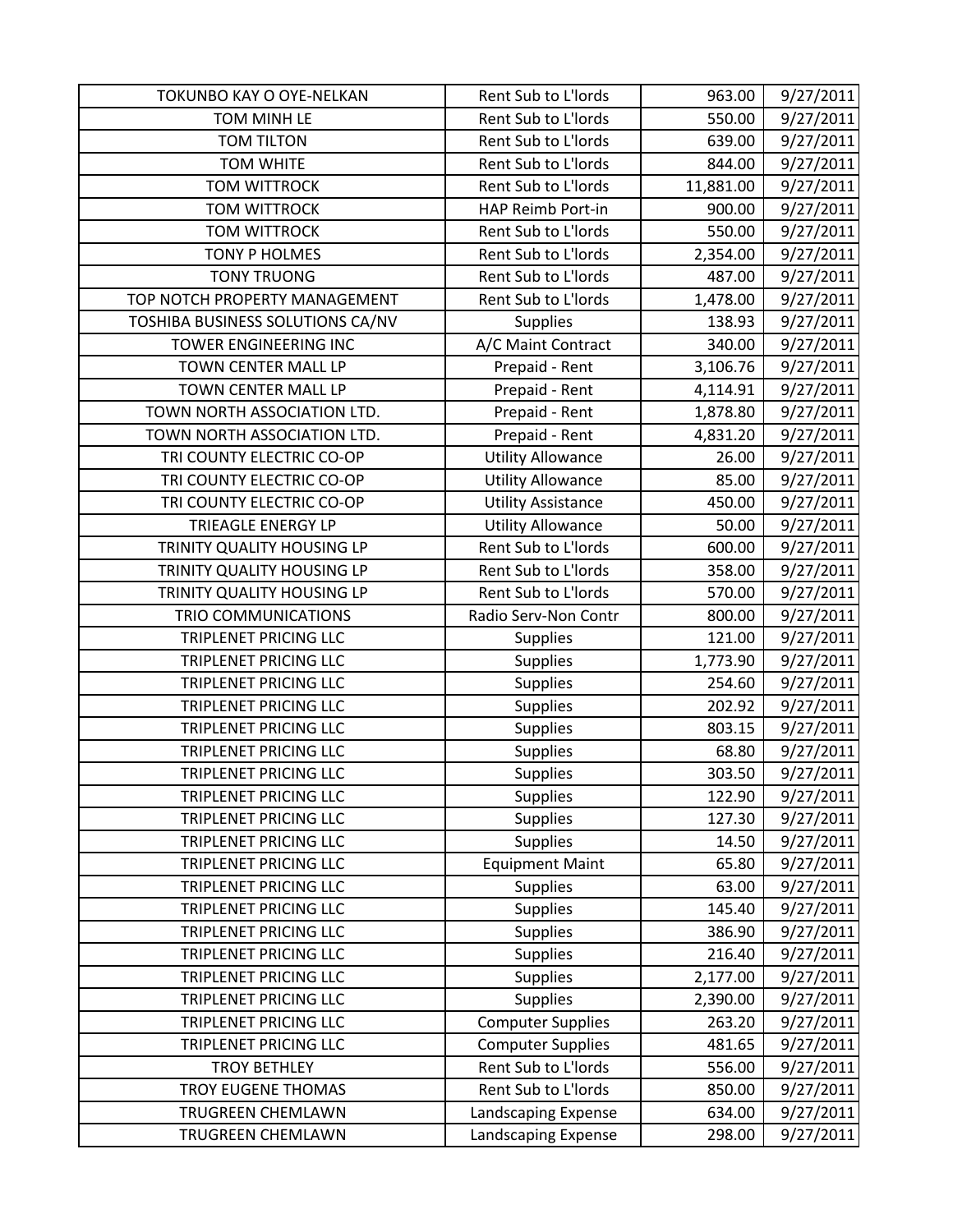| TRUGREEN LANDCARE LLC               | Landscaping Expense         | 500.57     | 9/27/2011 |
|-------------------------------------|-----------------------------|------------|-----------|
| <b>TRUONG DAO</b>                   | Rent Sub to L'Iords         | 1,000.00   | 9/27/2011 |
| <b>TRW ENTERPRISES</b>              | Rent Sub to L'Iords         | 955.00     | 9/27/2011 |
| <b>TUAN Q TRAN</b>                  | Rent Sub to L'Iords         | 877.00     | 9/27/2011 |
| <b>T-UNIVERSAL CORP</b>             | Rent Sub to L'Iords         | 3,334.00   | 9/27/2011 |
| TX AGRILIFE EXT SERV #215330        | Education                   | 25.00      | 9/27/2011 |
| TXU ELECTRIC COMPANY                | <b>Utility Assistance</b>   | 490.01     | 9/27/2011 |
| TXU ELECTRIC COMPANY                | <b>Utility Assistance</b>   | 393.25     | 9/27/2011 |
| TXU ELECTRIC COMPANY                | <b>Utility Assistance</b>   | 112.12     | 9/27/2011 |
| TXU ELECTRIC COMPANY                | <b>Utility Assistance</b>   | 982.53     | 9/27/2011 |
| TXU ELECTRIC COMPANY                | <b>Utility Assistance</b>   | 89.21      | 9/27/2011 |
| <b>TXU ENERGY</b>                   | Electricity                 | 44.64      | 9/27/2011 |
| <b>U S POSTAL SERVICE</b>           | Postage                     | 1,398.23   | 9/27/2011 |
| <b>U S POSTAL SERVICE</b>           | Postage                     | 4,790.78   | 9/27/2011 |
| <b>U S POSTAL SERVICE</b>           | Postage                     | 5.63       | 9/27/2011 |
| <b>U S POSTAL SERVICE</b>           | Postage                     | 40.93      | 9/27/2011 |
| <b>U S POSTAL SERVICE</b>           | Postage                     | 373.92     | 9/27/2011 |
| <b>U S POSTMASTER</b>               | Postage                     | 2,640.00   | 9/27/2011 |
| <b>U S POSTMASTER</b>               | Postage                     | 178,000.00 | 9/27/2011 |
| <b>ULINE INC</b>                    | <b>Supplies</b>             | 438.90     | 9/27/2011 |
| <b>ULINE INC</b>                    | <b>Supplies</b>             | 388.00     | 9/27/2011 |
| UNDERWOOD EQUIPMENT CO              | Parts and Supplies          | 161.12     | 9/27/2011 |
| UNION GOSPEL MISSION                | Rental Assistance           | 1,136.00   | 9/27/2011 |
| <b>UNISYS CORP</b>                  | <b>Computer Maintenance</b> | 5,392.92   | 9/27/2011 |
| UNITED DENTAL CARE OF TEXAS INC     | <b>DMO Premiums</b>         | 41,466.75  | 9/27/2011 |
| UNITED DENTAL CARE OF TEXAS INC     | <b>DMO Premiums</b>         | 4,773.18   | 9/27/2011 |
| UNITED HEALTHCARE INSURANCE COMPANY | <b>Medical Admn Fees</b>    | 179,935.00 | 9/27/2011 |
| UNITED HEALTHCARE INSURANCE COMPANY | <b>Medical Admn Fees</b>    | 13,418.01  | 9/27/2011 |
| UNITED MORTGAGE TRUST               | Rent Sub to L'Iords         | 977.00     | 9/27/2011 |
| UNITED SITE SERVICES                | <b>Range Supplies</b>       | 101.76     | 9/27/2011 |
| UNITED SITE SERVICES                | <b>Disposal Service</b>     | 105.76     | 9/27/2011 |
| UNITED SITE SERVICES                | <b>Equipment Rentals</b>    | 47.95      | 9/27/2011 |
| UNITED SITE SERVICES                | <b>Equipment Rentals</b>    | 50.00      | 9/27/2011 |
| UNITED WAY NORTHEAST                | <b>Meeting Expenses</b>     | 28.00      | 9/27/2011 |
| UNITED WAY OF METROPOLITAN          | Prepaid - Rent              | 1,652.85   | 9/27/2011 |
| UNITED WAY OF METROPOLITAN          | Prepaid - Rent              | 924.36     | 9/27/2011 |
| UNITED WAY OF METROPOLITAN          | Prepaid - Rent              | 1,702.80   | 9/27/2011 |
| UNIVERSITY OF N TX HEALTH SCIENCE   | <b>Professional Service</b> | 483.00     | 9/27/2011 |
| UNIVERSITY OF N TX HEALTH SCIENCE   | <b>Professional Service</b> | 483.00     | 9/27/2011 |
| UNIVERSITY OF N TX HEALTH SCIENCE   | <b>Professional Service</b> | 414.00     | 9/27/2011 |
| UNIVERSITY OF NORTH TX HLTH SC      | <b>Medical Services</b>     | 90.00      | 9/27/2011 |
| UNTHSC-UNIVERSITY OF NORTH TX HEALT | Misc Payable                | 10.00      | 9/27/2011 |
| UTAK LABORATORIES INC               | Lab Supplies                | 652.22     | 9/27/2011 |
| <b>UVALDO GOMEZ</b>                 | Rental Assistance           | 550.00     | 9/27/2011 |
| V A DAVIS                           | Rent Sub to L'Iords         | 2,338.00   | 9/27/2011 |
| <b>VALLELUNGA ENTERPRISES LLC</b>   | <b>Building Maintenance</b> | 164.00     | 9/27/2011 |
| <b>VALLEY CREEK APARTMENTS</b>      | Rent Sub to L'Iords         | 3,536.00   | 9/27/2011 |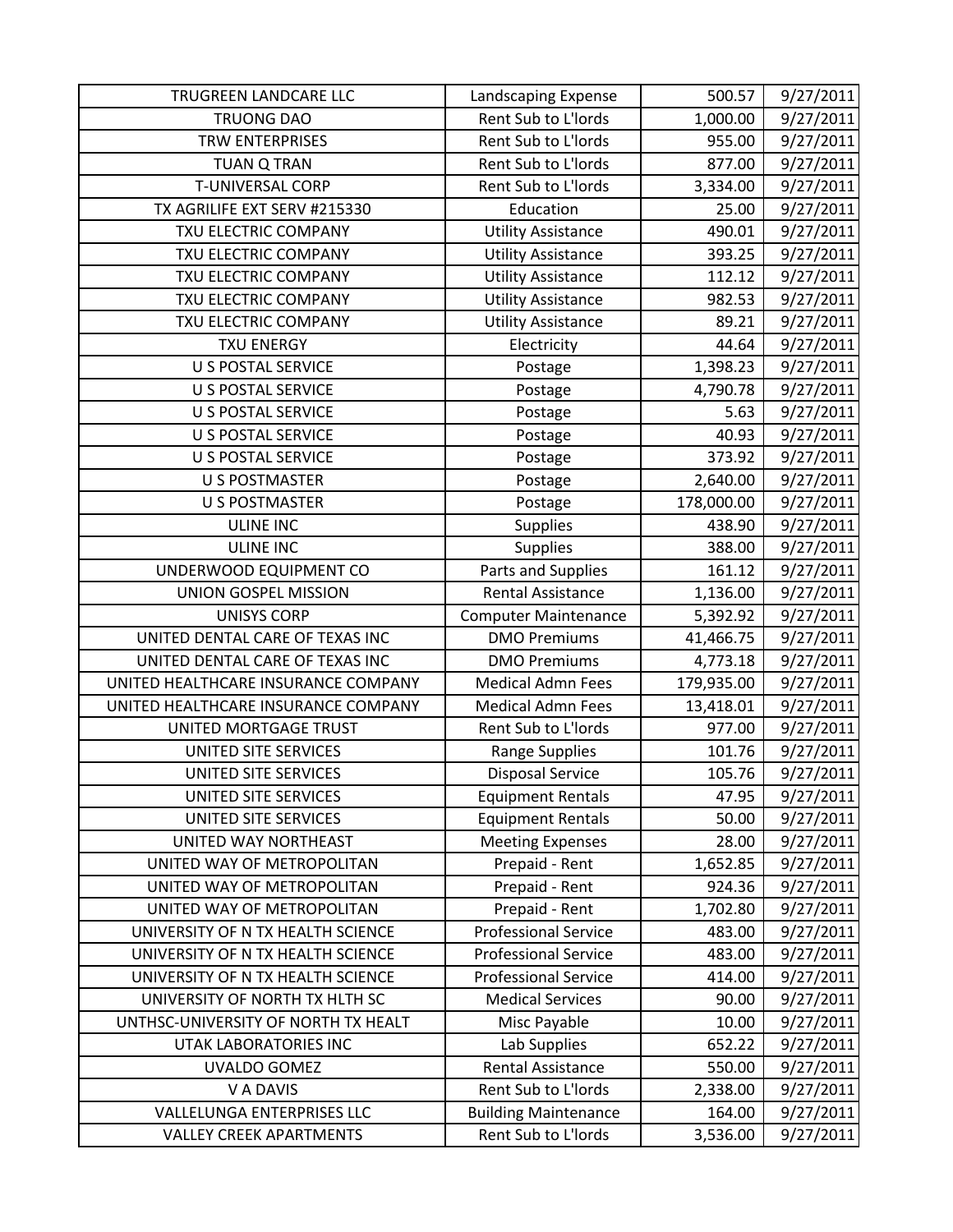| <b>VALLEY CREEK APARTMENTS</b>        | Rent Sub to L'Iords        | 692.00    | 9/27/2011 |
|---------------------------------------|----------------------------|-----------|-----------|
| <b>VALLEY OAKS APARTMENTS</b>         | Rent Sub to L'Iords        | 1,106.00  | 9/27/2011 |
| <b>VAN T NGUYEN</b>                   | Rent Sub to L'Iords        | 750.00    | 9/27/2011 |
| <b>VAN T NGUYEN</b>                   | Rent Sub to L'Iords        | 1,748.00  | 9/27/2011 |
| <b>VANDERBILT APARTMENTS LLP</b>      | Rent Sub to L'Iords        | 3,995.00  | 9/27/2011 |
| VANESSA M JORDAN                      | <b>Counsel Fees-Courts</b> | 300.00    | 9/27/2011 |
| <b>VENKATESWARA RAO B ADDEPALLI</b>   | Rent Sub to L'Iords        | 342.00    | 9/27/2011 |
| <b>VENTREX ENVIRONMENTAL SERVICES</b> | <b>Medical Supplies</b>    | 94.95     | 9/27/2011 |
| <b>VENTREX ENVIRONMENTAL SERVICES</b> | Lab Equip Mainten          | 1,367.28  | 9/27/2011 |
| <b>VENTREX ENVIRONMENTAL SERVICES</b> | <b>Disposal Service</b>    | 1,025.46  | 9/27/2011 |
| <b>VERNON RUDD</b>                    | Prepaid - Rent             | 2,775.00  | 9/27/2011 |
| <b>VERNON RUDD</b>                    | Prepaid - Rent             | 1,429.05  | 9/27/2011 |
| <b>VERNONA E CARTER</b>               | Rent Sub to L'Iords        | 141.00    | 9/27/2011 |
| <b>VERONICA HULITT</b>                | Rent Sub to L'Iords        | 679.00    | 9/27/2011 |
| VETERINARY CENTERS OF AMERICA LP      | Canine Expense             | 178.00    | 9/27/2011 |
| <b>VIC A AKERS</b>                    | Rent Sub to L'Iords        | 1,456.00  | 9/27/2011 |
| VICKERY RESIDENTIAL PROPERTIES LP     | Rent Sub to L'Iords        | 42.00     | 9/27/2011 |
| <b>VICKI E WILEY</b>                  | <b>Counsel Fees-Courts</b> | 150.00    | 9/27/2011 |
| <b>VICKI E WILEY</b>                  | <b>Counsel Fees - CPS</b>  | 100.00    | 9/27/2011 |
| <b>VICTOR DAY</b>                     | Rent Sub to L'Iords        | 583.00    | 9/27/2011 |
| <b>VIJAY K CHAWLA</b>                 | Rent Sub to L'Iords        | 22,998.00 | 9/27/2011 |
| <b>VIJAY K CHAWLA</b>                 | Rent Sub to L'Iords        | 954.00    | 9/27/2011 |
| <b>VIJAY K CHAWLA</b>                 | Rent Sub to L'Iords        | 983.00    | 9/27/2011 |
| <b>VILLAGE CREEK TOWNHOMES</b>        | Rent Sub to L'Iords        | 2,563.00  | 9/27/2011 |
| VILLAS OF EASTWOOD TERRACE LLC        | Rent Sub to L'Iords        | 782.00    | 9/27/2011 |
| VILLAS OF MARINE CREEK LTD PARTNER    | Rent Sub to L'Iords        | 701.00    | 9/27/2011 |
| VILLAS OF MARINE CREEK LTD PARTNER    | Rent Sub to L'Iords        | 326.00    | 9/27/2011 |
| Vincent L Williams                    | Education                  | 417.53    | 9/27/2011 |
| <b>VINH HUYNH</b>                     | Rent Sub to L'Iords        | 1,397.00  | 9/27/2011 |
| <b>VIRGINIA CARTER</b>                | <b>Counsel Fees-Courts</b> | 375.00    | 9/27/2011 |
| <b>VIRGINIA CARTER</b>                | Counsel Fees-Juv           | 400.00    | 9/27/2011 |
| <b>VIRGINIA HITCHCOCK</b>             | <b>Restitution Payable</b> | 60.00     | 9/27/2011 |
| <b>VND LTD</b>                        | <b>Rental Assistance</b>   | 595.00    | 9/27/2011 |
| <b>VND LTD</b>                        | <b>Utility Assistance</b>  | 37.86     | 9/27/2011 |
| <b>VULCAN SIGNS</b>                   | Sign Shop Inventory        | 444.36    | 9/27/2011 |
| <b>VULCAN SIGNS</b>                   | Sign Shop Inventory        | 298.20    | 9/27/2011 |
| <b>VWR SCIENTIFIC PRODUCTS</b>        | Lab Supplies               | 39.75     | 9/27/2011 |
| <b>VWR SCIENTIFIC PRODUCTS</b>        | Lab Supplies               | 594.60    | 9/27/2011 |
| W R STARKEY MORTGAGE LLP              | Rent Sub to L'Iords        | 862.00    | 9/27/2011 |
| <b>WAFAA ALI</b>                      | Rent Sub to L'Iords        | 935.00    | 9/27/2011 |
| WAK - FS LP                           | Rent Sub to L'Iords        | 3,271.00  | 9/27/2011 |
| WAK - FS LP                           | Rent Sub to L'Iords        | 629.00    | 9/27/2011 |
| WALMART #1801                         | Food/Hygiene Assist        | 14.26     | 9/27/2011 |
| WALMART #5416                         | <b>Other Payable</b>       | 22.00     | 9/27/2011 |
| WALT A CLEVELAND                      | <b>Counsel Fees-Courts</b> | 400.00    | 9/27/2011 |
| <b>WALT A CLEVELAND</b>               | <b>Counsel Fees-Courts</b> | 300.00    | 9/27/2011 |
| WALT A CLEVELAND                      | <b>Counsel Fees-Courts</b> | 100.00    | 9/27/2011 |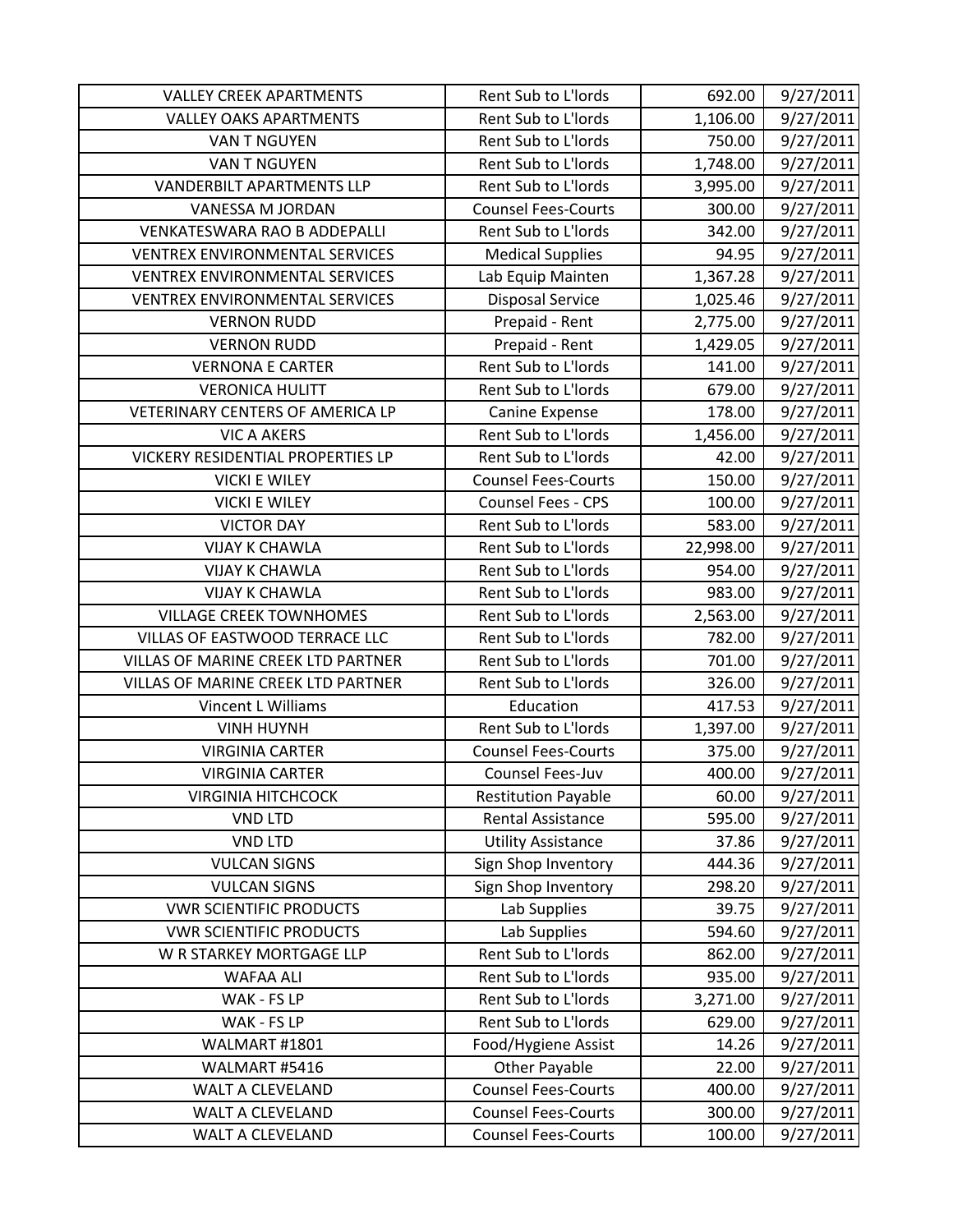| <b>WALT A CLEVELAND</b>              | Counsel Fees - CPS         | 250.00    | 9/27/2011 |
|--------------------------------------|----------------------------|-----------|-----------|
| <b>WALT A CLEVELAND</b>              | <b>Counsel Fees-Courts</b> | 500.00    | 9/27/2011 |
| <b>WALT A CLEVELAND</b>              | <b>Counsel Fees-Courts</b> | 250.00    | 9/27/2011 |
| <b>WANDA LITTLE</b>                  | Clothing                   | 272.53    | 9/27/2011 |
| WARREN HOUSE FORT WORTH LP           | Rent Sub to L'Iords        | 505.00    | 9/27/2011 |
| WARREN WINSLOW WILSON                | Rent Sub to L'Iords        | 1,000.00  | 9/27/2011 |
| WARREN-WARRICK APARTMENTS LLC        | Rent Sub to L'Iords        | 575.00    | 9/27/2011 |
| WDOP SUB 1 LP                        | Rent Sub to L'Iords        | 1,382.00  | 9/27/2011 |
| WDOP SUB II LP                       | Rent Sub to L'Iords        | 4,818.00  | 9/27/2011 |
| WDOP SUB II LP                       | Rent Sub to L'Iords        | 745.00    | 9/27/2011 |
| WDOP SUB II LP                       | Rent Sub to L'Iords        | 3,238.00  | 9/27/2011 |
| <b>WEATHERFORD HOUSING AUTHORITY</b> | Port HAP Port-out          | 1,020.00  | 9/27/2011 |
| WEATHERFORD HOUSING AUTHORITY        | Port Admin Fee Expen       | 171.48    | 9/27/2011 |
| <b>WEBER SCIENTIFIC</b>              | Lab Supplies               | 342.53    | 9/27/2011 |
| WEIR INVESTMENTS FUND LLC            | <b>Utility Allowance</b>   | 105.00    | 9/27/2011 |
| WEIR INVESTMENTS FUND LLC            | <b>Utility Allowance</b>   | 96.00     | 9/27/2011 |
| <b>WELDON MARTIN</b>                 | Rent Sub to L'Iords        | 900.00    | 9/27/2011 |
| <b>WELLINGTON ALLEN</b>              | Rent Sub to L'Iords        | 77.00     | 9/27/2011 |
| <b>WELLS FARGO HOME MORTGAGE</b>     | Rent Sub to L'Iords        | 471.00    | 9/27/2011 |
| WELLS FRAMING CONTRACTORS INC        | Rent Sub to L'Iords        | 900.00    | 9/27/2011 |
| <b>WENDY BOHANON</b>                 | Rent Sub to L'Iords        | 319.00    | 9/27/2011 |
| <b>WENDY COVEY</b>                   | <b>Restitution Payable</b> | 25.00     | 9/27/2011 |
| <b>WEST GROUP</b>                    | Law Books                  | (205.00)  | 9/27/2011 |
| <b>WEST GROUP</b>                    | <b>On-Line Service</b>     | 13,809.96 | 9/27/2011 |
| <b>WEST GROUP</b>                    | Law Books                  | 27,646.99 | 9/27/2011 |
| <b>WEST GROUP</b>                    | Law Books                  | 9,363.00  | 9/27/2011 |
| <b>WEST GROUP</b>                    | <b>On-Line Service</b>     | 8,221.00  | 9/27/2011 |
| <b>WEST GROUP</b>                    | Law Books                  | 547.00    | 9/27/2011 |
| WEST SIDE LANDFILL WM                | <b>Disposal Service</b>    | 163.53    | 9/27/2011 |
| <b>WEST WIND ONE</b>                 | Rent Sub to L'Iords        | 199.00    | 9/27/2011 |
| WESTDALE ASSET MANAGEMENT            | Rent Sub to L'Iords        | 317.00    | 9/27/2011 |
| WESTERN HILLS AFFORDABLE HOUSING LP  | Rent Sub to L'Iords        | 3,905.00  | 9/27/2011 |
| WESTERN HILLS AFFORDABLE HOUSING LP  | Rent Sub to L'Iords        | 939.00    | 9/27/2011 |
| <b>WESTERN RIM PROPERTIES</b>        | Rent Sub to L'Iords        | 1,837.00  | 9/27/2011 |
| <b>WESTERN RIM PROPERTIES</b>        | Rent Sub to L'Iords        | 518.00    | 9/27/2011 |
| <b>WESTERN RIM PROPERTIES</b>        | HAP Reimb Port-in          | 433.00    | 9/27/2011 |
| WESTERN-BRW PAPER CO INC             | <b>Supplies</b>            | 329.90    | 9/27/2011 |
| WESTERN-BRW PAPER CO INC             | <b>Supplies</b>            | 145.00    | 9/27/2011 |
| WESTERN-BRW PAPER CO INC             | <b>Supplies</b>            | 99.00     | 9/27/2011 |
| WESTERN-BRW PAPER CO INC             | <b>Supplies</b>            | 182.50    | 9/27/2011 |
| WESTERN-BRW PAPER CO INC             | <b>Supplies</b>            | 551.00    | 9/27/2011 |
| WESTERN-BRW PAPER CO INC             | <b>Supplies</b>            | 365.00    | 9/27/2011 |
| <b>WESTERN-BRW PAPER CO INC</b>      | <b>Supplies</b>            | 1,109.40  | 9/27/2011 |
| WESTERN-BRW PAPER CO INC             | <b>Supplies</b>            | 182.50    | 9/27/2011 |
| WESTERN-BRW PAPER CO INC             | <b>Supplies</b>            | 145.00    | 9/27/2011 |
| <b>WESTERN-BRW PAPER CO INC</b>      | <b>Supplies</b>            | 145.00    | 9/27/2011 |
| WESTOVER HILLS POLICE DEPARTMENT     | Misc Payable               | 15.00     | 9/27/2011 |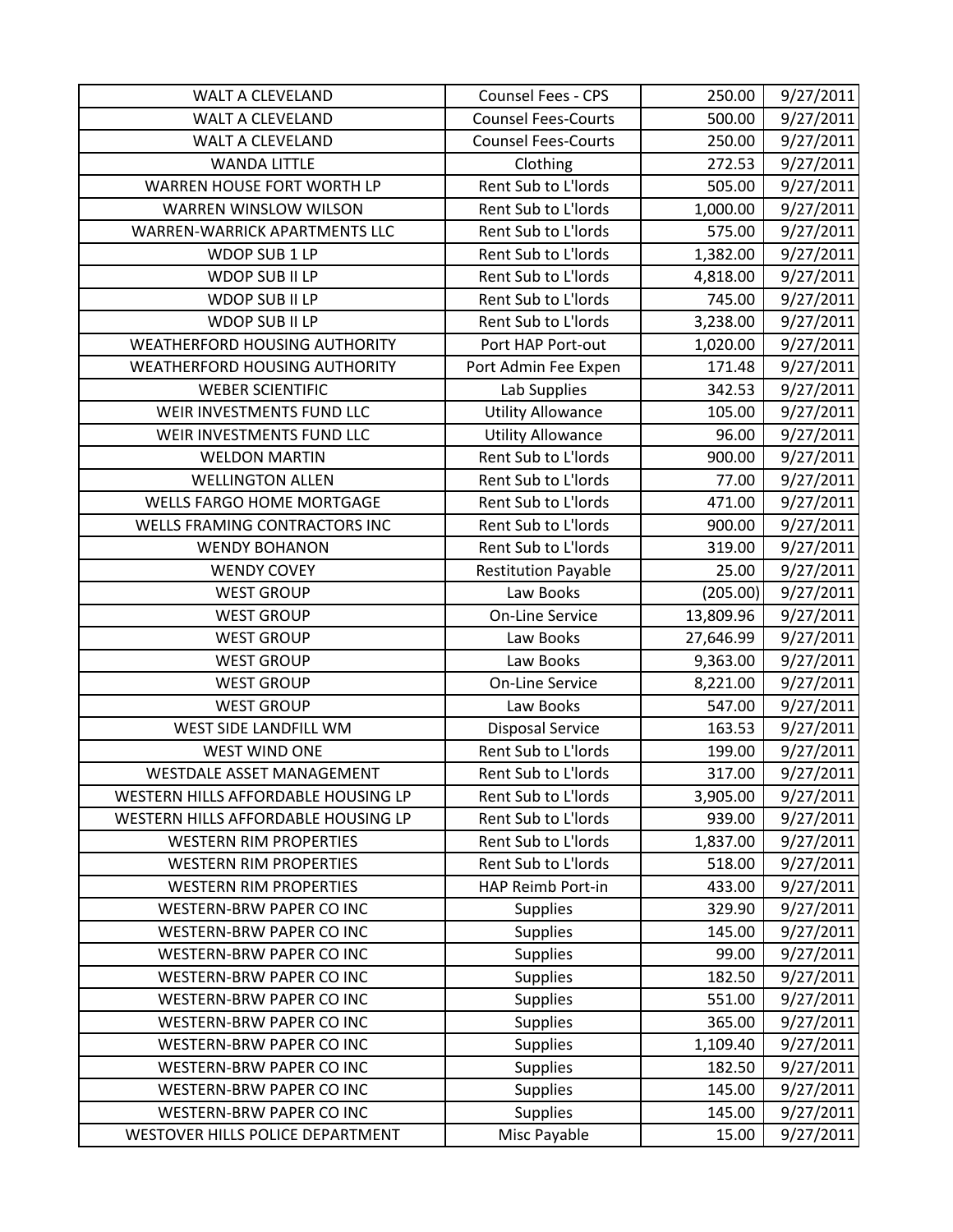| <b>WHIGHAM FLP</b>                 | Rent Sub to L'Iords         | 878.00    | 9/27/2011 |
|------------------------------------|-----------------------------|-----------|-----------|
| <b>WHITNEY ILLIES</b>              | Rent Sub to L'Iords         | 847.00    | 9/27/2011 |
| WHIZ-Q STONE                       | Landscaping Expense         | 720.00    | 9/27/2011 |
| WILC/MDR PTNSHIP & WILC/MVL AS TIC | Rent Sub to L'Iords         | 955.00    | 9/27/2011 |
| WILDWOOD BRANCH TOWNHOMES LP       | Rent Sub to L'Iords         | 1,329.00  | 9/27/2011 |
| <b>WILEY STACEY MOORING</b>        | <b>Drug Seizures</b>        | 110.00    | 9/27/2011 |
| <b>WILEY STACEY MOORING</b>        | Drug Seizure Int            | 0.98      | 9/27/2011 |
| <b>WILLANDA GRIMES</b>             | Rent Sub to L'Iords         | 554.00    | 9/27/2011 |
| WILLARD ELDON WILLIAMS SR          | Rent Sub to L'Iords         | 719.00    | 9/27/2011 |
| WILLIAM ALLEN SHEARER              | Rent Sub to L'Iords         | 845.00    | 9/27/2011 |
| WILLIAM BARRY NORMAN               | Psych Exam/Testimony        | 400.00    | 9/27/2011 |
| <b>WILLIAM BRIAN GOZA</b>          | <b>Counsel Fees-Courts</b>  | 375.00    | 9/27/2011 |
| <b>WILLIAM BRIAN GOZA</b>          | <b>Counsel Fees-Courts</b>  | 300.00    | 9/27/2011 |
| WILLIAM BURK ROSENTHAL             | Rent Sub to L'Iords         | 474.00    | 9/27/2011 |
| WILLIAM H BILL RAY PC              | <b>Counsel Fees-Courts</b>  | 400.00    | 9/27/2011 |
| WILLIAM H BILL RAY PC              | <b>Counsel Fees-Courts</b>  | 650.00    | 9/27/2011 |
| WILLIAM H BILL RAY PC              | <b>Counsel Fees-Courts</b>  | 400.00    | 9/27/2011 |
| WILLIAM H BILL RAY PC              | Cnsl Fees-Crim Appls        | 725.00    | 9/27/2011 |
| <b>WILLIAM H MCDOWELL</b>          | Rent Sub to L'Iords         | 443.00    | 9/27/2011 |
| <b>WILLIAM H NORRIS</b>            | Rent Sub to L'Iords         | 385.00    | 9/27/2011 |
| <b>WILLIAM L DARDEN</b>            | Rent Sub to L'Iords         | 59.00     | 9/27/2011 |
| WILLIAM MICHAEL HARBER JR          | <b>Counsel Fees-Courts</b>  | 200.00    | 9/27/2011 |
| <b>WILLIAM RUCKER</b>              | Rent Sub to L'Iords         | 3,247.00  | 9/27/2011 |
| <b>WILLIAM THOMAS</b>              | Rent Sub to L'Iords         | 800.00    | 9/27/2011 |
| <b>WILLIE F LESTER</b>             | Rent Sub to L'Iords         | 1,086.00  | 9/27/2011 |
| <b>WILLYE WILLIAMS ESTATE</b>      | Rent Sub to L'Iords         | 1,028.00  | 9/27/2011 |
| <b>WINIFRED HANEY</b>              | HAP Reimb Port-in           | 314.00    | 9/27/2011 |
| WOOD & ASSOCIATES POLYGRAPH S      | Polygraph                   | 2,200.00  | 9/27/2011 |
| WOODARD BUILDING SUPPLY            | <b>Building Maintenance</b> | 3,978.00  | 9/27/2011 |
| WOODIE MAE HORN                    | Clothing                    | 590.52    | 9/27/2011 |
| WOODMONT APARTMENTS LP             | Rent Sub to L'Iords         | 14,349.00 | 9/27/2011 |
| WOODMONT APARTMENTS LP             | Rent Sub to L'Iords         | 489.00    | 9/27/2011 |
| WOODMONT APARTMENTS LP             | HAP Reimb Port-in           | 4,221.00  | 9/27/2011 |
| <b>WOODRIDGE ASSOCIATES LTD</b>    | <b>Rental Assistance</b>    | 449.00    | 9/27/2011 |
| <b>WOODRIDGE ASSOCIATES LTD</b>    | <b>Utility Assistance</b>   | 20.16     | 9/27/2011 |
| WOODWAY ON THE GREEN APTS INC      | Rent Sub to L'Iords         | 1,505.00  | 9/27/2011 |
| <b>WOOF BROTHERS LLC</b>           | HAP Reimb Port-in           | 740.00    | 9/27/2011 |
| <b>WORLD REALTY</b>                | Rent Sub to L'Iords         | 700.00    | 9/27/2011 |
| <b>WORTHINGTON POINT LP</b>        | Rent Sub to L'Iords         | 6,449.00  | 9/27/2011 |
| <b>WORTHINGTON POINT LP</b>        | Rent Sub to L'Iords         | 1,008.00  | 9/27/2011 |
| <b>WORTHINGTON POINT LP</b>        | HAP Reimb Port-in           | 3,591.00  | 9/27/2011 |
| <b>WORTHINGTON POINT LP</b>        | Rent Sub to L'Iords         | 602.00    | 9/27/2011 |
| WRBD LP                            | Rent Sub to L'Iords         | 7,695.00  | 9/27/2011 |
| <b>WRBD LP</b>                     | Rent Sub to L'Iords         | 1,505.00  | 9/27/2011 |
| <b>WRBD LP</b>                     | HAP Reimb Port-in           | 922.00    | 9/27/2011 |
| <b>WRBD LP</b>                     | Rent Sub to L'Iords         | 1,159.00  | 9/27/2011 |
| WRH REGENTS COVE LLLP              | <b>Rental Assistance</b>    | 595.00    | 9/27/2011 |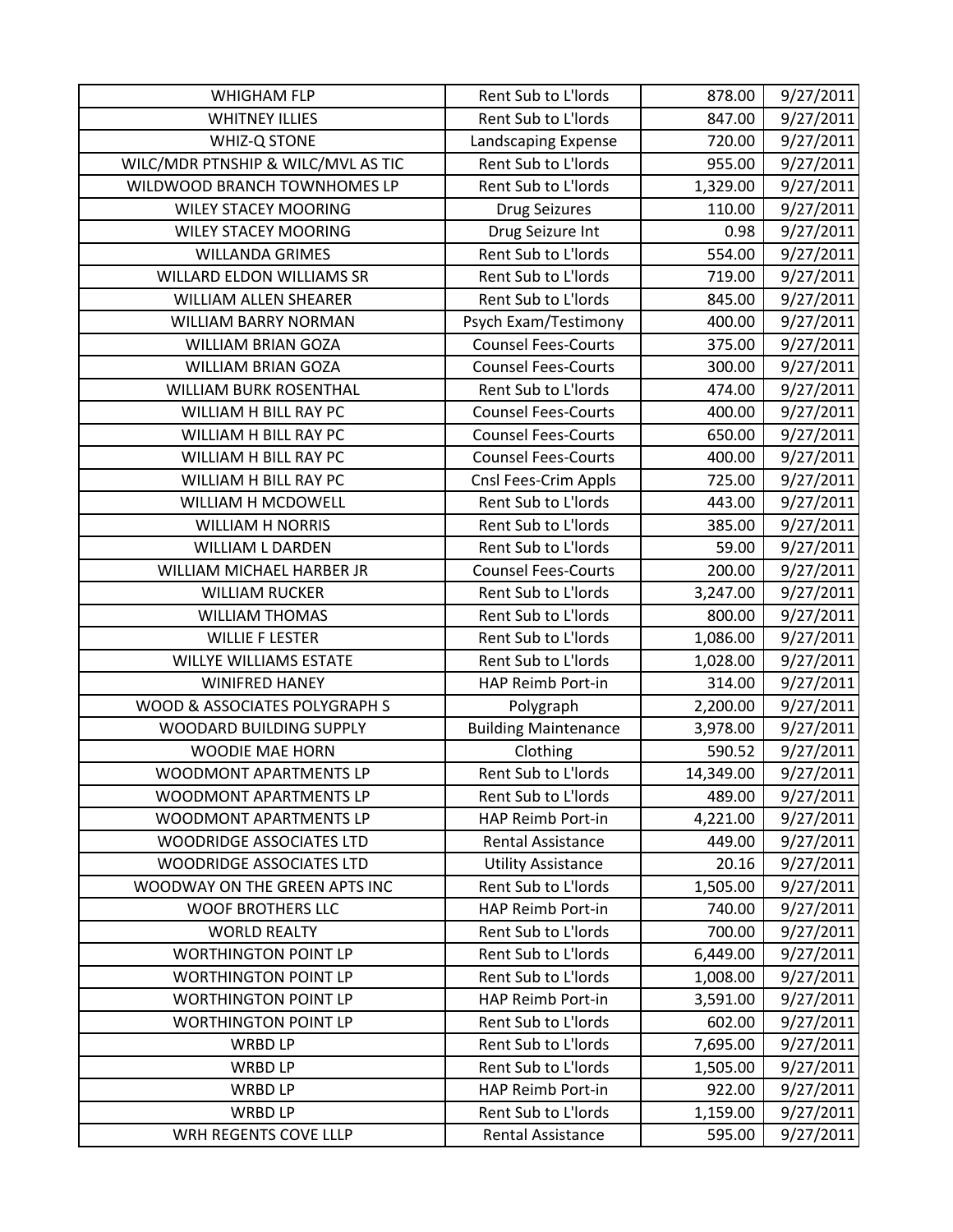| <b>WS NRB INCORPORATED 80</b>                                | Rent Sub to L'Iords                               | 1,190.00           | 9/27/2011              |
|--------------------------------------------------------------|---------------------------------------------------|--------------------|------------------------|
| WW SALEM PARK LP                                             | Rent Sub to L'Iords                               | 703.00             | 9/27/2011              |
| WYNSTONE INVESTMENTS LLC                                     | Rent Sub to L'Iords                               | 890.00             | 9/27/2011              |
| X PEDIENT SERVICES LLC                                       | <b>Professional Service</b>                       | 48,787.00          | 9/27/2011              |
| X PEDIENT SERVICES LLC                                       | <b>Professional Service</b>                       | 56,192.00          | 9/27/2011              |
| <b>XEROX CORPORATION SERVICE</b>                             | <b>Equipment Maint</b>                            | 107.49             | 9/27/2011              |
| YELLOW CAB CO                                                | Transportation                                    | 163.80             | 9/27/2011              |
| YELLOW CAB CO                                                | Transportation                                    | 470.05             | 9/27/2011              |
| YMCA OF METROPOLITAN DALLAS                                  | <b>Touch Point training</b>                       | 160.00             | 9/27/2011              |
| YOLANDA SMITH                                                | Rent Sub to L'Iords                               | 925.00             | 9/27/2011              |
| YOUNG ENERGY LLC                                             | <b>Utility Allowance</b>                          | 431.00             | 9/27/2011              |
| YOUNG WOMENS CHRISTIAN ASSOC                                 | <b>Subrecipient Service</b>                       | 5,576.06           | 9/27/2011              |
| YOUTH & FAMILY ENRICHMENT                                    | Clothing                                          | 89.96              | 9/27/2011              |
| YOUTH ADVOCATE PROGRAMS                                      | <b>Professional Service</b>                       | 2,115.02           | 9/27/2011              |
| YOUTH ADVOCATE PROGRAMS                                      | <b>Professional Service</b>                       | 38,147.55          | 9/27/2011              |
| YOUTH ADVOCATE PROGRAMS                                      | <b>Professional Service</b>                       | 29,241.71          | 9/27/2011              |
| YOUTH CENTER OF THE HIGH PLAINS                              | <b>Medical Supplies</b>                           | 85.00              | 9/27/2011              |
| YOUTH CENTER OF THE HIGH PLAINS                              | <b>Medical Supplies</b>                           | 10.34              | 9/27/2011              |
| YOUTH CENTER OF THE HIGH PLAINS                              | <b>Foster Home Care</b>                           | 7,905.00           | 9/27/2011              |
| YUEN LING LI                                                 | Rent Sub to L'Iords                               | 821.00             | 9/27/2011              |
| YVONNE ELAINE ROSS                                           | Rent Sub to L'Iords                               | 731.00             | 9/27/2011              |
| <b>ZEP MFG</b>                                               | Kitchen Supplies                                  | 2,924.73           | 9/27/2011              |
| <b>ZEP MFG</b>                                               | Kitchen Supplies                                  | 191.73             | 9/27/2011              |
| <b>ZEP MFG</b>                                               | <b>Laundry Services</b>                           | 920.00             | 9/27/2011              |
|                                                              |                                                   |                    |                        |
|                                                              |                                                   |                    |                        |
|                                                              | <b>COMMISSIONERS' REPORT OF CLAIMS - Addendum</b> |                    |                        |
|                                                              | FOR THE WEEK ENDING - September 27, 2011          |                    |                        |
|                                                              |                                                   |                    |                        |
| <b>Vendor Name</b>                                           | <b>Item Description</b>                           | <b>Paid Amount</b> | <b>Check Date</b>      |
| 304 Hotel Operating LLC                                      | Travel                                            | 180.80             | 9/27/2011              |
| 304 Hotel Operating LLC                                      | Travel                                            | 271.17             | 9/27/2011              |
| 304 Hotel Operating LLC                                      | Travel                                            | 361.60             | 9/27/2011              |
| 4M Youth Services Inc                                        | <b>Foster Home Care</b>                           | 18,542.00          | 9/27/2011              |
| Alice Whitten                                                | 5006 Chapter 13 Levy                              | 4,271.71           | 9/27/2011              |
| American General Life Ins                                    | festyle, American General C                       | 100.00             | 9/27/2011              |
| Anthem Life Insurance Co                                     | PGL/Anthem Life                                   | 40.00              | 9/27/2011              |
| Arkansas Office of Child                                     | Child Support                                     | 201.23             | 9/27/2011              |
| Arlington Chamber of Commerce                                | <b>Meeting Expenses</b>                           | 60.00              | 9/27/2011              |
| <b>Automated Collection Serv</b>                             | 5002 Student Loan Levy                            | 21.04              | 9/27/2011              |
| <b>Automated Collection Serv</b>                             | 5002 Student Loan Levy                            | 252.34             | 9/27/2011              |
| CLEAT                                                        | <b>Union Dues</b>                                 | 150.00             | 9/27/2011              |
| CLEAT                                                        | <b>Union Dues</b>                                 | 5,784.00           | 9/27/2011              |
| Cactus Systems Inc                                           | State Right of Way                                | 7,400.00           | 9/27/2011              |
| California Sdu                                               | Child Support                                     | 342.33             | 9/27/2011              |
| Chapter 13 Trustee                                           | 5006 Chapter 13 Levy                              | 534.25             | 9/27/2011              |
| <b>Charlotte McWilliams</b><br><b>Communication Concepts</b> | Travel<br><b>Equipment Maint</b>                  | 212.91<br>190.00   | 9/27/2011<br>9/27/2011 |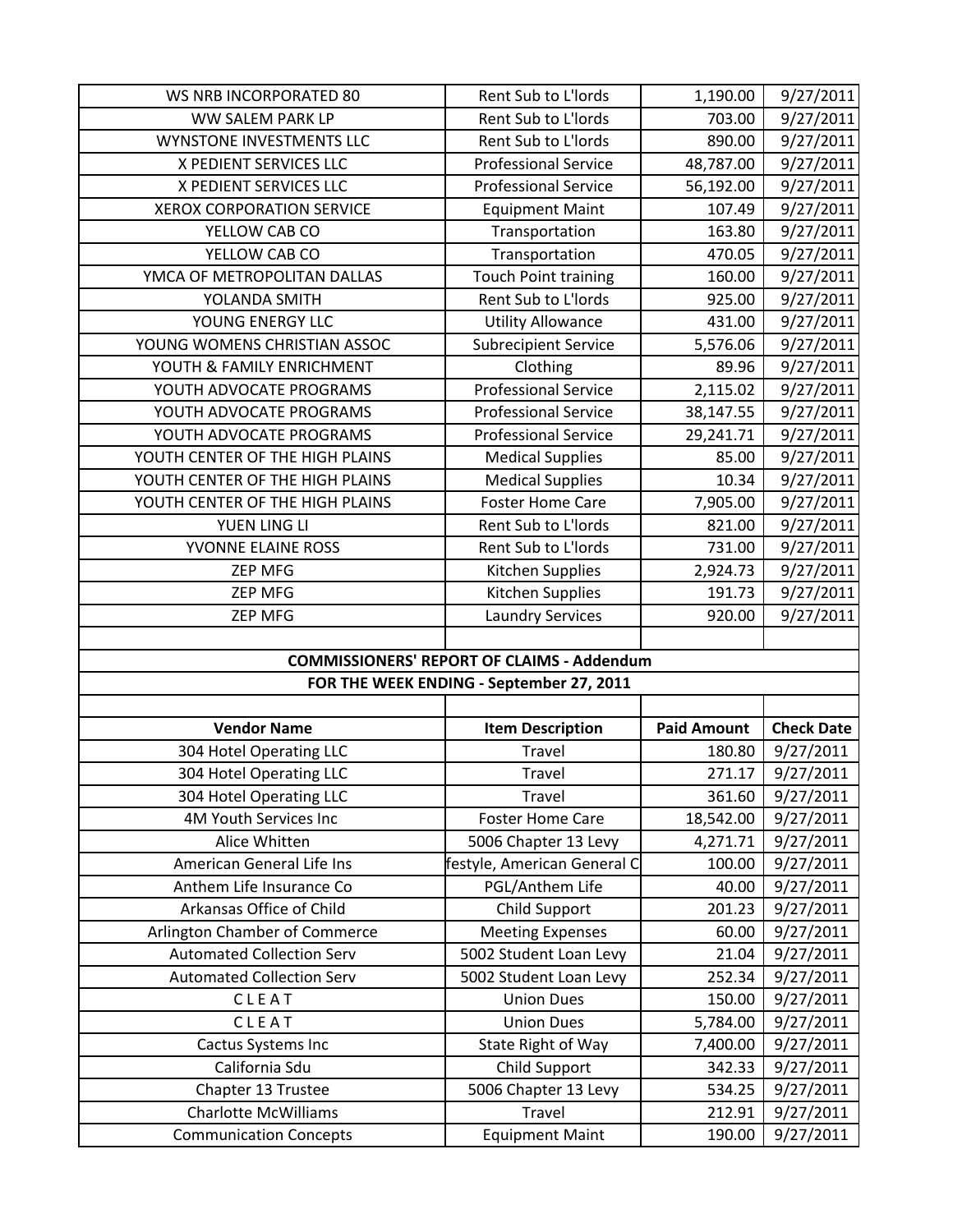| CTJ Maintenance Inc                  | <b>Custodian Services</b>   | 1,884.60      | 9/27/2011 |
|--------------------------------------|-----------------------------|---------------|-----------|
| Delta Dental Insurance Co            | <b>Dental Claims</b>        | 2,751.90      | 9/27/2011 |
| Delta Dental Insurance Co            | <b>Dental Claims</b>        | 5,000.00      | 9/27/2011 |
| Delta Dental Insurance Co            | <b>Dental Claims</b>        | 12,925.60     | 9/27/2011 |
| Delta Dental Insurance Co            | <b>Dental Claims</b>        | 25,000.00     | 9/27/2011 |
| Delta Management Associat            | 5002 Student Loan Levy      | 128.03        | 9/27/2011 |
| <b>DFW AHEC</b>                      | Education                   | 75.00         | 9/27/2011 |
| <b>DFW AHEC</b>                      | Education                   | 150.00        | 9/27/2011 |
| <b>Diversified Collection Se</b>     | 5002 Student Loan Levy      | 40.35         | 9/27/2011 |
| <b>Ellis County District Cle</b>     | Child Support               | 369.23        | 9/27/2011 |
| Every Day Life RTC                   | <b>Residential Servc</b>    | 11,552.77     | 9/27/2011 |
| <b>Express-Scripts</b>               | Drug Claims-RT              | 51,621.34     | 9/27/2011 |
| Express-Scripts                      | Drug Claims-AC & CO         | 266,191.96    | 9/27/2011 |
| Florida, State of, Disbur            | Child Support               | 64.38         | 9/27/2011 |
| Fort Worth Crew Network              | Education                   | 50.00         | 9/27/2011 |
| <b>Fraternal Order of Police</b>     | <b>Union Dues</b>           | 70.86         | 9/27/2011 |
| <b>Fraternal Order of Police</b>     | <b>Union Dues</b>           | 1,825.00      | 9/27/2011 |
| Gilbane Building Co                  | Retainage                   | (132, 751.00) | 9/27/2011 |
| Gilbane Building Co                  | <b>Professional Service</b> | 3,653,564.54  | 9/27/2011 |
| <b>Gulf Coast Trades Center</b>      | <b>Residential Servc</b>    | 4,285.75      | 9/27/2011 |
| Happy Software Inc                   | Software Maintenance        | 300.00        | 9/27/2011 |
| Healthsmart                          | Medical Claims - AC & CO    | 501.50        | 9/27/2011 |
| Healthsmart                          | <b>Medical Claims - RT</b>  | 2,500.00      | 9/27/2011 |
| Healthsmart                          | Medical Claims - AC & CO    | 10,000.00     | 9/27/2011 |
| <b>Highway Interdiction Training</b> | Education                   | 275.00        | 9/27/2011 |
| HUD, US Dept of                      | HUD 5007 Garnishment        | 75.00         | 9/27/2011 |
| <b>Internal Revenue Service</b>      | 5001 Tax Levy               | (0.02)        | 9/27/2011 |
| <b>Internal Revenue Service</b>      | 5001 Tax Levy               | 2,336.22      | 9/27/2011 |
| <b>IRS FICA EE</b>                   | FICA-Employee               | (5,347.84)    | 9/27/2011 |
| <b>IRS FICA EE</b>                   | FICA-Employee               | 338,271.38    | 9/27/2011 |
| <b>IRS FICA ER</b>                   | FICA-Employer               | (7,894.38)    | 9/27/2011 |
| <b>IRS FICA ER</b>                   | FICA-Employer               | 499,352.84    | 9/27/2011 |
| <b>IRS FIT</b>                       | FIT Withholding             | (19, 823.02)  | 9/27/2011 |
| <b>IRS FIT</b>                       | FIT Withholding             | 923,954.80    | 9/27/2011 |
| IRS MED EE                           | Medicare-Employee           | (1,403.55)    | 9/27/2011 |
| IRS MED EE                           | Medicare-Employee           | 117,974.97    | 9/27/2011 |
| IRS MED ER                           | Medicare-Employer           | (1,403.55)    | 9/27/2011 |
| IRS MED ER                           | Medicare-Employer           | 117,974.97    | 9/27/2011 |
| J A Sexauer                          | <b>Building Maintenance</b> | 672.00        | 9/27/2011 |
| James Publishing Co                  | Law Books                   | 2,322.00      | 9/27/2011 |
| JPMorgan Chase Bank NA               | Cert Copies/Transcripts     | 6.21          | 9/27/2011 |
| JPMorgan Chase Bank NA               | Travel                      | 25.00         | 9/27/2011 |
| JPMorgan Chase Bank NA               | <b>County Projects</b>      | 30.18         | 9/27/2011 |
| JPMorgan Chase Bank NA               | Fuel                        | 48.02         | 9/27/2011 |
| JPMorgan Chase Bank NA               | Travel                      | 153.76        | 9/27/2011 |
| JPMorgan Chase Bank NA               | Travel                      | 201.48        | 9/27/2011 |
| JPMorgan Chase Bank NA               | Education                   | 248.39        | 9/27/2011 |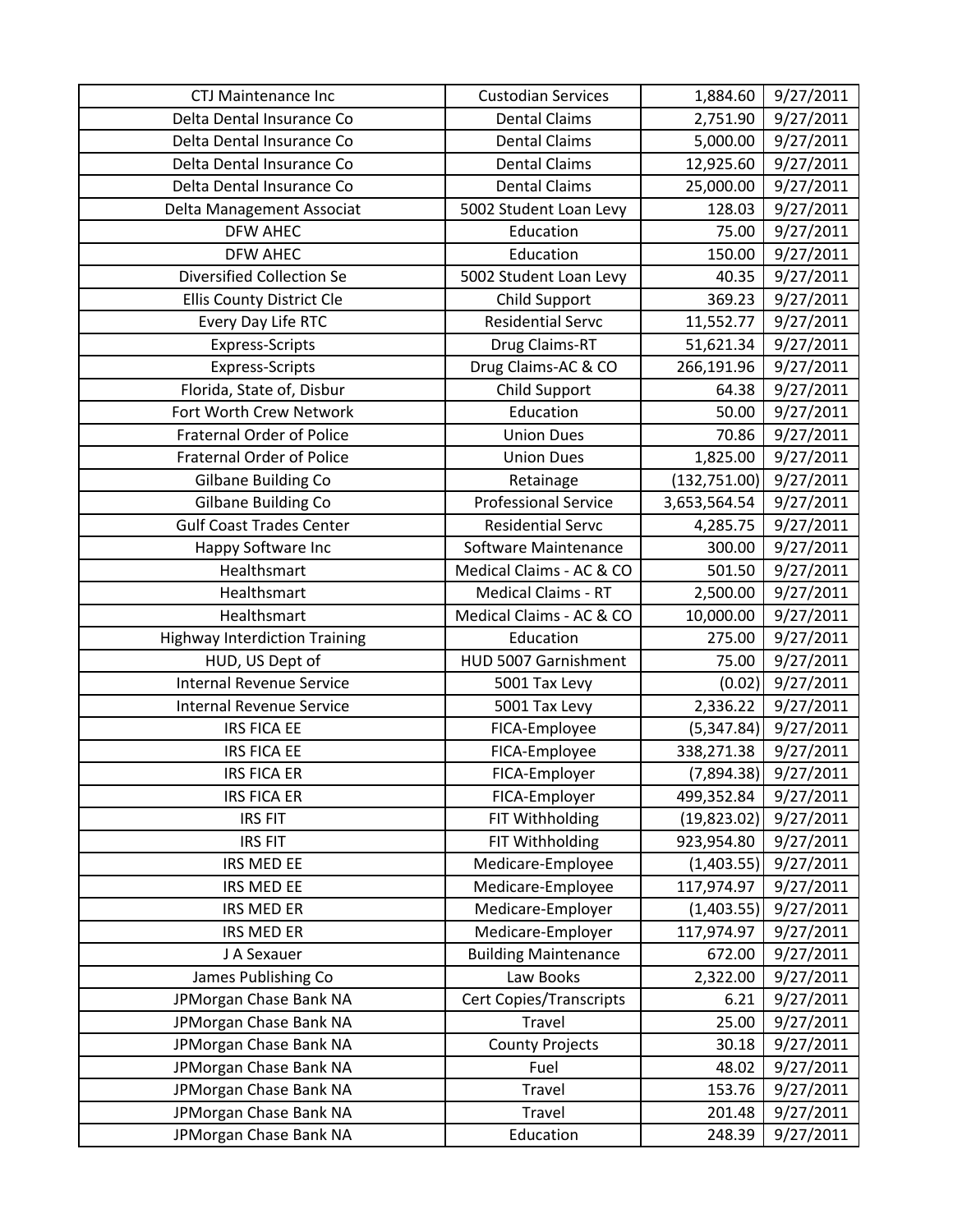| JPMorgan Chase Bank NA               | Education                    | 251.39     | 9/27/2011 |
|--------------------------------------|------------------------------|------------|-----------|
| JPMorgan Chase Bank NA               | Education                    | 382.39     | 9/27/2011 |
| JPMorgan Chase Bank NA               | Education                    | 489.89     | 9/27/2011 |
| JPMorgan Chase Bank NA               | Education                    | 522.39     | 9/27/2011 |
| JPMorgan Chase Bank NA               | Travel                       | 704.39     | 9/27/2011 |
| JPMorgan Chase Bank NA               | Prepaid - Travel             | 705.78     | 9/27/2011 |
| JPMorgan Chase Bank NA               | Education                    | 708.76     | 9/27/2011 |
| JPMorgan Chase Bank NA               | Education                    | 839.78     | 9/27/2011 |
| JPMorgan Chase Bank NA               | Misc Receivable              | 861.39     | 9/27/2011 |
| JPMorgan Chase Bank NA               | Travel                       | 1,169.56   | 9/27/2011 |
| JPMorgan Chase Bank NA               | <b>Witness Travel</b>        | 2,111.86   | 9/27/2011 |
| JPMorgan Chase Bank NA               | Travel                       | 3,235.97   | 9/27/2011 |
| <b>KPMG LLP</b>                      | <b>Financial Contracts</b>   | 30,000.00  | 9/27/2011 |
| Lincoln Financial Group              | Deferred Comp                | 16,633.08  | 9/27/2011 |
| Louisiana Department of S            | <b>Child Support</b>         | 79.48      | 9/27/2011 |
| Lutheran Social Serv of the South    | <b>Residential Servc</b>     | 12,166.00  | 9/27/2011 |
| Metropolitan Life                    | Metlife                      | (33.35)    | 9/27/2011 |
| Metropolitan Life                    | Metlife                      | 13,919.31  | 9/27/2011 |
| <b>MHMR of Tarrant County</b>        | <b>Professional Services</b> | 2,166.66   | 9/27/2011 |
| Michigan State Disburseme            | <b>Child Support</b>         | (22.99)    | 9/27/2011 |
| Michigan State Disburseme            | Child Support                | 278.39     | 9/27/2011 |
| <b>Missouri Family Support P</b>     | <b>Child Support</b>         | 367.84     | 9/27/2011 |
| Mr D Miles Brissette                 | Education                    | 140.00     | 9/27/2011 |
| <b>NAACP Ft Worth/Tarrant County</b> | <b>Meeting Expenses</b>      | 50.00      | 9/27/2011 |
| NASW-National Association of Social  | Education                    | 335.00     | 9/27/2011 |
| National Center for State Courts     | Education                    | 700.00     | 9/27/2011 |
| Nationwide Retirement Sol            | Deferred Comp                | (8,370.00) | 9/27/2011 |
| Nationwide Retirement Sol            | Deferred Comp                | 101,827.60 | 9/27/2011 |
| <b>NCO Financial Systems Inc</b>     | 5002 Student Loan Levy       | (10.42)    | 9/27/2011 |
| <b>NCO Financial Systems Inc</b>     | 5002 Student Loan Levy       | 666.44     | 9/27/2011 |
| New Horizons Ranch & Center Inc      | <b>Residential Servc</b>     | 12,857.25  | 9/27/2011 |
| Newborn & Childrens Med Srvc         | <b>Medical Supplies</b>      | 2,640.00   | 9/27/2011 |
| North Dakota Sdu                     | <b>Child Support</b>         | 281.54     | 9/27/2011 |
| North Texas Justice of The           | Education                    | 45.00      | 9/27/2011 |
| Oklahoma Dept of Human Se            | Child Support                | 173.13     | 9/27/2011 |
| Paulette Williams                    | Williams 5007 Garnishment    | 303.54     | 9/27/2011 |
| PayFlex                              | Dependent Care               | 4,590.85   | 9/27/2011 |
| PayFlex                              | Medical                      | 33,245.71  | 9/27/2011 |
| Pegasus School Inc                   | <b>Residential Servc</b>     | 21,567.00  | 9/27/2011 |
| Pennsylvania-HEAA                    | 5002 Student Loan Levy       | (7.50)     | 9/27/2011 |
| Pennsylvania-HEAA                    | 5002 Student Loan Levy       | 501.10     | 9/27/2011 |
| Phillip S Barker                     | Travel                       | 282.00     | 9/27/2011 |
| Phoenix House of Texas Inc           | <b>Residential Servc</b>     | 3,921.19   | 9/27/2011 |
| Pioneer Credit Recovery I            | 5002 Student Loan Levy       | 4.95       | 9/27/2011 |
| Pioneer Credit Recovery I            | 5002 Student Loan Levy       | 222.01     | 9/27/2011 |
| Police & Firefighters Ins            | <b>Union Dues</b>            | 62.80      | 9/27/2011 |
| Police & Firefighters Ins            | <b>Union Dues</b>            | 17,503.37  | 9/27/2011 |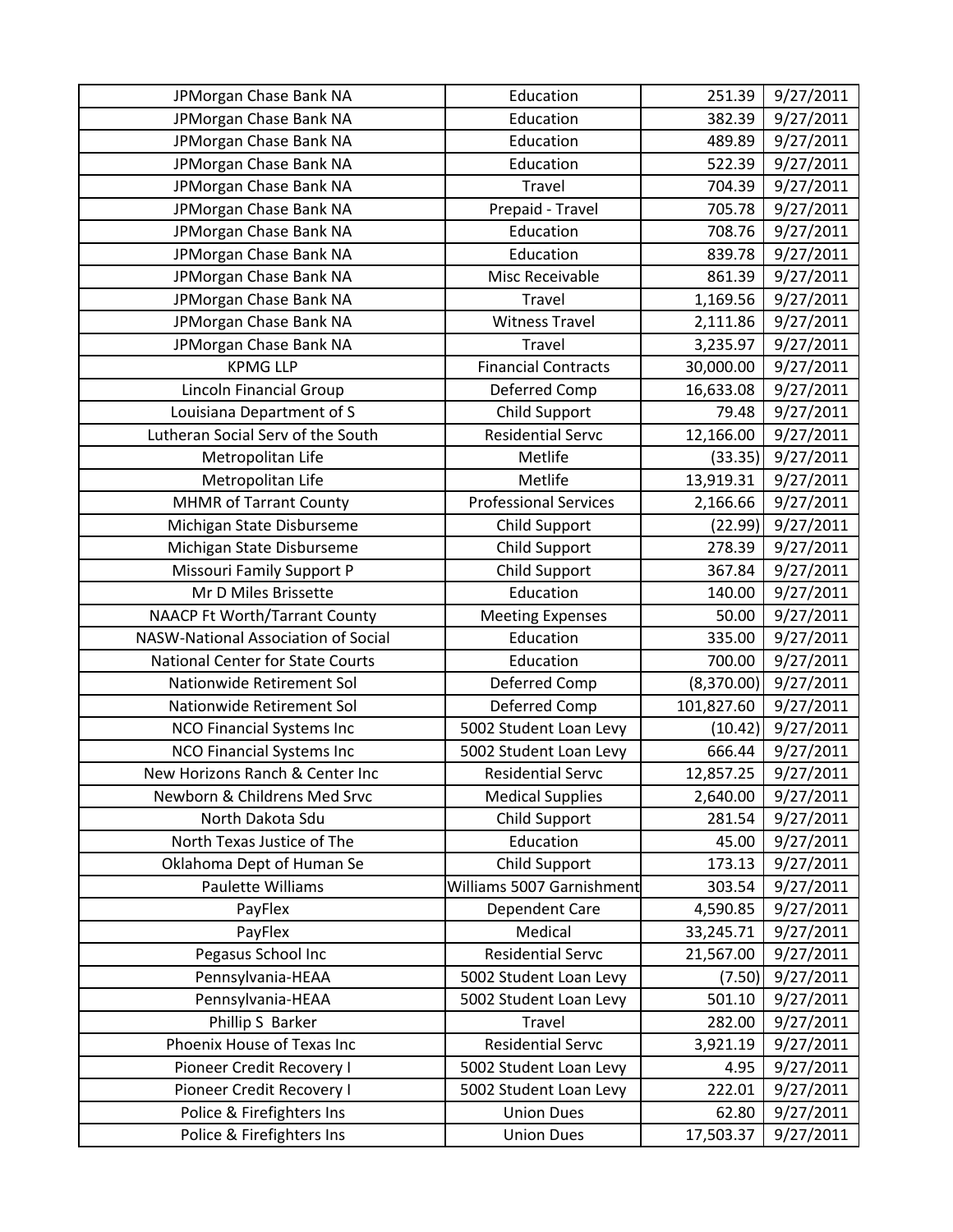| <b>Prepaid Legal Services</b>              | Prepaid Attorney           | 4,000.00     | 9/27/2011 |
|--------------------------------------------|----------------------------|--------------|-----------|
| Ray Hall Jr                                | Counsel Fees - CPS         | 6,900.00     | 9/27/2011 |
| <b>Red Dog Studios</b>                     | <b>Supplies</b>            | 3,575.00     | 9/27/2011 |
| Residence Inn by Marriott LLC              | Education                  | 431.66       | 9/27/2011 |
| <b>Rilla R Masters</b>                     | Travel                     | 100.00       | 9/27/2011 |
| Rite of Passage                            | <b>Residential Servc</b>   | 8,571.50     | 9/27/2011 |
| Roy Maas Youth Alternatives Inc            | <b>Residential Servc</b>   | 4,285.75     | 9/27/2011 |
| Senior Citizen Services of Greater         | <b>Meeting Expenses</b>    | 250.00       | 9/27/2011 |
| <b>Shell Fleet Management</b>              | Education                  | 38.34        | 9/27/2011 |
| <b>Shell Fleet Management</b>              | Education                  | 107.84       | 9/27/2011 |
| <b>Shell Fleet Management</b>              | Education                  | 155.65       | 9/27/2011 |
| <b>Shell Fleet Management</b>              | Education                  | 199.71       | 9/27/2011 |
| <b>Shell Fleet Management</b>              | Travel                     | 199.92       | 9/27/2011 |
| Shell Fleet Management                     | Travel                     | 342.76       | 9/27/2011 |
| Shell Fleet Management                     | Fuel                       | 391.77       | 9/27/2011 |
| <b>Shell Fleet Management</b>              | Fuel                       | 614.34       | 9/27/2011 |
| Social Security Admin Lev                  | SSA 5007 Garnishment       | 25.00        | 9/27/2011 |
| Southwest Key Programs Inc                 | <b>Residential Servc</b>   | 4,285.75     | 9/27/2011 |
| Sundown Ranch Inc                          | <b>Residential Servc</b>   | 2,903.25     | 9/27/2011 |
| <b>TADRO-Texas Association of Domestic</b> | Education                  | 150.00       | 9/27/2011 |
| Tameca Miskell                             | <b>FSS Liability</b>       | 544.00       | 9/27/2011 |
| Tarrant Co. P/R Acct                       | <b>Payroll Transfers</b>   | 45,609.02    | 9/27/2011 |
| Tarrant Co. P/R Acct                       | <b>Payroll Transfers</b>   | 5,958,770.76 | 9/27/2011 |
| <b>Tarrant County Child Supp</b>           | Child Support              | 144.92       | 9/27/2011 |
| <b>Tarrant County Deputy She</b>           | <b>Union Dues</b>          | 33.50        | 9/27/2011 |
| <b>Tarrant County Deputy She</b>           | <b>Union Dues</b>          | 1,430.50     | 9/27/2011 |
| <b>Teletouch Communications Inc</b>        | Telephone - Mobile         | 80.79        | 9/27/2011 |
| <b>Teletouch Communications Inc</b>        | Telephone - Mobile         | 233.55       | 9/27/2011 |
| <b>Teletouch Communications Inc</b>        | Telephone - Mobile         | 838.53       | 9/27/2011 |
| <b>Teletouch Communications Inc</b>        | Telephone - Mobile         | 970.97       | 9/27/2011 |
| Tennesse Child Support Re                  | Child Support              | 212.30       | 9/27/2011 |
| <b>Texas Association Local WIC</b>         | Prepaid - Travel           | 175.00       | 9/27/2011 |
| Texas Child Support Disbu                  | Child Support              | 428.74       | 9/27/2011 |
| Texas Child Support Disbu                  | <b>Child Support</b>       | 41,107.59    | 9/27/2011 |
| <b>Texas Guaranteed Student</b>            | 5002 Student Loan Levy     | (35.40)      | 9/27/2011 |
| <b>Texas Guaranteed Student</b>            | 5002 Student Loan Levy     | 2,017.23     | 9/27/2011 |
| The Center for American & Intl Law         | Education                  | 445.00       | 9/27/2011 |
| The Glen Mills School                      | <b>Residential Servc</b>   | 12,580.42    | 9/27/2011 |
| <b>Tim Truman</b>                          | 5006 Chapter 13 Levy       | 227.10       | 9/27/2011 |
| <b>Tim Truman</b>                          | 5006 Chapter 13 Levy       | 4,001.18     | 9/27/2011 |
| Tom Powers Chapter 13 Tru                  | 5006 Chapter 13 Levy       | 2,791.21     | 9/27/2011 |
| Town North Association Ltd                 | Prepaid - Rent             | 2,500.00     | 9/27/2011 |
| United HealthCare                          | <b>Medical Claims - RT</b> | 22,944.46    | 9/27/2011 |
| United HealthCare                          | Medical Claims - AC & CO   | 643,528.49   | 9/27/2011 |
| <b>United States Treasury</b>              | <b>Counsel Fees-Courts</b> | 100.00       | 9/27/2011 |
| <b>United States Treasury</b>              | <b>Counsel Fees-Courts</b> | 600.00       | 9/27/2011 |
| <b>United States Treasury</b>              | <b>Counsel Fees-Courts</b> | 725.00       | 9/27/2011 |